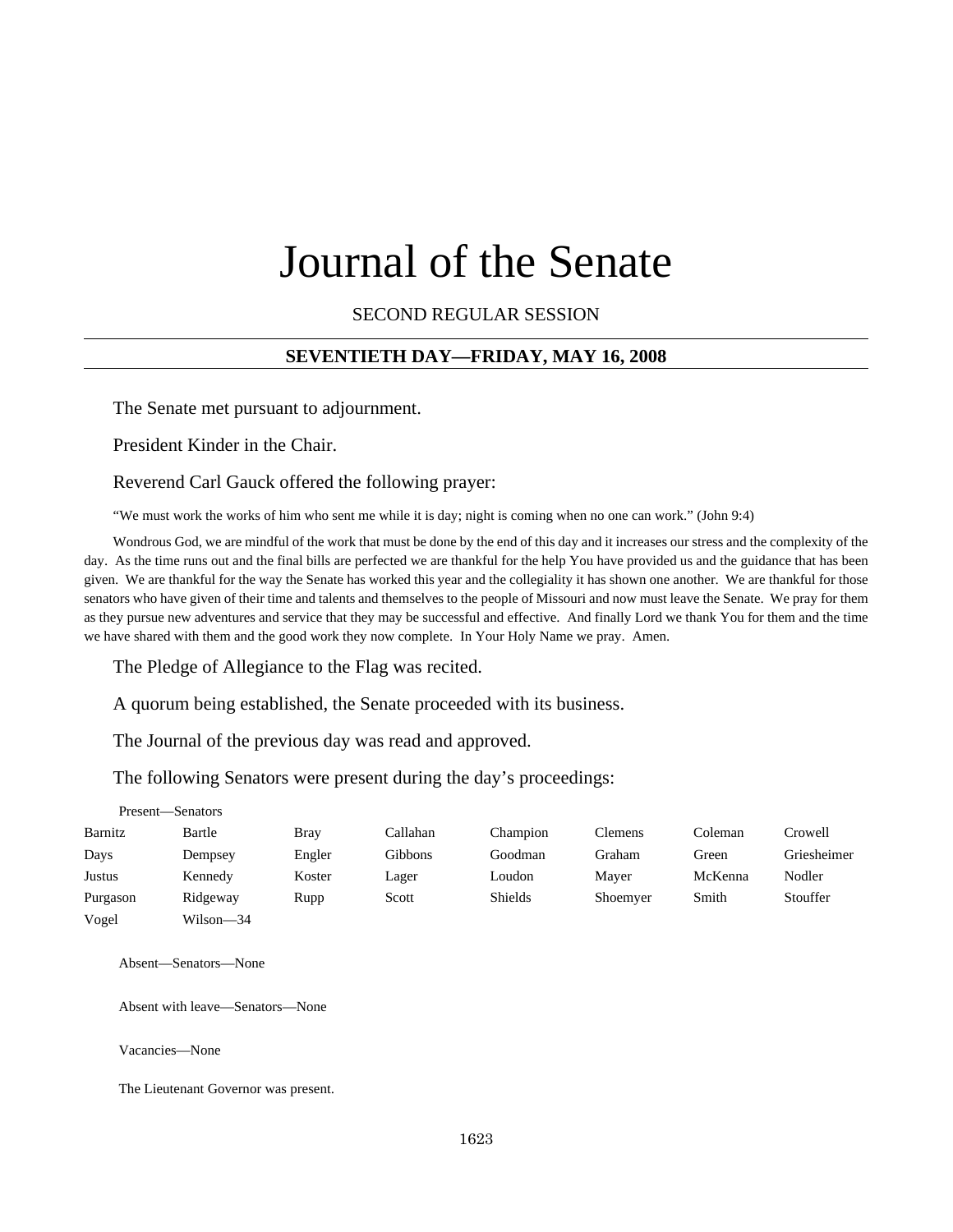Senator Kennedy assumed the Chair.

#### **RESOLUTIONS**

Senator Nodler offered Senate Resolution No. 2760, regarding Gary and Donna Hall, Joplin, which was adopted.

Senator Mayer offered Senate Resolution No. 2761, regarding William John "Will" Dougherty, III, Mill Spring, which was adopted.

Senator Crowell offered Senate Resolution No. 2762, regarding Amber Dawn Rhoda, Chaffee, which was adopted.

Senator Crowell offered Senate Resolution No. 2763, regarding Zachary Scott Robert Wachter, Chaffee, which was adopted.

Senator Crowell offered Senate Resolution No. 2764, regarding Lacy Welker, Marble Hill, which was adopted.

Senator Crowell offered Senate Resolution No. 2765, regarding Jenna Hahs, Sedgewickville, which was adopted.

Senator Crowell offered Senate Resolution No. 2766, regarding Alexandra Owens, Perryville, which was adopted.

Senator Crowell offered Senate Resolution No. 2767, regarding Nicole L. Gremaud, Perryville, which was adopted.

Senator Bray offered Senate Resolution No. 2768, regarding Robert L. Behnken, which was adopted.

Senator Green offered Senate Resolution No. 2769, regarding Zella Williams, which was adopted.

Senator Crowell offered Senate Resolution No. 2770, regarding Andrea Lianne Schreiner, Oak Ridge, which was adopted.

Senator Crowell offered Senate Resolution No. 2771, regarding Mandy Sue Tucker, Oak Ridge, which was adopted.

#### **MESSAGES FROM THE HOUSE**

The following messages were received from the House of Representatives through its Chief Clerk:

Mr. President: I am instructed by the House of Representatives to inform the Senate that the House has taken up and passed **SCS** for **SB 788**.

With House Amendments Nos. 1, 2 and 3.

#### HOUSE AMENDMENT NO. 1

Amend Senate Committee Substitute for Senate Bill No. 788, Page 2, Section A, Line 27 by inserting after said line the following:

"**21.840. 1. There is established a joint committee of the general assembly to be known as the "Joint Committee on Preneed Funeral Contracts" to be composed of seven members of the senate and**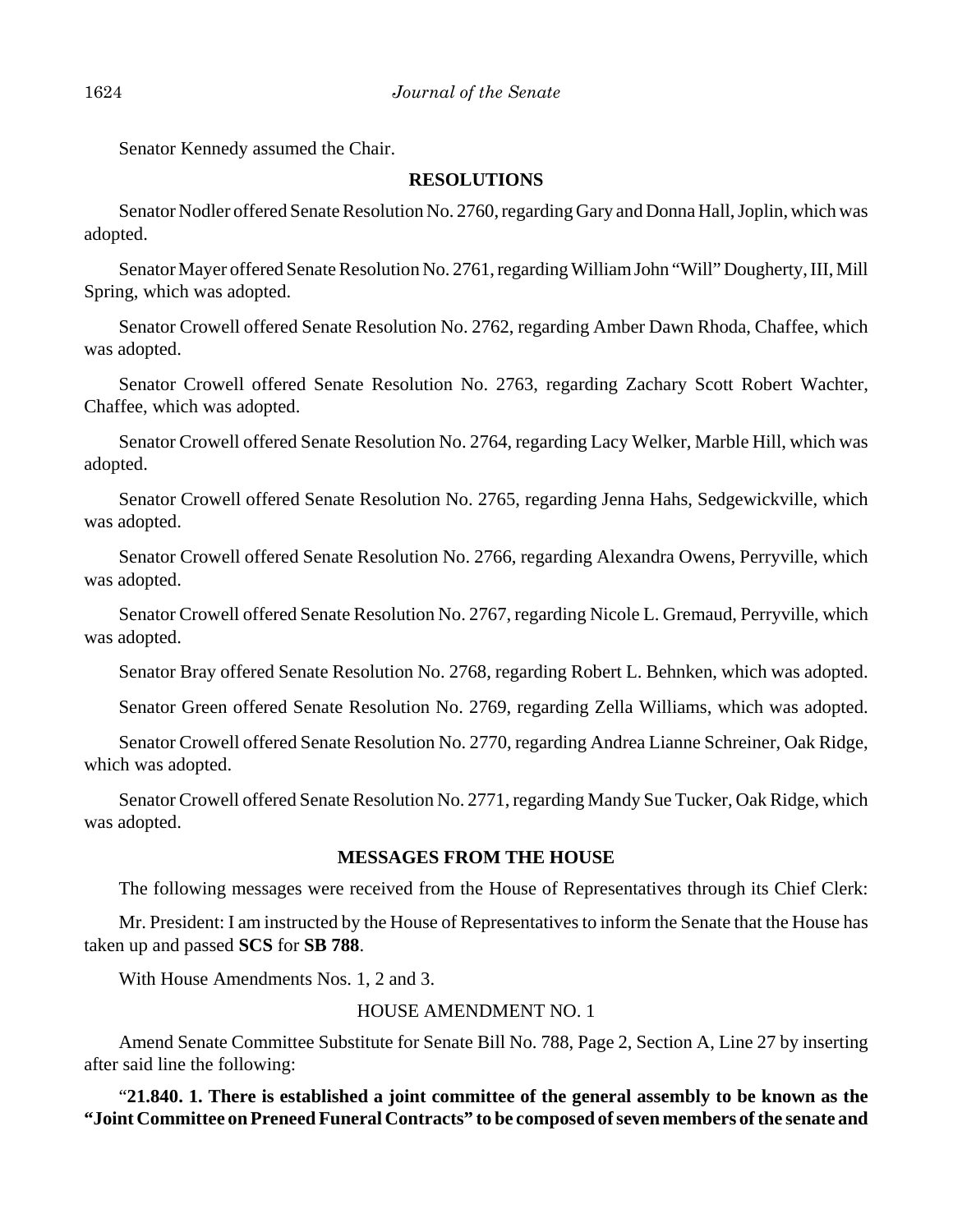**seven members of the house of representatives. The senate members of the joint committee shall be appointed by the president pro tem and minority floor leader of the senate and the house members shall be appointed by the speaker and minority floor leader of the house of representatives. The appointment of each member shall continue during the member's term of office as a member of the general assembly or until a successor has been appointed to fill the member's place when his or her term of office as a member of the general assembly has expired. No party shall be represented by more than four members from the house of representatives nor more than four members from the senate. A majority of the committee shall constitute a quorum, but the concurrence of a majority of the members shall be required for the determination of any matter within the committee's duties.**

**2. The joint committee shall:**

**(1) Make a comprehensive study and analysis of the consumer and economic impact on the preneed funeral contract industry in the state of Missouri;**

**(2) Determine from its study and analysis the need for changes in statutory law; and**

**(4) Make any other recommendation to the general assembly relating to its findings.**

**3. The joint committee shall meet within thirty days after its creation and organize by selecting a chairperson and a vice chairperson, one of whom shall be a member of the senate and the other a member of the house of representatives.**

**4. The committee may meet at locations other than Jefferson City when the committee deems it necessary.**

**5. The committee shall be staffed by legislative personnel as is deemed necessary to assist the committee in the performance of its duties.**

**6. The members of the committee shall serve without compensation but shall be entitled to reimbursement for actual and necessary expenses incurred in the performance of their official duties.**

**7. It shall be the duty of the committee to compile a full report of its activities for submission to the general assembly. The report shall be submitted not later than January 31, 2009, and shall include any recommendations which the committee may have for legislative action as well as any recommendations for administrative or procedural changes in the internal management or organization of state or local government agencies and departments. Copies of the report containing such recommendations shall be sent to the appropriate directors of state or local government agencies or departments included in the report.**

**8. The provisions of this section shall expire on January 31, 2009.**"; and

Further amend said bill, Page13, Section148.330, Line 68 by inserting after said line the following:

"194.119. 1. As used in this section, the term "right of sepulcher" means the right to choose and control the burial, cremation, or other final disposition of a dead human body.

2. For purposes of this chapter and chapters 193, 333, and 436, RSMo, and in all cases relating to the custody, control, and disposition of deceased human remains, including the common law right of sepulcher, where not otherwise defined, the term "next-of-kin" means the following persons in the priority listed if such person is eighteen years of age or older, is mentally competent, and is willing to assume responsibility for the costs of disposition: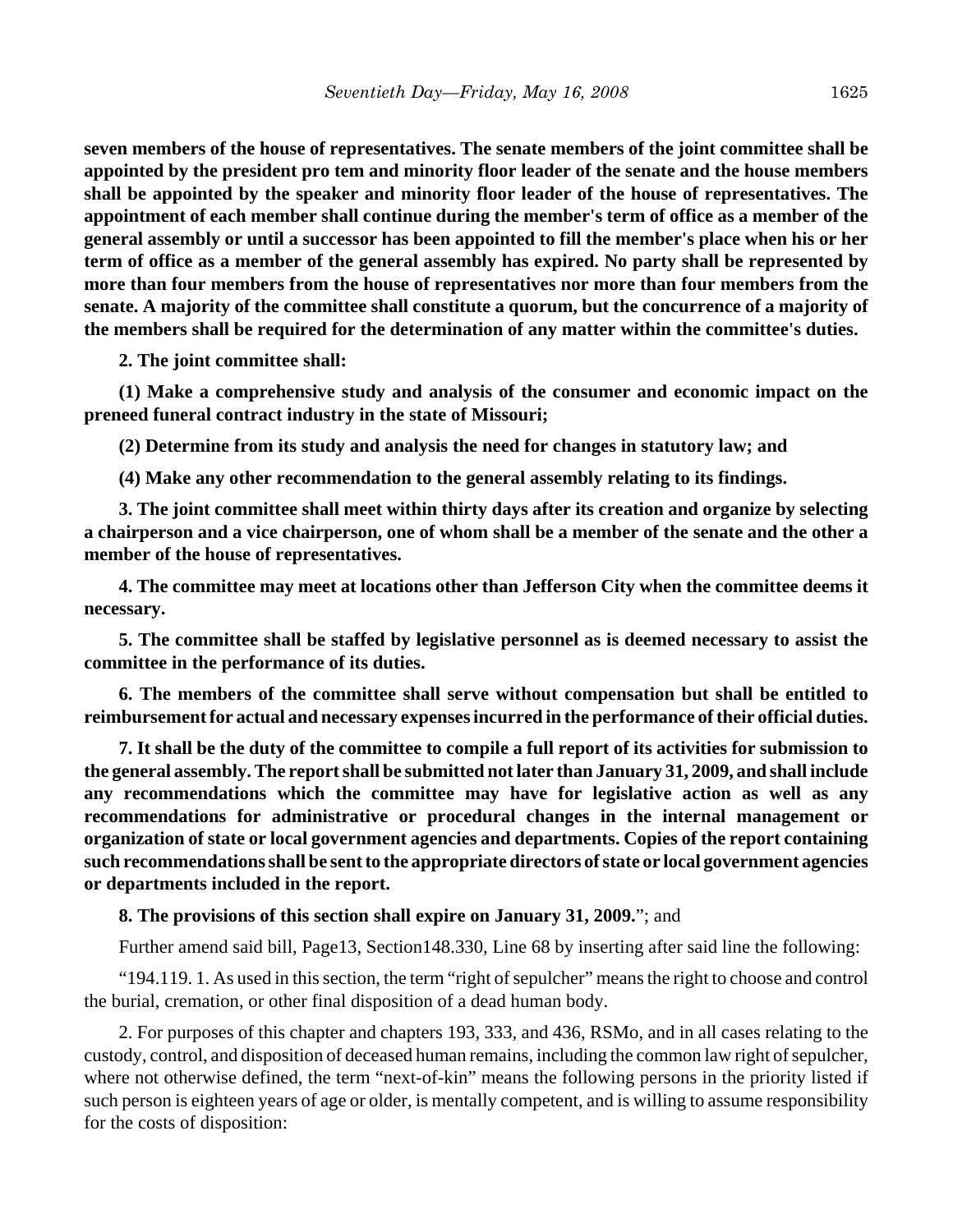(1) **An attorney in fact designated in a durable power of attorney wherein the deceased specifically granted the right of sepulcher over his or her body to such attorney in fact;**

**(2)** The surviving spouse;

**[**(2)**] (3)** Any surviving child of the deceased. If a surviving child is less than eighteen years of age and has a legal or natural guardian, such child shall not be disqualified on the basis of the child's age and such child's legal or natural guardian, if any, shall be entitled to serve in the place of the child unless such child's legal or natural guardian was subject to an action in dissolution from the deceased. In such event the person or persons who may serve as next-of-kin shall serve in the order provided in subdivisions **[**(3)**] (4)** to (8) of this subsection;

**[**(3)**] (4)** (a) Any surviving parent of the deceased; or

(b) If the deceased is a minor, a surviving parent who has custody of the minor; or

(c) If the deceased is a minor and the deceased's parents have joint custody, the parent whose residence is the minor child's residence for purposes of mailing and education;

**[**(4)**] (5)** Any surviving sibling of the deceased;

**[**(5) Any person designated by the deceased to act as next-of-kin pursuant to a valid designation of right of sepulcher as provided in subsection 8 of this section;**]**

(6) The next nearest surviving relative of the deceased by consanguinity or affinity;

(7) Any person or friend who assumes financial responsibility for the disposition of the deceased's remains if no next-of-kin assumes such responsibility;

(8) The county coroner or medical examiner; provided however that such assumption of responsibility shall not make the coroner, medical examiner, the county, or the state financially responsible for the cost of disposition.

3. The next-of-kin of the deceased shall be entitled to control the final disposition of the remains of any dead human being consistent with all applicable laws, including all applicable health codes.

4. A funeral director or establishment is entitled to rely on and act according to the lawful instructions of any person claiming to be the next-of-kin of the deceased; provided however, in any civil cause of action against a funeral director or establishment licensed pursuant to this chapter for actions taken regarding the funeral arrangements for a deceased person in the director's or establishment's care, the relative fault, if any, of such funeral director or establishment may be reduced if such actions are taken in reliance upon a person's claim to be the deceased person's next-of-kin.

5. Any person who desires to exercise the right of sepulcher and who has knowledge of an individual or individuals with a superior right to control disposition shall notify such individual or individuals prior to making final arrangements.

6. If an individual with a superior claim is personally served with written notice from a person with an inferior claim that such person desires to exercise the right of sepulcher and the individual so served does not object within forty-eight hours of receipt, such individual shall be deemed to have waived such right. An individual with a superior right may also waive such right at any time if such waiver is in writing and dated.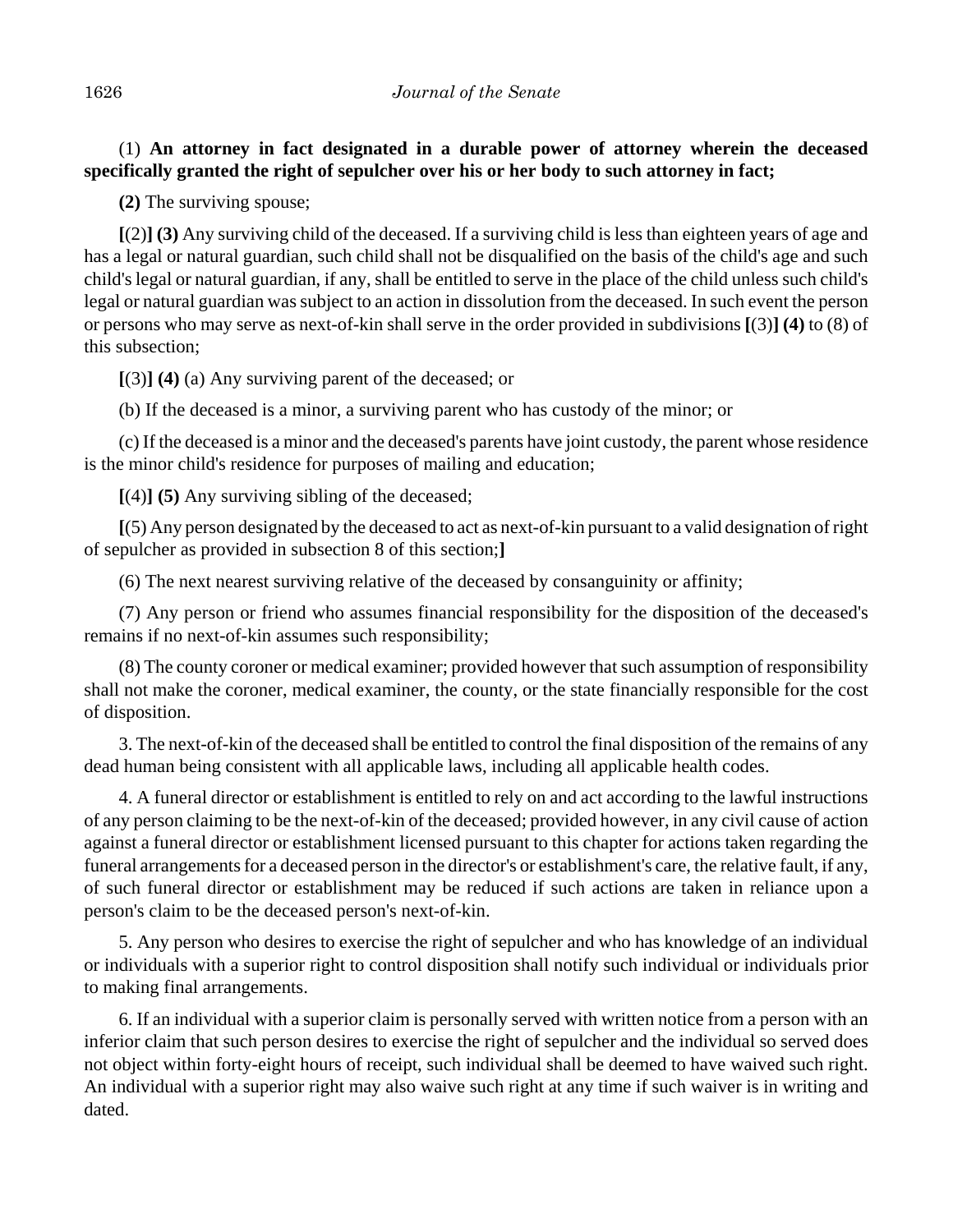7. If there is more than one person in a class who are equal in priority and the funeral director has no knowledge of any objection by other members of such class, the funeral director or establishment shall be entitled to rely on and act according to the instructions of the first such person in the class to make arrangements; provided that such person assumes responsibility for the costs of disposition and no other person in such class provides written notice of his or her objection.

**[**8. Any person may designate an individual to be his or her closest next-of-kin, regardless of blood or marital relationship, by means of a written instrument that is signed, dated, and verified. Such designation of right of sepulcher shall be witnessed by two persons, and shall contain the names and last known address of each person entitled to be next-of-kin but for the execution of the designation of right of sepulcher and who are higher in priority than the person so designated.**]**

333.011. As used in this chapter, unless the context requires otherwise, the following terms have the meanings indicated:

(1) "Board", the state board of embalmers and funeral directors created by this chapter;

(2) "Embalmer", any individual licensed to engage in the practice of embalming;

(3) "Funeral director", any individual licensed to engage in the practice of funeral directing;

(4) "Funeral establishment", a building, place, crematory, or premises devoted to or used in the care and preparation for burial or transportation of the human dead and includes every building, place or premises maintained for that purpose or held out to the public by advertising or otherwise to be used for that purpose;

(5) "Person" includes a corporation, partnership or other type of business organization;

(6) "Practice of embalming", the work of preserving, disinfecting and preparing by arterial embalming, **[**or otherwise,**] including the chemical preparation of a dead human body for disposition. Practice of embalming includes all activities leading up to and including arterial and cavity embalming, including but not limited to raising of vessels and suturing of incisions** of dead human bodies for funeral services, transportation, burial or cremation, or the holding of oneself out as being engaged in such work;

(7) "Practice of funeral directing", engaging by an individual in the business of preparing, otherwise than by embalming, for the burial, disposal or transportation out of this state of, and the directing and supervising of the burial or disposal of, dead human bodies or engaging in the general control, supervision or management of the operations of a funeral establishment.

334.500. As used in sections 334.500 to 334.685, the following terms mean:

(1) "Board", the state board of registration for the healing arts in the state of Missouri;

(2) "Physical therapist assistant", a person who is licensed as a physical therapist assistant by the board or a person who was actively engaged in practice as a physical therapist assistant on August 28, 1993;

(3) "Physical therapist", a person who is licensed to practice physical therapy;

(4) "**Practice of** physical therapy", the examination, treatment and instruction of human beings to assess, prevent, correct, alleviate and limit physical disability, movement dysfunction, bodily malfunction and pain from injury, disease and any other bodily condition, such term includes, but is not limited to, the administration, interpretation and evaluation of physical therapy tests and measurements of bodily functions and structures; the planning, administration, evaluation and modification of treatment and instruction,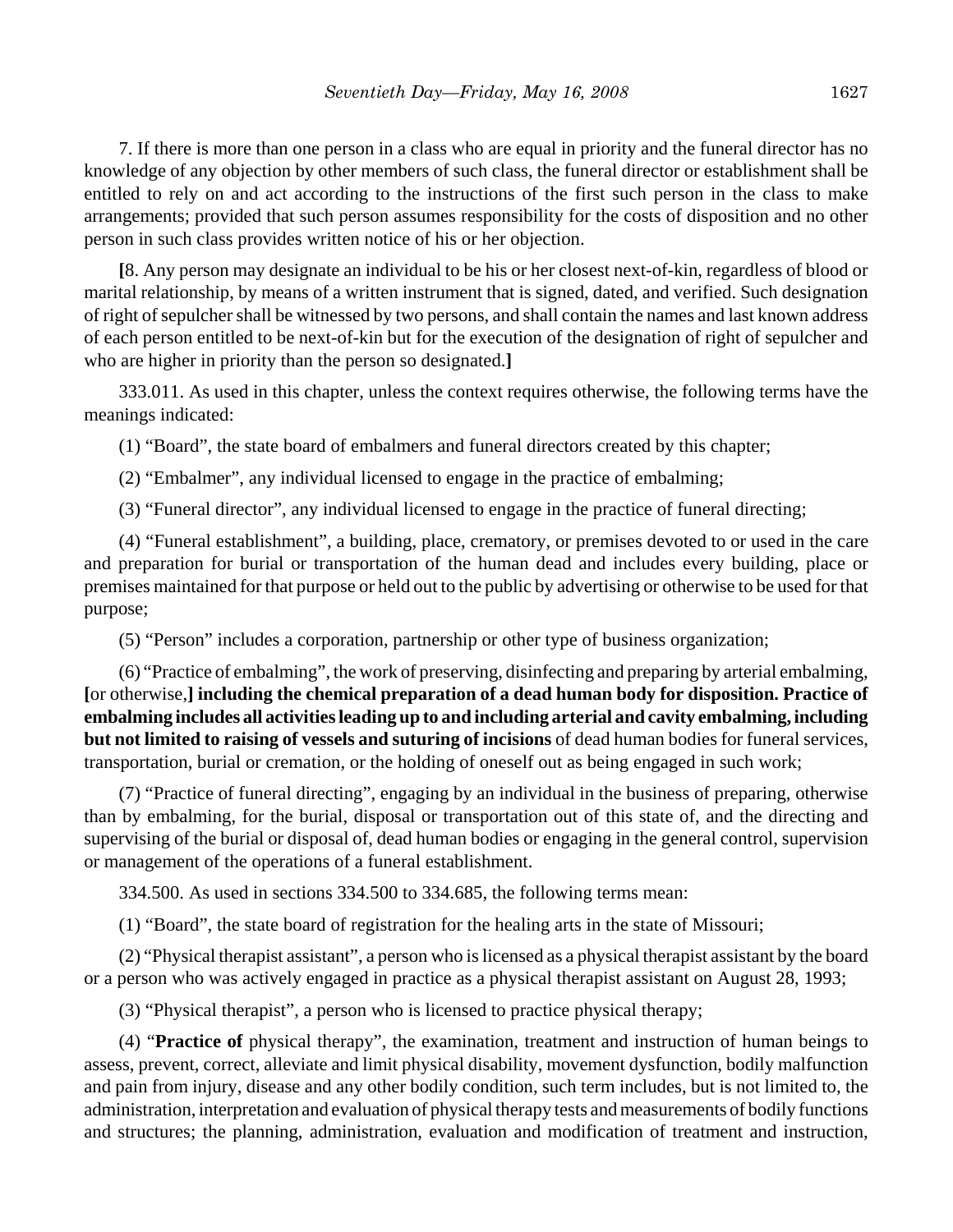including the use of physical measures, activities and devices, for preventive and therapeutic purposes; and the provision of consultative, educational, research and other advisory services for the purpose of reducing the incidence and severity of physical disability, movement dysfunction, bodily malfunction and pain does not include the use of surgery or obstetrics or the administration of x-radiation, radioactive substance, diagnostic x-ray, diagnostic laboratory electrocautery, electrosurgery or invasive tests or the prescribing of any drug or medicine or the administration or dispensing of any drug or medicine other than a topical agent administered or dispensed upon the direction of a physician. Physical therapists may perform electromyography and nerve conduction tests but may not interpret the results of the electromyography or nerve conduction test. Physical therapists shall practice physical therapy within the scope of their education and training as provided in sections 334.500 to 334.620."; and

Further amend said bill, Page 59, Section 334.400, Line 35 by inserting after said line the following:

"334.506. 1. **[**Nothing in this chapter shall prevent a physical therapist, whose license is in good standing, from providing educational resources and training, developing fitness or wellness programs for asymptomatic persons, or providing screening or consultative services within the scope of physical therapy practice without the prescription and direction of a person licensed and registered as a physician and surgeon pursuant to this chapter, as a chiropractor pursuant to chapter 331, RSMo, as a dentist pursuant to chapter 332, RSMo, or a podiatrist pursuant to chapter 330, RSMo, or any licensed and registered physician, dentist, or podiatrist practicing in another jurisdiction, whose license is in good standing, except that no physical therapist shall initiate treatment for a new injury or illness without the prescription or direction of a person licensed and registered as a physician and surgeon pursuant to this chapter, as a chiropractor pursuant to chapter 331, RSMo, as a dentist pursuant to chapter 332, RSMo, or a podiatrist pursuant to chapter 330, RSMo, or any licensed and registered physician, dentist, or podiatrist practicing in another jurisdiction, whose license is in good standing.

2. Nothing in this chapter shall prevent a physical therapist, whose license is in good standing, from examining and treating, without the prescription and direction of a person licensed and registered as a physician and surgeon pursuant to this chapter, as a chiropractor pursuant to chapter 331, RSMo, as a dentist pursuant to chapter 332, RSMo, or a podiatrist pursuant to chapter 330, RSMo, or any licensed and registered physician, dentist, or podiatrist practicing in another jurisdiction, whose license is in good standing, any person with a recurring, self-limited injury within one year of diagnosis by a person licensed and registered as a physician and surgeon pursuant to this chapter, as a chiropractor pursuant to chapter 331, RSMo, as a dentist pursuant to chapter 332, RSMo, or a podiatrist pursuant to chapter 330, RSMo, or any licensed and registered physician, dentist, or podiatrist practicing in another jurisdiction, whose license is in good standing, or any person with a chronic illness that has been previously diagnosed by a person licensed and registered as a physician and surgeon pursuant to this chapter, as a chiropractor pursuant to chapter 331, RSMo, as a dentist pursuant to chapter 332, RSMo, or a podiatrist pursuant to chapter 330, RSMo, or any licensed and registered physician, dentist, or podiatrist practicing in another jurisdiction, whose license is in good standing, except that a physical therapist shall contact the patient's current physician, chiropractor, dentist, or podiatrist, within seven days of initiating physical therapy services, pursuant to this subsection, shall not change an existing physical therapy referral available to the physical therapist without approval of the patient's current physician, chiropractor, dentist, or podiatrist, and shall refer to a person licensed and registered as a physician and surgeon pursuant to this chapter, as a chiropractor pursuant to chapter 331, RSMo, as a dentist pursuant to chapter 332, RSMo, or a podiatrist pursuant to chapter 330, RSMo, or any licensed and registered physician, dentist, or podiatrist practicing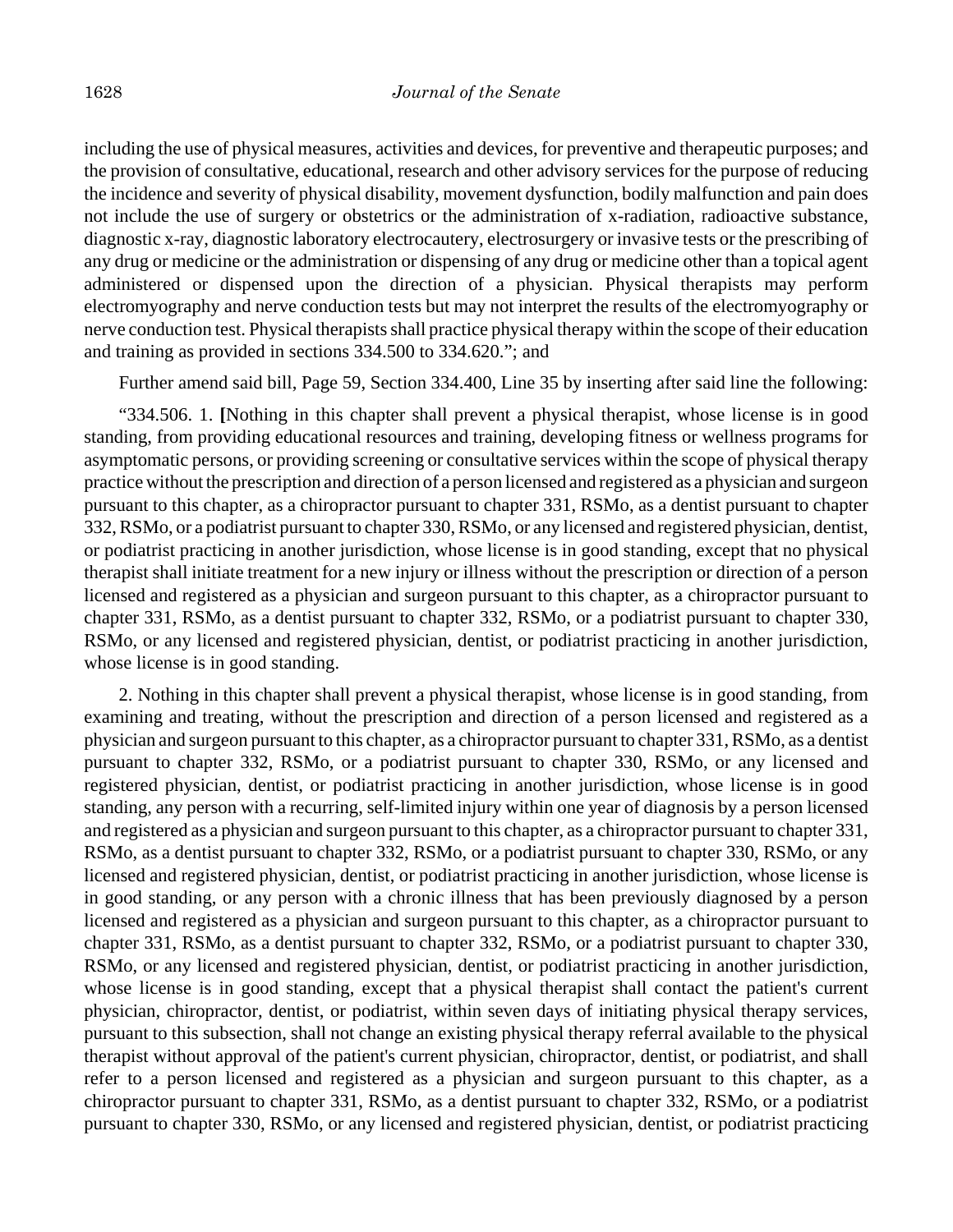in another jurisdiction, whose license is in good standing, any patient whose medical condition should, at the time of examination or treatment, be determined to be beyond the scope of practice of physical therapy. A physical therapist shall refer to a person licensed and registered as a physician and surgeon pursuant to this chapter, as a chiropractor pursuant to chapter 331, RSMo, as a dentist pursuant to chapter 332, RSMo, or as a podiatrist pursuant to chapter 330, RSMo, or any licensed and registered physician, dentist, or podiatrist practicing in another jurisdiction, whose license is in good standing, any person whose condition, for which physical therapy services are rendered pursuant to this subsection, has not been documented to be progressing toward documented treatment goals after six visits or fourteen days, whichever shall come first. If the person's condition for which physical therapy services are rendered under this subsection shall be documented to be progressing toward documented treatment goals, a physical therapist may continue treatment without referral from a physician, chiropractor, dentist or podiatrist, whose license is in good standing. If treatment rendered under this subsection is to continue beyond thirty days, a physical therapist shall notify the patient's current physician, chiropractor, dentist, or podiatrist before continuing treatment beyond the thirty-day limitation. A physical therapist shall also perform such notification before continuing treatment rendered under this subsection for each successive period of thirty days.**] As used in this section, "approved health care provider" means a person holding a current and active license as a physician and surgeon under this chapter, a chiropractor under chapter 331, RSMo, a dentist under chapter 332, RSMo, a podiatrist under chapter 330, RSMo, a physician assistant under this chapter, or any licensed and registered physician, chiropractor, dentist, or podiatrist practicing in another jurisdiction whose license is in good standing.**

**2. A physical therapist shall not initiate treatment for a new injury or illness without a prescription from an approved health care provider.**

**3. A physical therapist may provide educational resources and training, develop fitness or wellness programs for asymptomatic persons, or provide screening or consultative services within the scope of physical therapy practice without the prescription and direction of an approved health care provider.**

**4. A physical therapist may examine and treat without the prescription and direction of an approved health care provider any person with a recurring self-limited injury within one year of diagnosis by an approved health care provider or a chronic illness that has been previously diagnosed by an approved health care provider. The physical therapist shall:**

**(1) Contact the patient's current approved health care provider within seven days of initiating physical therapy services under this subsection;**

**(2) Not change an existing physical therapy referral available to the physical therapist without approval of the patient's current approved health care provider;**

**(3) Refer to an approved health care provider any patient whose medical condition at the time of examination or treatment is determined to be beyond the scope of practice of physical therapy;**

**(4) Refer to an approved health care provider any patient whose condition for which physical therapy services are rendered under this subsection has not been documented to be progressing toward documented treatment goals after six visits or fourteen days, whichever first occurs;**

**(5) Notify the patient's current approved health care provider prior to the continuation of treatment if treatment rendered under this subsection is to continue beyond thirty days. The physical**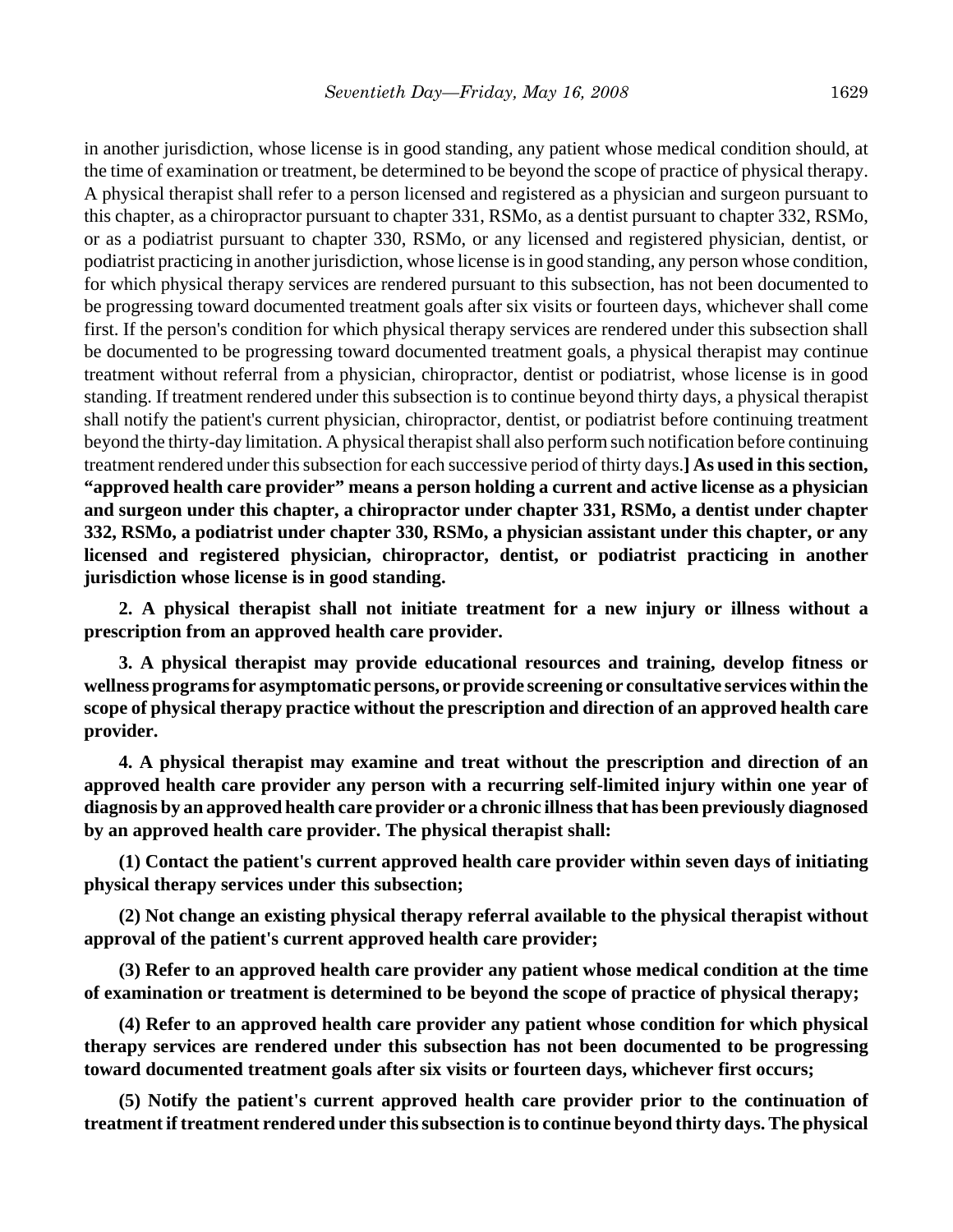#### **therapist shall provide such notification for each successive period of thirty days.**

**[**3.**] 5.** The provision of physical therapy services of evaluation and screening pursuant to this section shall be limited to a physical therapist, and any authority for evaluation and screening granted within this section may not be delegated. Upon each reinitiation of physical therapy services, a physical therapist shall provide a full physical therapy evaluation prior to the reinitiation of physical therapy treatment. Physical therapy treatment provided pursuant to the provisions of subsection **[**2**] 4** of this section, may be delegated by physical therapists to physical therapist assistants only if the patient's current **[**physician, chiropractor, dentist, or podiatrist**] approved health care provider** has been so informed as part of the physical therapist's seven-day notification upon reinitiation of physical therapy services as required in subsection **[**2**] 4** of this section. Nothing in this subsection shall be construed as to limit the ability of physical therapists or physical therapist assistants to provide physical therapy services in accordance with the provisions of this chapter, and upon the referral of **[**a physician and surgeon licensed pursuant to this chapter, a chiropractor pursuant to chapter 331, RSMo, a dentist pursuant to chapter 332, RSMo, or a podiatrist pursuant to chapter 330, RSMo, or any licensed and registered physician, dentist, or podiatrist practicing in another jurisdiction, whose license is in good standing**] an approved health care provider**. Nothing in this subsection shall prohibit **[**a person licensed or registered as a physician or surgeon licensed pursuant to this chapter, a chiropractor pursuant to chapter 331, RSMo, a dentist pursuant to chapter 332, RSMo, or a podiatrist pursuant to chapter 330, RSMo, or any licensed and registered physician, dentist, or podiatrist practicing in another jurisdiction, whose license is in good standing,**] an approved health care provider** from acting within the scope of their practice as defined by the applicable chapters of RSMo.

**[**4.**] 6.** No person licensed to practice, or applicant for licensure, as a physical therapist or physical therapist assistant shall make a medical diagnosis.

**7. A physical therapist shall only delegate physical therapy treatment to a physical therapist assistant or to a person in an entry level of a professional education program approved by the Commission for Accreditation of Physical Therapists and Physical Therapist Assistant Education (CAPTE) who satisfy supervised clinical education requirements related to the person's physical therapist or physical therapist assistant education. The entry level person shall be under onsite supervision of a physical therapist.**

**334.525. 1. Notwithstanding any other provision of law to the contrary, any person licensed as a physical therapist or physical therapist assistant under this chapter may apply to the state board of registration for the healing arts for an inactive license status on a form furnished by the board. Upon receipt of the completed inactive status application form and the board's determination that the licensee meets the requirements established by the board by rule, the board shall declare the licensee inactive and shall place the licensee on an inactive status list. A person whose license is inactive or who has discontinued his or her practice because of retirement shall not practice his or her profession within this state. Such person may continue to use the title of his or her profession or the initials of his or her profession after such person's name.**

**2. If a licensee is granted inactive status, the licensee may return to active status by notifying the board in advance of his or her intention, paying the appropriate fees, and meeting all established requirements of the board as a condition of reinstatement.**

334.530. 1. A candidate for license to practice as a physical therapist shall be at least twenty-one years of age. A candidate shall furnish evidence of such person's good moral character and the person's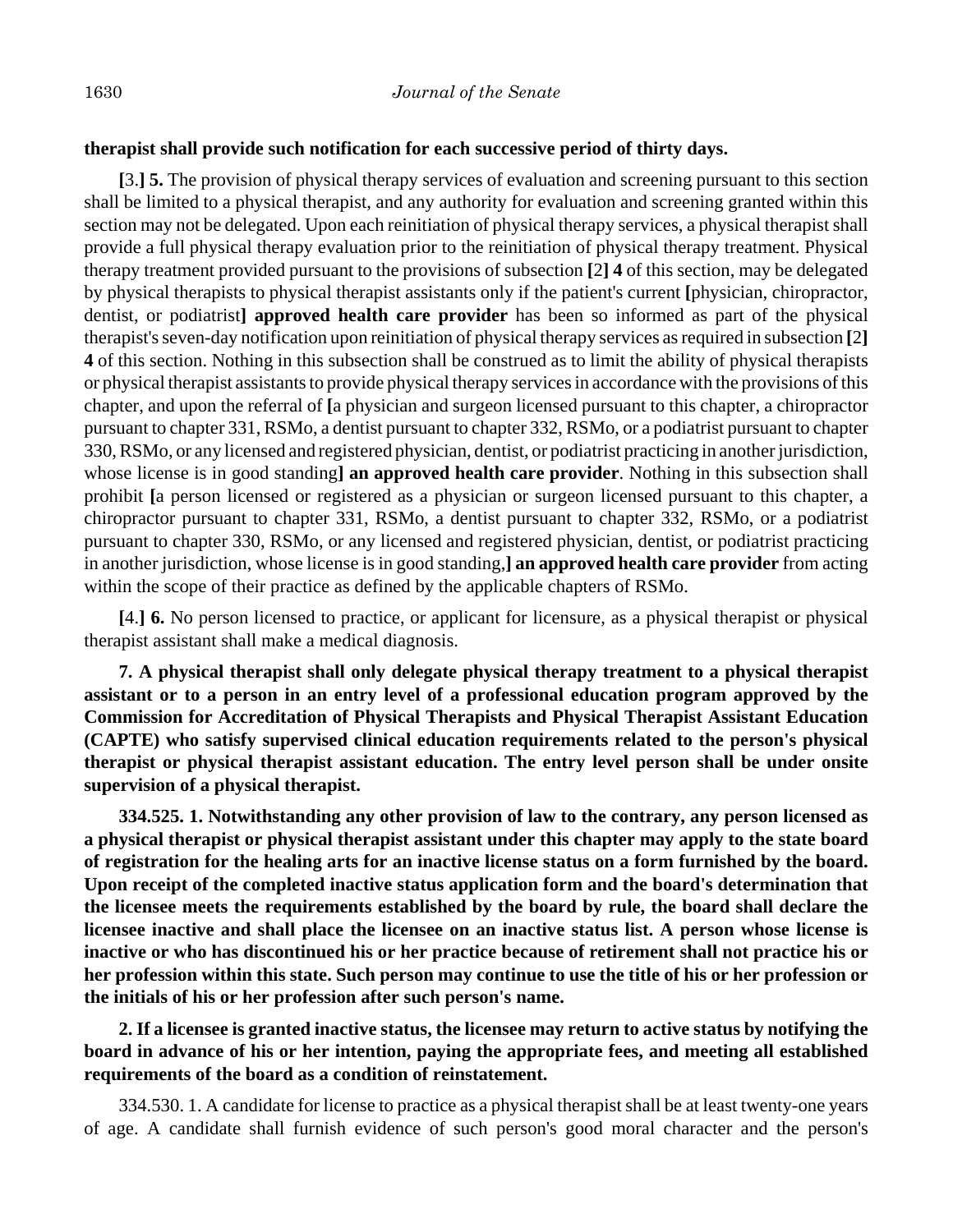educational qualifications by submitting satisfactory evidence of completion of a program of physical therapy education approved as reputable by the board. A candidate who presents satisfactory evidence of the person's graduation from a school of physical therapy approved as reputable by the American Medical Association or, if graduated before 1936, by the American Physical Therapy Association, or if graduated after 1988, the Commission on Accreditation for Physical Therapy Education or its successor, is deemed to have complied with the educational qualifications of this subsection.

2. Persons desiring to practice as physical therapists in this state shall appear before the board at such time and place as the board may direct and be examined as to their fitness to engage in such practice. Applications for examination shall be in writing, on a form furnished by the board and shall include evidence satisfactory to the board that the applicant possesses the qualifications set forth in subsection 1 of this section. Each application shall contain a statement that it is made under oath or affirmation and that its representations are true and correct to the best knowledge and belief of the **[**person signing the statement**] applicant**, subject to the penalties of making a false affidavit or declaration.

3. **[**The board shall not issue a permanent license to practice as a physical therapist or allow any person to sit for the Missouri state board examination for physical therapists who has failed three or more times any physical therapist licensing examination administered in one or more states or territories of the United States or the District of Columbia.

4. The board may waive the provisions of subsection 3 if the applicant has met one of the following provisions:

(1) The applicant is licensed and has maintained an active clinical practice for the previous three years in another state of the United States, the District of Columbia or Canada and the applicant has achieved a passing score on a licensing examination administered in a state or territory of the United States, the District of Columbia and no license issued to the applicant has been disciplined or limited in any state or territory of the United States, the District of Columbia or Canada;

(2) The applicant has failed the licensure examination three times or more and then obtains a professional degree in physical therapy at a level higher than previously completed, the applicant can sit for the licensure examination three additional times.

5.**]** The examination of qualified candidates for licenses to practice physical therapy shall **[**include a written examination and shall embrace the subjects taught in reputable programs of physical therapy education, sufficiently strict to test the qualifications of the candidates as practitioners**] test entry-level competence as related to physical therapy theory, examination and evaluation, physical therapy diagnosis, prognosis, treatment, intervention, prevention, and consultation**.

**[**6.**] 4.** The examination shall embrace, in relation to the human being, the subjects of anatomy, chemistry, kinesiology, pathology, physics, physiology, psychology, physical therapy theory and procedures as related to medicine, surgery and psychiatry, and such other subjects, including medical ethics, as the board deems useful to test the fitness of the candidate to practice physical therapy.

#### **5. The applicant shall pass a test administered by the board on the laws and rules related to the practice of physical therapy in Missouri.**

334.540. 1. The board shall issue a license to any physical therapist who **[**is licensed**] possesses an active license** in another jurisdiction and who has had no violations, suspensions or revocations of a license to practice physical therapy in any jurisdiction, provided that, such person is licensed in a jurisdiction whose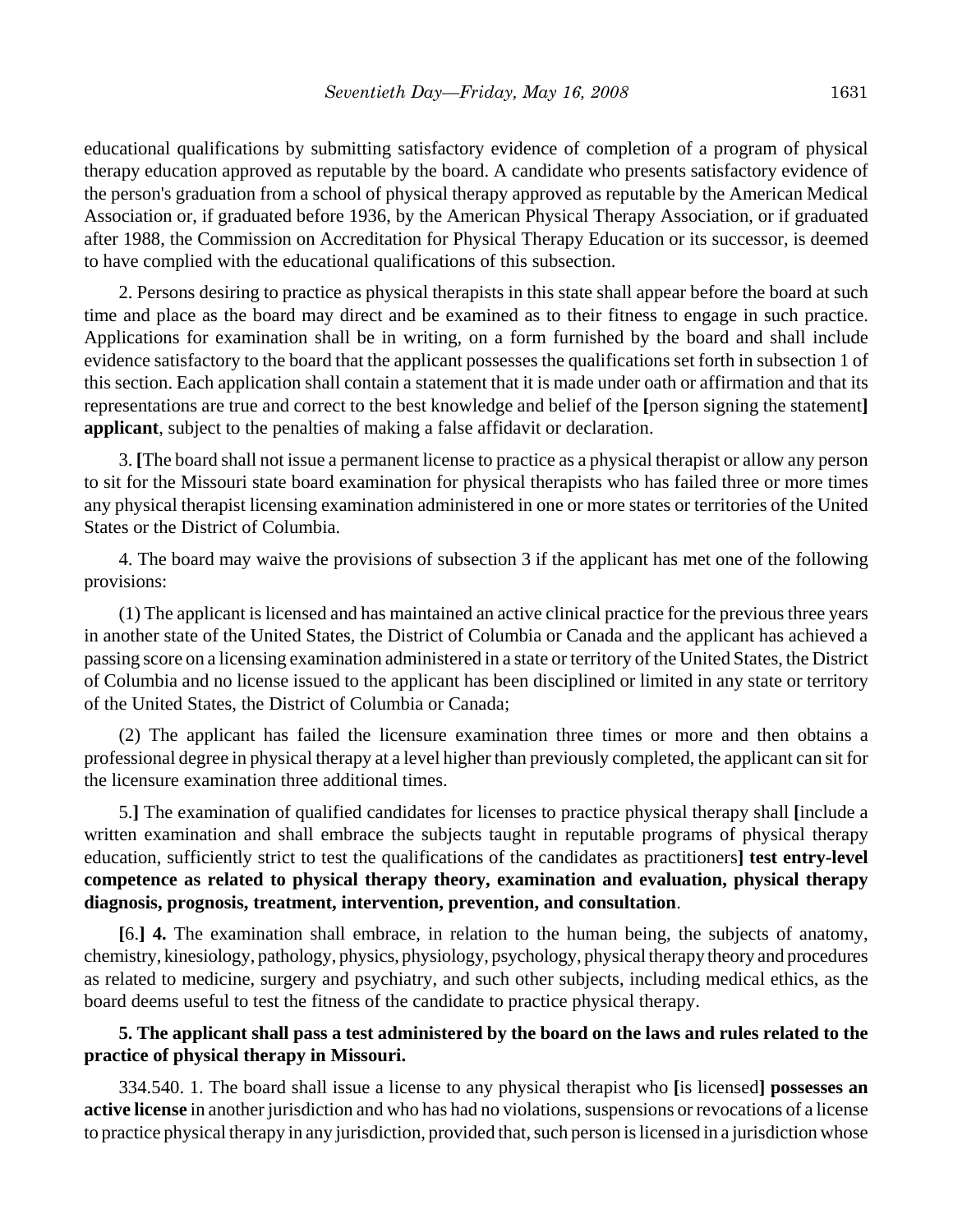requirements are substantially equal to, or greater than, the requirements for licensure of physical therapists in Missouri at the time the applicant applies for licensure.

2. Every applicant for a license pursuant to this section, upon making application and showing the necessary qualifications as provided in subsection 1 of this section, shall be required to pay the same fee as the fee required to be paid by applicants who apply to take the examination before the board. Within the limits provided in this section, the board may negotiate reciprocal compacts with licensing boards of other states for the admission of licensed practitioners from Missouri in other states.

3. **[**Notwithstanding the provisions of subsections 1 and 2 of this section, the board shall not issue a license to any applicant who has failed three or more times any physical therapist licensing examination administered in one or more states or territories of the United States or the District of Columbia.

4. The board may waive the provisions of subsection 3 if the applicant has met one of the following provisions:

(1) The applicant is licensed and has maintained an active clinical practice for the previous three years in another state of the United States, the District of Columbia or Canada and the applicant has achieved a passing score on a licensing examination administered in a state or territory of the United States, the District of Columbia and no license issued to the applicant has been disciplined or limited in any state or territory of the United States, the District of Columbia or Canada;

(2) The applicant has failed the licensure examination three times or more and then obtains a professional degree in physical therapy at a level higher than previously completed, the applicant can sit for the licensure examination three additional times**] The applicant shall pass a test administered by the board on the laws and rules related to practice of physical therapy in Missouri**.

334.550. **1.** An applicant who has not been previously examined in **this state or** another jurisdiction and meets the qualifications of subsection 1 of section 334.530**, or an applicant applying for reinstatement of an inactive license under a supervised active practice,** may pay a temporary license fee and submit an agreement-to-supervise form, which is signed by the applicant's supervising physical therapist, to the board and obtain without examination a nonrenewable temporary license. Such temporary licensee may only engage in the practice of physical therapy under the supervision of a licensed physical therapist. **The supervising physical therapist shall hold an unencumbered license to practice physical therapy in this state and shall provide the board proof of active clinical practice in this state for a minimum of one year prior to supervising a temporary licensee. The supervising physical therapist shall not be an immediate family member of the applicant.** The board shall define **immediate family member and** the scope of such supervision by rules and regulations. **The supervising physical therapist for the first-time examinee applicant shall submit to the board a signed notarized form prescribed by the board attesting that the applicant for temporary license shall begin employment at a location in this state within seven days of issuance of the temporary license. The supervising physical therapist shall notify the board within three days if the temporary licensee's employment ceases. A licensed physical therapist shall not supervise more than one temporary licensee.**

**2.** The temporary license **for the first-time examinee applicant** shall expire on **[**either**]** the date the applicant receives the results of the applicant's initial examination**, the date the applicant withdraws from sitting for the examination, the date the board is notified by the supervising physical therapist that the temporary licensee's employment has ceased,** or within ninety days of its issuance, whichever occurs first.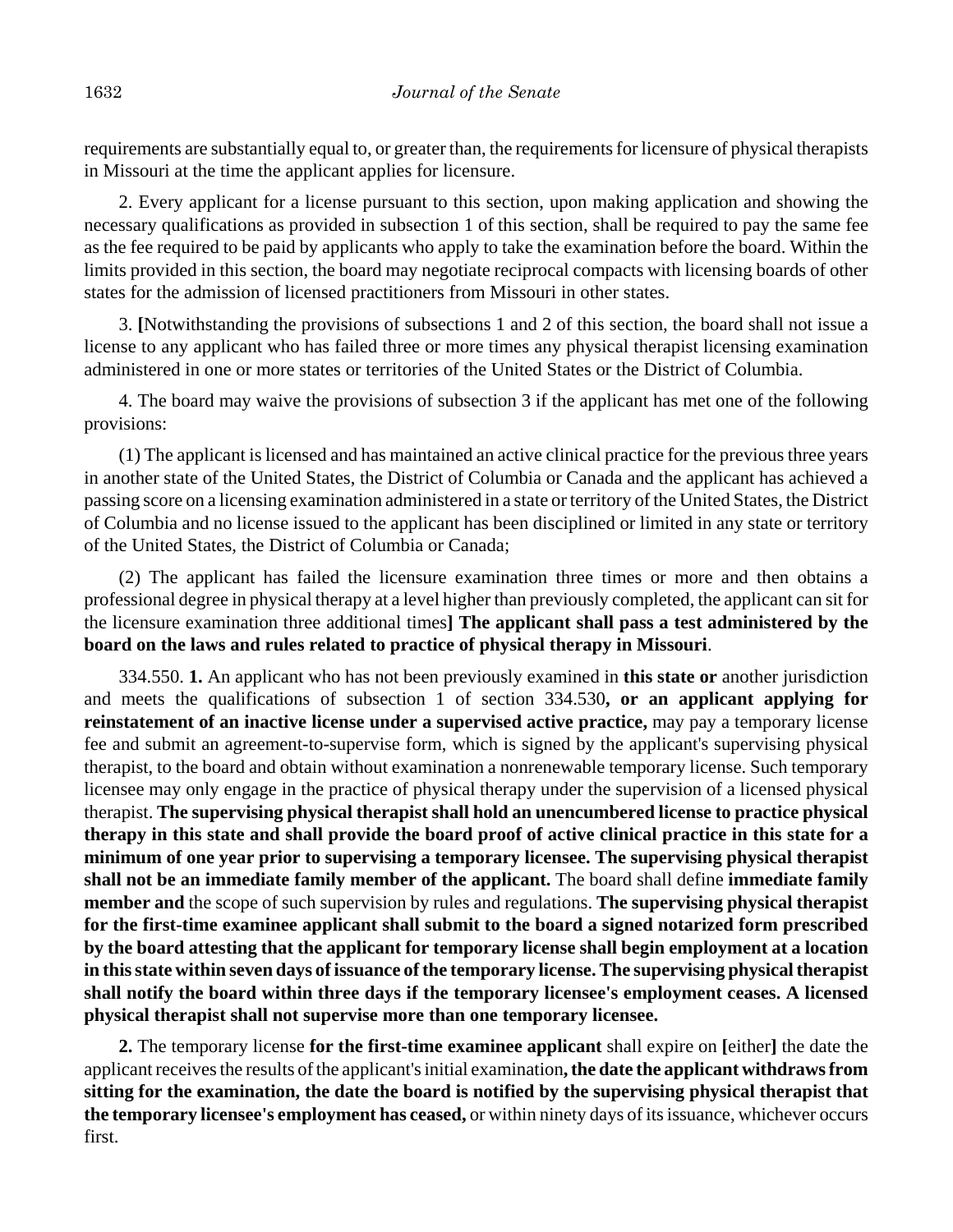# **3. The temporary license for the reinstatement applicant under the supervised active practice shall expire effective one year from the date of issuance.**

334.560. The board shall charge each person who applies for examination for a license to practice as a physical therapist an examination fee. Should the examination prove unsatisfactory and the board refuse to issue a license thereon, the applicant failing to pass the examination may reapply **[**and return to any meeting**]** and be examined upon payment of a reexamination fee**[**; but no temporary license may be issued to such persons**]**.

334.570. 1. Every person licensed under sections 334.500 to 334.620 shall, on or before the registration renewal date, apply to the board for a certificate of registration for the ensuing licensing period. The application shall be made **under oath** on a form furnished to the applicant **[**and shall state**] by the board. The application shall include, but not be limited to, disclosure of the following:**

**(1)** The applicant's full name **[**and the address at which the person practices and the address at which the person resides and the date and number of such person's license**];**

**(2) The applicant's office address or addresses and telephone number or numbers;**

**(3) The applicant's home address and telephone number;**

**(4) The date and number of the applicant's license;**

**(5) All final disciplinary actions taken against the applicant by any professional association or society, licensed hospital or medical staff of a hospital, physical therapy facility, state, territory, federal agency or county; and**

**(6) Information concerning the applicant's current physical and mental fitness to practice his or her profession.**

**The applicant may be required to successfully complete a test administered by the board on the laws and rules related to the practice of physical therapy. The test process, dates, and passing scores shall be established by the board by rule**.

2. A **[**blank form**] notice** for application for registration shall be **[**mailed**] made available** to each person licensed in this state **[**at the person's last known address of practice or residence**]**. The failure to **[**mail the form of application or the failure to receive it**] receive the notice** does not, however, relieve any person of the duty to register and pay the fee required by sections 334.500 to 334.620 nor exempt such person from the penalties provided by sections 334.500 to 334.620 for failure to register.

**3. If a physical therapist does not renew such license for two consecutive renewal periods, such license shall be deemed void.**

**4. Each applicant for registration shall accompany the application for registration with a registration fee to be paid to the director of revenue for the licensing period for which registration is sought.**

**5. If the application is filed and the fee paid after the registration renewal date, a delinquent fee shall be paid; except that, whenever in the opinion of the board the applicant's failure to register is caused by extenuating circumstances including illness of the applicant, as defined by rule, the delinquent fee may be waived by the board.**

**6. Upon application and submission by such person of evidence satisfactory to the board that such**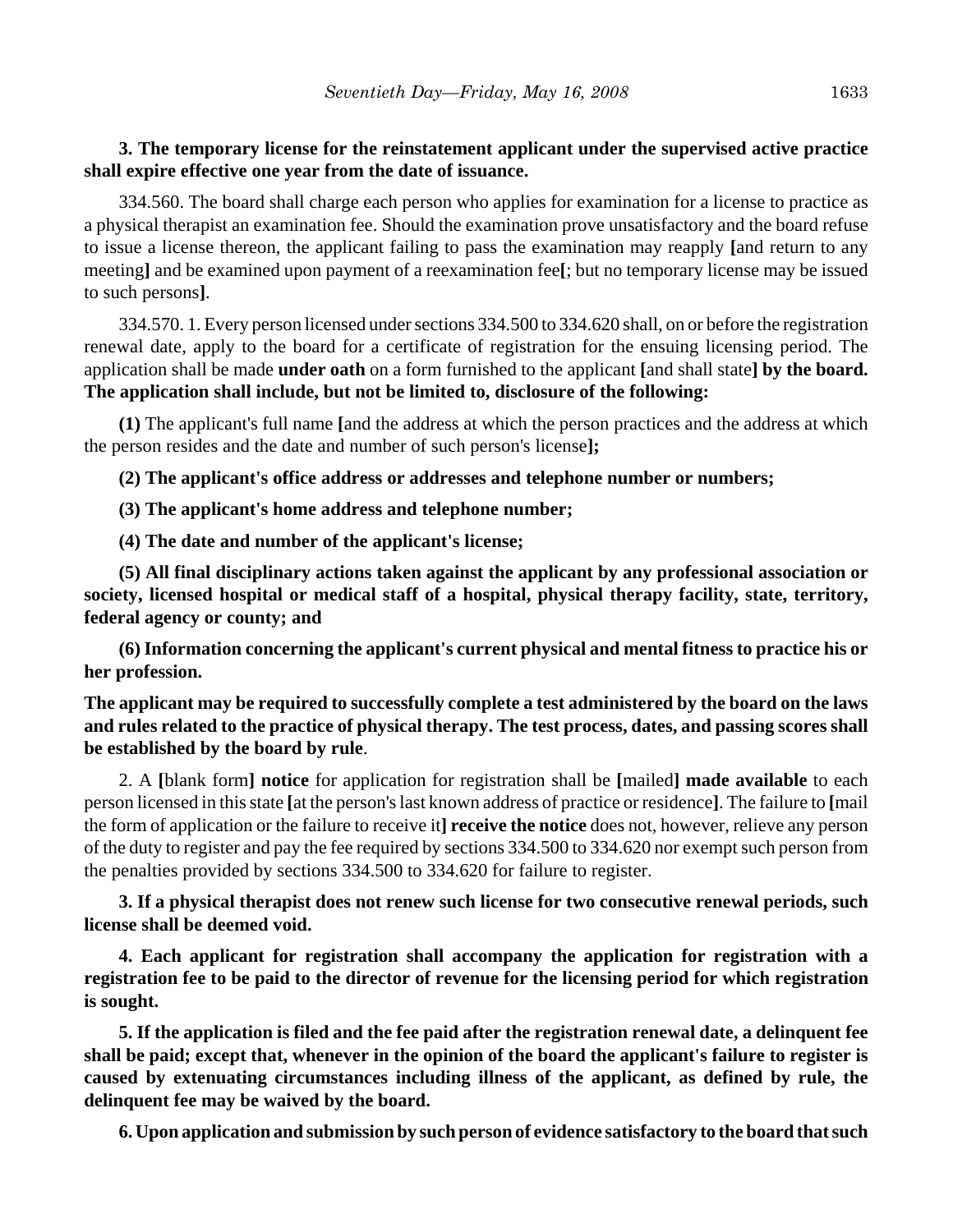**person is licensed to practice in this state and upon the payment of fees required to be paid by this chapter, the board shall issue to such person a certificate of registration. The certificate of registration shall contain the name of the person to whom it is issued and his or her office address, the expiration date, and the number of the license to practice.**

**7. Upon receiving such certificate, every person shall cause the certificate to be readily available or conspicuously displayed at all times in every practice location maintained by such person in the state. If the licensee maintains more than one practice location in this state, the board shall, without additional fee, issue to such licensee duplicate certificates of registration for each practice location so maintained. If any licensee changes practice locations during the period for which any certificate of registration has been issued, the licensee shall, within fifteen days thereafter, notify the board of such change and the board shall issue to the licensee, without additional fee, a new registration certificate showing the new location.**

**8. Whenever any new license is granted to any physical therapist or physical therapist assistant under the provisions of this chapter, the board shall, upon application therefore, issue to such physical therapist or physical therapist assistant a certificate of registration covering a period from the date of the issuance of the license to the next renewal date without the payment of any registration fee.**

**334.601. The board shall set the amount of the fees which this chapter authorizes and requires by rule. The fees shall be set at a level to produce revenue which shall not substantially exceed the cost and expense of administering this chapter.**

**334.602. 1. Physical therapists and physical therapist assistants shall provide documentation in order that an adequate and complete patient record can be maintained. All patient records shall be legible and available for review and shall include at a minimum documentation of the following information:**

**(1) Identification of the patient, including name, birthdate, address, and telephone number;**

**(2) The date or dates the patient was seen;**

**(3) The current status of the patient, including the reason for the visit;**

**(4) Observation of pertinent physical findings;**

**(5) Assessment and clinical impression of physical therapy diagnosis;**

**(6) Plan of care and treatment;**

**(7) Documentation of progress toward goals;**

**(8) Informed consent;**

**(9) Discharge summary.**

**2. Patient records remaining under the care, custody, and control of the licensee shall be maintained by the licensee of the board, or the licensee's designee, for a minimum of seven years from the date of when the last professional service was provided.**

**3. Any correction, addition, or change in any patient record shall be clearly marked and identified as such, and the date, time, and name of the person making the correction, addition, or change shall be included, as well as the reason for the correction, addition, or change.**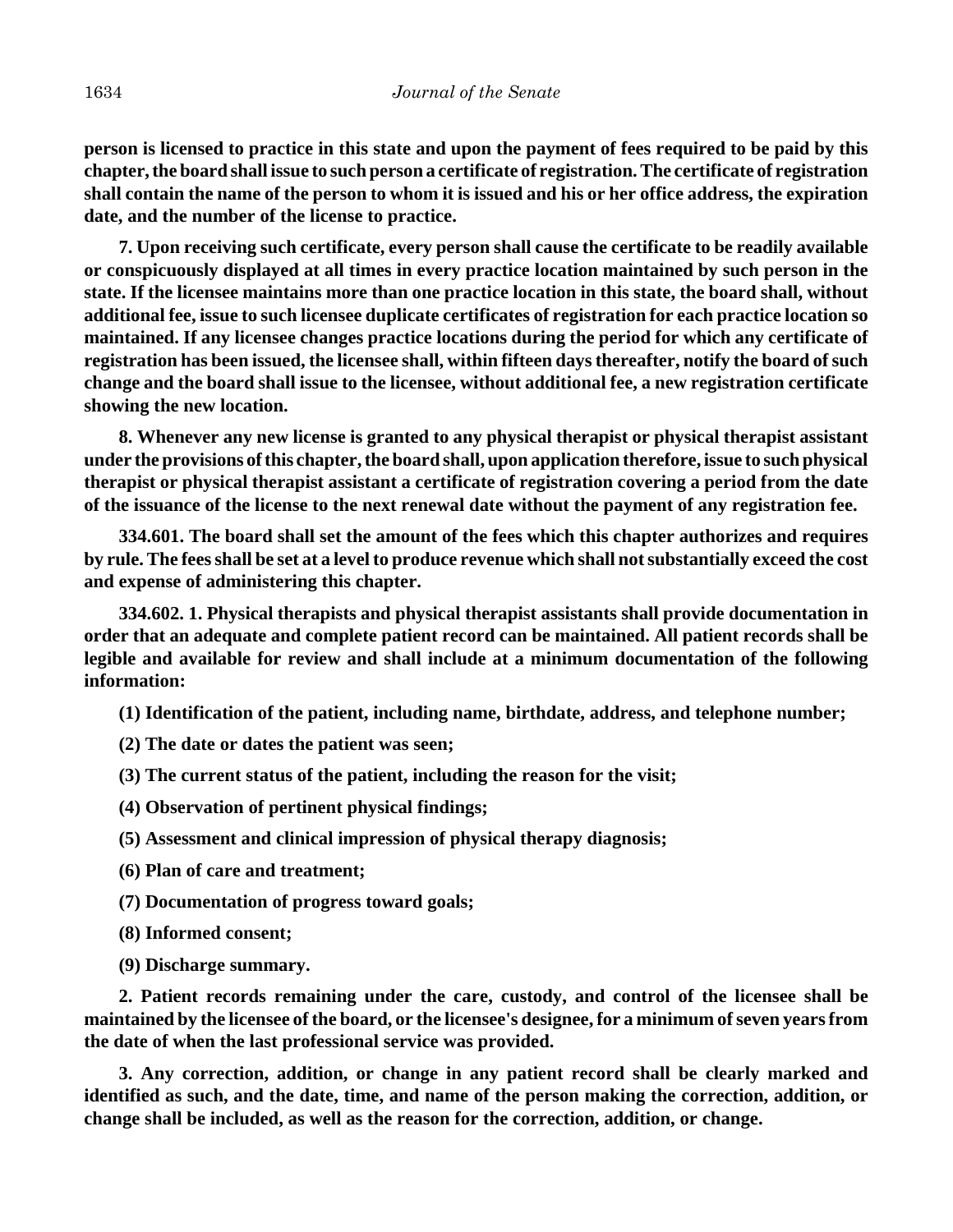#### **4. The board shall not obtain a patient medical record without written authorization from the patient to obtain the medical record or the issuance of a subpoena for the patient medical record.**

334.610. Any person who holds himself or herself out to be a physical therapist or a licensed physical therapist within this state or any person who advertises as a physical therapist or claims that the person can render physical therapy services and who, in fact, does not hold a valid physical therapist license is guilty of a class B misdemeanor and, upon conviction, shall be punished as provided by law. Any person who, in any manner, represents himself or herself as a physical therapist, or who uses in connection with such person's name the words or letters "physical therapist", "physiotherapist", "registered physical therapist", **"doctor of physical therapy",** "P.T.", "Ph.T.", "P.T.T.", "R.P.T."**, "D.P.T.", "M.P.T."**, or any other letters, words, abbreviations or insignia, indicating or implying that the person is a physical therapist without a valid existing license as a physical therapist issued to such person pursuant to the provisions of sections 334.500 to 334.620, is guilty of a class B misdemeanor. Nothing in sections 334.500 to 334.620 shall prohibit any person licensed in this state under chapter 331, RSMo, from carrying out the practice for which the person is duly licensed, or from advertising the use of physiologic and rehabilitative modalities; nor shall it prohibit any person licensed or registered in this state under section 334.735 or any other law from carrying out the practice for which the person is duly licensed or registered; nor shall it prevent professional and semiprofessional teams, schools, YMCA clubs, athletic clubs and similar organizations from furnishing treatment to their players and members. This section, also, shall not be construed so as to prohibit masseurs and masseuses from engaging in their practice not otherwise prohibited by law and provided they do not represent themselves as physical therapists. This section shall not apply to physicians and surgeons licensed under this chapter or to a person in an entry level of a professional education program approved by the commission for accreditation of physical therapists and physical therapist assistant education (CAPTE) who is satisfying supervised clinical education requirements related to the person's physical therapist or physical therapist assistant education while under on-site supervision of a physical therapist; or to a physical therapist who is practicing in the United States Armed Services, United States Public Health Service, or Veterans Administration under federal regulations for state licensure for health care providers.

**334.611. Notwithstanding any other provision of law to the contrary, any qualified physical therapist who is legally authorized to practice under the laws of another state may practice as a physical therapist in this state without examination by the board or payment of any fee if such practice consists solely of the provision of gratuitous services provided for a summer camp or teaching or participating in a continuing educational seminar for a period not to exceed fourteen days in any one calendar year. Nothing in sections 334.500 to 334.625 shall be construed to prohibit isolated or occasional gratuitous service to and treatment of the afflicted or to prohibit physical therapists from other nations, states, or territories from performing their duties for their respective teams or organizations during the course of their teams' or organizations' stay in this state.**

**334.612. 1. If the board finds merit to a complaint by an individual incarcerated or under the care and control of the department of corrections and takes further investigative action, no documentation shall appear on file or disciplinary action shall be taken in regards to the licensee's license unless the provisions of subsection 2 of section 334.613 have been violated. Any case file documentation that does not result in the board filing an action under subsection 2 of section 334.613 shall be destroyed within three months after the final case disposition by the board. No notification to any other licensing board in another state or any national registry regarding any investigative action shall be made unless the**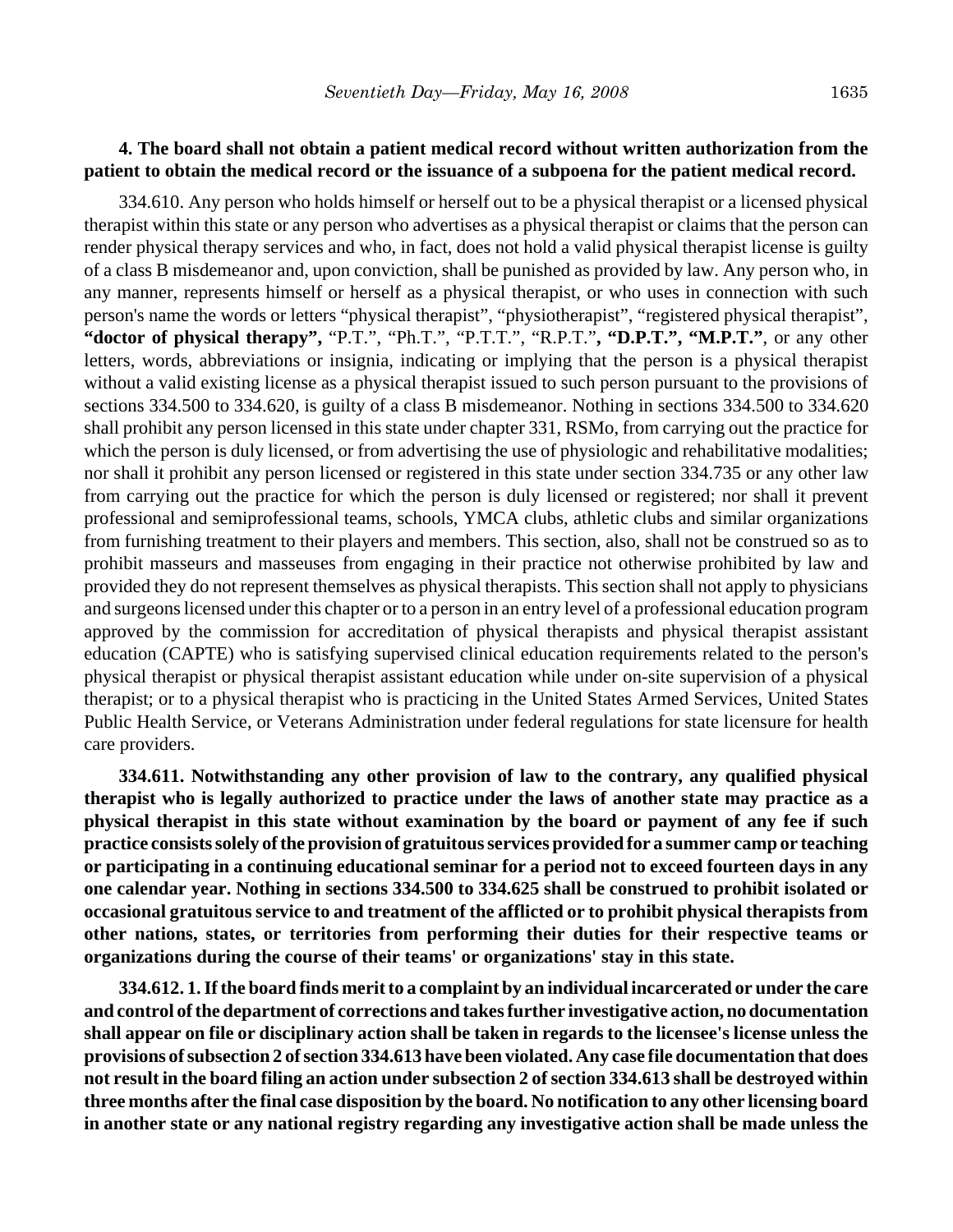**provisions of subsection 2 of section 334.613 have been violated.**

**2. Upon written request of the physical therapist or physical therapist assistant subject to a complaint prior to August 28, 1999, by an individual incarcerated or under the care and control of the department of corrections that did not result in the board filing an action described in subsection 2 of section 334.613, the board and the division of professional registration shall in a timely fashion:**

**(1) Destroy all documentation regarding the complaint;**

**(2) If previously notified of the complaint, notify any other licensing board in another state or any national registry regarding the board's actions; and**

**(3) Send a letter to the licensee that clearly states that the board found the complaint to be unsubstantiated, that the board has taken the requested action, and notify the licensee of the provisions of subsection 3 of this section.**

**3. Any person who has been the subject of an unsubstantiated complaint as provided in subsection 1 or 2 of this section shall not be required to disclose the existence of such complaint in subsequent applications or representations relating to their practice.**

**334.613. 1. The board may refuse to issue or renew a license to practice as a physical therapist or physical therapist assistant for one or any combination of causes stated in subsection 2 of this section. The board shall notify the applicant in writing of the reasons for the refusal and shall advise the applicant of the applicant's right to file a complaint with the administrative hearing commission as provided by chapter 621, RSMo. As an alternative to a refusal to issue or renew a license to practice as a physical therapist or physical therapist assistant, the board may, at its discretion, issue a license which is subject to probation, restriction, or limitation to an applicant for licensure for any one or any combination of causes stated in subsection 2 of this section. The board's order of probation, limitation, or restriction shall contain a statement of the discipline imposed, the basis therefor, the date such action shall become effective, and a statement that the applicant has thirty days to request in writing a hearing before the administrative hearing commission. If the board issues a probationary, limited, or restricted license to an applicant for licensure, either party may file a written petition with the administrative hearing commission within thirty days of the effective date of the probationary, limited, or restricted license seeking review of the board's determination. If no written request for a hearing is received by the administrative hearing commission within the thirty-day period, the right to seek review of the board's decision shall be considered as waived.**

**2. The board may cause a complaint to be filed with the administrative hearing commission as provided by chapter 621, RSMo, against any holder of a license to practice as a physical therapist or physical therapist assistant who has failed to renew or has surrendered his or her license for any one or any combination of the following causes:**

**(1) Use of any controlled substance, as defined in chapter 195, RSMo, or alcoholic beverage to an extent that such use impairs a person's ability to perform the work of a physical therapist or physical therapist assistant;**

**(2) The person has been finally adjudicated and found guilty, or entered a plea of guilty or nolo contendere, in a criminal prosecution under the laws of any state or of the United States, for any offense reasonably related to the qualifications, functions, or duties of a physical therapist or physical therapist assistant, for any offense an essential element of which is fraud, dishonesty, or an act of**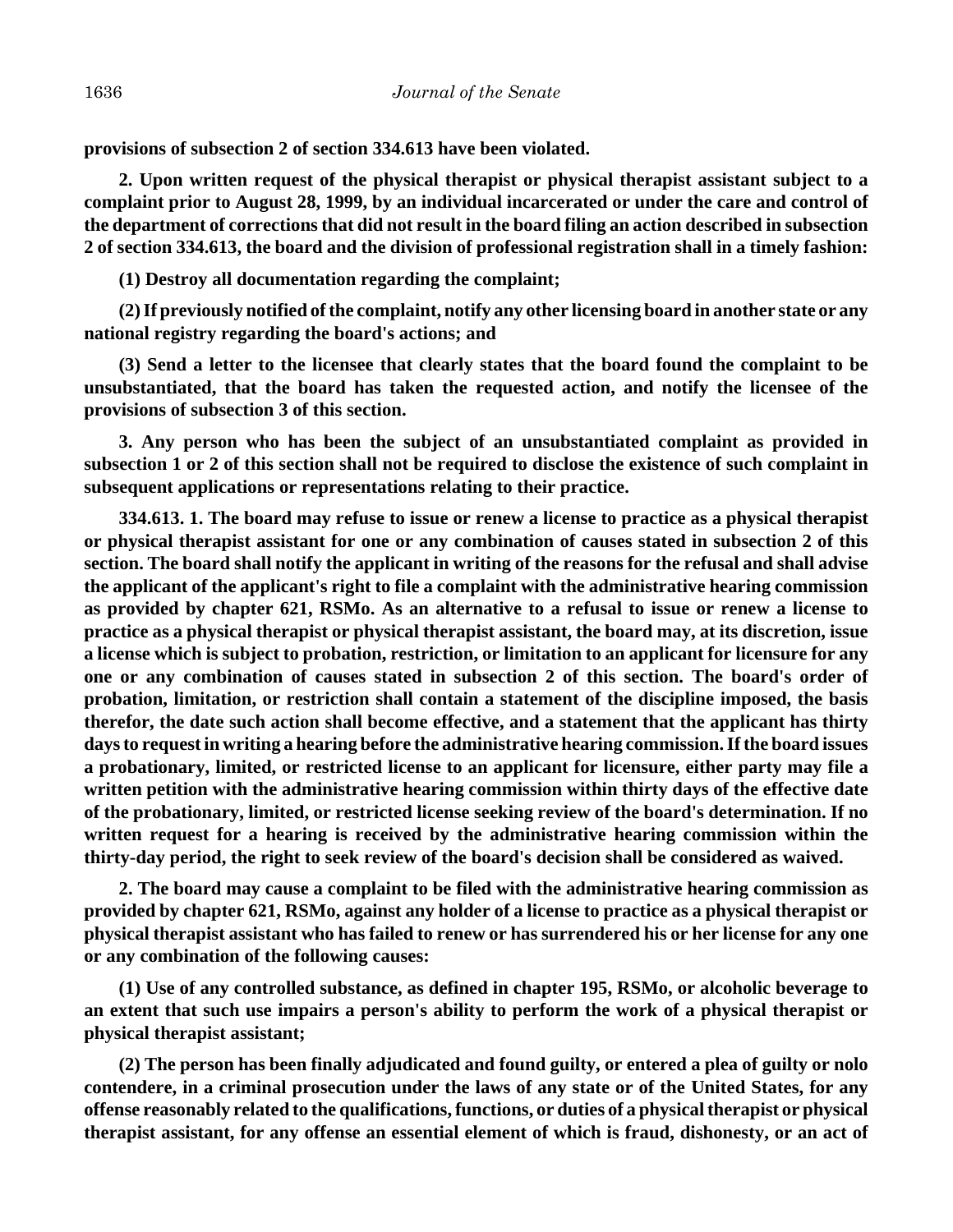**violence, or for any offense involving moral turpitude, whether or not sentence is imposed;**

**(3) Use of fraud, deception, misrepresentation, or bribery in securing any certificate of registration or authority, permit, or license issued under this chapter or in obtaining permission to take any examination given or required under this chapter;**

**(4) Misconduct, fraud, misrepresentation, dishonesty, unethical conduct, or unprofessional conduct in the performance of the functions or duties of a physical therapist or physical therapist assistant, including but not limited to the following:**

**(a) Obtaining or attempting to obtain any fee, charge, tuition, or other compensation by fraud, deception, or misrepresentation; willfully and continually overcharging or overtreating patients; or charging for sessions of physical therapy which did not occur unless the services were contracted for in advance, or for services which were not rendered or documented in the patient's records;**

**(b) Attempting, directly or indirectly, by way of intimidation, coercion, or deception, to obtain or retain a patient or discourage the use of a second opinion or consultation;**

**(c) Willfully and continually performing inappropriate or unnecessary treatment or services;**

**(d) Delegating professional responsibilities to a person who is not qualified by training, skill, competency, age, experience, or licensure to perform such responsibilities;**

**(e) Misrepresenting that any disease, ailment, or infirmity can be cured by a method, procedure, treatment, medicine, or device;**

**(f) Performing services which have been declared by board rule to be of no physical therapy value;**

**(g) Final disciplinary action by any professional association, professional society, licensed hospital or medical staff of the hospital, or physical therapy facility in this or any other state or territory, whether agreed to voluntarily or not, and including but not limited to any removal, suspension, limitation, or restriction of the person's professional employment, malpractice, or any other violation of any provision of this chapter;**

**(h) Administering treatment without sufficient examination, or for other than medically accepted therapeutic or experimental or investigative purposes duly authorized by a state or federal agency, or not in the course of professional physical therapy practice;**

**(I) Engaging in or soliciting sexual relationships, whether consensual or nonconsensual, while a physical therapist or physical therapist assistant/patient relationship exists; making sexual advances, requesting sexual favors, or engaging in other verbal conduct or physical contact of a sexual nature with patients or clients;**

**(j) Terminating the care of a patient without adequate notice or without making other arrangements for the continued care of the patient;**

**(k) Failing to furnish details of a patient's physical therapy records to treating physicians, other physical therapists, or hospitals upon proper request; or failing to comply with any other law relating to physical therapy records;**

**(l) Failure of any applicant or licensee, other than the licensee subject to the investigation, to cooperate with the board during any investigation;**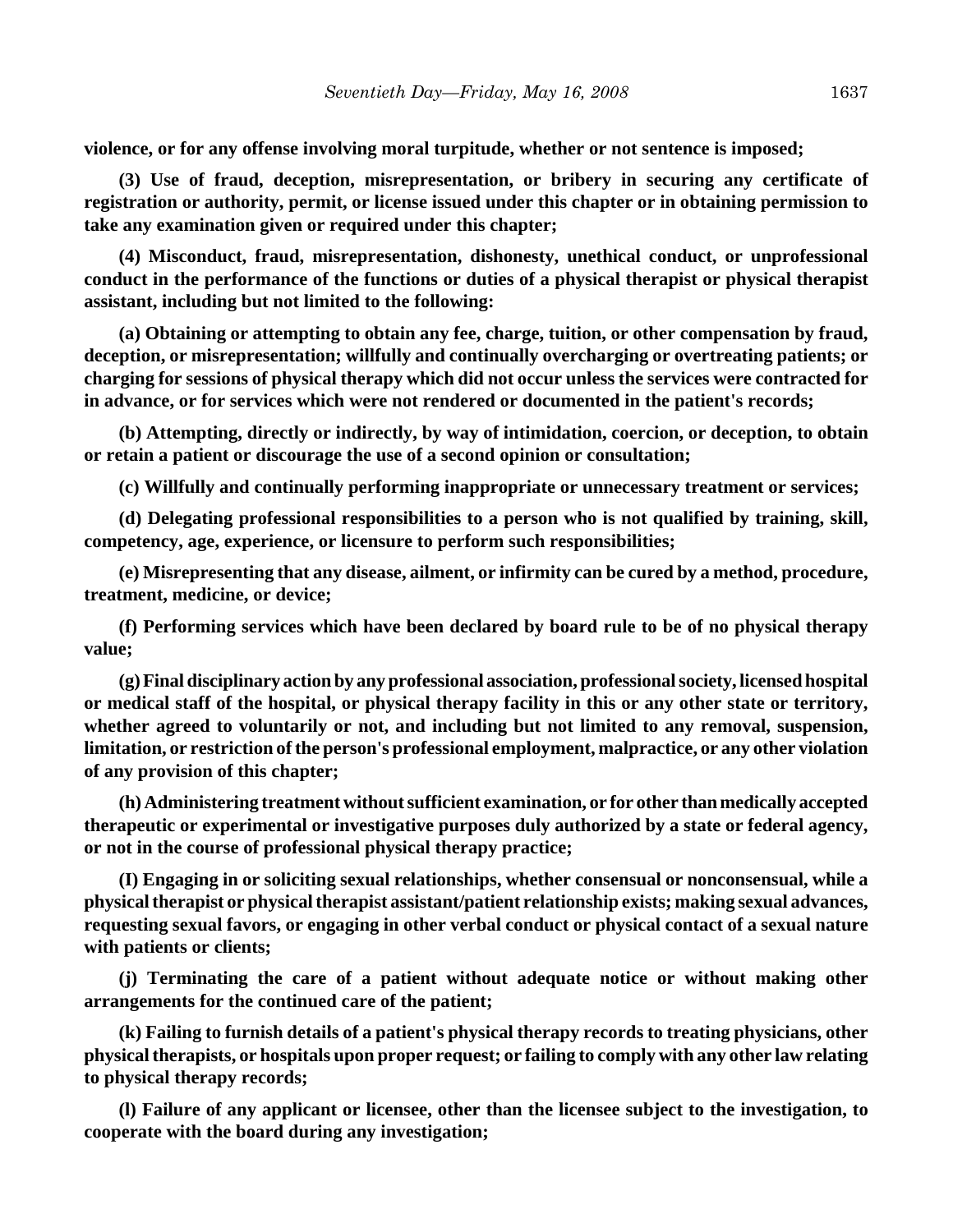**(m) Failure to comply with any subpoena or subpoena duces tecum from the board or an order of the board;**

**(n) Failure to timely pay license renewal fees specified in this chapter;**

**(o) Violating a probation agreement with this board or any other licensing agency;**

**(p) Failing to inform the board of the physical therapist's or physical therapist assistant's current telephone number, residence, and business address;**

**(q) Advertising by an applicant or licensee which is false or misleading, or which violates any rule of the board, or which claims without substantiation the positive cure of any disease, or professional superiority to or greater skill than that possessed by any other physical therapist or physical therapist assistant. An applicant or licensee shall also be in violation of this provision if the applicant or licensee has a financial interest in any organization, corporation, or association which issues or conducts such advertising;**

**(5) Any conduct or practice which is or might be harmful or dangerous to the mental or physical health of a patient or the public; or incompetency, gross negligence, or repeated negligence in the performance of the functions or duties of a physical therapist or physical therapist assistant. For the purposes of this subdivision, "repeated negligence" means the failure, on more than one occasion, to use that degree of skill and learning ordinarily used under the same or similar circumstances by the member of the applicant's or licensee's profession;**

**(6) Violation of, or attempting to violate, directly or indirectly, or assisting or enabling any person to violate, any provision of this chapter, or of any lawful rule adopted under this chapter;**

**(7) Impersonation of any person licensed as a physical therapist or physical therapist assistant or allowing any person to use his or her license or diploma from any school;**

**(8) Revocation, suspension, restriction, modification, limitation, reprimand, warning, censure, probation, or other final disciplinary action against a physical therapist or physical therapist assistant for a license or other right to practice as a physical therapist or physical therapist assistant by another state, territory, federal agency or country, whether or not voluntarily agreed to by the licensee or applicant, including but not limited to the denial of licensure, surrender of the license, allowing the license to expire or lapse, or discontinuing or limiting the practice of physical therapy while subject to an investigation or while actually under investigation by any licensing authority, medical facility, branch of the armed forces of the United States of America, insurance company, court, agency of the state or federal government, or employer;**

**(9) A person is finally adjudged incapacitated or disabled by a court of competent jurisdiction;**

**(10) Assisting or enabling any person to practice or offer to practice who is not licensed and currently eligible to practice under this chapter; or knowingly performing any act which in any way aids, assists, procures, advises, or encourages any person to practice physical therapy who is not licensed and currently eligible to practice under this chapter;**

**(11) Issuance of a license to practice as a physical therapist or physical therapist assistant based upon a material mistake of fact;**

**(12) Failure to display a valid license pursuant to practice as a physical therapist or physical therapist assistant;**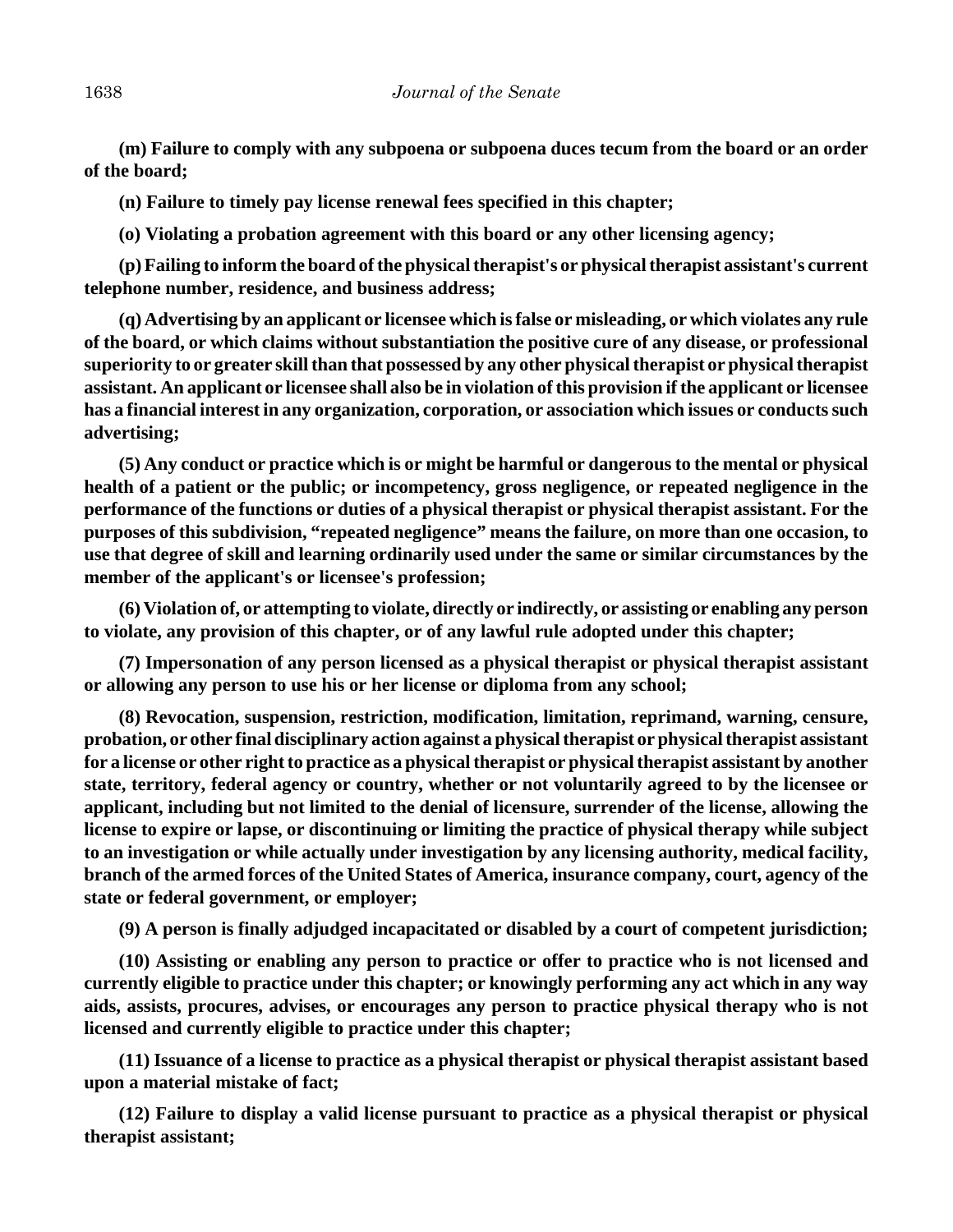**(13) Knowingly making, or causing to be made, or aiding, or abetting in the making of, a false statement in any document executed in connection with the practice of physical therapy;**

**(14) Soliciting patronage in person or by agents or representatives, or by any other means or manner, under the person's own name or under the name of another person or concern, actual or pretended, in such a manner as to confuse, deceive, or mislead the public as to the need or necessity for or appropriateness of physical therapy services for all patients, or the qualifications of an individual person or persons to render, or perform physical therapy services;**

**(15) Using, or permitting the use of, the person's name under the designation of "physical therapist", "physiotherapist", "registered physical therapist", "P.T.", "Ph.T.", "P.T.T.", "D.P.T.", "M.P.T." or "R.P.T.", "physical therapist assistant", "P.T.A.", "L.P.T.A.", "C.P.T.A.", or any similar designation with reference to the commercial exploitation of any goods, wares or merchandise;**

**(16) Knowingly making or causing to be made a false statement or misrepresentation of a material fact, with intent to defraud, for payment under chapter 208, RSMo, or chapter 630, RSMo, or for payment from Title XVIII or Title XIX of the federal Medicare program;**

**(17) Failure or refusal to properly guard against contagious, infectious, or communicable diseases or the spread thereof; maintaining an unsanitary facility or performing professional services under unsanitary conditions; or failure to report the existence of an unsanitary condition in any physical therapy facility to the board, in writing, within thirty days after the discovery thereof;**

**(18) Any candidate for licensure or person licensed to practice as a physical therapist or physical therapist assistant, paying or offering to pay a referral fee or, notwithstanding section 334.010 to the contrary, practicing or offering to practice professional physical therapy independent of the prescription and direction of a person licensed and registered as a physician and surgeon under this chapter, as a physician assistant under this chapter, as a chiropractor under chapter 331, RSMo, as a dentist under chapter 332, RSMo, as a podiatrist under chapter 330, RSMo, or any licensed and registered physician, chiropractor, dentist, or podiatrist practicing in another jurisdiction, whose license is in good standing;**

**(19) Any candidate for licensure or person licensed to practice as a physical therapist or physical therapist assistant, treating or attempting to treat ailments or other health conditions of human beings other than by professional physical therapy and as authorized by sections 334.500 to 334.685;**

**(20) A pattern of personal use or consumption of any controlled substance unless it is prescribed, dispensed, or administered by a physician who is authorized by law to do so;**

**(21) Failing to maintain adequate patient records under 334.602;**

**(22) Attempting to engage in conduct that subverts or undermines the integrity of the licensing examination or the licensing examination process, including but not limited to utilizing in any manner recalled or memorized licensing examination questions from or with any person or entity, failing to comply with all test center security procedures, communicating or attempting to communicate with any other examinees during the test, or copying or sharing licensing examination questions or portions of questions;**

**(23) Any candidate for licensure or person licensed to practice as a physical therapist or physical therapist assistant who requests, receives, participates or engages directly or indirectly in the division,**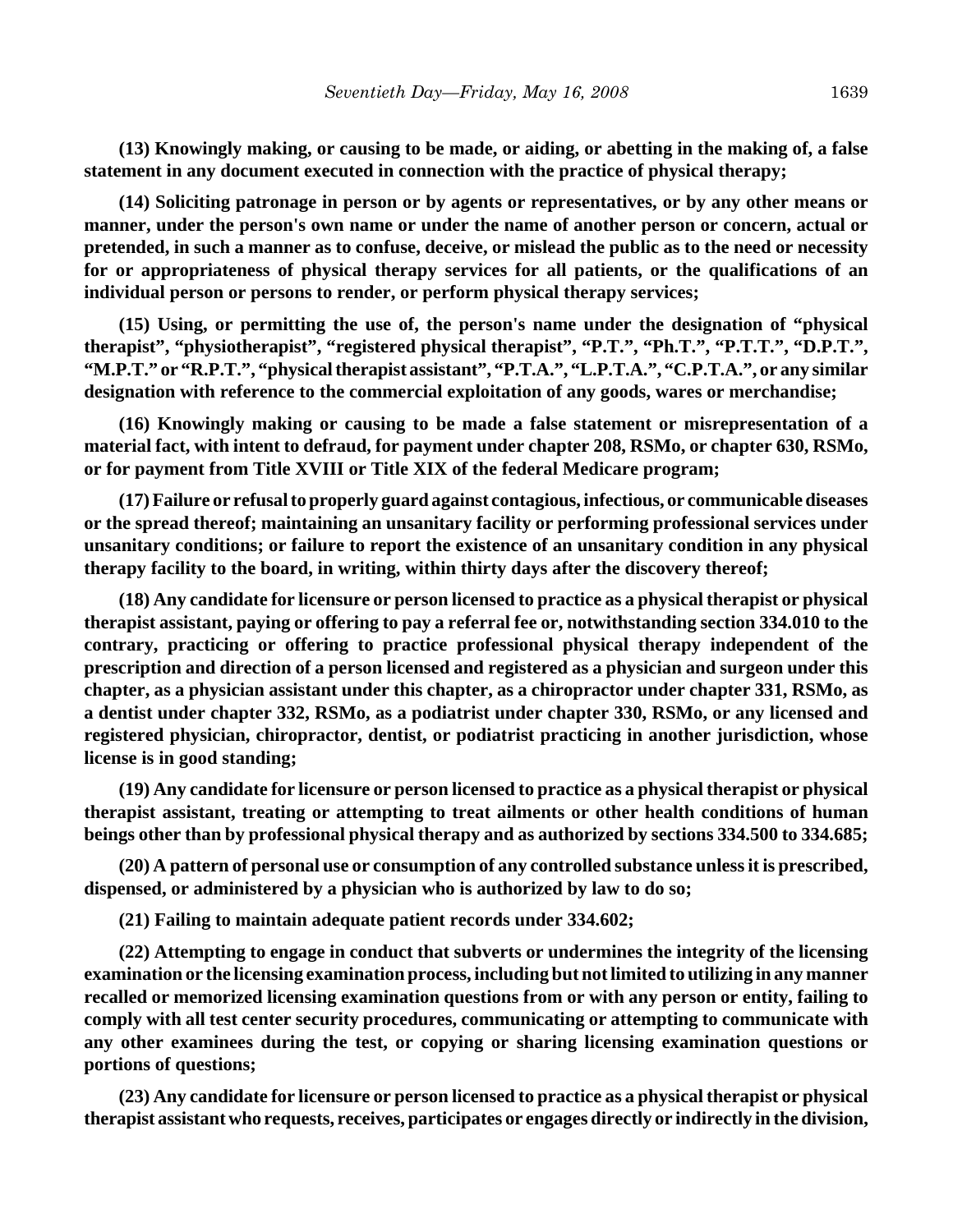**transferring, assigning, rebating or refunding of fees received for professional services or profits by means of a credit or other valuable consideration such as wages, an unearned commission, discount or gratuity with any person who referred a patient, or with any relative or business associate of the referring person;**

**(24) Being unable to practice as a physical therapist or physical therapist assistant with reasonable skill and safety to patients by reasons of incompetency, or because of illness, drunkenness, excessive use of drugs, narcotics, chemicals, or as a result of any mental or physical condition. The following shall apply to this subdivision:**

**(a) In enforcing this subdivision the board shall, after a hearing by the board, upon a finding of probable cause, require a physical therapist or physical therapist assistant to submit to a reexamination for the purpose of establishing his or her competency to practice as a physical therapist or physical therapist assistant conducted in accordance with rules adopted for this purpose by the board, including rules to allow the examination of the pattern and practice of such physical therapist's or physical therapist assistant's professional conduct, or to submit to a mental or physical examination or combination thereof by a facility or professional approved by the board;**

**(b) For the purpose of this subdivision, every physical therapist and physical therapist assistant licensed under this chapter is deemed to have consented to submit to a mental or physical examination when directed in writing by the board;**

**(c) In addition to ordering a physical or mental examination to determine competency, the board may, notwithstanding any other law limiting access to medical or other health data, obtain medical data and health records relating to a physical therapist, physical therapist assistant or applicant without the physical therapist's, physical therapist assistant's or applicant's consent;**

**(d) Written notice of the reexamination or the physical or mental examination shall be sent to the physical therapist or physical therapist assistant, by registered mail, addressed to the physical therapist or physical therapist assistant at the physical therapist's or physical therapist assistant's last known address. Failure of a physical therapist or physical therapist assistant to submit to the examination when directed shall constitute an admission of the allegations against the physical therapist or physical therapist assistant, in which case the board may enter a final order without the presentation of evidence, unless the failure was due to circumstances beyond the physical therapist's or physical therapist assistant's control. A physical therapist or physical therapist assistant whose right to practice has been affected under this subdivision shall, at reasonable intervals, be afforded an opportunity to demonstrate that the physical therapist or physical therapist assistant can resume the competent practice as a physical therapist or physical therapist assistant with reasonable skill and safety to patients;**

**(e) In any proceeding under this subdivision neither the record of proceedings nor the orders entered by the board shall be used against a physical therapist or physical therapist assistant in any other proceeding. Proceedings under this subdivision shall be conducted by the board without the filing of a complaint with the administrative hearing commission;**

**(f) When the board finds any person unqualified because of any of the grounds set forth in this subdivision, it may enter an order imposing one or more of the disciplinary measures set forth in subsection 3 of this section.**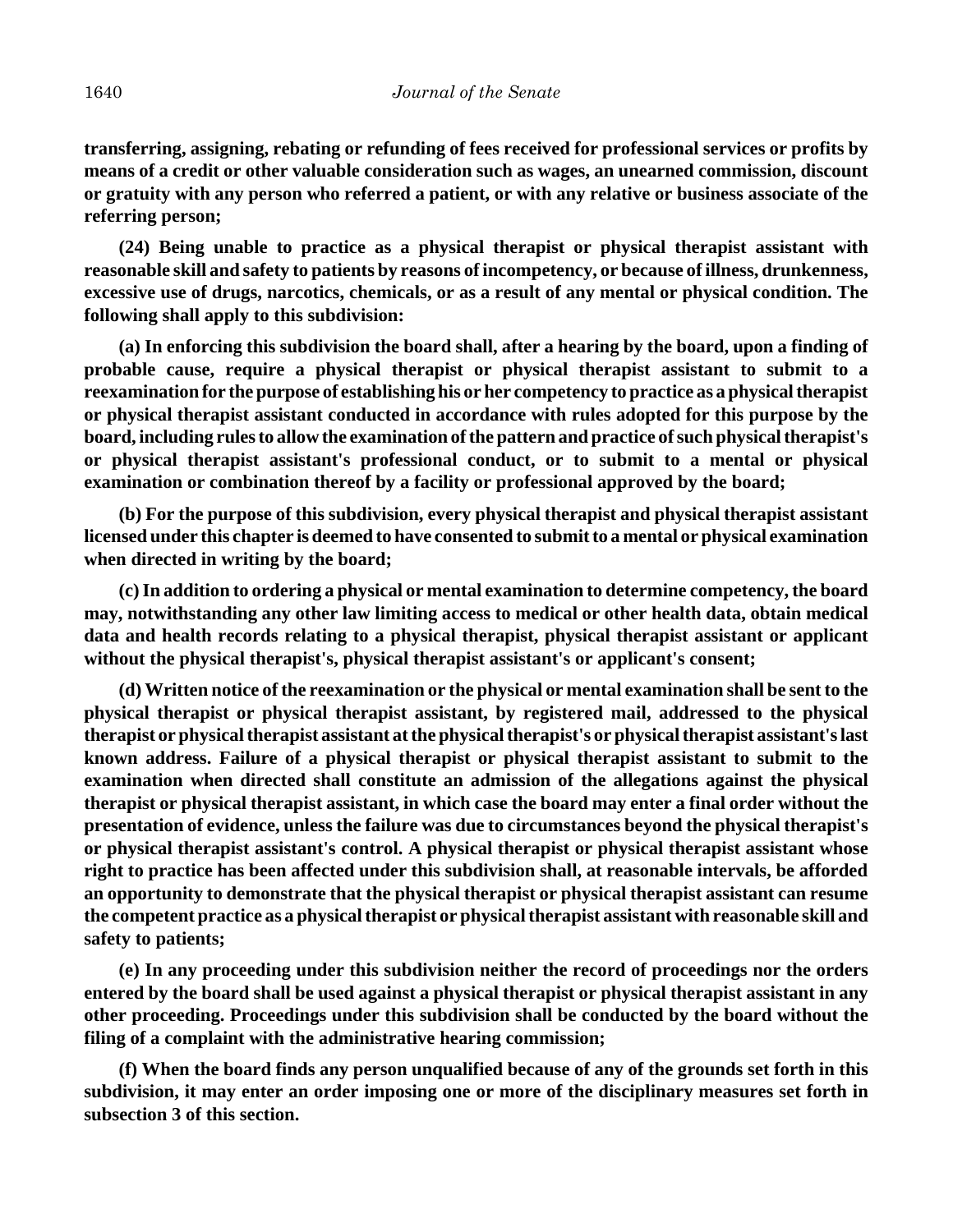**3. After the filing of such complaint before the administrative hearing commission, the proceedings shall be conducted in accordance with the provisions of chapter 621, RSMo. Upon a finding by the administrative hearing commission that the grounds provided in subsection 2 of this section for disciplinary action are met, the board may, singly or in combination:**

**(1) Warn, censure or place the physical therapist or physical therapist assistant named in the complaint on probation on such terms and conditions as the board deems appropriate for a period not to exceed ten years;**

**(2) Suspend the physical therapist's or physical therapist assistant's license for a period not to exceed three years;**

**(3) Restrict or limit the physical therapist's or physical therapist assistant's license for an indefinite period of time;**

**(4) Revoke the physical therapist's or physical therapist assistant's license;**

**(5) Administer a public or private reprimand;**

**(6) Deny the physical therapist's or physical therapist assistant's application for a license;**

**(7) Permanently withhold issuance of a license;**

**(8) Require the physical therapist or physical therapist assistant to submit to the care, counseling or treatment of physicians designated by the board at the expense of the physical therapist or physical therapist assistant to be examined;**

**(9) Require the physical therapist or physical therapist assistant to attend such continuing educational courses and pass such examinations as the board may direct.**

**4. In any order of revocation, the board may provide that the physical therapist or physical therapist assistant shall not apply for reinstatement of the physical therapist's or physical therapist assistant's license for a period of time ranging from two to seven years following the date of the order of revocation. All stay orders shall toll this time period.**

**5. Before restoring to good standing a license issued under this chapter which has been in a revoked, suspended, or inactive state for any cause for more than two years, the board may require the applicant to attend such continuing medical education courses and pass such examinations as the board may direct.**

**6. In any investigation, hearing or other proceeding to determine a physical therapist's, physical therapist assistant's or applicant's fitness to practice, any record relating to any patient of the physical therapist, physical therapist assistant, or applicant shall be discoverable by the board and admissible into evidence, regardless of any statutory or common law privilege which such physical therapist, physical therapist assistant, applicant, record custodian, or patient might otherwise invoke. In addition, no such physical therapist, physical therapist assistant, applicant, or record custodian may withhold records or testimony bearing upon a physical therapist's, physical therapist assistant's, or applicant's fitness to practice on the ground of privilege between such physical therapist, physical therapist assistant, applicant, or record custodian and a patient.**

**334.614. 1. Notwithstanding any other provisions of section 620.010, RSMo, to the contrary, the board shall at least quarterly publish a list of the names and addresses of all physical therapists and**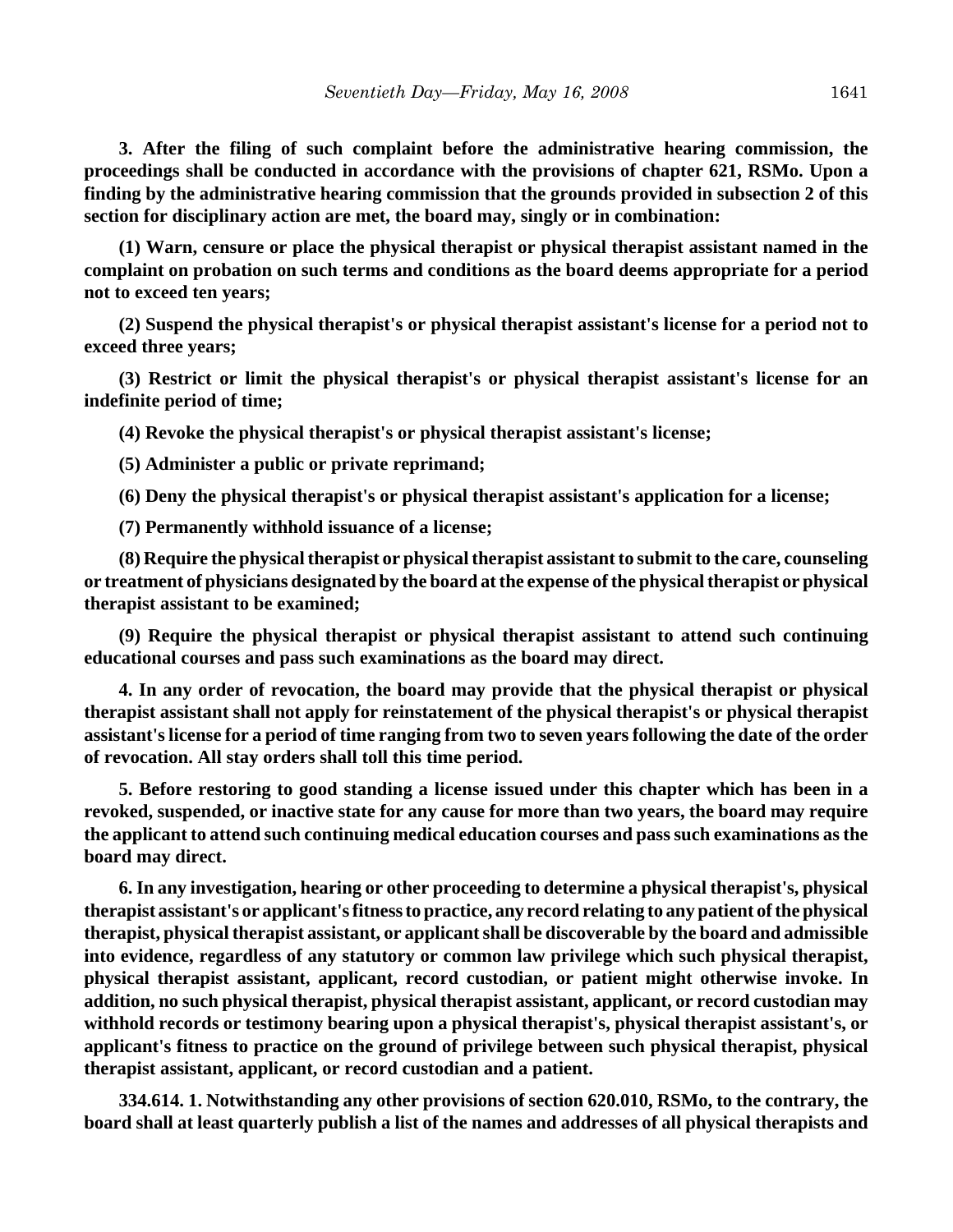**physical therapist assistants who hold licenses under the provisions of this chapter, and shall publish a list of all physical therapists and physical therapist assistants whose licenses have been suspended, revoked, surrendered, restricted, denied, or withheld.**

**2. Notwithstanding any other provisions of section 620.010, RSMo, to the contrary, in addition, the board shall prepare and make available to the public a report upon the disciplinary matters submitted to them where the board recommends disciplinary action, except in those instances when physical therapists and physical therapist assistants possessing licenses voluntarily enter treatment and monitoring programs for purposes of rehabilitation and, in such instances, only such specific action shall not be reported with any other actions taken prior to, as part of, or following voluntary entrance into such treatment programs. The report shall set forth findings of fact and any final disciplinary actions of the board. If the board does not recommend disciplinary action, a report stating that no action is recommended shall be prepared and forwarded to the complaining party.**

**334.615. 1. Upon receipt of information that the holder of any license as a physical therapist or physical therapist assistant issued under this chapter may present a clear and present danger to the public health and safety, the executive director shall direct that the information be brought to the board in the form of sworn testimony or affidavits during a meeting of the board.**

**2. The board may issue an order suspending or restricting the holder of a license as a physical therapist or physical therapist assistant if it believes:**

**(1) The licensee's acts, conduct, or condition may have violated subsection 2 of section 334.613; and**

**(2) A licensee is practicing, attempting, or intending to practice in Missouri; and**

**(3) (a) A licensee is unable by reason of any physical or mental condition to receive and evaluate information or to communicate decisions to the extent that the licensee's condition or actions significantly affect the licensee's ability to practice; or**

**(b) Another state, territory, federal agency, or country has issued an order suspending or restricting the physical therapist's or physical therapist assistant's right to practice his or her profession; or**

**(c) The licensee has engaged in repeated acts of life-threatening negligence as defined in subsection 2 of section 334.613; and**

**(4) The acts, conduct, or condition of the licensee constitute a clear and present danger to the public health and safety.**

**3. (1) The order of suspension or restriction:**

**(a) Shall be based on the sworn testimony or affidavits presented to the board;**

**(b) May be issued without notice and hearing to the licensee;**

**(c) Shall include the facts which lead the board to conclude that the acts, conduct, or condition of the licensee constitute a clear and present danger to the public health and safety.**

**(2) The board or the administrative hearing commission shall serve the licensee, in person or by certified mail, with a copy of the order of suspension or restriction and all sworn testimony or affidavits presented to the board, a copy of the complaint and the request for expedited hearing, and**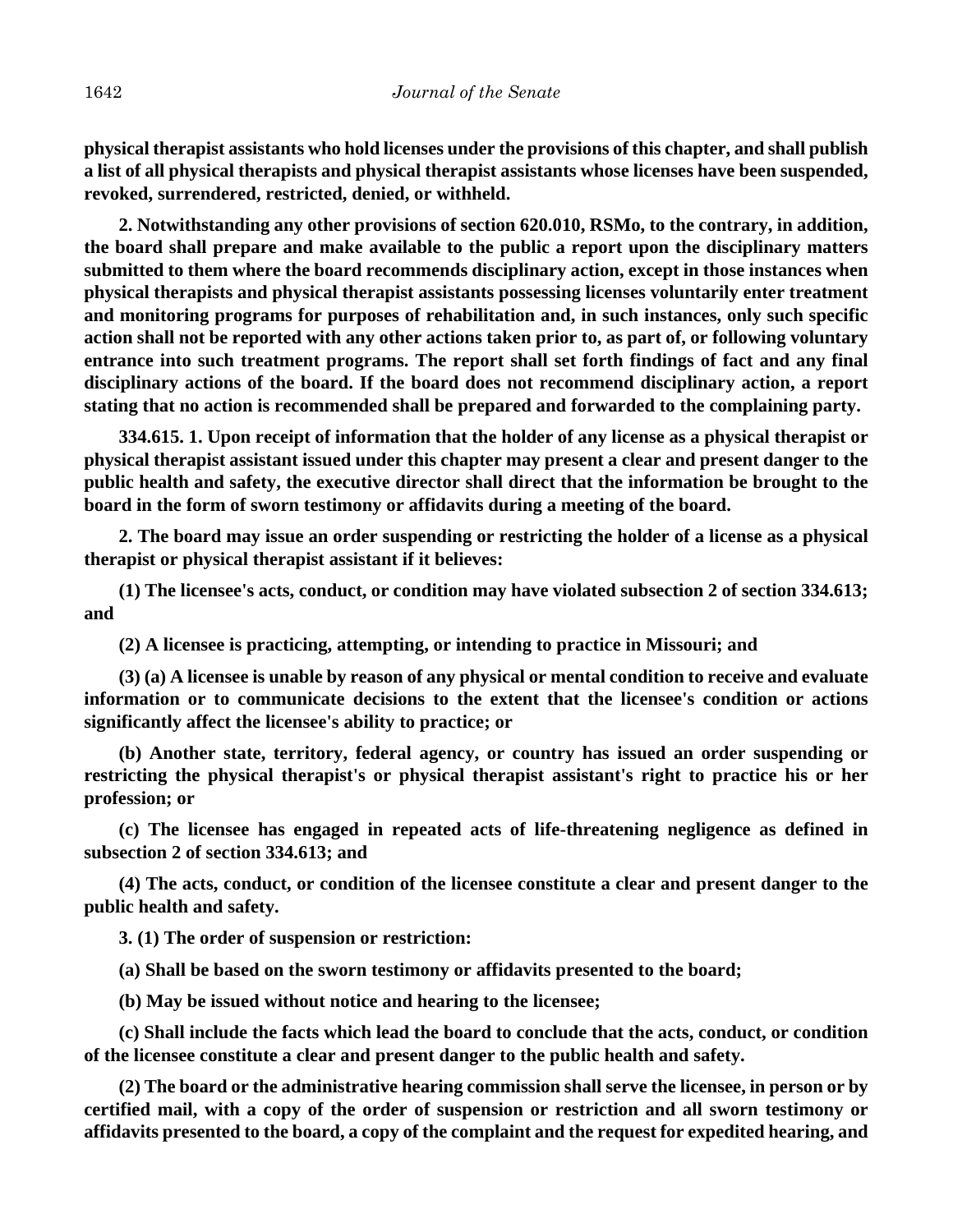**a notice of the place of and the date upon which the preliminary hearing will be held.**

**(3) The order of restriction shall be effective upon service of the documents required in subdivision (2) of this subsection.**

**(4) The order of suspension shall become effective upon the entry of the preliminary order of the administrative hearing commission.**

**(5) The licensee may seek a stay order from the circuit court of Cole County from the preliminary order of suspension, pending the issuance of a final order by the administrative hearing commission.**

**4. The board shall file a complaint in the administrative hearing commission with a request for expedited preliminary hearing and shall certify the order of suspension or restriction and all sworn testimony or affidavits presented to the board. Immediately upon receipt of a complaint filed under this section, the administrative hearing commission shall set the place and date of the expedited preliminary hearing which shall be conducted as soon as possible, but not later than five days after the date of service upon the licensee. The administrative hearing commission shall grant a licensee's request for a continuance of the preliminary hearing; however, the board's order shall remain in full force and effect until the preliminary hearing, which shall be held not later than forty-five days after service of the documents required in subdivision (2) of subsection 3 of this section.**

**5. At the preliminary hearing, the administrative hearing commission shall receive into evidence all information certified by the board and shall only hear evidence on the issue of whether the board's order of suspension or restriction should be terminated or modified. Within one hour after the preliminary hearing, the administrative hearing commission shall issue its oral or written preliminary order, with or without findings of fact and conclusions of law, that adopts, terminates, or modifies the board's order. The administrative hearing commission shall reduce to writing any oral preliminary order within five business days, but the effective date of the order shall be the date orally issued.**

**6. The preliminary order of the administrative hearing commission shall become a final order and shall remain in effect for three years unless either party files a request for a full hearing on the merits of the complaint filed by the board within thirty days from the date of the issuance of the preliminary order of the administrative hearing commission.**

**7. Upon receipt of a request for full hearing, the administrative hearing commission shall set a date for hearing and notify the parties in writing of the time and place of the hearing. If a request for full hearing is timely filed, the preliminary order of the administrative hearing commission shall remain in effect until the administrative hearing commission enters an order terminating, modifying, or dismissing its preliminary order or until the board issues an order of discipline following its consideration of the decision of the administrative hearing commission under section 621.110, RSMo, and subsection 3 of section 334.100.**

**8. In cases where the board initiates summary suspension or restriction proceedings against a physical therapist or physical therapist assistant licensed under this chapter, and such petition is subsequently denied by the administrative hearing commission, in addition to any award made under sections 536.085 and 536.087, RSMo, the board, but not individual members of the board, shall pay actual damages incurred during any period of suspension or restriction.**

**9. Notwithstanding the provisions of this chapter or chapter 610, RSMo, or chapter 621, RSMo, to the contrary, the proceedings under this section shall be closed and no order shall be made public**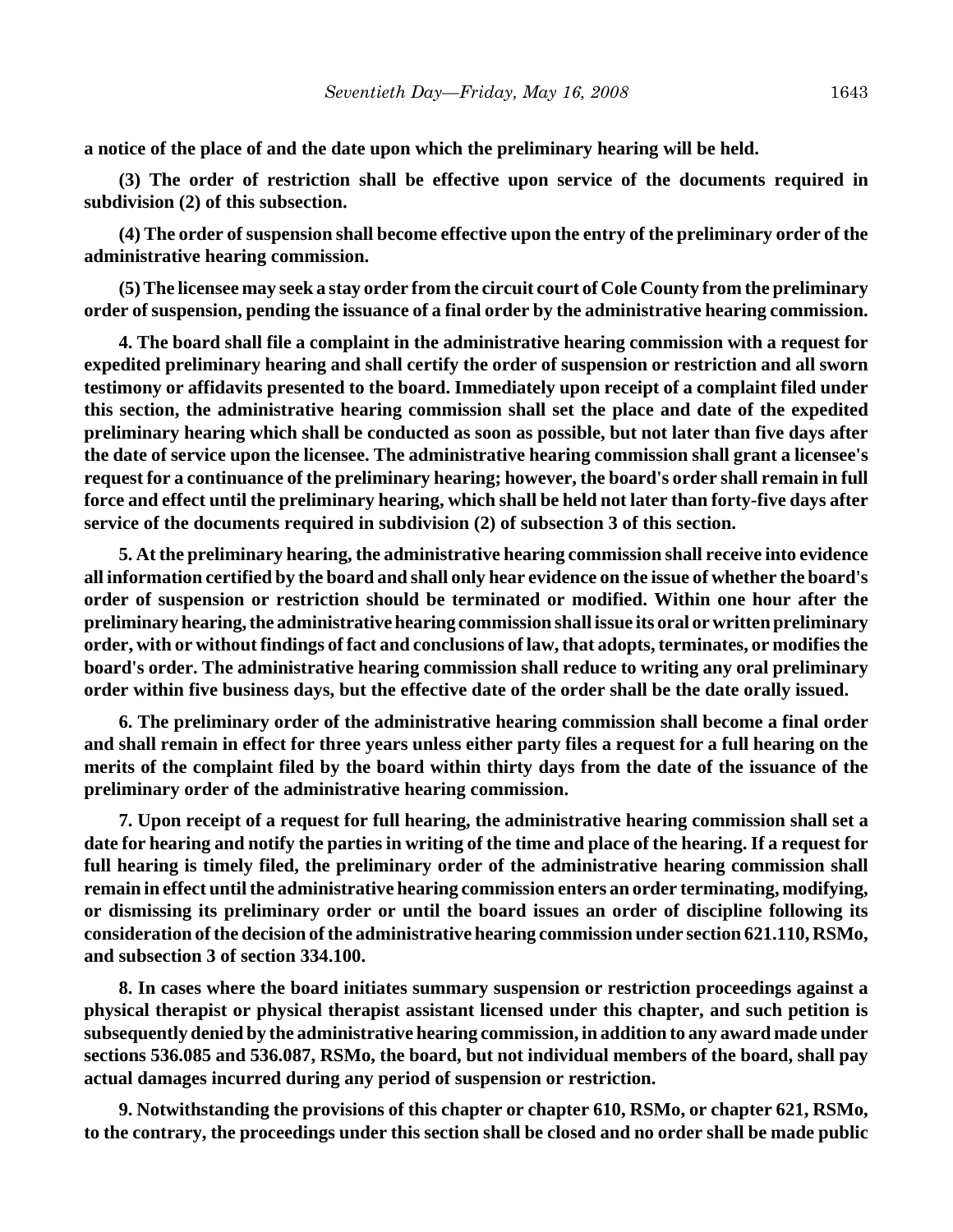**until it is final, for purposes of appeal.**

**10. The burden of proving the elements listed in subsection 2 of this section shall be upon the state board of registration for the healing arts.**

**334.616. 1. A license issued under this chapter by the Missouri state board of registration for the healing arts shall be automatically revoked at such time as the final trial proceedings are concluded whereby a licensee has been adjudicated and found guilty, or has entered a plea of guilty or nolo contendere, in a felony criminal prosecution under the laws of the state of Missouri, the laws of any other state, or the laws of the United States of America for any offense reasonably related to the qualifications, functions or duties of their profession, or for any felony offense, an essential element of which is fraud, dishonesty or an act of violence, or for any felony offense involving moral turpitude, whether or not sentence is imposed, or, upon the final and unconditional revocation of the license to practice their profession in another state or territory upon grounds for which revocation is authorized in this state following a review of the record of the proceedings and upon a formal motion of the state board of registration for the healing arts. The license of any such licensee shall be automatically reinstated if the conviction or the revocation is ultimately set aside upon final appeal in any court of competent jurisdiction.**

**2. Anyone who has been denied a license, permit, or certificate to practice in another state shall automatically be denied a license to practice in this state. However, the board of healing arts may set up other qualifications by which such person may ultimately be qualified and licensed to practice in Missouri.**

**334.617. l. Upon application by the board and the necessary burden having been met, a court of general jurisdiction may grant an injunction, restraining order, or other order as may be appropriate to enjoin a person from:**

**(1) Offering to engage or engaging in the performance of any acts or practices for which a license is required by chapters 334.500 to 334.687 upon a showing that such acts or practices were performed or offered to be performed without a license; or**

**(2) Engaging in any practice or business authorized by a license issued under chapters 334.500 to 334.687 upon a showing that the holder presents a substantial probability of serious danger to the health, safety, or welfare of any resident of the state or client or patient of the licensee.**

**2. Any such action shall be commenced in the county in which such conduct occurred or in the county in which the defendant resides or Cole County.**

**3. Any action brought under this section shall be in addition to and not in lieu of any penalty provided by chapters 334.500 to 334.687 and may be brought concurrently with other actions to enforce chapters 334.500 to 334.687.**

**334.618. Upon receiving information that any provision of sections 334.500 to 334.687 has been or is being violated, the executive director of the board or other person designated by the board shall investigate, and upon probable cause appearing, the executive director shall, under the direction of the board, file a complaint with the administrative hearing commission or appropriate official or court. All such complaints shall be handled as provided by rule promulgated under subdivision (6) of subsection 16 of section 620.010, RSMo.**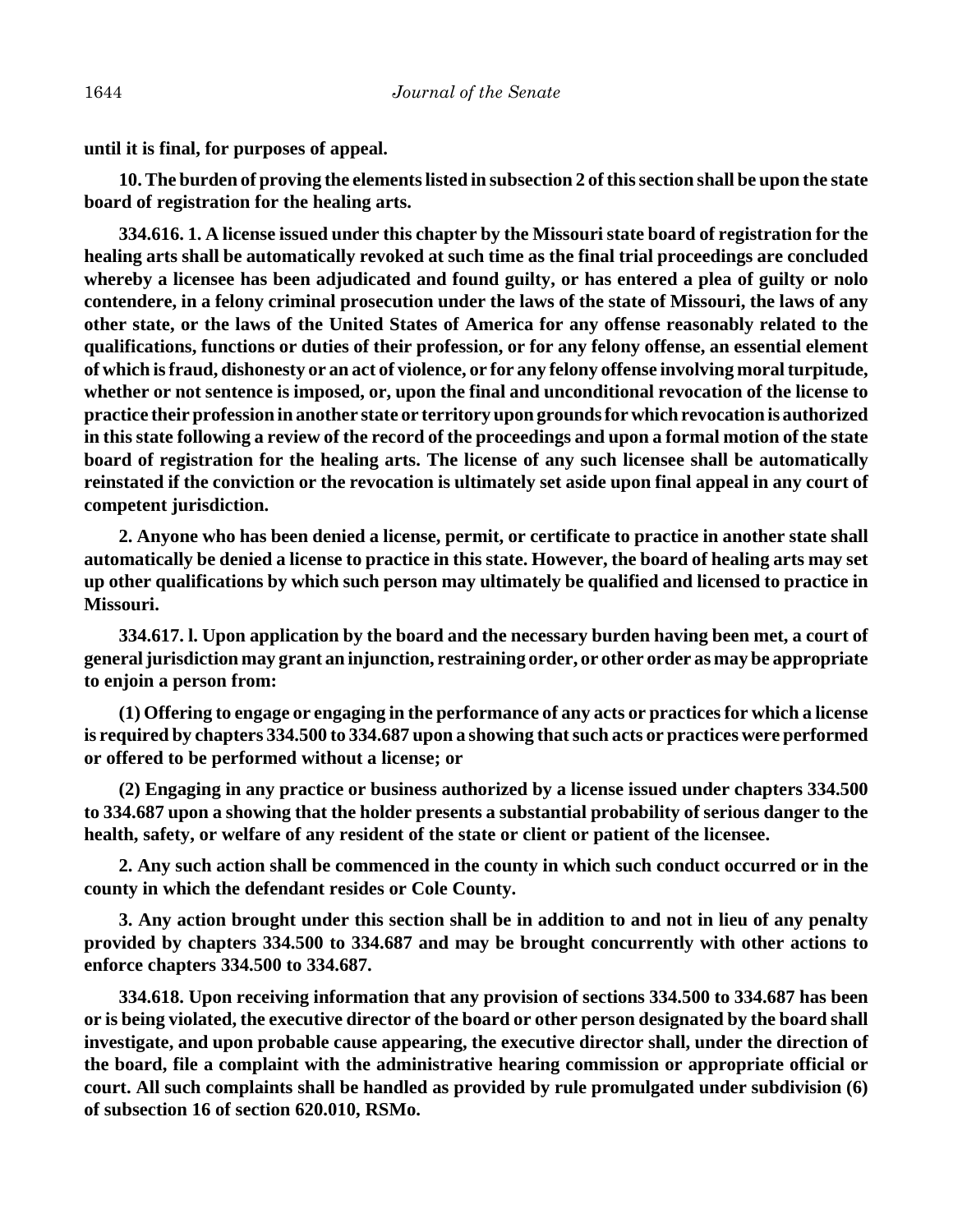334.650. 1. After January 1, 1997, no person shall hold himself or herself out as being a physical therapist assistant in this state unless the person is licensed as provided in sections 334.650 to 334.685.

2. A licensed physical therapist shall direct and supervise a physical therapist assistant **[**at all times. The licensed physical therapist shall have the responsibility of supervising the physical therapy treatment program**]**. **The physical therapist shall retain ultimate authority and responsibility for the physical therapy treatment. The licensed physical therapist shall have the responsibility of supervising the physical therapy treatment program.** No physical therapist may establish a treating office in which the physical therapist assistant is the primary care provider. No licensed physical therapist shall have under their direct supervision more than four **full-time equivalent** physical therapist assistants.

334.655. 1. A candidate for licensure to practice as a physical therapist assistant shall be at least nineteen years of age. A candidate shall furnish evidence of the person's good moral character and of the person's educational qualifications. The educational requirements for licensure as a physical therapist assistant are:

(1) A certificate of graduation from an accredited high school or its equivalent; and

(2) Satisfactory evidence of completion of an associate degree program of physical therapy education accredited by the commission on accreditation of physical therapy education.

2. Persons desiring to practice as a physical therapist assistant in this state shall appear before the board at such time and place as the board may direct and be examined as to the person's fitness to engage in such practice. Applications for examination shall be **[**in writing,**]** on a form furnished by the board and shall include evidence satisfactory to the board that the applicant possesses the qualifications provided in subsection 1 of this section. Each application shall contain a statement that the statement is made under oath of affirmation and that its representations are true and correct to the best knowledge and belief of the person signing the statement, subject to the penalties of making a false affidavit or declaration.

3. The examination of qualified candidates for licensure to practice as physical therapist assistants shall embrace **[**a written**] an** examination **[**and**]** which shall cover the curriculum taught in accredited associate degree programs of physical therapy assistant education. Such examination shall be sufficient to test the qualification of the candidates as practitioners.

4. **[**The board shall not issue a license to practice as a physical therapist assistant or allow any person to sit for the Missouri state board examination for physical therapist assistants who has failed three or more times any physical therapist licensing examination administered in one or more states or territories of the United States or the District of Columbia.

5. The board may waive the provisions of subsection 4 if the applicant has met one of the following provisions: the applicant is licensed and has maintained an active clinical practice for the previous three years in another state of the United States, the District of Columbia or Canada and the applicant has achieved a passing score on a licensing examination administered in a state or territory of the United States, the District of Columbia and no license issued to the applicant has been disciplined or limited in any state or territory of the United States, the District of Columbia or Canada.

6.**]** The examination shall include, as related to the human body, the subjects of anatomy, kinesiology, pathology, physiology, psychology, physical therapy theory and procedures as related to medicine and such other subjects, including medical ethics, as the board deems useful to test the fitness of the candidate to practice as a physical therapist assistant.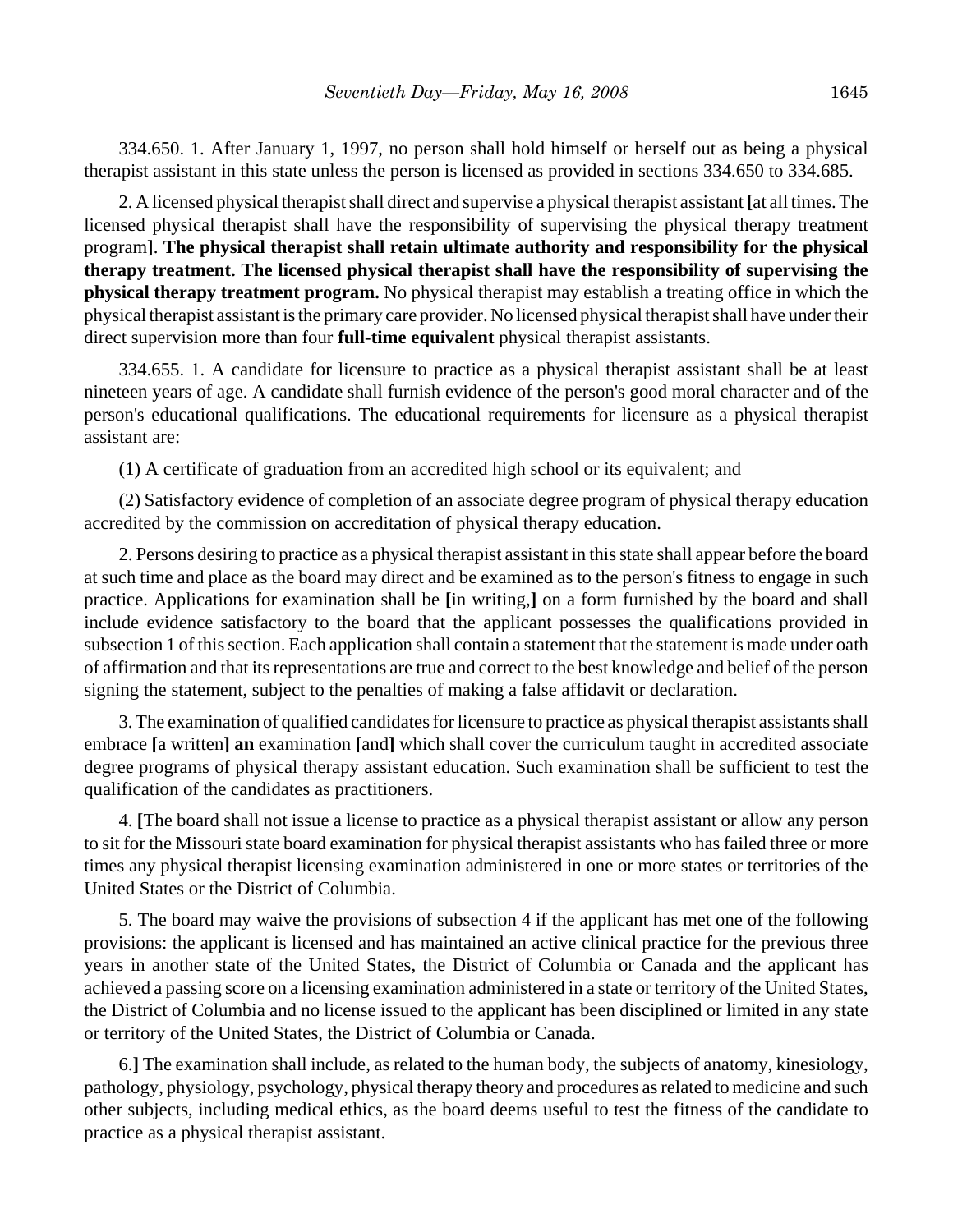# **5. The applicant shall pass a test administered by the board on the laws and rules related to the practice as a physical therapist assistant in this state.**

**[**7.**] 6.** The board shall license without examination any legally qualified person who is a resident of this state and who was actively engaged in practice as a physical therapist assistant on August 28, 1993. The board may license such person pursuant to this subsection until ninety days after the effective date of this section.

**[**8.**] 7.** A candidate to practice as a physical therapist assistant who does not meet the educational qualifications may submit to the board an application for examination if such person can furnish written evidence to the board that the person has been employed in this state for at least three of the last five years under the supervision of a licensed physical therapist and such person possesses the knowledge and training equivalent to that obtained in an accredited school. The board may license such persons pursuant to this subsection until ninety days after rules developed by the state board of healing arts regarding physical therapist assistant licensing become effective.

334.660. 1. The board shall license without examination legally qualified persons who **[**hold**] possess active** certificates of licensure, registration or certification in any state or territory of the United States or the District of Columbia, who have had no violations, suspensions or revocations of such license, registration or certification, if such persons have passed **[**a written**] an** examination to practice as a physical therapist assistant that was substantially equal to the examination requirements of this state and in all other aspects, including education, the requirements for such certificates of licensure, registration or certification were, at the date of issuance, substantially equal to the requirements for licensure in this state.

2. **[**The board shall not issue a license to any applicant who has failed three or more times any physical therapist assistant licensing examination administered in one or more states or territories of the United States or the District of Columbia.

3. The board may waive the provisions of subsection 1 if the applicant has met one of the following provisions: the applicant is licensed and has maintained an active clinical practice for the previous three years in another state of the United States, the District of Columbia or Canada and the applicant has achieved a passing score on a licensing examination administered in a state or territory of the United States, the District of Columbia and no license issued to the applicant has been disciplined or limited in any state or territory of the United States, the District of Columbia or Canada.

4.**]** Every applicant for a license pursuant to this section, upon making application and providing documentation of the necessary qualifications as provided in this section, shall pay the same fee required of applicants to take the examination before the board. Within the limits of this section, the board may negotiate reciprocal contracts with licensing boards of other states for the admission of licensed practitioners from Missouri in other states.

# **3. The applicant shall successfully pass a test administered by the board on the laws and rules related to practice as a physical therapist assistant in this state.**

334.665. **1.** An applicant who has not been previously examined in another jurisdiction and meets the qualifications of subsection 1 of section 334.655 **or an applicant applying for reinstatement of an inactive license under a supervised active practice** may pay a temporary license fee and submit an agreement-to-supervise form which is signed by the applicant's supervising physical therapist to the board and obtain without examination a nonrenewable temporary license. Such temporary licensee may only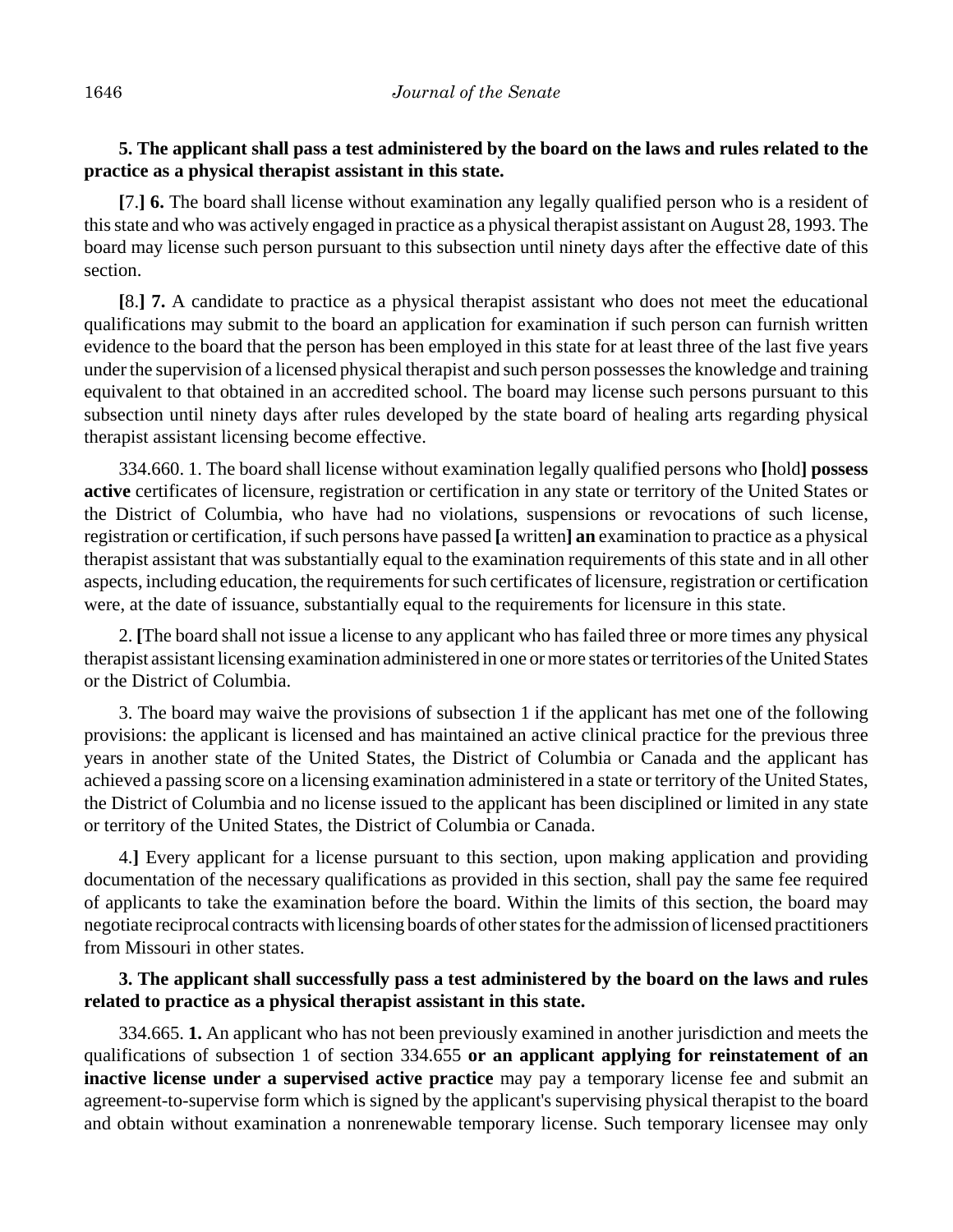practice under the supervision of a licensed physical therapist. **The supervising physical therapist shall hold an unencumbered license to practice physical therapy in the state of Missouri and shall provide the board proof of active clinical practice in the state of Missouri for a minimum of one year prior to supervising the temporary licensee. The supervising physical therapist shall not be an immediate family member of the applicant. The board shall define immediate family member and the scope of such supervision by rule. The supervising physical therapist for the first-time examinee applicant shall submit to the board a signed notarized form prescribed by the board attesting that the applicant for temporary license shall begin employment at a location in this state within seven days of issuance of the temporary license. The supervising physical therapist shall notify the board within three days if the temporary licensee's employment ceases.** A licensed physical therapist shall supervise no more than one temporary licensee. **[**The board shall define the scope of such supervision by rules and regulations.**]**

**2.** The temporary license **for the first-time examinee applicant** shall expire on **[**either**]** the date the applicant receives the results of the applicant's initial examination**, the date the applicant withdraws from sitting for the examination, the date the board is notified by the supervising physical therapist that the temporary licensee's employment has ceased,** or within ninety days of its issuance, whichever occurs first.

#### **3. The temporary license for the reinstatement applicant under the supervised active practice shall expire effective one year from the date of issuance.**

334.670. The board shall charge a person, who applies for examination for a license to practice as a physical therapist assistant, an examination fee. If the person does not score a passing grade on the examination, the board may refuse to issue a license. Any applicant who fails to pass the examination may reapply and be reexamined upon payment of a reexamination fee. **[**No temporary license may be issued to any person who has previously failed the examination in Missouri or any other state or jurisdiction.**]**

334.675. 1. Every person licensed pursuant to sections 334.650 to 334.685 shall, on or before the licensing renewal date, apply to the board for a certificate of licensure for the next licensing period. The application for renewal shall be made **under oath** on a form furnished to the applicant **[**and shall state**] by the board. The application shall include, but not be limited to, disclosure of the following:**

**(1)** The applicant's full name **[**and the address at which the applicant practices and the address at which the applicant resides and**];**

## **(2) The applicant's office address or addresses and telephone number or numbers;**

## **(3) The applicant's home address and telephone number;**

**(4)** The date and number of the applicant's license**;**

**(5) All final disciplinary actions taken against the applicant by any professional association or society, licensed hospital or medical staff of the hospital, physical therapy facility, state, territory, federal agency or country; and**

**(6) Information concerning the applicant's current physical and mental fitness to practice the applicant's profession.**

**The applicant may be required to successfully complete a test administered by the board on the laws and rules related to the practice of physical therapy in this state. The test process, dates, and passing scores shall be established by the board by rule**.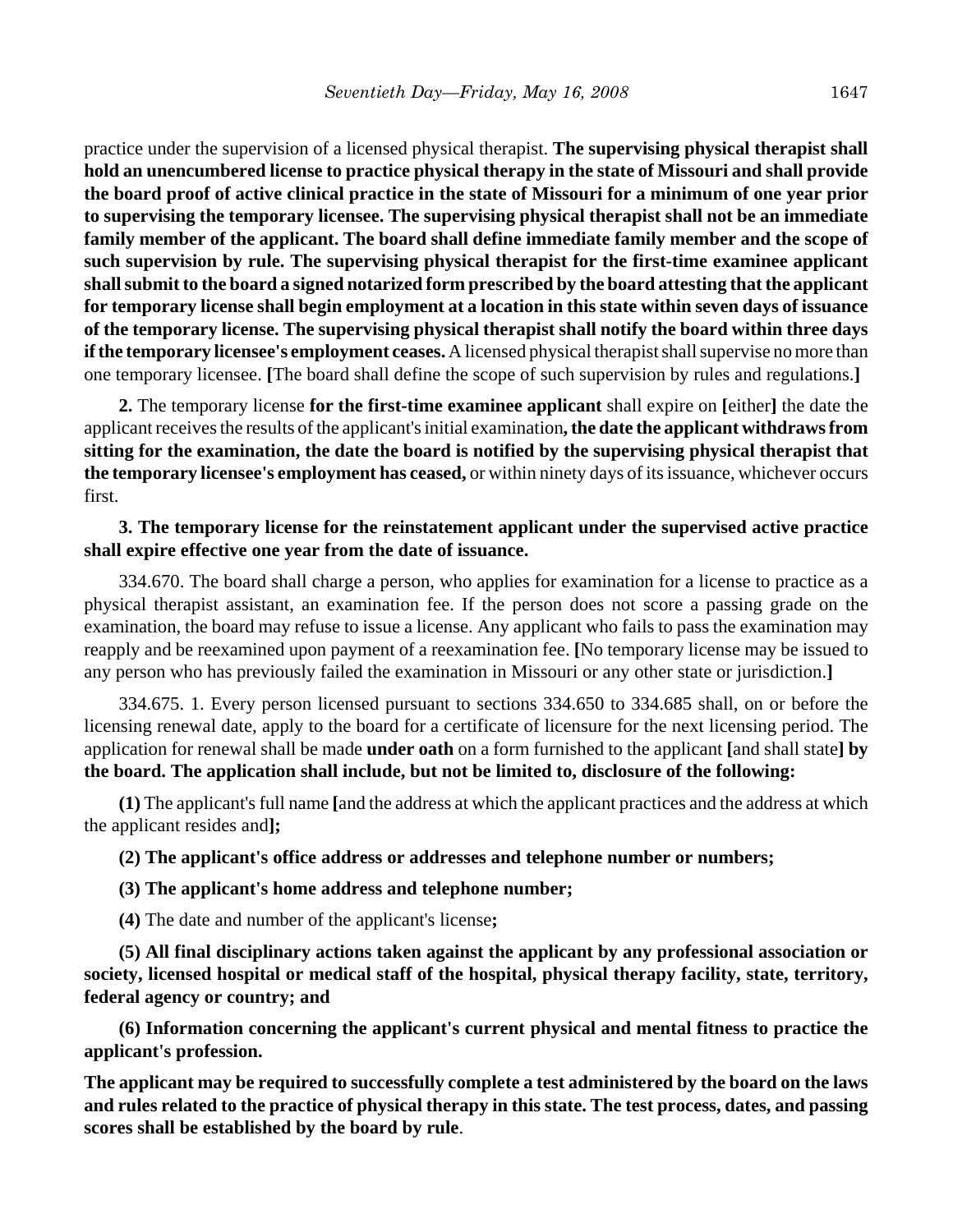2. A **[**blank application form**] notice** shall be **[**mailed**] made available** to each person licensed in this state **[**pursuant to sections 334.650 to 334.685 at the person's last known address of practice or residence. The failure to mail the application for or the failure to receive the application form**]. The failure to receive the notice** does not relieve any person of the duty to renew the person's license and pay the renewal fee as required by sections 334.650 to 334.685 nor shall it exempt the person from the penalties provided by sections 334.650 to 334.685 for failure to renew a license.

**3. If a physical therapist assistant does not renew such license for two consecutive renewal periods, such license shall be deemed voided.**

**4. Each applicant for registration shall accompany the application for registration with a registration fee to be paid to the director of revenue for the licensing period for which registration is sought.**

**5. If the application is filed and the fee paid after the registration renewal date, a delinquent fee shall be paid; except that, if in the opinion of the board the applicant's failure to register is caused by extenuating circumstances, including illness of the applicant as defined by rule, the delinquent fee may be waived by the board.**

**6. Upon due application therefore and upon submission by such person of evidence satisfactory to the board that he or she is licensed to practice in this state and upon the payment of fees required to be paid by this chapter, the board shall issue to such person a certificate of registration. The certificate of registration shall contain the name of the person to whom it is issued and his or her office address, the expiration date, and the number of the license to practice.**

**7. Upon receiving such certificate, every person shall cause it to be readily available or conspicuously displayed at all times in every practice location maintained by such licensee in the state. If the licensee maintains more than one practice location in this state, the board shall without additional fee issue to them duplicate certificates of registration for each practice location so maintained. If any licensee changes practice locations during the period for which any certificate of registration has been issued, such licensee shall, within fifteen days thereafter, notify the board of such change and the board shall issue to the licensee, without additional fee, a new registration certificate showing the new location.**

**8. Whenever any new license is granted to any physical therapist or physical therapist assistant under the provisions of this chapter, the board shall, upon application therefore, issue to such physical therapist or physical therapist assistant a certificate of registration covering a period from the date of the issuance of the license to the next renewal date without the payment of any registration fee.**

**334.686. Any person who holds himself or herself out to be a physical therapist assistant or a licensed physical therapist assistant within this state or any person who advertises as a physical therapist assistant and who, in fact, does not hold a valid physical therapist assistant license is guilty of a class B misdemeanor and, upon conviction, shall be punished as provided by law. Any person who, in any manner, represents himself or herself as a physical therapist assistant, or who uses in connection with such person's name the words or letters, "physical therapist assistant", the letters "P.T.A.", "L.P.T.A.", "C.P.T.A.", or any other letters, words, abbreviations or insignia, indicating or implying that the person is a physical therapist assistant without a valid existing license as a physical therapist assistant issued to such person under the provisions of sections 334.500 to 334.620, is guilty of a class B misdemeanor. This section shall not apply to physicians and surgeons licensed**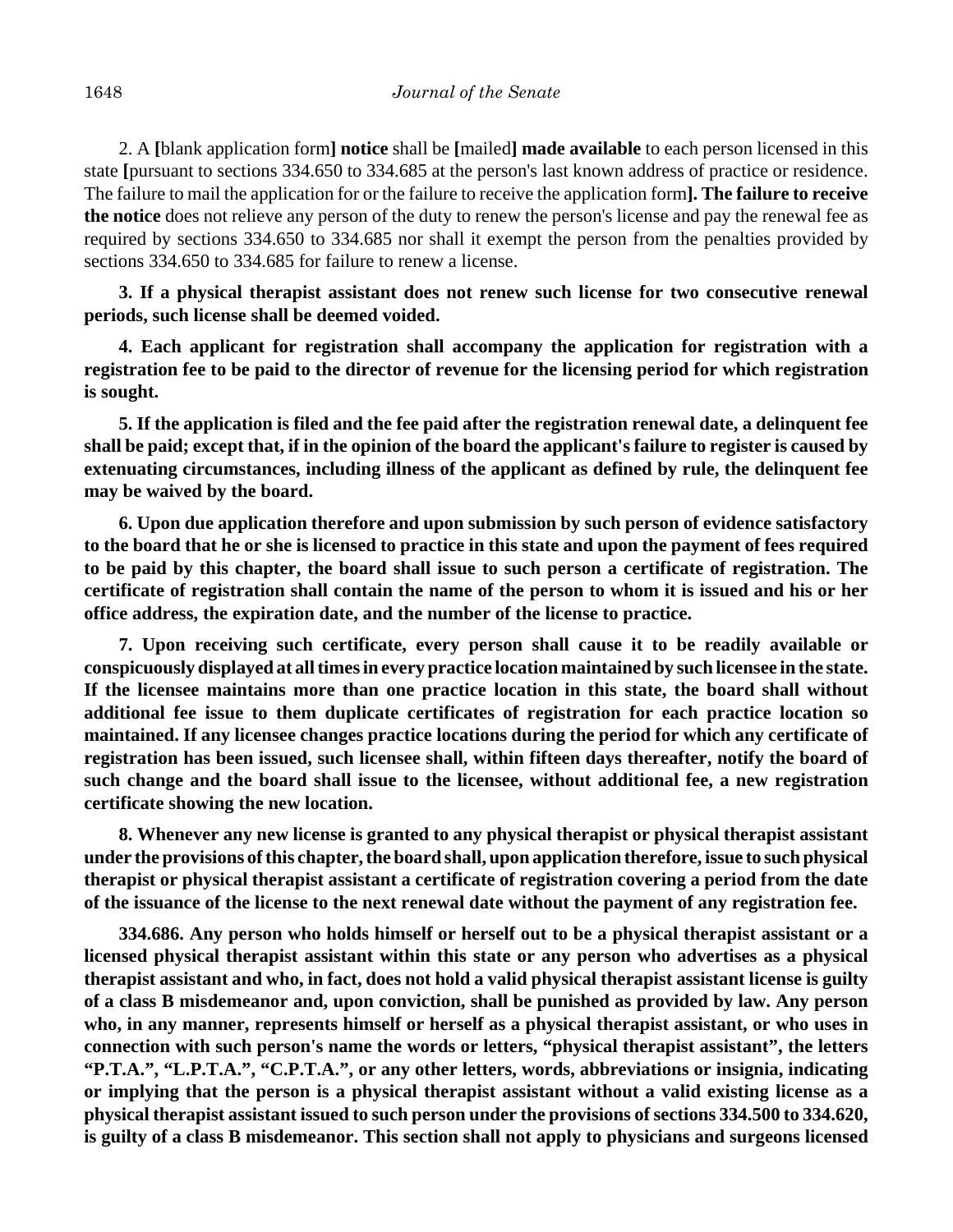**under this chapter or to a person in an entry level of a professional education program approved by the Commission for Accreditation of Physical Therapists and Physical Therapist Assistant Education (CAPTE) who is satisfying supervised clinical education requirements related to the person's physical therapist or physical therapist assistant education while under onsite supervision of a physical therapist; or to a physical therapist who is practicing in the United States Armed Forces, United States Public Health Service, or Veterans Administration under federal regulations for state licensure for health care providers.**

**334.687. 1. For purposes of this section, the licensing of physical therapists and physical therapist assistants shall take place within processes established by the state board of registration for the healing arts through rules. The board of healing arts is authorized to adopt rules establishing licensing and renewal procedures, supervision of physical therapist assistants, and former licensees who wish to return to the practice of physical therapy, fees, and addressing such other matters as are necessary to protect the public and discipline the profession.**" and

Further amend said bill, Page 61, Section 334.735, Line 36, by inserting immediately after the word "section" the following:

"**For the purposes of this section, the percentage of time a physician assistant provides patient care with the supervising physician on-site shall be measured each calendar quarter.**" and

Further amend said Section, Page 62, Line 74, by inserting after the word "area" the following:

"**;**

**(5) Nothing in this section shall be construed to require a physician-physician assistant team to increase their on-site requirement allowed in their initial waiver in order to qualify for renewal of such waiver.**"; and

Further amend said bill, Page 76, Section 338.130, Line 10 by inserting after said line the following:

"339.010. 1. A "real estate broker" is any person, partnership, association, or corporation, foreign or domestic who, for another, and for a compensation or valuable consideration, does, or attempts to do, any or all of the following:

(1) Sells, exchanges, purchases, rents, or leases real estate;

(2) Offers to sell, exchange, purchase, rent or lease real estate;

(3) Negotiates or offers or agrees to negotiate the sale, exchange, purchase, rental or leasing of real estate;

(4) Lists or offers or agrees to list real estate for sale, lease, rental or exchange;

(5) Buys, sells, offers to buy or sell or otherwise deals in options on real estate or improvements thereon;

(6) Advertises or holds himself or herself out as a licensed real estate broker while engaged in the business of buying, selling, exchanging, renting, or leasing real estate;

(7) Assists or directs in the procuring of prospects, calculated to result in the sale, exchange, leasing or rental of real estate;

(8) Assists or directs in the negotiation of any transaction calculated or intended to result in the sale,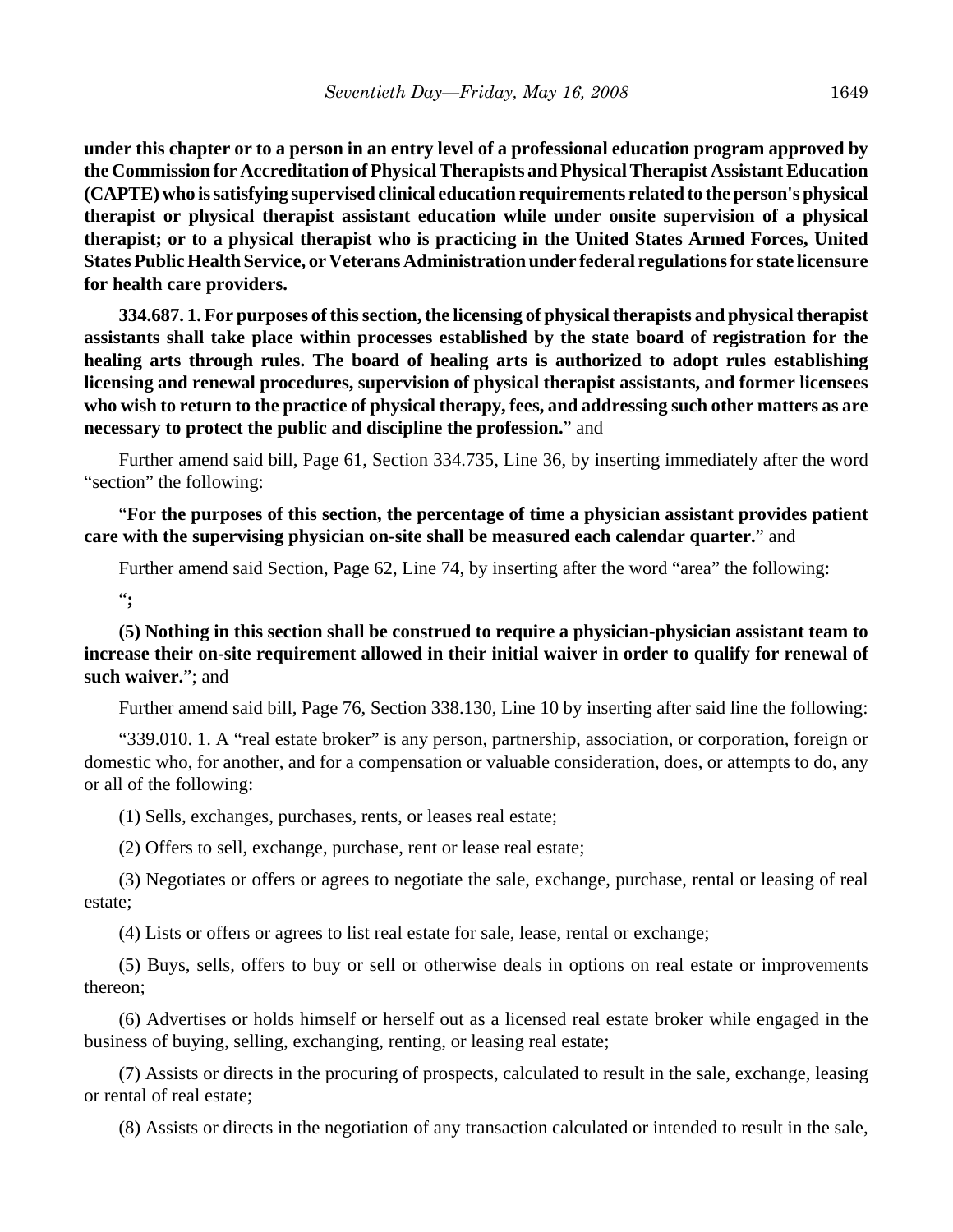exchange, leasing or rental of real estate;

(9) Engages in the business of charging to an unlicensed person an advance fee in connection with any contract whereby the real estate broker undertakes to promote the sale of that person's real estate through its listing in a publication issued for such purpose intended to be circulated to the general public;

(10) Performs any of the foregoing acts **[**as an employee of, or**]** on behalf of**[**,**]** the owner of real estate, or interest therein, or improvements affixed thereon, for compensation.

2. A "real estate salesperson" is any person who for a compensation or valuable consideration becomes associated, either as an independent contractor or employee, either directly or indirectly, with a real estate broker to do any of the things above mentioned. The provisions of sections 339.010 to 339.180 and sections 339.710 to 339.860 shall not be construed to deny a real estate salesperson who is compensated solely by commission the right to be associated with a broker as an independent contractor.

3. The term "commission" as used in sections 339.010 to 339.180 and sections 339.710 to 339.860 means the Missouri real estate commission.

4. "Real estate" for the purposes of sections 339.010 to 339.180 and sections 339.710 to 339.860 shall mean, and include, leaseholds, as well as any other interest or estate in land, whether corporeal, incorporeal, freehold or nonfreehold, and the real estate is situated in this state.

5. "Advertising" shall mean any communication, whether oral or written, between a licensee or other entity acting on behalf of one or more licensees and the public**[**; it**], and** shall include, but not be limited to, business cards, signs, insignias, letterheads, radio, television, newspaper and magazine ads, Internet advertising, web sites, display or group ads in telephone directories, and billboards.

6. The provisions of sections 339.010 to 339.180 and sections 339.710 to 339.860 shall not apply to:

(1) Any person, partnership, association, or corporation who as owner, lessor, or lessee shall perform any of the acts described in subsection 1 of this section with reference to property owned or leased by them, or to the regular employees thereof**[**, provided such owner, lessor, or lessee is not engaged in the real estate business**]**;

(2) Any licensed attorney-at-law;

(3) An auctioneer employed by the owner of the property;

(4) Any person acting as receiver, trustee in bankruptcy, administrator, executor, or guardian or while acting under a court order or under the authority of a will, trust instrument or deed of trust or as a witness in any judicial proceeding or other proceeding conducted by the state or any governmental subdivision or agency;

(5) Any person employed or retained to manage real property by, for, or on behalf of the agent or the owner of any real estate shall be exempt from holding a license, if the person is limited to one or more of the following activities:

(a) Delivery of a lease application, a lease, or any amendment thereof, to any person;

(b) Receiving a lease application, lease, or amendment thereof, a security deposit, rental payment, or any related payment, for delivery to, and made payable to, a broker or owner;

(c) Showing a rental unit to any person, as long as the employee is acting under the direct instructions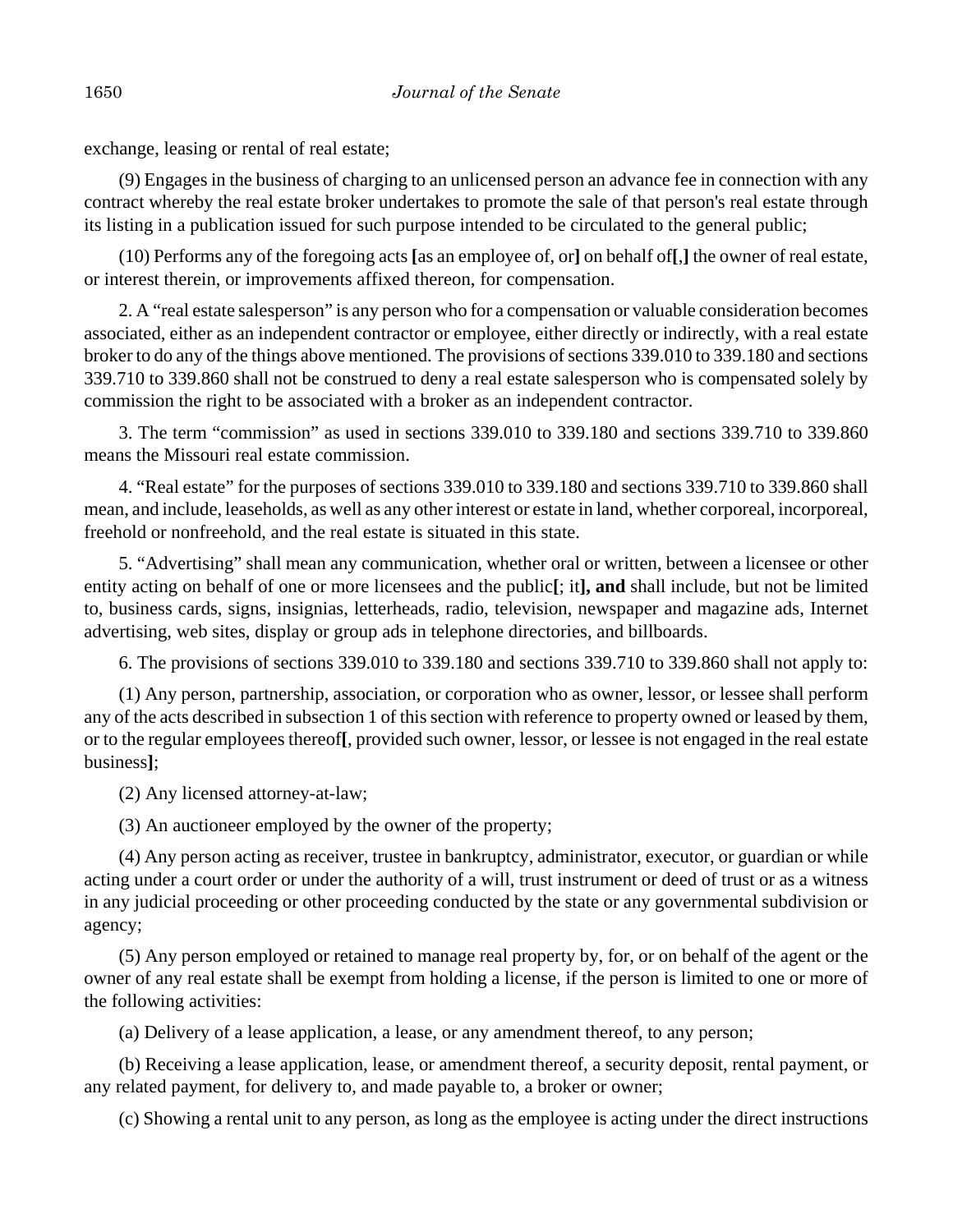of the broker or owner, including the execution of leases or rental agreements;

(d) Conveying information prepared by a broker or owner about a rental unit, a lease, an application for lease, or the status of a security deposit, or the payment of rent, by any person;

(e) Assisting in the performance of brokers' or owners' functions, administrative, clerical or maintenance tasks;

(f) If the person described in this section is employed or retained by, for, or on behalf of a real estate broker, the real estate broker shall be subject to discipline under this chapter for any conduct of the person that violates this chapter or the regulations promulgated thereunder;

(6) Any officer or employee of a federal agency or the state government or any political subdivision thereof performing official duties;

(7) Railroads and other public utilities regulated by the state of Missouri, or their subsidiaries or affiliated corporations, or to the officers or regular employees thereof, unless performance of any of the acts described in subsection 1 of this section is in connection with the sale, purchase, lease or other disposition of real estate or investment therein unrelated to the principal business activity of such railroad or other public utility or affiliated or subsidiary corporation thereof;

(8) Any bank, trust company, savings and loan association, credit union, insurance company, mortgage banker, or farm loan association organized under the laws of this state or of the United States when engaged in the transaction of business on its own behalf and not for others;

(9) Any newspaper, magazine, periodical, Internet site, Internet communications, or any form of communications regulated or licensed by the Federal Communications Commission or any successor agency or commission whereby the advertising of real estate is incidental to its operation;

(10) Any developer selling Missouri land owned by the developer;

(11) Any employee acting on behalf of a nonprofit community, or regional economic development association, agency or corporation which has as its principal purpose the general promotion and economic advancement of the community at large, provided that such entity:

(a) Does not offer such property for sale, lease, rental or exchange on behalf of another person or entity;

(b) Does not list or offer or agree to list such property for sale, lease, rental or exchange; or

(c) Receives no fee, commission or compensation, either monetary or in kind, that is directly related to sale or disposal of such properties. An economic developer's normal annual compensation shall be excluded from consideration as commission or compensation related to sale or disposal of such properties; or

(12) Any neighborhood association, as that term is defined in section 441.500, RSMo, that without compensation, either monetary or in kind, provides to prospective purchasers or lessors of property the asking price, location, and contact information regarding properties in and near the association's neighborhood, including any publication of such information in a newsletter, Internet site, or other medium."; and

Further amend said bill, Page 77, Section 339.120, Line 61 by inserting after said line the following:

"339.150. 1. No real estate broker shall knowingly employ or engage any person to perform any service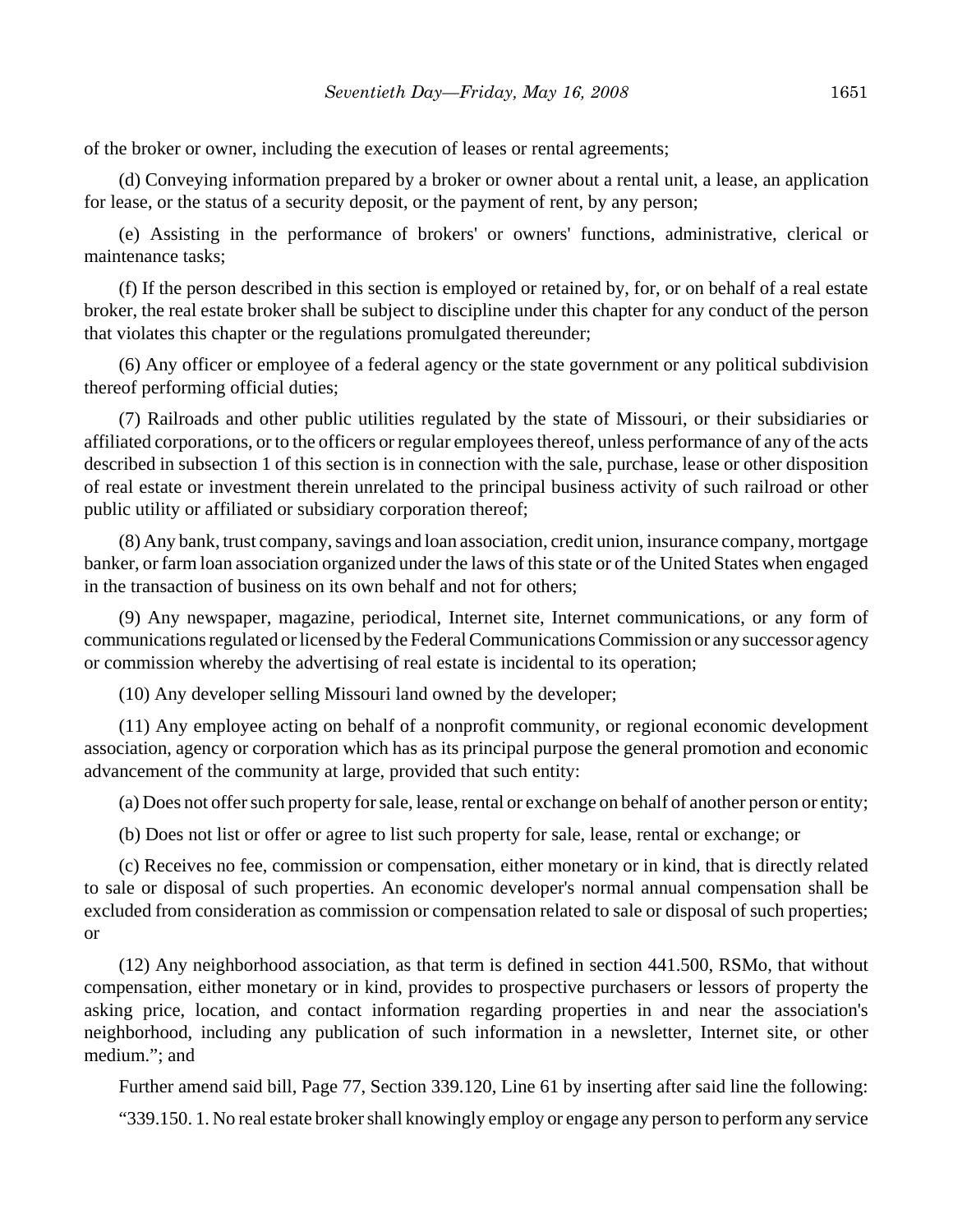to the broker for which licensure as a real estate broker or a real estate salesperson is required pursuant to sections 339.010 to 339.180 and sections 339.710 to 339.860, unless such a person is**:**

**(1)** A licensed real estate salesperson or a licensed real estate broker as required by section 339.020**[**,**];** or

**(2) For a transaction involving commercial real estate as defined in section 339.710, a person regularly engaged in the real estate brokerage business outside the state of Missouri who has, in such forms as the commission may adopt by rule:**

**(a) Executed a brokerage agreement with the Missouri real estate broker;**

**(b) Consented to the jurisdiction of Missouri and the commission;**

**(c) Consented to disciplinary procedures under section 339.100; and**

**(d) Appointed the commission as his or her agent for service of process regarding any administrative or legal actions relating to the conduct in Missouri; or**

**(3) For any other transaction,** a person regularly engaged in the real estate brokerage business outside of the state of Missouri.

Any such action shall be unlawful as provided by section 339.100 and shall be grounds for investigation, complaint, proceedings and discipline as provided by section 339.100.

2. No real estate licensee shall pay any part of a fee, commission or other compensation received by the licensee to any person for any service rendered by such person to the licensee in buying, selling, exchanging, leasing, renting or negotiating a loan upon any real estate, unless such a person is a licensed real estate salesperson regularly associated with such a broker, or a licensed real estate broker, or a person regularly engaged in the real estate brokerage business outside of the state of Missouri.

3. Notwithstanding the provisions of subsections 1 and 2 of this section, any real estate broker who shall refuse to pay any person for services rendered by such person to the broker, with the consent, knowledge and acquiescence of the broker that such person was not licensed as required by section 339.020, in buying, selling, exchanging, leasing, renting or negotiating a loan upon any real estate for which services a license is required, and who is employed or engaged by such broker to perform such services, shall be liable to such person for the reasonable value of the same or similar services rendered to the broker, regardless of whether or not the person possesses or holds any particular license, permit or certification at the time the service was performed. Any such person may bring a civil action for the reasonable value of his services rendered to a broker notwithstanding the provisions of section 339.160."; and

Further amend said bill by amending the title, enacting clause, and intersectional references accordingly.

## HOUSE AMENDMENT NO. 2

Amend Senate Committee Substitute for Senate Bill No. 788, Page 50, Section 325.010, Line 17, by inserting after all of said line the following:

"326.256. 1. As used in this chapter, the following terms mean:

(1) "AICPA", the American Institute of Certified Public Accountants;

(2) "Attest" **or "attest services"**, providing the following financial statement services: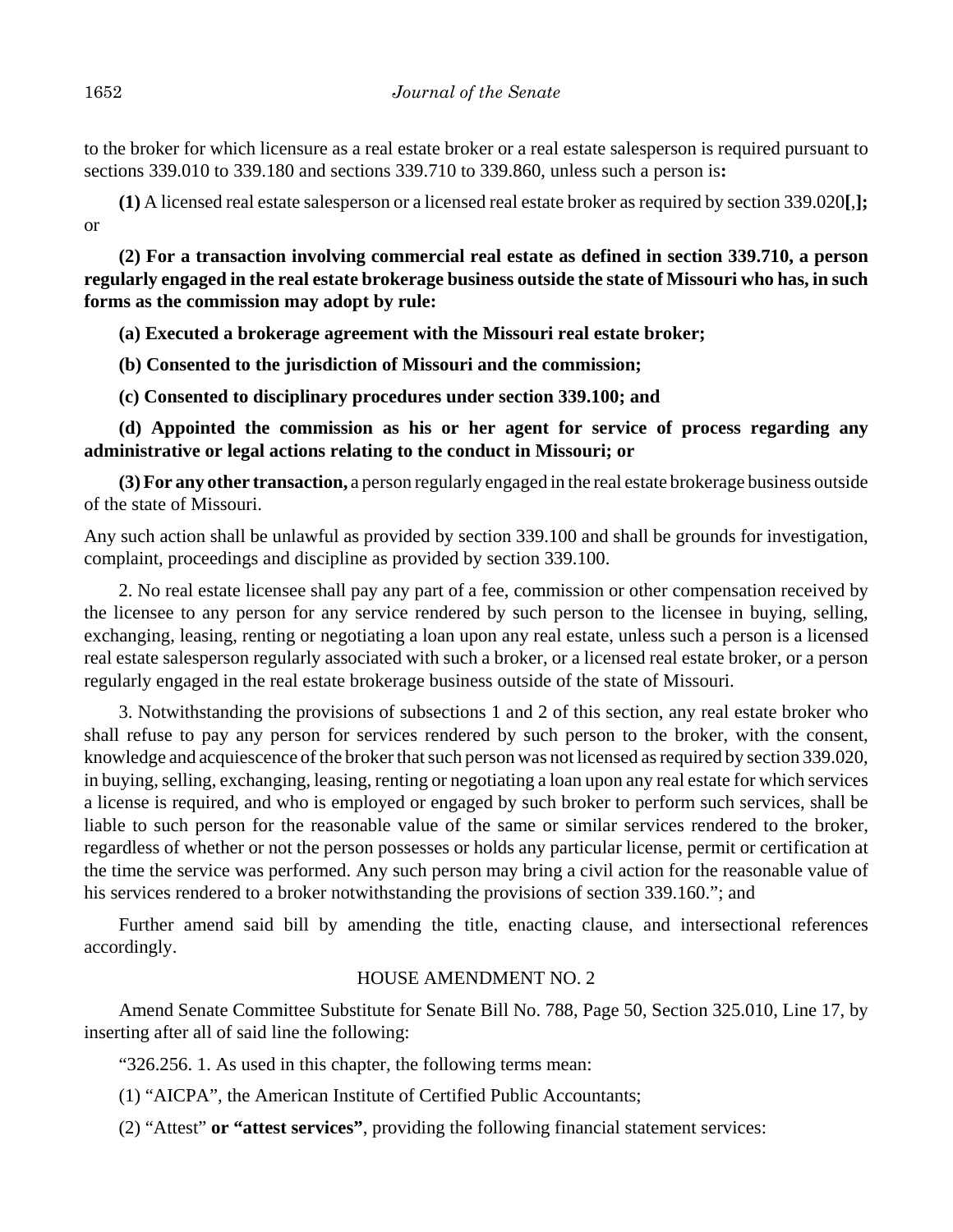(a) Any audit or other engagement to be performed in accordance with the Statements on Auditing Standards (SAS);

(b) Any examination of prospective financial information to be performed in accordance with the Statements on Standards for Attestation Engagements (SSAE); **or**

## **(c) Any engagement to be performed in accordance with the auditing standards and rules of the Public Company Accounting Oversight Board (PCAOB);**

(3) "Board", the Missouri state board of accountancy established **[**pursuant to**] under** section 326.259 or its predecessor pursuant to prior law;

(4) "Certificate", a certificate issued **[**pursuant to**] under** section 326.060 prior to August 28, 2001;

(5) "Certified public accountant" or "CPA", the holder of a certificate or license as defined in this section;

(6) "Certified public accountant firm", "CPA firm" or "firm", a sole proprietorship, a corporation, a partnership or any other form of organization issued a permit **[**pursuant to**] under** section 326.289;

(7) "Client", a person or entity that agrees with a licensee or licensee's employer to receive any professional service;

(8) "Compilation", providing a service to be performed in accordance with Statements on Standards for Accounting and Review Services (SSARS) that is presented in the form of financial statements information that is the representation of management (owners) without undertaking to express any assurance on the statements;

## (9) **"Home office", the location specified by the client as the address to which attest, compilation, or review services are directed;**

**(10)** "License", a license issued **[**pursuant to**] under** section 326.280, or **[**a provisional license issued pursuant to**] privilege to practice under** section 326.283; or, in each case, an individual license or permit issued pursuant to corresponding provisions of prior law;

**[**(10)**] (11)** "Licensee", the holder of a license as defined in this section;

**[**(11)**] (12)** "Manager", a manager of a limited liability company;

**[**(12)**] (13)** "Member", a member of a limited liability company;

**[**(13)**] (14)** "NASBA", the National Association of State Boards of Accountancy;

**[**(14)**] (15)** "Peer review", a study, appraisal or review of one or more aspects of the professional work of a licensee or certified public accountant firm that performs attest, review or compilation services, by licensees who are not affiliated either personally or through their certified public accountant firm being reviewed pursuant to the Standards for Performing and Reporting on Peer Reviews promulgated by the AICPA or such other standard adopted by regulation of the board which meets or exceeds the AICPA standards;

**[**(15)**] (16)** "Permit", a permit to practice as a certified public accountant firm issued **[**pursuant to**] under** section 326.289 or corresponding provisions of prior law or pursuant to corresponding provisions of the laws of other states;

**[**(16)**] (17)** "Professional", arising out of or related to the specialized knowledge or skills associated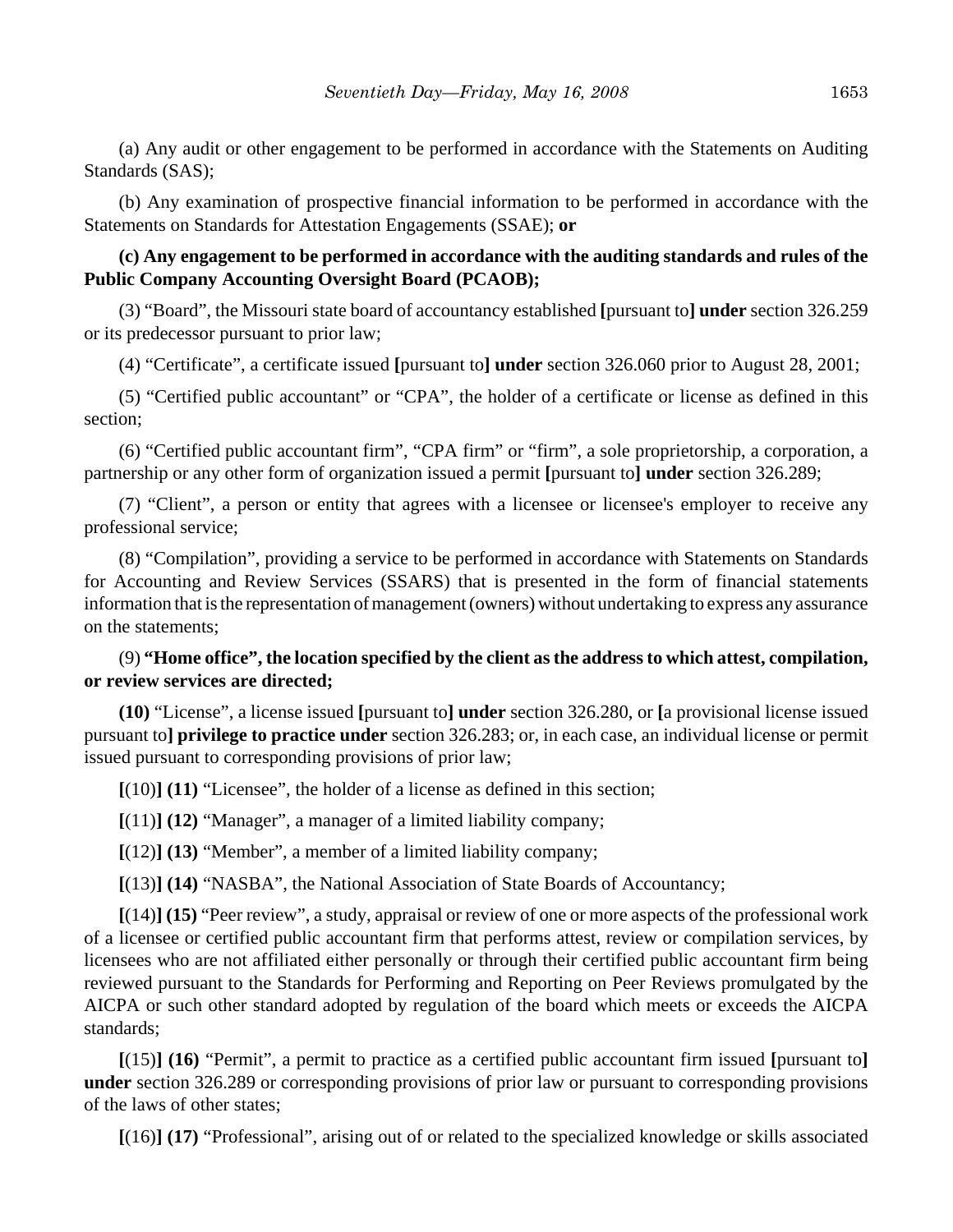with certified public accountants;

**[**(17)**] (18)** "Public accounting":

(a) Performing or offering to perform for an enterprise, client or potential client one or more services involving the use of accounting or auditing skills, or one or more management advisory or consulting services, or the preparation of tax returns or the furnishing of advice on tax matters by a person, firm, limited liability company or professional corporation using the title "C.P.A." or "P.A." in signs, advertising, directory listing, business cards, letterheads or other public representations;

(b) Signing or affixing a name, with any wording indicating the person or entity has expert knowledge in accounting or auditing to any opinion or certificate attesting to the reliability of any representation or estimate in regard to any person or organization embracing financial information or facts respecting compliance with conditions established by law or contract, including but not limited to statutes, ordinances, rules, grants, loans and appropriations; or

(c) Offering to the public or to prospective clients to perform, or actually performing on behalf of clients, professional services that involve or require an audit or examination of financial records leading to the expression of a written attestation or opinion concerning these records;

**[**(18)**] (19)** "Report", when used with reference to financial statements, means an opinion, report or other form of language that states or implies assurance as to the reliability of any financial statements, and that also includes or is accompanied by any statement or implication that the person or firm issuing it has special knowledge or competence in accounting or auditing. Such a statement or implication of special knowledge or competence may arise from use by the issuer of the report of names or titles indicating that the person or firm is an accountant or auditor, or from the language of the report itself. The term report includes any form of language which disclaims an opinion when such form of language is conventionally understood to imply any positive assurance as to the reliability of the financial statements referred to or special competence on the part of the person or firm issuing such language, or both, and includes any other form of language that is conventionally understood to imply such assurance or such special knowledge or competence, or both;

**[**(19)**] (20)** "Review", providing a service to be performed in accordance with Statements on Standards for Accounting and Review Services (SSARS) that is performing inquiry and analytical procedures that provide the accountant with a reasonable basis for expressing limited assurance that there are no material modifications that should be made to the statements for them to be in conformity with generally accepted accounting principles or, if applicable, with another comprehensive basis of accounting;

**[**(20)**](21)** "State", any state of the United States, the District of Columbia, Puerto Rico, the U.S. Virgin Islands and Guam; except that "this state" means the state of Missouri;

**[**(21)**] (22)** "Substantial equivalency" **or "substantially equivalent"**, a determination by the board of accountancy or its designee that the education, examination and experience requirements contained in the statutes and administrative rules of another jurisdiction are comparable to or exceed the education, examination and experience requirements contained in this chapter or that an individual certified public accountant's education, examination and experience qualifications are comparable to or exceed the education, examination and experience requirements contained in this chapter;

**[**(22)**] (23)** "Transmittal", any transmission of information in any form, including but not limited to any and all documents, records, minutes, computer files, disks or information.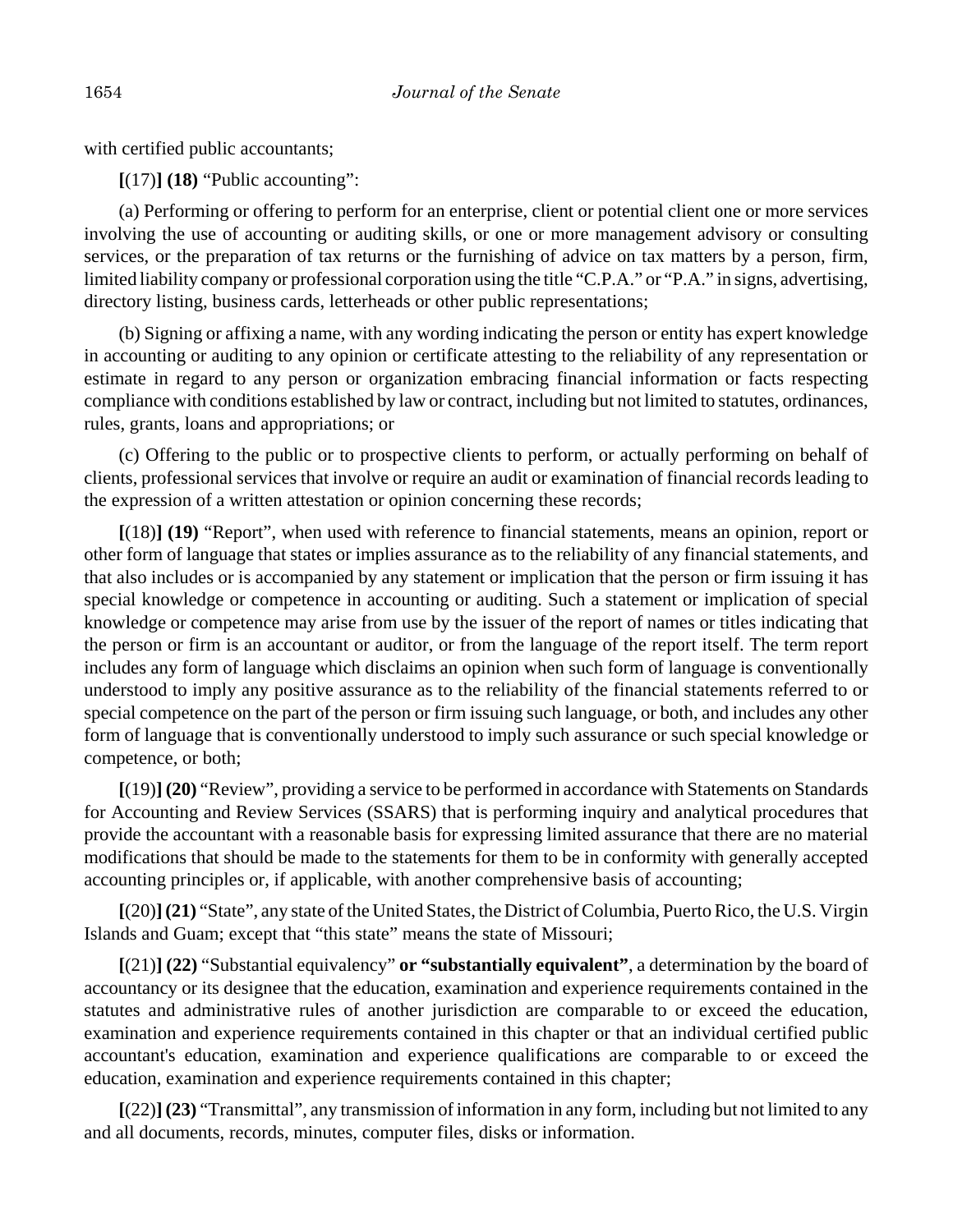2. The statements on standards specified in this section shall be adopted by reference by the board pursuant to rulemaking and shall be those developed for general application by the AICPA or other recognized national accountancy organization as prescribed by board rule."; and

Further amend said bill, Page 51, Section 326.265, Line 13, by inserting after all of said line the following:

"326.283. 1. (1) An individual whose principal place of business**, domicile, or residency** is not in this state and **[**has**] who holds** a valid **[**designation**] and unrestricted license** to practice public accounting from any state which the board **or its designee** has determined by rule to be in substantial equivalence with the licensure requirements of **[**sections 326.250 to 326.331**] this chapter**, or if the individual's qualifications are substantially equivalent to the licensure requirements of **[**sections 326.250 to 326.331**] this chapter**, shall be presumed to have qualifications substantially equivalent to this state's requirements and shall have all the privileges of licensees of this state**[**, provided the individual shall notify the board of his or her intent to engage in the practice of accounting with a client within this state whether in person, by electronic or technological means, or any other manner. The board by rule may require individuals to obtain a license**] without the need to obtain a license or to otherwise notify or register with the board or pay any fee. Provided, however, the board may by rule require individuals with a valid but restricted license to obtain a license**.

(2) **[**Any**] An individual who qualifies for the privilege to practice under this section, may offer or render professional services in this state, whether in person, by mail, telephone, or electronic means, and no notice or other submission shall be required of any such individual.**

**(3) An** individual **licensee** of another state exercising the privilege afforded **[**pursuant to**] under** this section **[**consents**] and the firm which employs such licensee hereby simultaneously consent,** as a condition of the grant of this privilege **[**to**]**:

(a) **To** the personal and subject matter jurisdiction and disciplinary authority of the board;

(b) **To** comply with this chapter and the board's rules; **[**and**]**

(c) **That in the event the license from any state is no longer valid or unrestricted, the individual shall cease offering or rendering professional services in this state individually and on behalf of a firm; and**

**(d) To** the appointment of the state board **[**which**] that** issued the individual's license as his or her agent upon whom process may be served in any action or proceeding by this board against the individual.

## **(4) An individual who has been granted the privilege to practice under this section who performs attest services for an entity with a home office in this state, shall only do so through a firm which has obtained a permit issued under section 326.289.**

**[**(3)**](5)** Nothing in this **[**section**] chapter** shall prohibit temporary practice in this state for professional business incidental to a CPA's regular practice outside this state. "Temporary practice" means that practice **[**which is a continuation or extension**] related to the direct purpose** of an engagement for a client located outside this state, which engagement began outside this state and extends into this state through common ownership, existence of a subsidiary, assets or other operations located within this state.

2. A licensee of this state offering or rendering services or using his or her certified public accountant title in another state shall be subject to disciplinary action in this state for an act committed in another state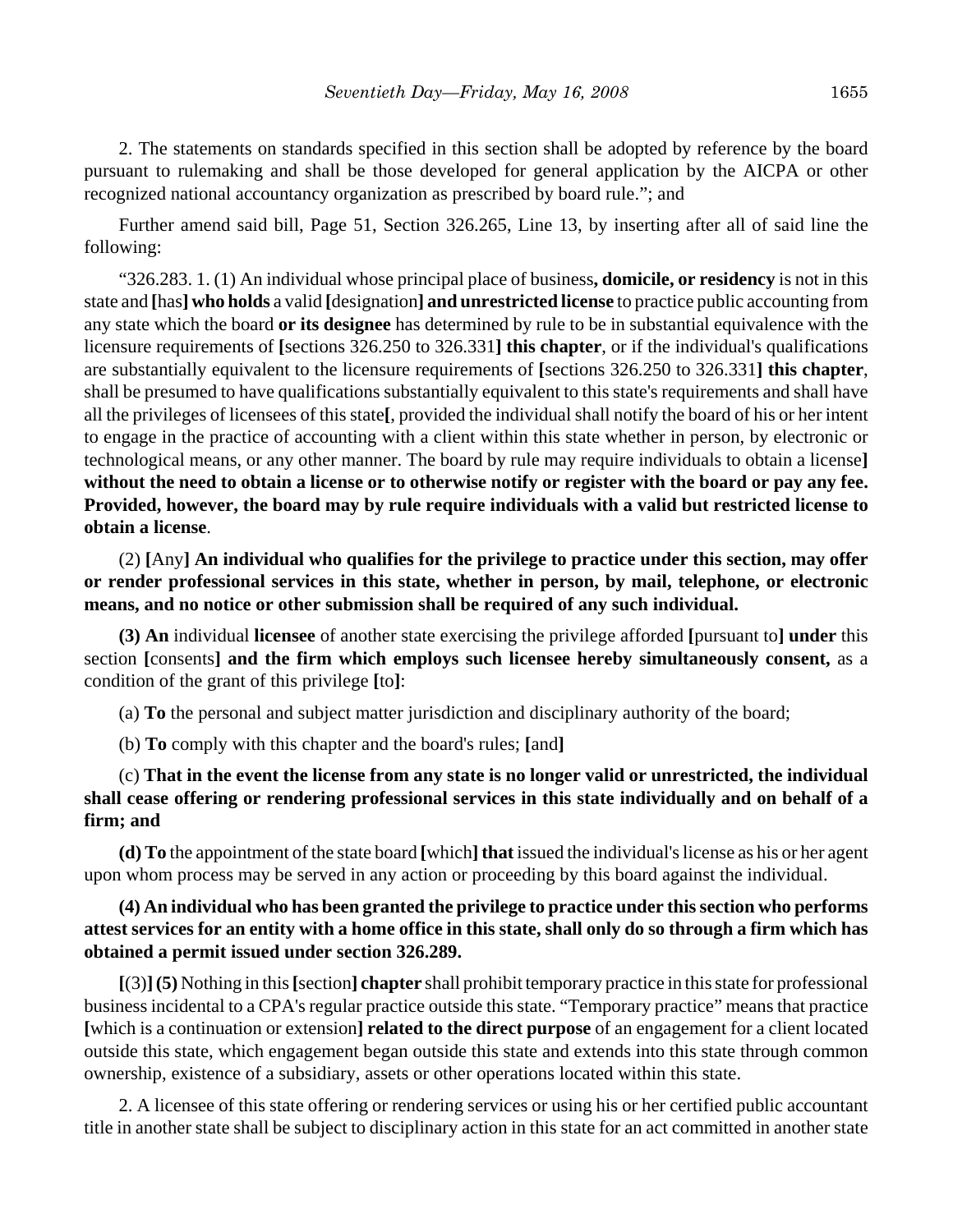for which the licensee would be subject to discipline for an act committed in the other state. Notwithstanding the provisions of section 326.274 to the contrary, the board may investigate any complaint made by the board of accountancy of another state.

326.289. 1. The board may grant or renew permits to practice as a certified public accounting firm to **[**entities**] applicants** that **[**make application and**]** demonstrate their qualifications in accordance with this **[**section or to certified public accounting firms originally licensed in another state that establish an office in this state. A firm shall hold a permit issued pursuant to this section to provide attest, review or compilation services or to use the title certified public accountant or certified public accounting firm**] chapter**.

**(1) The following shall hold a permit issued under this chapter:**

**(a) Any firm with an office in this state, as defined by the board by rule, performing attest services;**

**(b) Any firm with an office in this state that uses the title "CPA" or "CPA firm"; and**

**(c) Any firm that does not have an office in this state performing attest services for a client having a home office in this state.**

**(2) A firm which does not have an office in this state may perform compilation and review services for a client having a home office in this state and may use the title "CPA" or "CPA firm" without a permit issued under this section only if it:**

**(a) Has the qualifications described in subsections 4 and 9 of this section; and**

**(b) Performs such services through an individual with the privilege to practice under subsection 1 of section 326.283.**

**(3) A firm which is not subject to the requirements of subdivisions (1) or (2) of this subsection may perform other professional services while using the title "CPA" or "CPA firm" in this state without a permit issued under this section only if it:**

**(a) Has qualifications described in subsection 4 of this section;**

**(b) Performs such services through an individual with the privilege to practice under section 326.283; and**

# **(c) Can lawfully do so in the state where said individual with privilege to practice has his or her principal place of business.**

2. Permits shall be initially issued and renewed for periods of not more than three years or for a specific period as prescribed by board rule following issuance or renewal.

3. The board shall determine by rule the form for application and renewal of permits and shall annually determine the fees for permits and their renewals.

4. An applicant for initial issuance or renewal of a permit to practice **[**pursuant to**] under** this section shall be required to show that:

(1) **[**Notwithstanding any other provision of law to the contrary,**]** A simple majority of the ownership of the firm, in terms of financial interests and voting rights of all partners, officers, principals, shareholders, members or managers, belongs to licensees who are licensed in some state, and the partners, officers,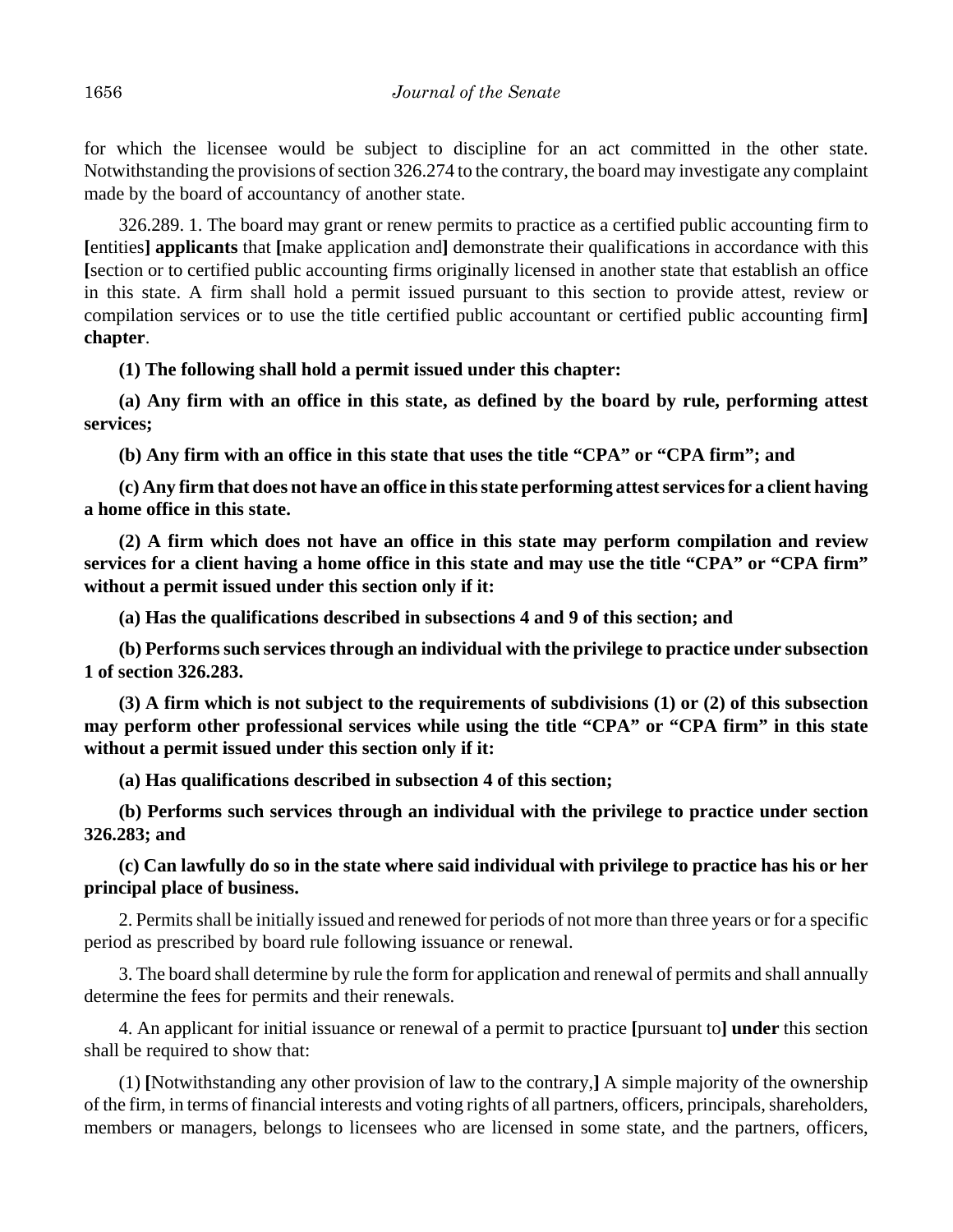principals, shareholders, members or managers, whose principal place of business is in this state and who perform professional services in this state are licensees **[**pursuant to**] under** section 326.280 or the corresponding provision of prior law. Although firms may include nonlicensee owners, the firm and its ownership shall comply with rules promulgated by the board;

(2) Any certified public accounting firm may include owners who are not licensees**[**,**]** provided that:

(a) The firm designates a licensee of this state**, or in the case of a firm which must have a permit under this section designates a licensee of another state who meets the requirements of section 326.283,** who is responsible for the proper registration of the firm and identifies that individual to the board;

(b) All nonlicensee owners are active individual participants in the certified public accounting firm or affiliated entities;

#### (c) **All owners are of good moral character; and**

**(d)** The firm complies with other requirements as the board may impose by rule;

(3) Any licensee, initially licensed on or after August 28, 2001, who is responsible for supervising attest services, or signs or authorizes someone to sign the licensee's report on the financial statements on behalf of the firm, shall meet competency requirements as determined by the board by rule which shall include one year of experience in addition to the experience required **[**pursuant to**] under** subdivision (6) of subsection 1 of section 326.280 and shall be verified by a licensee. The additional experience required by this subsection shall include experience in attest work supervised by a licensee;

(4) Any licensee who is responsible for supervising review services or signs or authorizes someone to sign review reports shall meet the competency requirements as determined by board by rule which shall include experience in review services.

5. An applicant for initial issuance or renewal of a permit to practice shall register each office of the firm within this state with the board and show that all attest, review and compilation services rendered in this state are under the charge of a licensee.

6. No licensee or firm holding a permit **[**pursuant to**] under** this chapter shall use a professional or firm name or designation that is misleading as to:

(1) The legal form of the firm;

- (2) The persons who are partners, officers, members, managers or shareholders of the firm; or
- (3) Any other matter.

The names of one or more former partners, members or shareholders may be included in the name of a firm or its successor unless the firm becomes a sole proprietorship because of the death or withdrawal of all other partners, officers, members or shareholders. A firm may use a fictitious name if the fictitious name is registered with the board and is not otherwise misleading. The name of a firm shall not include the name or initials of an individual who is not a present or a past partner, member or shareholder of the firm or its predecessor. The name of the firm shall not include the name of an individual who is not a licensee.

7. Applicants for initial issuance or renewal of permits shall list in their application all states in which they have applied for or hold permits as certified public accounting firms and list any past denial, revocation, suspension or any discipline of a permit by any other state. Each holder of or applicant for a permit **[**pursuant to**] under** this section shall notify the board in writing within thirty days after its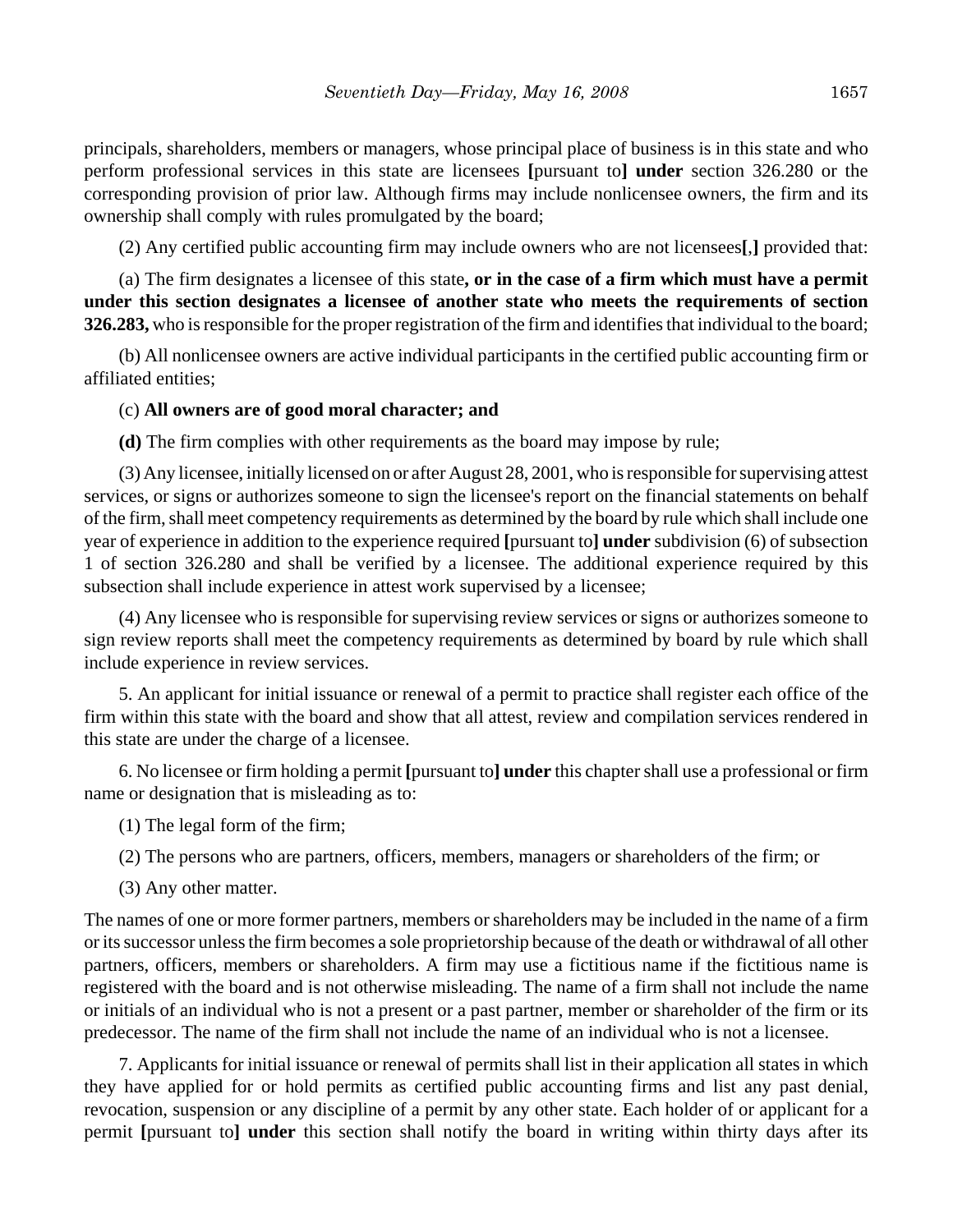occurrence of any change in the identities of partners, principals, officers, shareholders, members or managers whose principal place of business is in this state; any change in the number or location of offices within this state; any change in the identity of the persons in charge of such offices; and any issuance, denial, revocation, suspension or any discipline of a permit by any other state.

8. Firms which fall out of compliance with the provisions of this section due to changes in firm ownership or personnel after receiving or renewing a permit shall take corrective action to bring the firm back into compliance as quickly as possible. The board may grant a reasonable period of time for a firm to take such corrective action. Failure to bring the firm back into compliance within a reasonable period as defined by the board may result in the suspension or revocation of the firm permit.

9. The board shall require by rule, as a condition to the renewal of permits, that firms undergo, no more frequently than once every three years, peer reviews conducted in a manner as the board shall specify. The review shall include a verification that individuals in the firm who are responsible for supervising attest, review and compilation services or sign or authorize someone to sign the accountant's report on the financial statements on behalf of the firm meet the competency requirements set out in the professional standards for such services, provided that any such rule:

(1) Shall include reasonable provision for compliance by a firm showing that it has within the preceding three years undergone a peer review that is a satisfactory equivalent to peer review generally required **[**pursuant to**] under** this subsection;

(2) May require, with respect to peer reviews, that peer reviews be subject to oversight by an oversight body established or sanctioned by board rule, which shall periodically report to the board on the effectiveness of the review program under its charge and provide to the board a listing of firms that have participated in a peer review program that is satisfactory to the board; and

(3) Shall require, with respect to peer reviews, that the peer review processes be operated and documents maintained in a manner designed to preserve confidentiality, and that the board or any third party other than the oversight body shall not have access to documents furnished or generated in the course of the peer review of the firm except as provided in subdivision (2) of this subsection.

10. Prior to January 1, 2008, licensees who perform fewer than three attest services during each calendar year shall be exempt from the requirements of subsection 9 of this section.

11. The board may, by rule, charge a fee for oversight of peer reviews, provided that the fee charged shall be substantially equivalent to the cost of oversight.

12. In connection with proceedings before the board or upon receipt of a complaint involving the licensee performing peer reviews, the board shall not have access to any documents furnished or generated in the course of the performance of the peer reviews except for peer review reports, letters of comment and summary review memoranda. The documents shall be furnished to the board only in a redacted manner that does not specifically identify any firm or licensee being peer reviewed or any of their clients.

13. The peer review processes shall be operated and the documents generated thereby be maintained in a manner designed to preserve their confidentiality. No third party, other than the oversight body, the board, subject to the provisions of subsection 12 of this section, or the organization performing peer review shall have access to documents furnished or generated in the course of the review. All documents shall be privileged and closed records for all purposes and all meetings at which the documents are discussed shall be considered closed meetings **[**pursuant to**] under** subdivision (1) of section 610.021, RSMo. The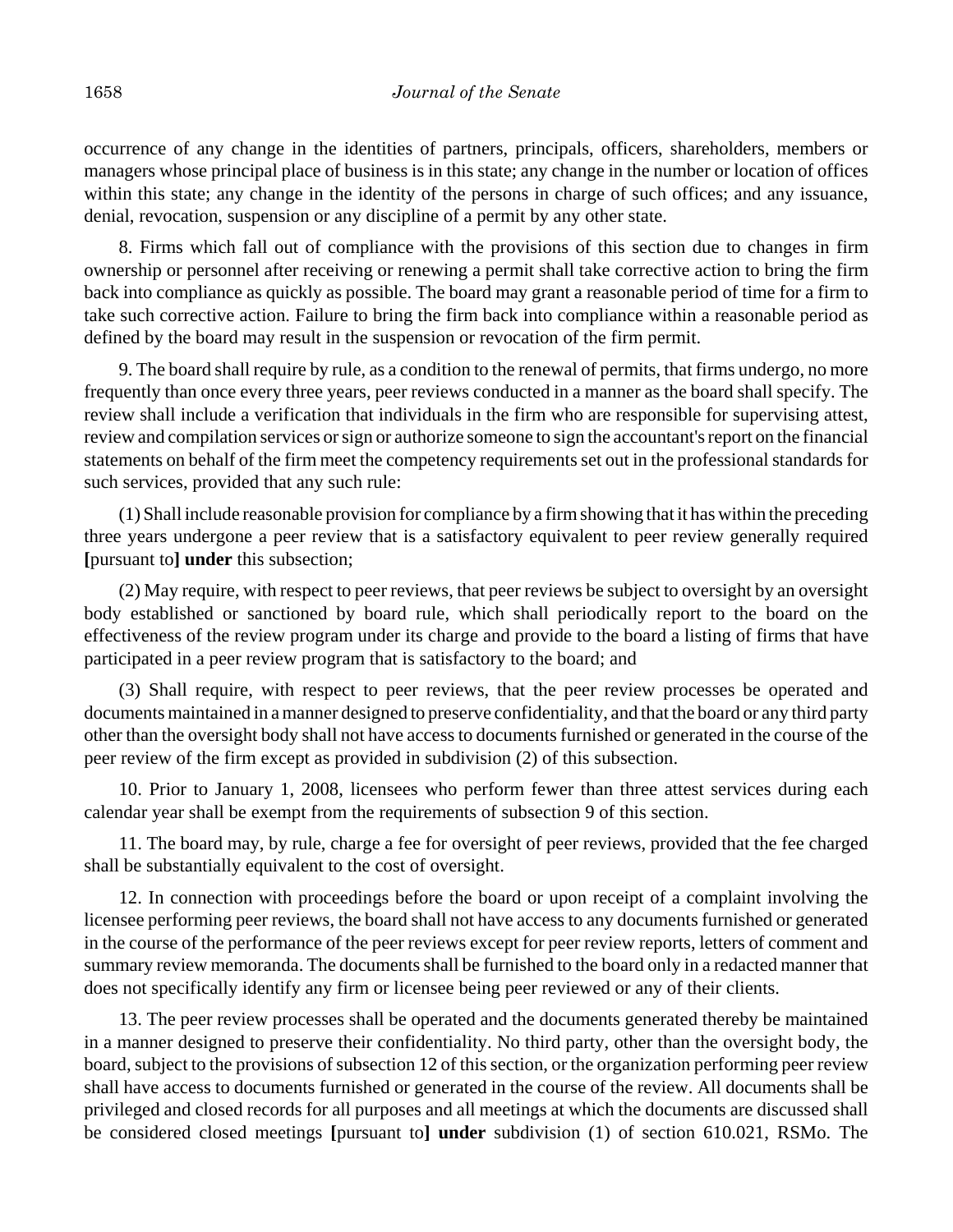proceedings, records and workpapers of the board and any peer review subjected to the board process shall be privileged and shall not be subject to discovery, subpoena or other means of legal process or introduction into evidence at any civil action, arbitration, administrative proceeding or board proceeding. No member of the board or person who is involved in the peer review process shall be permitted or required to testify in any civil action, arbitration, administrative proceeding or board proceeding as to any matters produced, presented, disclosed or discussed during or in connection with the peer review process or as to any findings, recommendations, evaluations, opinions or other actions of such committees or any of its members; provided, however, that information, documents or records that are publicly available shall not be subject to discovery or use in any civil action, arbitration, administrative proceeding or board proceeding merely because they were presented or considered in connection with the peer review process.

326.292. 1. Only licensees may issue a report on financial statements of any person, firm, organization or governmental unit or offer to render or render any attest service. Such restriction shall not prohibit any act of a public official or public employee in the performance of the person's duties as such; nor prohibit the performance by any nonlicensee of other services involving the use of accounting skills, including the preparation of tax returns, management advisory services and the preparation of nonattest financial statements. Nonlicensees may prepare financial statements and issue nonattest transmittals or information thereon which do not purport to be in compliance with the Statements on Standards for Accounting and Review Services (SSARS).

2. Only certified public accountants shall use or assume the title certified public accountant, or the abbreviation CPA or any other title, designation, words, letters, abbreviation, sign, card or device tending to indicate that such person is a certified public accountant. Nothing in this section shall prohibit:

(1) A certified public accountant whose certificate was in full force and effect, issued pursuant to the laws of this state prior to August 28, 2001, and who does not engage in the practice of public accounting, auditing, bookkeeping or any similar occupation, from using the title certified public accountant or abbreviation CPA;

(2) A person who holds a certificate, then in force and effect, issued pursuant to the laws of this state prior to August 28, 2001, and who is regularly employed by or is a director or officer of a corporation, partnership, association or business trust, in his or her capacity as such, from signing, delivering or issuing any financial, accounting or related statement, or report thereon relating to such corporation, partnership, association or business trust provided the capacity is so designated, and provided in the signature line the title CPA or certified public accountant is not designated.

3. No firm shall provide attest services or assume or use the title certified public accountants or the abbreviation CPAs, or any other title, designation, words, letters, abbreviation, sign, card or device tending to indicate that such firm is a certified public accounting firm unless:

(1) The firm holds a valid permit issued **[**pursuant to**] under** section 326.289 **or is a firm exempt from the permit requirement under subdivisions (2) and (3) of subsection 1 of section 326.289 and complies with all other applicable provisions of that section**; and

(2) Ownership of the firm is in accord with section 326.289 and rules promulgated by the board.

4. Only persons holding a valid license or permit issued **[**pursuant to**] under** section 326.280 or 326.289**, or persons qualifying for the privilege to practice under section 326.283, and firms exempt from the permit requirement under subsection 1 of section 326.289,** shall assume or use the title certified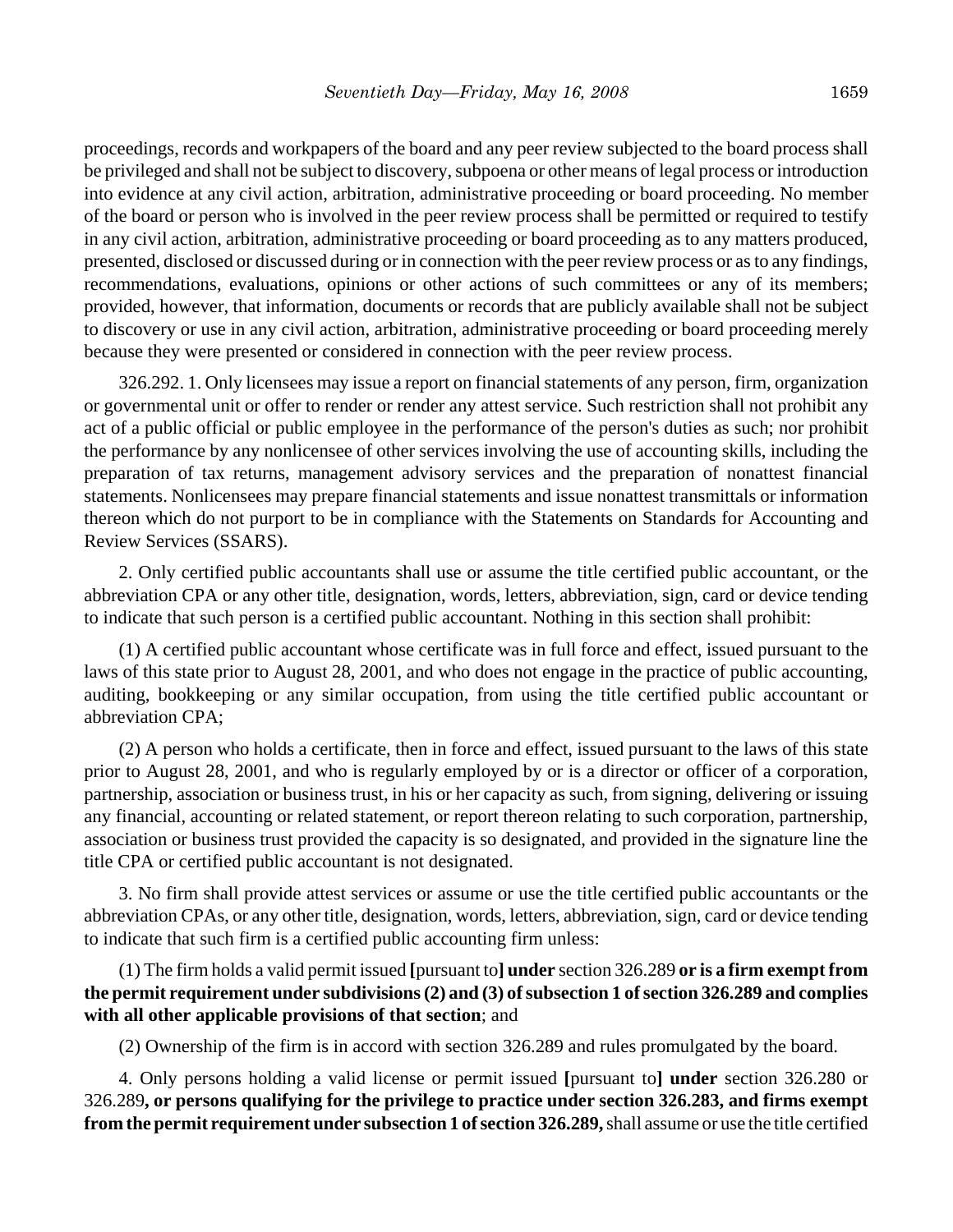accountant, chartered accountant, enrolled accountant, licensed accountant, registered accountant, accredited accountant or any other title or designation likely to be confused with the titles certified public accountant or public accountant, or use any of the abbreviations CA, LA, RA, AA or similar abbreviation likely to be confused with the abbreviation CPA or PA. The title enrolled agent or EA shall only be used by individuals so designated by the Internal Revenue Service. Nothing in this section shall prohibit the use or issuance of a title for nonattest services provided that the organization and the title issued by the organization existed prior to August 28, 2001.

5. (1) Nonlicensees shall not use language in any statement relating to the financial affairs of a person or entity that is conventionally used by certified public accountants in reports on financial statements. Nonlicensees may use the following safe harbor language:

(a) For compilations:

"I (We) have prepared the accompanying (financial statements) of (name of entity) as of (time period) for the (period) then ended. This presentation is limited to preparing in the form of a financial statement information that is the representation of management (owners). I (We) have not audited or reviewed the accompanying financial statements and accordingly do not express an opinion or any other form of assurance on them.";

(b) For reviews:

"I (We) reviewed the accompanying (financial statements) of (name of entity) as of (time period) for the (period) then ended. These financial statements (information) are (is) the responsibility of the company's management. I (We) have not audited the accompanying financial statements and accordingly do not express an opinion or any other form of assurance on them.".

(2) Only persons or firms holding a valid license or permit issued **[**pursuant to**] under** section 326.280 or 326.289 shall assume or use any title or designation that includes the words accountant or accounting in connection with any other language, including the language of a report, that implies that the person or firm holds a license or permit or has special competence as an accountant or auditor; provided, however, that this subsection shall not prohibit any officer, partner, principal, member, manager or employee of any firm or organization from affixing such person's own signature to any statement in reference to the financial affairs of the firm or organization with any wording designating the position, title or office that the person holds therein nor prohibit any act of a public official or employee in the performance of the person's duties as such. Nothing in this subsection shall prohibit the singular use of "accountant" or "accounting" for nonattest purposes.

6. Licensees signing or authorizing someone to sign reports on financial statements when performing attest, review or compilation services shall provide those services in accordance with professional standards as determined by the board by rule.

7. No licensee **[**or holder of a provisional license**]** or firm holding a permit **[**pursuant to**] under** sections 326.280 to 326.289 shall use a professional or firm name or designation that is misleading about the legal form of the firm, or about the persons who are partners, principals, officers, members, managers or shareholders of the firm, or about any other matter.

8. None of the foregoing provisions of this section shall apply to a person or firm holding a certification, designation, degree or license granted in a foreign country entitling the holder to engage in the practice of public accounting or its equivalent in the country whose activities in this state are limited to the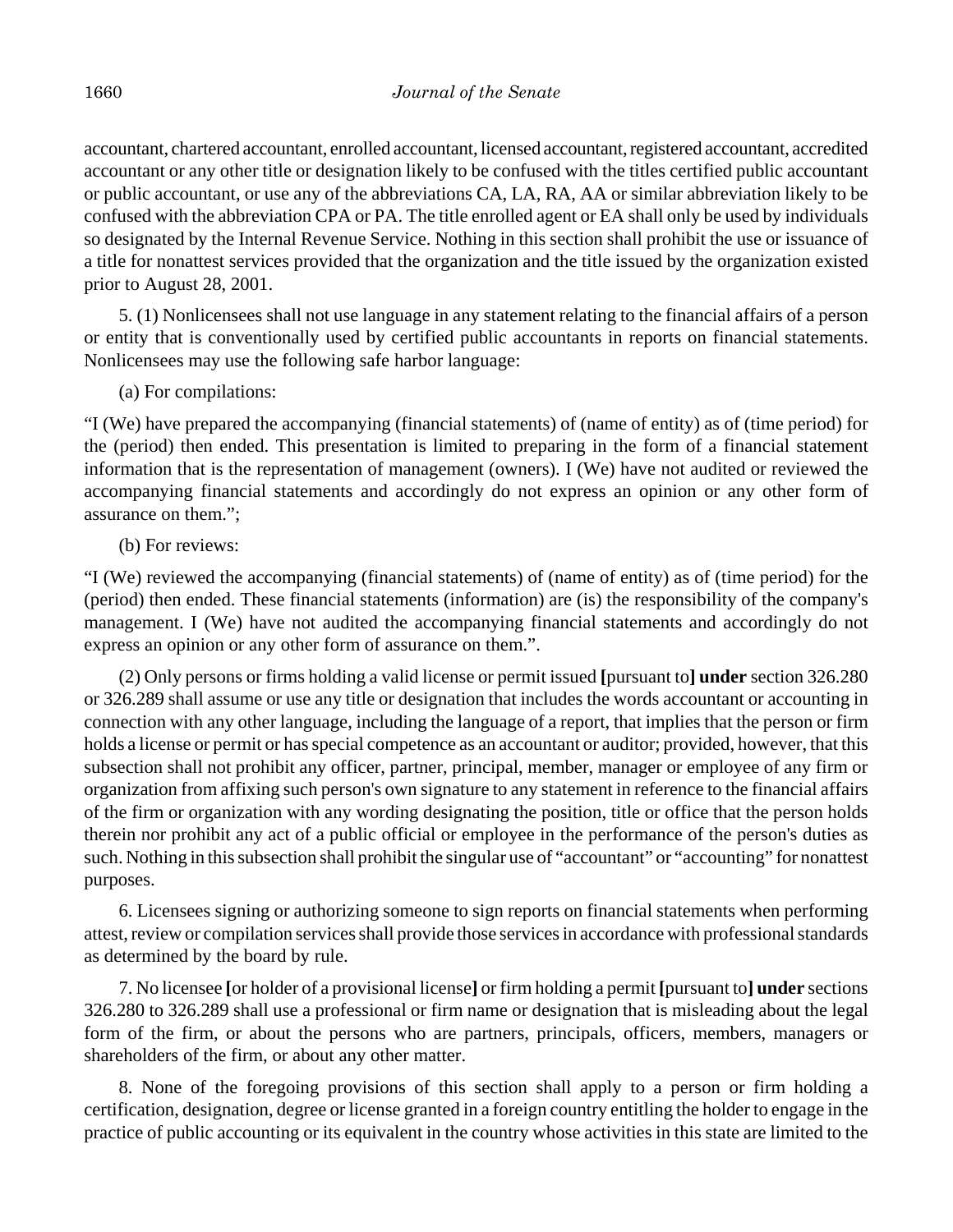provision of professional services to persons or firms who are residents of, governments of, or business entities of the country in which the person holds the entitlement, who performs no attest, review or compilation services and who issues no reports with respect to the financial statements of any other persons, firms or governmental units in this state, and who does not use in this state any title or designation other than the one under which the person practices in such country, followed by a translation of such title or designation into the English language, if it is in a different language, and by the name of such country.

9. No licensee whose license is issued **[**pursuant to**] under** section 326.280 or issued pursuant to prior law shall perform attest services through any certified public accounting firm that does not hold a valid permit issued **[**pursuant to**] under** section 326.289.

10. Nothing herein shall prohibit a practicing attorney or firm of attorneys from preparing or presenting records or documents customarily prepared by an attorney or firm of attorneys in connection with the attorney's professional work in the practice of law.

11. Nothing herein shall prohibit any trustee, executor, administrator, referee or commissioner from signing and certifying financial reports incident to his or her duties in that capacity.

12. Nothing herein shall prohibit any director or officer of a corporation, partner or a partnership, sole proprietor of a business enterprise, member of a joint venture, member of a committee appointed by stockholders, creditors or courts, or an employee of any of the foregoing, in his or her capacity as such, from signing, delivering or issuing any financial, accounting or related statement, or report thereon, relating to the corporation, partnership, business enterprise, joint venture or committee, provided the capacity is designated on the statement or report.

13. (1) A licensee shall not for a commission recommend or refer to a client any product or service, or for a commission recommend or refer any product or service to be supplied by a client, or receive a commission, when the licensee also performs for that client:

(a) An audit or review of a financial statement; or

(b) A compilation of a financial statement when the licensee expects, or reasonably may expect, that a third party will use the financial statement and the licensee's compilation report does not disclose a lack of independence; or

(c) An examination of prospective financial information.

Such prohibition applies during the period in which the licensee is engaged to perform any of the services listed above and the period covered by any historical financial statements involved in such listed services.

(2) A licensee who is not prohibited by this section from performing services for or receiving a commission and who is paid or expects to be paid a commission shall disclose in writing that fact to any person or entity to whom the licensee recommends or refers a product or service to which the commission relates.

(3) Any licensee who accepts a referral fee for recommending or referring any service of a licensee to any person or entity or who pays a referral fee to obtain a client shall disclose in writing the acceptance or payment to the client.

14. (1) A licensee shall not:

(a) Perform for a contingent fee any professional services for, or receive a fee from, a client for whom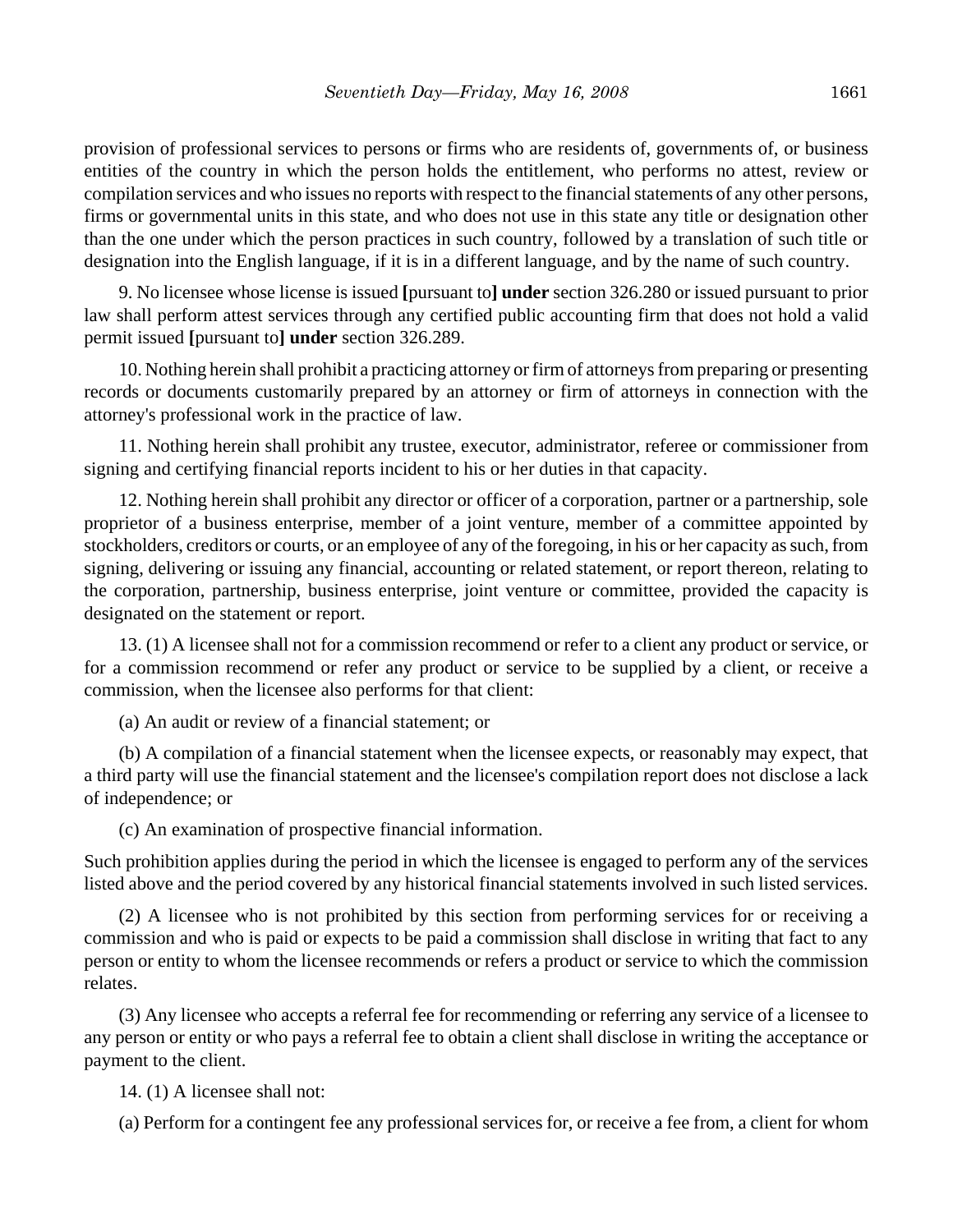the licensee or the licensees's firm performs:

a. An audit or review of a financial statement; or

b. A compilation of a financial statement when the licensee expects, or reasonably might expect, that a third party will use the financial statement and the licensee's compilation report does not disclose a lack of independence; or

c. An examination of prospective financial information;

(b) Prepare an original tax return or claim for a tax refund for a contingent fee for any client; or

(c) Prepare an amended tax return or claim for a tax refund for a contingent fee for any client, unless permitted by board rule.

(2) The prohibition in subdivision (1) of this subsection applies during the period in which the licensee is engaged to perform any of those services and the period covered by any historical financial statements involved in any services.

(3) A contingent fee is a fee established for the performance of any service pursuant to an arrangement in which no fee will be charged unless a specified finding or result is attained, or in which the amount of the fee is otherwise dependent upon the finding or result of the service. Solely for purposes of this section, fees are not regarded as being contingent if fixed by courts or other public authorities, or, in tax matters, if determined based on the results of judicial proceedings or the findings of governmental agencies. A licensee's fees may vary depending, for example, on the complexity of services rendered.

15. Any person who violates any provision of subsections 1 to 5 of this section shall be guilty of a class A misdemeanor. Whenever the board has reason to believe that any person has violated this section it may certify the facts to the attorney general of this state or bring other appropriate proceedings."; and

Further amend said bill by amending the title, enacting clause, and intersectional references accordingly.

## HOUSE AMENDMENT NO. 3

Amend Senate Committee Substitute for Senate Bill No. 788, Page 11, Section 135.520, Line 47, by inserting immediately after said line the following:

"144.011. 1. For purposes of sections 144.010 to 144.525 and 144.600 to 144.748, and the taxes imposed thereby, the definition of "retail sale" or "sale at retail" shall not be construed to include any of the following:

(1) The transfer by one corporation of substantially all of its tangible personal property to another corporation pursuant to a merger or consolidation effected under the laws of the state of Missouri or any other jurisdiction;

(2) The transfer of tangible personal property incident to the liquidation or cessation of a taxpayer's trade or business, conducted in proprietorship, partnership or corporate form, except to the extent any transfer is made in the ordinary course of the taxpayer's trade or business;

(3) The transfer of tangible personal property to a corporation solely in exchange for its stock or securities;

(4) The transfer of tangible personal property to a corporation by a shareholder as a contribution to the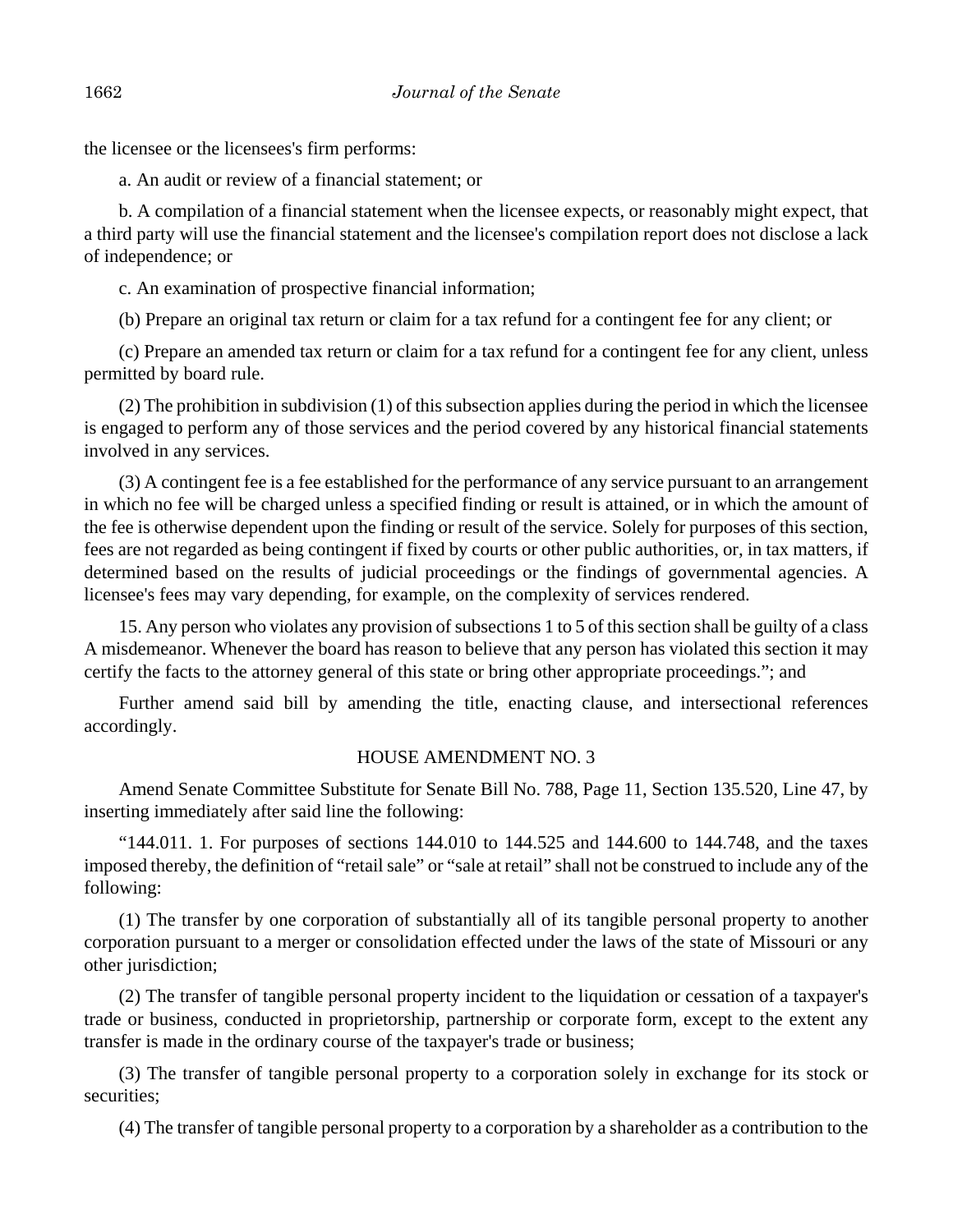capital of the transferee corporation;

(5) The transfer of tangible personal property to a partnership solely in exchange for a partnership interest therein;

(6) The transfer of tangible personal property by a partner as a contribution to the capital of the transferee partnership;

(7) The transfer of tangible personal property by a corporation to one or more of its shareholders as a dividend, return of capital, distribution in the partial or complete liquidation of the corporation or distribution in redemption of the shareholder's interest therein;

(8) The transfer of tangible personal property by a partnership to one or more of its partners as a current distribution, return of capital or distribution in the partial or complete liquidation of the partnership or of the partner's interest therein;

(9) The transfer of reusable containers used in connection with the sale of tangible personal property contained therein for which a deposit is required and refunded on return;

(10) The purchase by persons operating eating or food service establishments, of items of a nonreusable nature which are furnished to the customers of such establishments with or in conjunction with the retail sales of their food or beverage. Such items shall include, but not be limited to, wrapping or packaging materials and nonreusable paper, wood, plastic and aluminum articles such as containers, trays, napkins, dishes, silverware, cups, bags, boxes, straws, sticks and toothpicks;

(11) The purchase by persons operating hotels, motels or other transient accommodation establishments, of items of a nonreusable nature which are furnished to the guests in the guests' rooms of such establishments and such items are included in the charge made for such accommodations. Such items shall include, but not be limited to, soap, shampoo, tissue and other toiletries and food or confectionery items offered to the guests without charge;

(12) The transfer of a manufactured home other than:

(a) A transfer which involves the delivery of the document known as the "Manufacturer's Statement of Origin" to a person other than a manufactured home dealer, as defined in section **[**700.450**] 700.010**, RSMo, for purposes of allowing such person to obtain a title to the manufactured home from the department of revenue of this state or the appropriate agency or officer of any other state;

(b) A transfer which involves the delivery of a "Repossessed Title" to a resident of this state if the tax imposed by sections 144.010 to 144.525 was not paid on the transfer of the manufactured home described in paragraph (a) of this subdivision;

(c) The first transfer which occurs after December 31, 1985, if the tax imposed by sections 144.010 to 144.525 was not paid on any transfer of the same manufactured home which occurred before December 31, 1985; or

(13) Charges for initiation fees or dues to:

(a) Fraternal beneficiaries societies, or domestic fraternal societies, orders or associations operating under the lodge system a substantial part of the activities of which are devoted to religious, charitable, scientific, literary, educational or fraternal purposes; or

(b) Posts or organizations of past or present members of the armed forces of the United States or an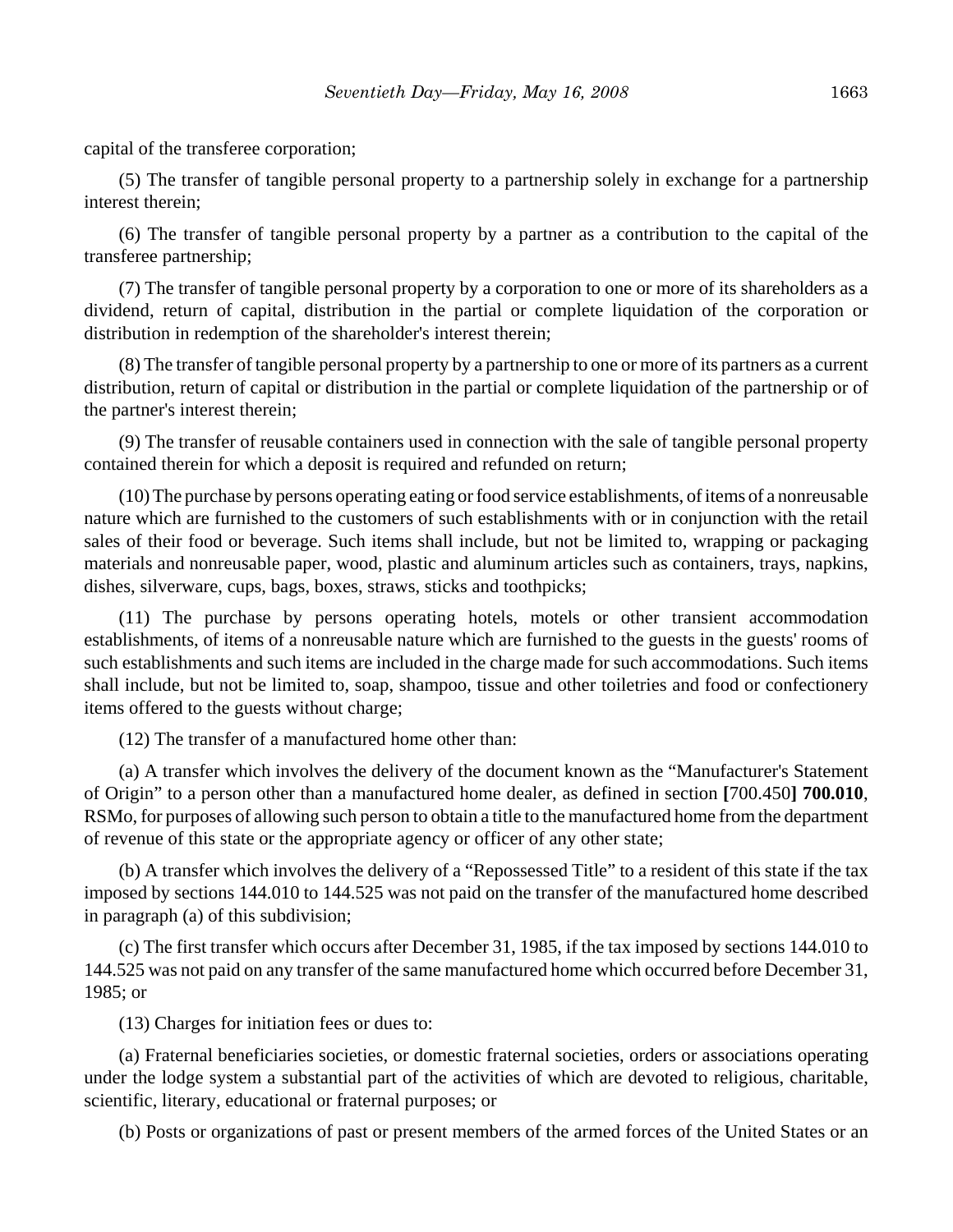auxiliary unit or society of, or a trust or foundation for, any such post or organization substantially all of the members of which are past or present members of the armed forces of the United States or who are cadets, spouses, widows, or widowers of past or present members of the armed forces of the United States, no part of the net earnings of which inures to the benefit of any private shareholder or individual.

2. The assumption of liabilities of the transferor by the transferee incident to any of the transactions enumerated in the above subdivisions (1) to (8) of subsection 1 of this section shall not disqualify the transfer from the exclusion described in this section, where such liability assumption is related to the property transferred and where the assumption does not have as its principal purpose the avoidance of Missouri sales or use tax."; and

Further amend said Substitute, Page 126, Section 620.1063, Line 14, by inserting immediately after said line the following:

 "700.010. As used in sections 700.010 to 700.500, for the purpose of sections 700.010 to 700.500, the following terms mean:

(1) "Authorized representative", any person, firm or corporation, or employee thereof, approved or hired by the commission to perform inspection services;

(2) "Code", the standards relating to manufactured homes, or modular units as adopted by the commission. The commission, in its discretion, may incorporate, in whole or in part, the standards codes promulgated by the American National Standards Institute, the United States Department of Housing and Urban Development or other recognized agencies or organizations;

(3) "Commission", the public service commission;

(4) "Dealer", any person, other than a manufacturer, who sells or offers for sale four or more **used homes or one or more new** manufactured homes, or **one or more new** modular units in any consecutive twelve-month period;

## (5) **"Installer", an individual who is licensed by the commission to install manufactured homes under sections 700.650 to 700.692;**

**(6)** "Manufactured home", a factory-built structure or structures which, in the traveling mode, is eight body feet or more in width or forty body feet or more in length, or, when erected on site, contains three hundred twenty or more square feet, equipped with the necessary service connections and made so as to be readily movable as a unit or units on its or their own running gear and designed to be used as a dwelling unit or units with or without a permanent foundation. The phrase "without a permanent foundation" indicates that the support system is constructed with the intent that the manufactured home placed thereon may be moved from time to time at the convenience of the owner;

**[**(6)**] (7)** "Manufacturer", any person who manufactures manufactured homes, or modular units, including persons who engage in importing manufactured homes, or modular units for resale;

**[**(7)**](8)** "Modular unit", a transportable building unit designed to be used by itself or to be incorporated with similar units at a point-of-use into a modular structure to be used for residential, commercial, educational or industrial purposes. This definition shall not apply to structures under six hundred fifty square feet used temporarily and exclusively for construction site office purposes;

**[**(8)**] (9)** "New", being sold or offered for sale to the first purchaser for purposes other than resale;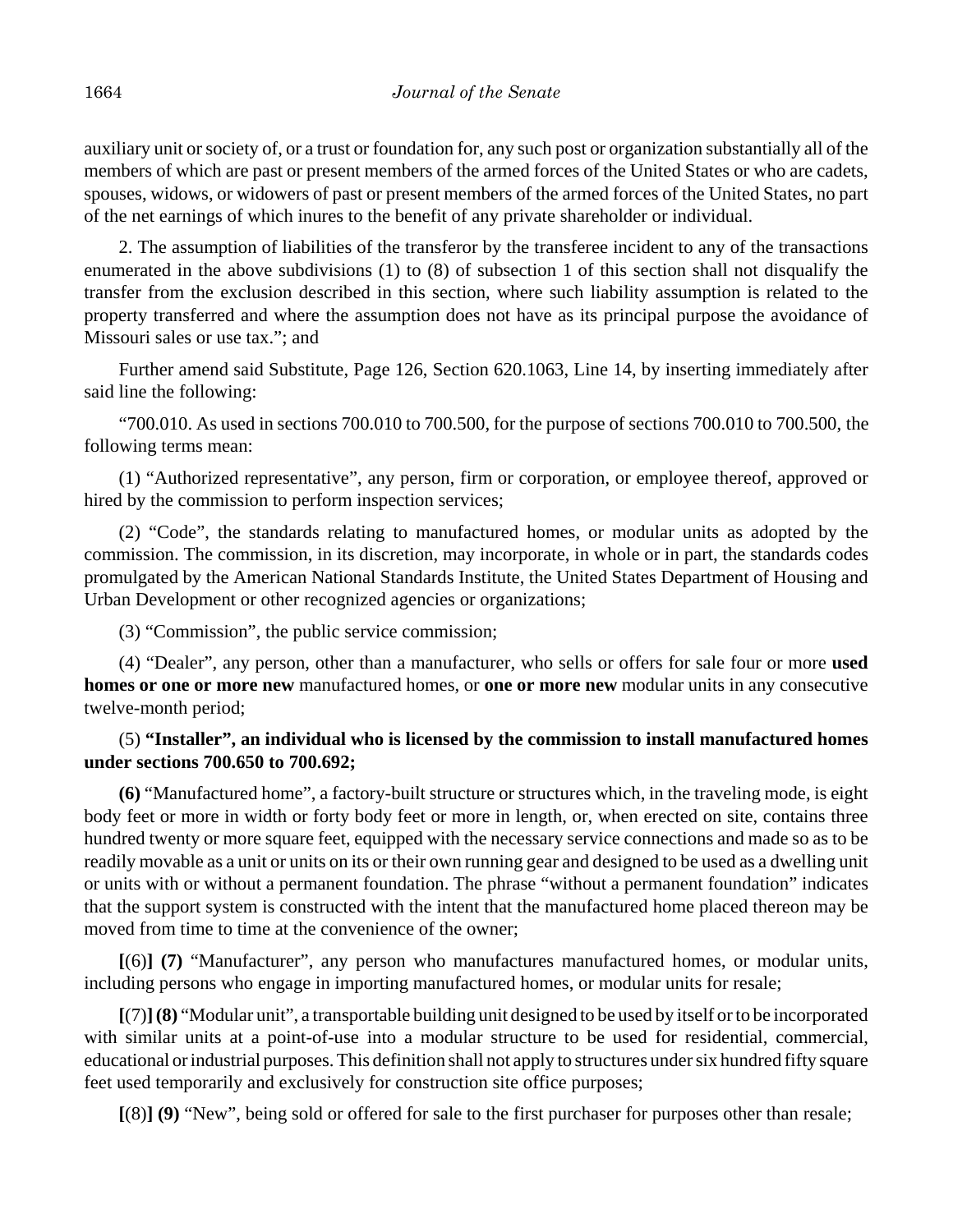**[**(9)**] (10)** "Person", an individual, partnership, corporation or other legal entity;

**[**(10)**] (11)** "Premises", a lot, plot, or parcel of land including the buildings, structures, and manufactured homes thereon;

**[**(11)**] (12)** "Recreational park trailer", a recreational park trailer as defined in the American National Standards Institute (ANSI) A119.5 Standard on Recreational Park Trailers. A recreational park trailer is not a recreational vehicle;

**[**(12)**](13)** "Recreational vehicle", a recreational vehicle as defined in the American National Standards Institute (ANSI) A119.2 Standard on Recreational Vehicles;

**[**(13)**](14)** "Seal", a device, label or insignia issued by the public service commission, U.S. Department of Housing and Urban Development, or its agent, to be displayed on the exterior of the manufactured home, or modular unit to evidence compliance with the code;

**[**(14)**](15)** "Setup", the operations performed at the occupancy site which renders a manufactured home or modular unit fit for habitation, which operations include, but are not limited to, moving, blocking, leveling, supporting, and assembling multiple or expandable units.

**700.041. 1. There is hereby established a fund in the state treasury to be known as the "Manufactured Housing Consumer Recovery Fund" for the purpose of paying consumer claims under procedures the commission may promulgate by rule. The public service commission shall administer the manufactured housing consumer recovery fund and all moneys in the fund shall be used solely as prescribed in this section. Any interest earned from the investment of moneys in the fund shall be credited to the fund.**

**2. Claims approved by the commission under law may be paid from the fund subject to appropriation. No claims shall be considered by the commission until all other legal remedies have been exhausted. The commission shall establish an advisory committee to assist with the evaluation of all claims filed by consumers. The committee members shall be volunteers and serve without compensation.**

**3. Notwithstanding the provisions of section 33.080, RSMo, to the contrary, moneys in the manufactured housing consumer recovery fund shall not be transferred to the credit of the general revenue fund at the end of the biennium; however, the total amount in the manufactured housing consumer recovery fund shall not exceed thirty-two percent of the amount of the annual appropriation of the manufactured housing fund from the preceding fiscal year. Moneys in the manufactured housing consumer recovery fund may be transferred back to the manufactured housing fund by appropriation.**

700.045. It shall be a misdemeanor:

(1) For a manufacturer or dealer to manufacture, rent, lease, sell or offer to sell any manufactured home or modular unit after January 1, 1977, unless there is in effect a registration with the commission;

(2) To rent, lease, sell or offer to sell any new manufactured home or new modular unit or used modular unit used for educational purposes manufactured after January 1, 1974, which does not bear a seal as required by sections 700.010 to 700.115;

(3) To affix a seal or cause a seal to be affixed to any manufactured home or modular unit which does not comply with the code;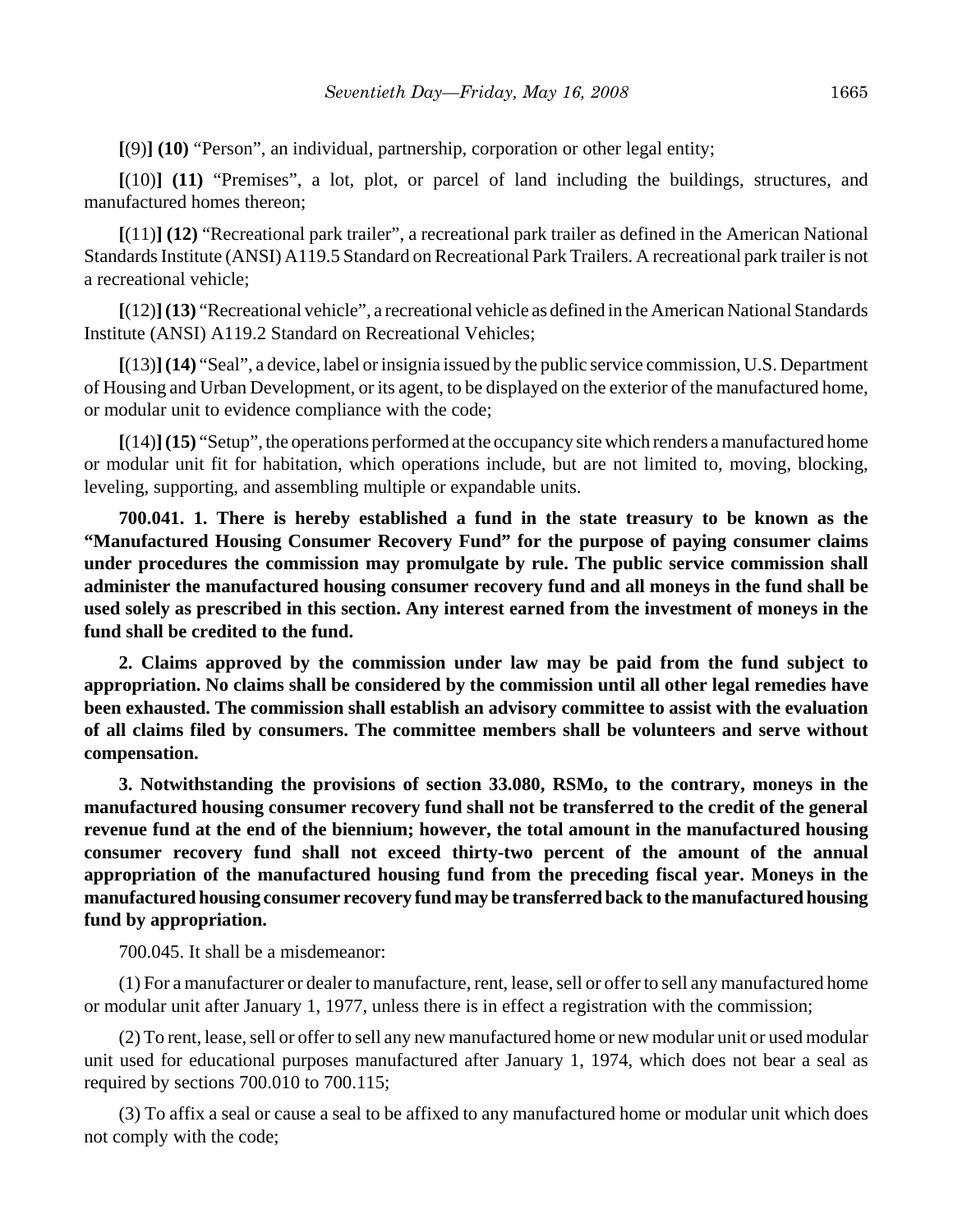(4) To alter a manufactured home or modular unit in a manner prohibited by the provisions of sections 700.010 to 700.115;

(5) To fail to correct within a reasonable time not to exceed ninety days after being ordered to do so in writing by an authorized representative of the commission a code violation in a new manufactured home or new modular unit or used modular unit used for educational purposes owned, manufactured or sold if the same is manufactured after January 1, 1974**. Reasonable and necessary extensions may be granted by the commission**; or

(6) To interfere with, obstruct, or hinder any authorized representative of the commission in the performance of his or her duties.

700.056. Every dealer of a **new** manufactured home offered for sale in this state shall at the time of sale provide the purchaser with a bill of sale **or the purchase agreement** containing at least the following: The total price of the unit**, serial number if available, if not, the manufacturer name and model number of the unit,** and its contents, **any waivers,** a list of all furniture and appliances in the manufactured home, any other costs which will be assessed to the purchaser **by the dealer** such as transportation, handling, or such other costs, and the sales tax payable for such manufactured home.

700.065. All **new** manufactured homes located in this state shall be anchored and tied down in accordance with the standards promulgated by the commission pursuant to the provisions of sections 700.010 to 700.115 **and 700.650 to 700.692**.

700.090. 1. Every manufacturer or dealer **[**of manufactured homes**]** who sells or offers for sale, on consignment or otherwise, a manufactured home or modular unit from or in the state of Missouri shall register **[**each location**]** with the commission **each place of business at which the manufacturer or dealer sells or offers for sale a manufactured home or modular unit**.

2. The commission shall issue a certificate of registration to a manufacturer who:

(1) Completes and files with the commission an application for registration which contains the following information:

(a) The name of the manufacturer;

(b) The address of the manufacturer and addresses of each factory owned or operated by the manufacturer, if different from the address of the manufacturer;

(c) If a corporation, the state of original incorporation, a list of the names and addresses of all officers and directors of the corporation, and proof of the filing of all franchise and sales tax forms required by Missouri law;

(d) If not a corporation, the name and address of the managing person or persons responsible for overall operation of the manufacturer;

(2) Files with the commission an initial registration fee of seven hundred fifty dollars in the form of a cashier's check or money order made payable to the state of Missouri.

3. The commission shall issue a certificate of registration to a dealer who:

(1) Completes and files with the commission an application for registration which contains the following information: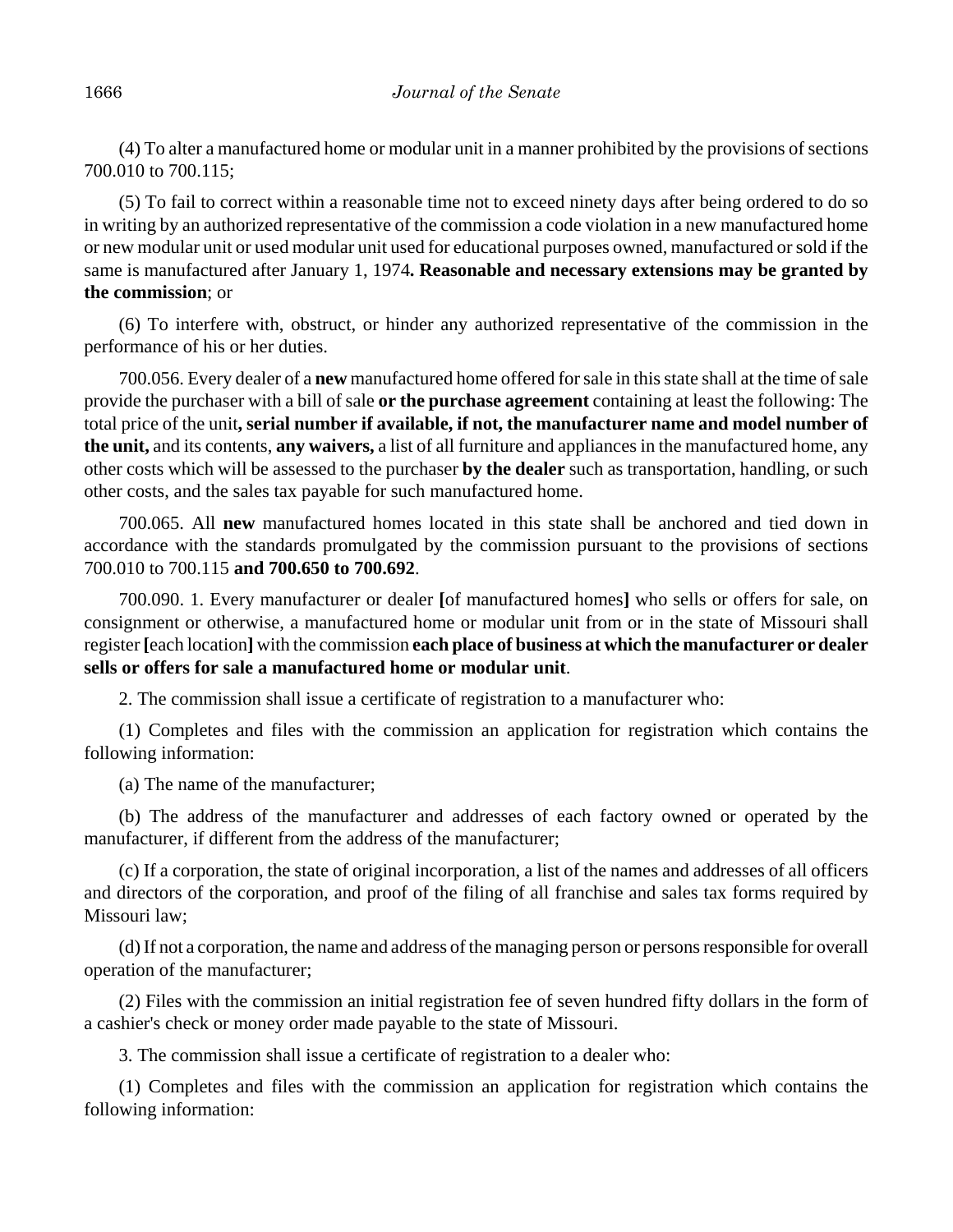(a) The name of the dealer;

(b) The business address of the dealer and addresses of each separate facility owned and operated by the dealer from which manufactured homes or modular units are offered for sale if different from the business address of the dealer;

(c) If a corporation, the state of original incorporation, a list of the names and addresses of all officers and directors of the corporation, proof of the filing of all franchise and sales tax forms required by Missouri law;

(d) If not a corporation, the name and address of the managing person or persons responsible for the overall operations of the manufacturer;

(2) Files with the commission an initial registration fee of two hundred dollars in the form of a cashier's check or money order made payable to the state of Missouri;

(3) Files with the commission proof of compliance with the provisions of section 301.280, RSMo.

4. The registration of any manufacturer or dealer shall be effective for a period of one year and shall be renewed by the commission upon receipt by it from the registered dealer of a renewal fee of seven hundred fifty dollars for manufacturers and two hundred dollars for dealers and a form provided by the commission upon which shall be placed any changes from the information requested on the initial registration form.

5. The commission may stagger the renewal of certificates of registration to provide for more equal distribution over the twelve months of the number of registration renewals.

**700.095. 1. Every dealer shall, on or before January fifteenth of each year, make application for registration or renewal and shall be required to maintain a bona fide established place of business and maintain a permanent enclosed building or structure, either owned in fee or leased and actually occupied as a place of business by the applicant for the selling, bartering, trading, or exchanging of manufactured homes or modular units where the public may contact the owner or operator at any reasonable time and where the books, records, files, and other matter required and necessary to conduct the business shall be kept and maintained.**

**2. The application shall contain the business address, not a post-office box address, and telephone number of the place where the books, records, files, and other matters required and necessary to conduct the business are located and where the same may be inspected during normal daytime business hours.**

**3. Each application shall contain such additional information as may be required by the commission to enable it to determine whether the applicant is a bona fide dealer in fact and is of good moral character.**

**4. Upon the payment of a registration of renewal fee of two hundred dollars, there shall be assigned to each dealer a certificate of registration in such form as the commission shall prescribe.**

**700.096. 1. Each person registered as a dealer under the provisions of sections 700.010 to 700.115 shall file monthly reports with the commission, and such reports shall be in the form and manner and contain the information required by the commission by rules promulgated under chapter 536, RSMo, and shall permit an employee of the commission or any law enforcement official to inspect during normal business hours any of the following documents which are in his or her possession or under his**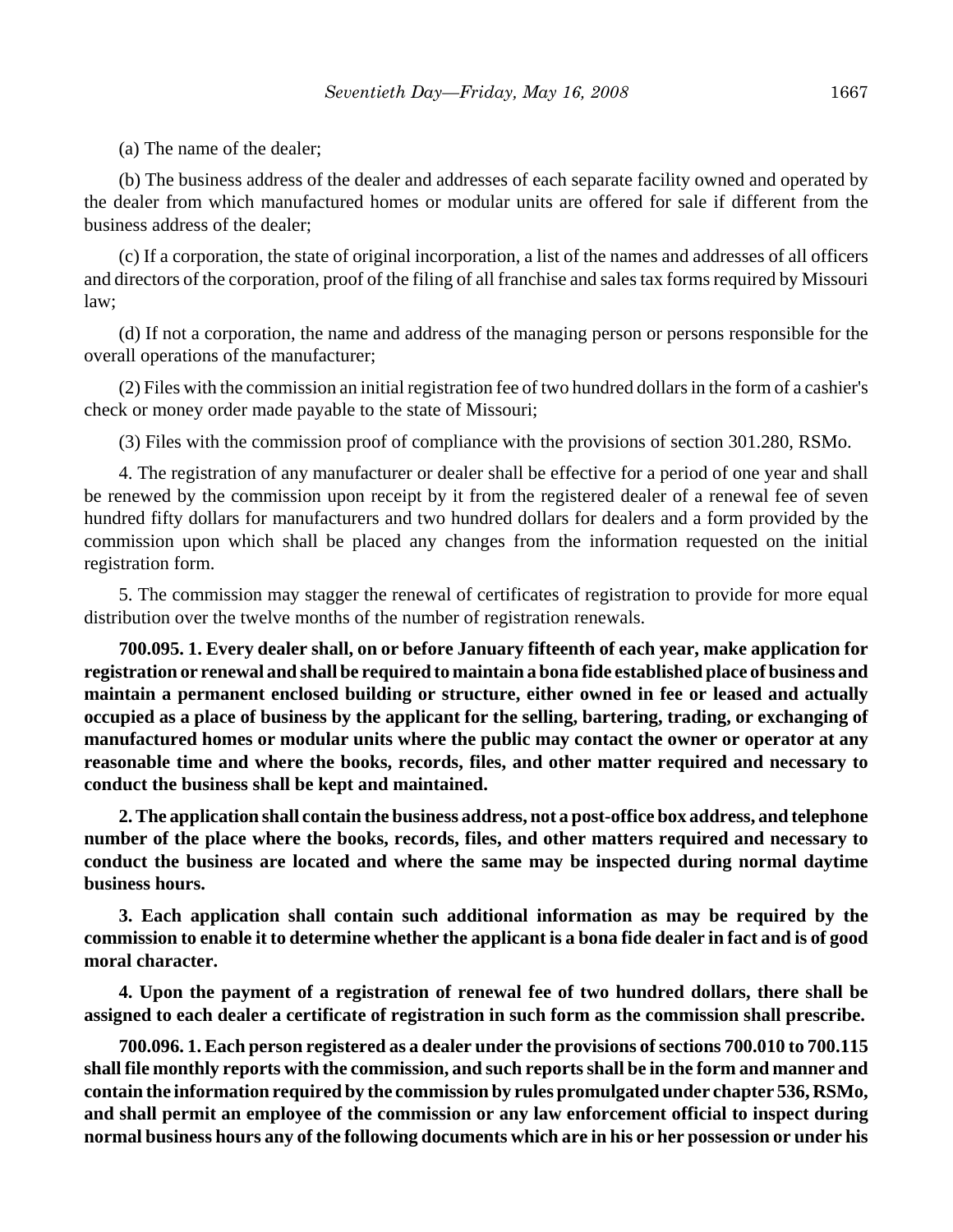**or her control:**

**(1) Any manufacturer's invoice, certificate of origin, statement of origin, or title to any manufactured home or modular unit;**

**(2) Any application for title to any manufactured home;**

**(3) Any affidavit provided under chapter 301, RSMo, or chapter 407, RSMo;**

**(4) Any assignment of title to any manufactured home;**

**(5) Any disclosure statement or other document required by the laws of the United States or any other state.**

**2. For purposes of this section, the term "law enforcement official" means any of the following:**

**(1) The attorney general, or any person designated by him or her to make such an inspection;**

**(2) Any prosecuting attorney or any person designated by a prosecuting attorney to make such an inspection;**

**(3) Any member of the highway patrol;**

**(4) Any sheriff or deputy sheriff;**

**(5) Any peace officer certified under chapter 590, RSMO, acting in his or her official capacity.**

**700.097. No insurance company, finance company, bank, or trust company shall be required to register with the commission in order to sell any manufactured home or modular unit repossessed or purchased by the company on the basis of total destruction or theft thereof when the sale of the manufactured home or modular unit is in conformance with applicable title and registration laws of this state.**

**700.098. 1. The commission may refuse to register an applicant as a dealer, or may suspend the registration of an existing dealer from one day to thirty days, or revoke the registration of a dealer after a written notice and a hearing when the commission is satisfied that the applicant or dealer has failed to comply with the provisions set out in sections 700.010 to 700.115. Notification of unfavorable action by the commission on any application for registration or renewal of registration shall be accompanied by a notice informing the recipient that the decision of the director may be appealed as provided in chapter 386, RSMo.**

**2. It shall be unlawful for any person to hold forth or act as a dealer who is not currently registered as a dealer by the commission as required by sections 700.010 to 700.115.**

700.100. 1. The commission may refuse to register or refuse to renew the registration of any person who fails to comply with the provisions of **[**section 700.090 or this section**] sections 700.010 to 700.115**. Notification of unfavorable action by the commission on any application for registration or renewal of registration must be delivered to the applicant within thirty days from date it is received by the commission. Notification of unfavorable action by the commission on any application for registration or renewal of registration must be accompanied by a notice informing the recipient that the decision of the commission may be appealed as provided in chapter 386, RSMo.

2. The commission may consider a complaint filed with it charging a registered manufacturer or dealer with a violation of the provisions of this section, which charges, if proven, shall constitute grounds for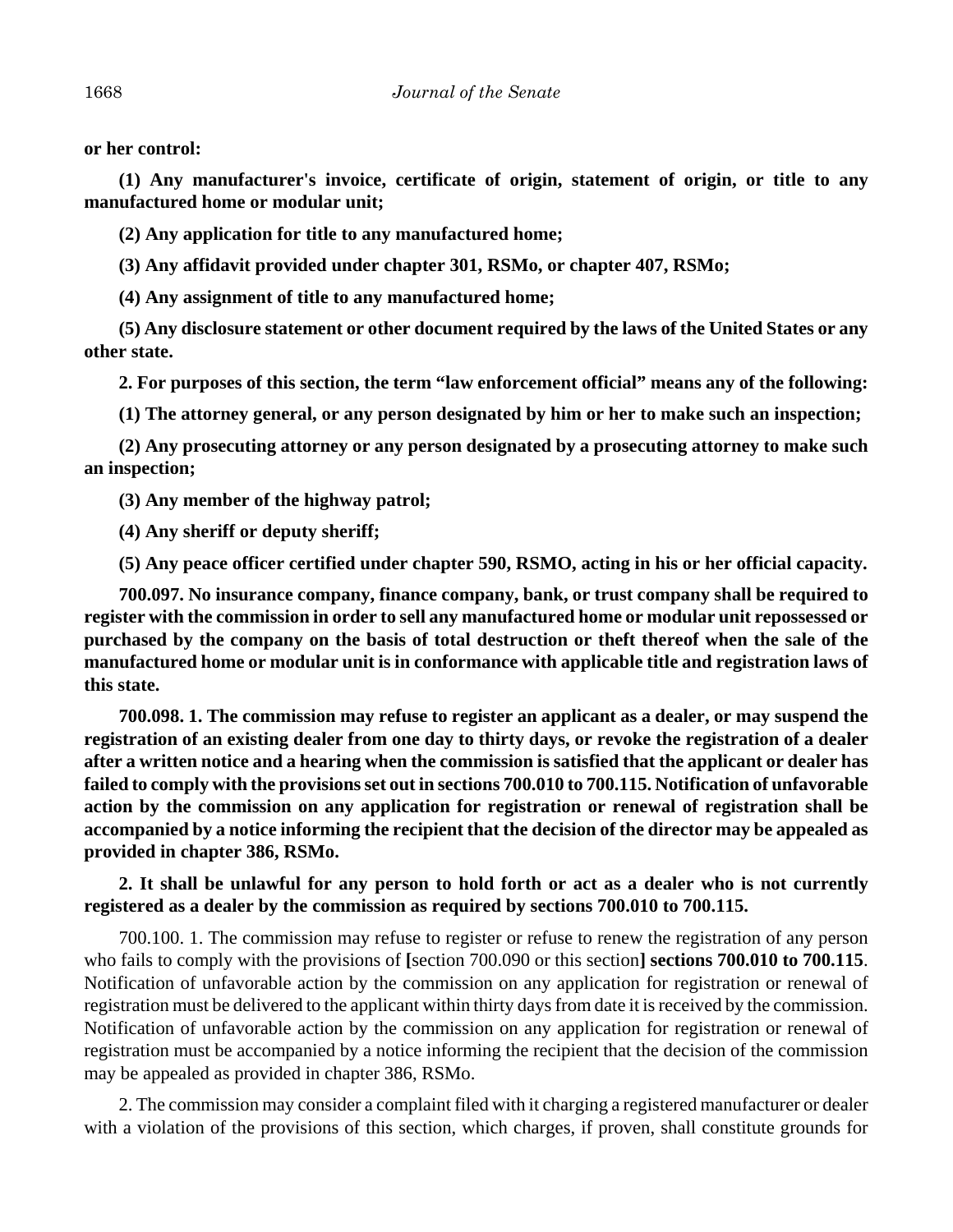revocation or suspension of his registration, or the placing of the registered manufacturer or dealer on probation.

3. The following specifications shall constitute grounds for the suspension, revocation or placing on probation of a manufacturer's or dealer's registration:

(1) If required, failure to comply with the provisions of section 301.280, RSMo;

(2) Failing to be in compliance with the provisions of section 700.090;

(3) If a corporation, failing to file all franchise or sales tax forms required by Missouri law;

(4) Engaging in any conduct which constitutes a violation of the provisions of section 407.020, RSMo;

(5) Failing to comply with the provisions of Sections 2301-2312 of Title 15 of the United States Code (Magnuson-Moss Warranty Act);

(6) As a dealer, failing to arrange for the proper initial setup of any new manufactured home or modular unit sold from or in the state of Missouri, **[**unless**] except as allowed under subsection 5 of section 700.656;** the dealer **[**receives**]shall receive** a written waiver of that service from the purchaser or his or her authorized agent;

(7) Requiring any person to purchase any type of insurance from that manufacturer or dealer as a condition to his being sold any manufactured home or modular unit;

(8) Requiring any person to arrange financing or utilize the services of any particular financing service as a condition to his being sold any manufactured home or modular unit; provided, however, the registered manufacturer or dealer may reserve the right to establish reasonable conditions for the approval of any financing source;

(9) Engaging in conduct in violation of section 700.045;

(10) Failing to comply with the provisions of section 301.210, RSMo;

(11) Failing to pay all necessary fees and assessments authorized pursuant to sections 700.010 to 700.115.

**4. The commission may order that any suspension, revocation, or probation ordered under subsection 3 of this section shall apply to all manufacturer's or dealer's registrations that are held by the same manufacturer or dealer or that are owned or controlled by the same person or persons if a continued and consistent pattern of the violations have been identified by the commission to be present with each licensee under the same control or ownership.**

700.115. 1. Except as otherwise provided in subsections 2 and 3 of this section, a violation of the provisions of sections 700.010 to 700.115 shall constitute a violation of the provisions of section 407.020, RSMo. In addition to the authority vested in the attorney general to enforce the provisions of that section, he may petition the court and the court may enter an order revoking the registration certificate of the defendant or defendants issued pursuant to the provisions of section 700.090.

2. Notwithstanding any provisions of subsection 1 of this section to the contrary, whoever violates any provision of this chapter shall be liable to the state of Missouri for a civil penalty in an amount which shall not exceed one thousand dollars for each such violation. **If, after a hearing, the commission finds that the person has violated any provision of this chapter, it may direct its general counsel to enforce the**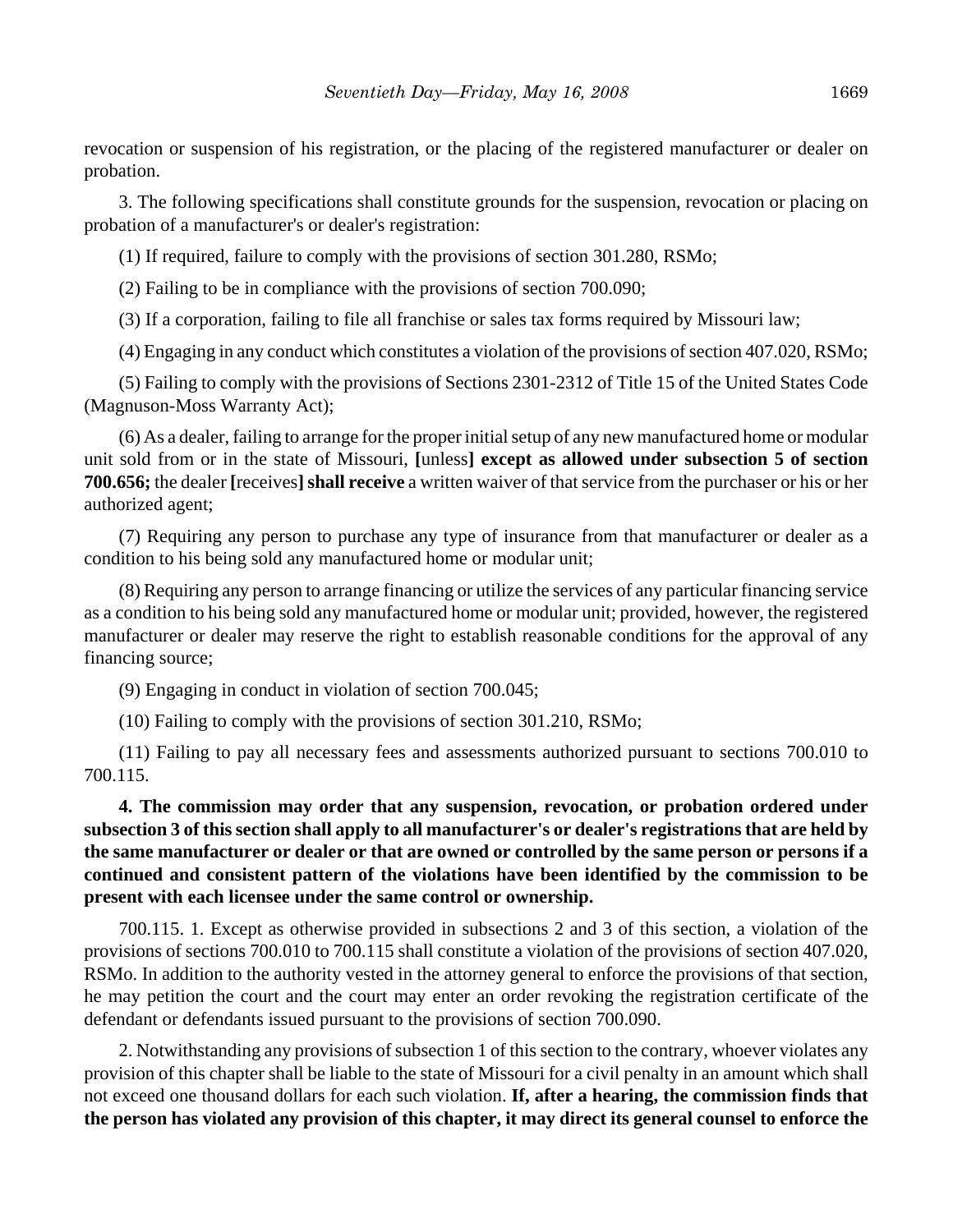**provisions of this section by filing a petition in circuit court for such civil penalties.** Each violation of this chapter shall constitute a separate violation with respect to each manufactured home or **modular unit or** with respect to each failure or refusal to allow or perform an act required by this chapter; except that, the maximum civil penalty may not exceed one million dollars for any related series of violations occurring within one year from the date of the first violation.

3. Any individual or director, officer, or agent of a corporation who knowingly and willfully violates any provision of sections 700.010 to 700.115, in a manner which threatens the health or safety of any purchaser, shall, upon conviction therefor, be fined not more than one thousand dollars or imprisoned for not more than one year, or both.

700.525. As used in sections 700.525 to 700.541, the following terms mean:

(1) "Abandoned", a physical absence from the property, and either:

(a) Failure by a renter of real property to pay any required rent for fifteen consecutive days, along with the discontinuation of utility service to the rented property for such period; or

(b) Indication of or notice of abandonment of real property rented from a landlord;

(2) "Manufactured home", a factory-built structure as defined in subdivision **[**(5)**] (6)** or **[**(7)**] (8)** of section 700.010.

700.650. 1. Sections 700.650 to 700.692 shall be known and may be cited as the "Manufactured Home Installation Act".

2. For the purposes of sections 700.650 to 700.692, the following terms shall mean:

(1) "Applicant", a person who applies to the commission for a license or limited-use license to install manufactured homes;

(2) "Commission", the Missouri public service commission;

(3) "Dealer", any person, other than a manufacturer, who sells or offers for sale four or more **used homes or one or more new** manufactured homes**, or one or more new modular units** in any consecutive twelve-month period;

(4) "Installation", work undertaken at the place of occupancy to ensure the proper initial setup of a manufactured home which shall include the joining of all sections of the home, installation of stabilization, support, and leveling systems, assembly of multiple or expanded units, and installation of applicable utility hookups and anchoring systems that render the home fit for habitation;

(5) "Installation standards", reasonable specifications for the installation of a manufactured home;

(6) "Installer", an individual who is licensed by the commission to install manufactured homes, pursuant to sections 700.650 to **[**700.680**] 700.692**;

(7) "Manufactured home", a manufactured home as that term is defined in subdivision **[**(5)**] (6)** of section 700.010;

(8) "Manufacturer", any person who manufactures manufactured homes, including persons who engage in importing manufactured homes for resale; and

(9) "Person", an individual, partnership, corporation, or other legal entity."; and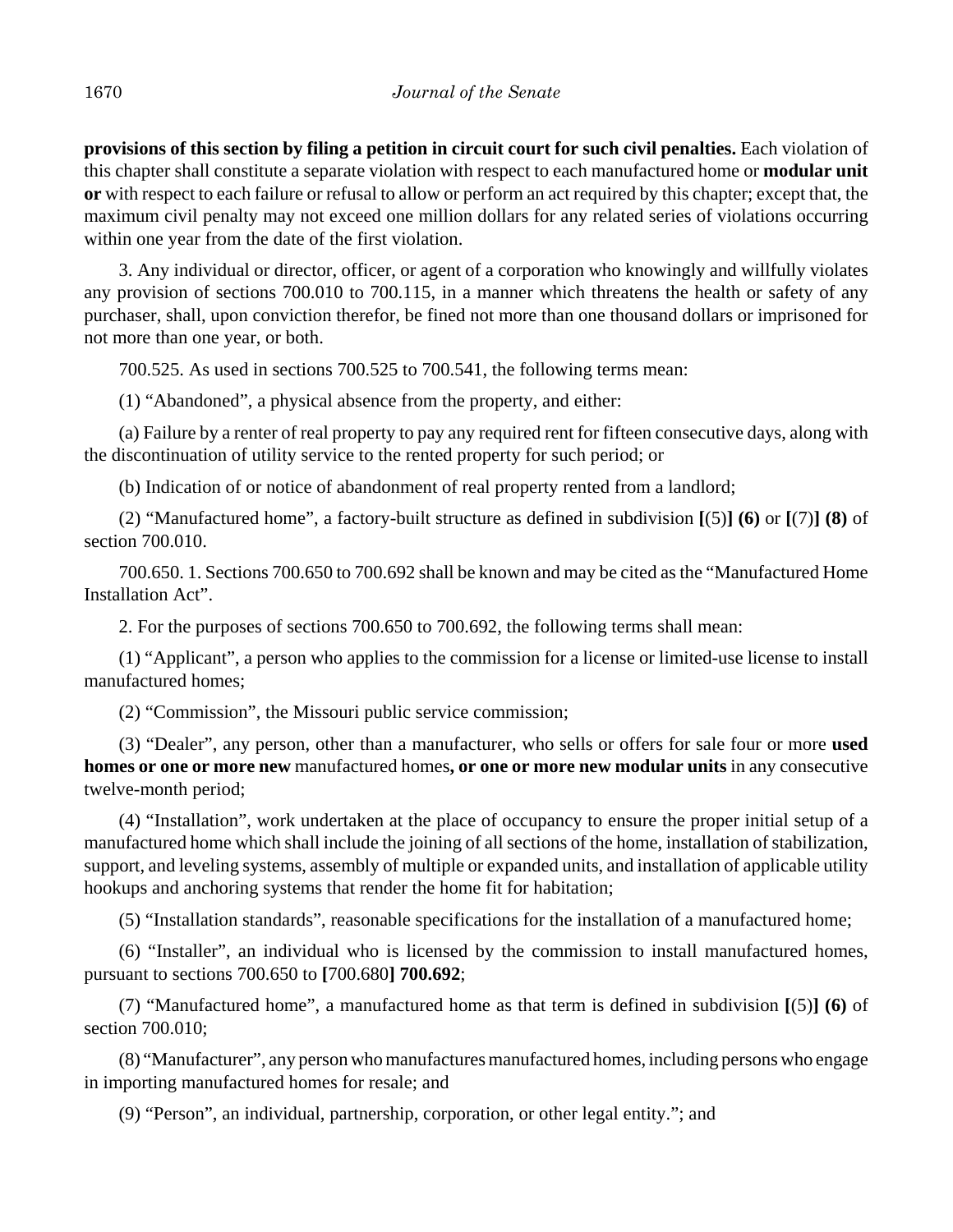Further amend said Substitute, Page 135, Line 52, by inserting immediately after said line the following:

"**[**700.070. Effective November 27, 1973, all purchasers of manufactured homes shall, within thirty days from the date of occupancy, anchor and secure the manufactured home in accordance with the standards promulgated by the commission pursuant to the provisions of sections 700.010 to 700.115.**]**

**[**700.450. As used in sections 700.450 to 700.470, the following terms shall mean:

(1) "Commission", the public service commission;

(2) "Dealer", any person, including, but not limited to, real estate brokers and salespersons, other than a manufacturer, who sells or offers for sale four or more manufactured homes in any consecutive twelve-month period;

(3) "Manufactured home", a factory-built structure or structures which, in the traveling mode, is eight body feet or more in width or forty body feet or more in length, or, when erected on site, contains three hundred twenty or more square feet, equipped with the necessary service connections and made so as to be readily movable as a unit or units on its or their own running gear and designed to be used as a dwelling unit or units with or without a permanent foundation. The phrase "without a permanent foundation" indicates that the support system is constructed with the intent that the manufactured home placed thereon may be moved from time to time at the convenience of the owner;

(4) "Manufacturer", any person who manufactures manufactured homes, including persons who engage in importing manufactured homes for resale;

(5) "Person", any individual, partnership, corporation or other legal entity.**]**

**[**700.455. 1. Every dealer shall, on or before January fifteenth of each year, instead of registering each manufactured home dealt in, make a verified application, upon a blank for such purpose to be furnished by the commission, for a distinctive number for all the manufactured homes dealt in or controlled by such dealer. The application shall contain, but need not be limited to:

(1) When the applicant is a partnership, the name and address of each partner, or, when the applicant is a corporation, the names of the principal officers of the corporation and the state in which it is incorporated. The application shall be verified by the oath or affirmation of the applicant, if an individual, or in the event an applicant is a partnership or corporation, then by a partner or officer;

(2) A bona fide established place of business shall be required for every dealer. A bona fide established place of business for any dealer shall include a permanent enclosed building or structure, either owned in fee or leased and actually occupied as a place of business by the applicant for the selling, bartering, trading or exchanging of manufactured homes, where the public may contact the owner or operator at any reasonable time and where the books, records, files and other matters required and necessary to conduct the business shall be kept and maintained.

2. The application shall contain the business address, not a post-office box, and telephone number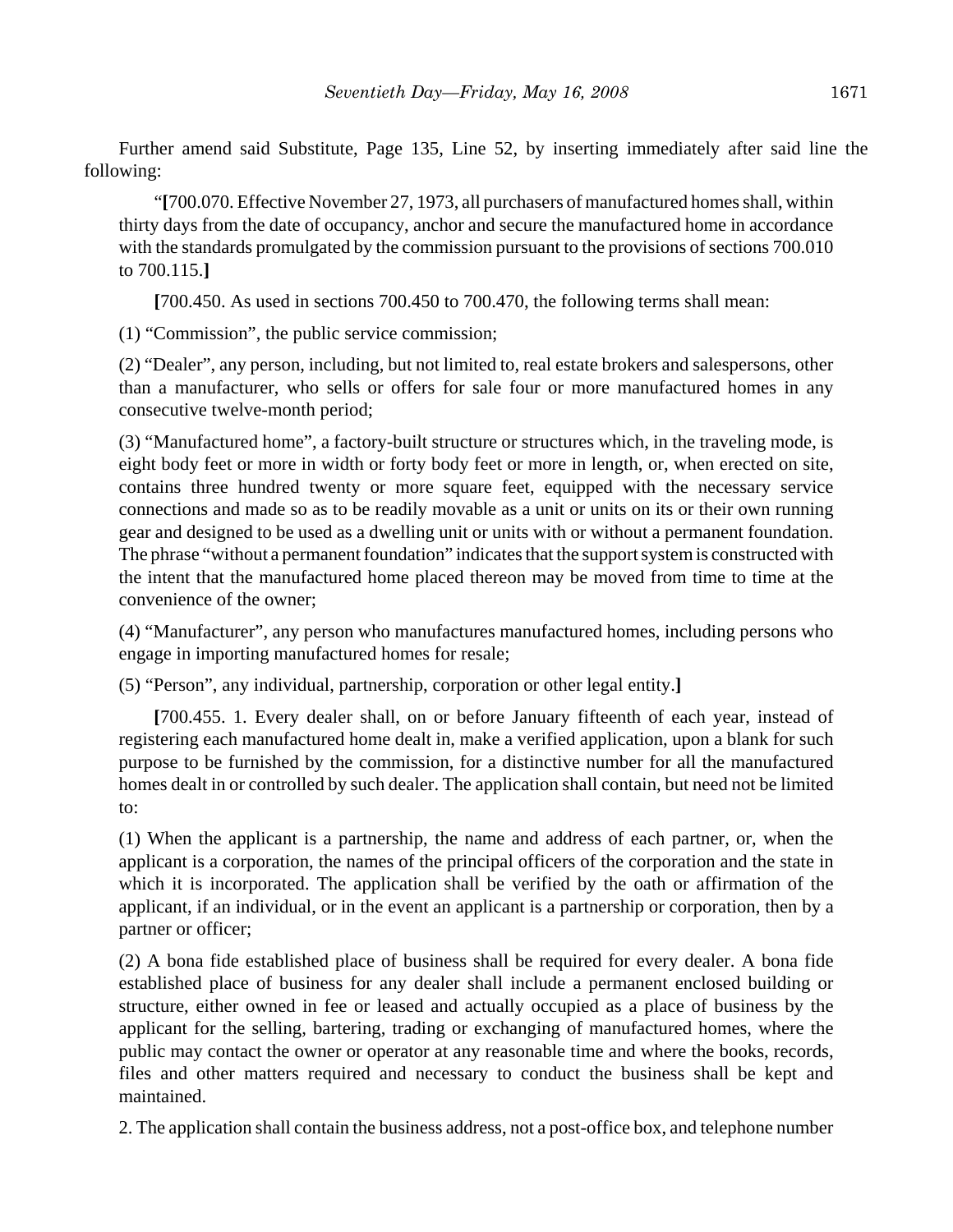of the place where the books, records, files and other matters required and necessary to conduct the business are located and where the same may be inspected during normal daytime business hours.

3. Each application shall contain such additional information as may be required by the commission to enable it to determine whether the applicant is a bona fide dealer in fact and is of good moral character.

4. On the payment of a registration fee of fifty dollars there shall be assigned to each dealer a certificate of registration in such form as the commission shall prescribe.**]**

**[**700.460. 1. Each person registered as a dealer pursuant to the provisions of sections 700.450 to 700.470 shall file monthly reports with the commission, which reports shall be in the form and manner and contain the information required by the commission by rules promulgated pursuant to chapter 536, RSMo, and shall permit an employee of the commission or any law enforcement official to inspect, during normal business hours, any of the following documents which are in his possession or under his custody or control:

(1) Any title to any manufactured home;

(2) Any application for title to any manufactured home;

(3) Any affidavit provided pursuant to chapter 301 or 407, RSMo;

(4) Any assignment of title to any manufactured home;

(5) Any disclosure statement or other document required by the laws of the United States or any other state.

2. For purposes of this section, the term "law enforcement official" shall mean any of the following:

(1) Attorney general, or any person designated by him to make such an inspection;

(2) Any prosecuting attorney or any person designated by a prosecuting attorney to make such an inspection;

(3) Any member of the highway patrol;

(4) Any sheriff or deputy sheriff;

(5) Any peace officer certified pursuant to chapter 590, RSMo, acting in his official capacity.**]**

**[**700.465. No insurance company, finance company, bank or trust company shall be required to register with the commission in order to sell any manufactured home repossessed or purchased by the company on the basis of total destruction or theft thereof when the sale of the manufactured home is in conformance with applicable title and registration laws of this state.**]**

**[**700.470. 1. The commission may refuse to register an applicant as a dealer, or may suspend the registration of an existing dealer from one day to thirty days, or revoke the registration of a dealer, after a written notice and a hearing when he is satisfied that the applicant or dealer has failed to comply with the provisions set out in sections 700.450 to 700.470. Notification of unfavorable action by the commission on any application for registration or renewal of registration must be accompanied by a notice informing the recipient that the decision of the director may be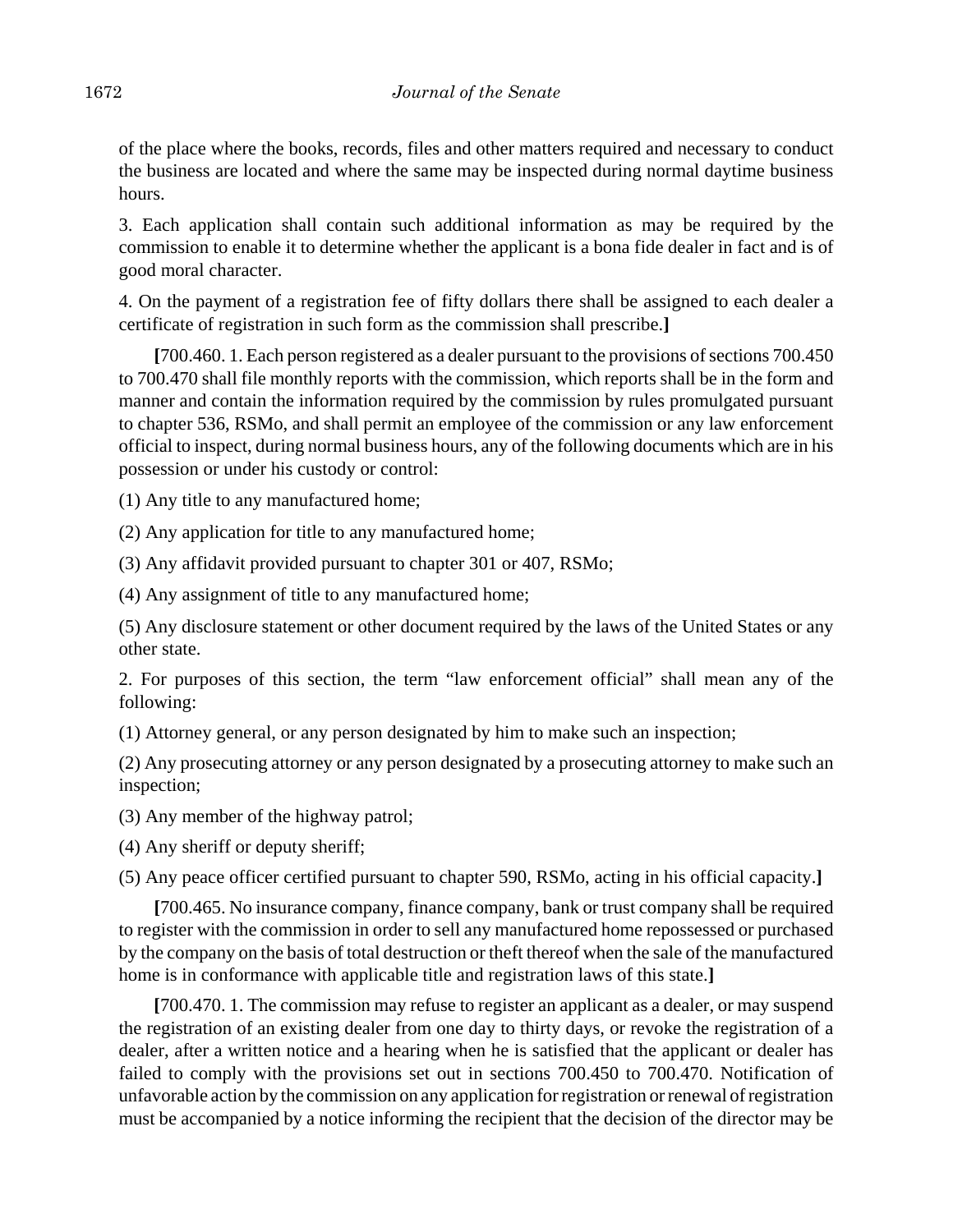appealed as provided in chapter 536, RSMo.

2. It shall be unlawful for any person to hold forth or act as a dealer who is not currently registered as a dealer by the commission as required by sections 700.450 to 700.470.**]**"; and

Further amend said bill by amending the title, enacting clause, and intersectional references accordingly.

In which the concurrence of the Senate is respectfully requested.

Also,

Mr. President: I am instructed by the House of Representatives to inform the Senate that the House has taken up and passed **HCS** for **SS** for **SCS** for **SBs 818** and **795**, entitled:

An Act to repeal sections 160.261, 565. 090, and 565.225, RSMo, and to enact in lieu thereof three new sections relating to crimes of harassment, with penalty provisions.

In which the concurrence of the Senate is respectfully requested.

Also,

Mr. President: I am instructed by the House of Representatives to inform the Senate that the House has taken up and adopted the Conference Committee Report on **HCS** for **SCS** for **SB 765** and has taken up and passed **CCS** for **HCS** for **SCS** for **SB 765**.

Bill ordered enrolled.

Senator Shields announced that photographers from the St. Louis Post Dispatch, Associated Press and KOLR/KSFX were given permission to take pictures in the Senate Chamber today.

## **PRIVILEGED MOTIONS**

Senator Scott moved that **SCS** for **SB 788**, with **HA 1**, **HA 2** and **HA 3** be taken up for 3rd reading and final passage, which motion prevailed.

**HA 1** was taken up.

Senator Scott moved that the above amendment be adopted, which motion prevailed by the following vote:

| YEAS—Senators                             |                                                                            |                |          |                |          |              |          |
|-------------------------------------------|----------------------------------------------------------------------------|----------------|----------|----------------|----------|--------------|----------|
| Barnitz                                   | Bartle                                                                     | <b>Bray</b>    | Callahan | <b>Clemens</b> | Coleman  | Crowell      | Days     |
| Dempsey                                   | Engler                                                                     | Gibbons        | Goodman  | Graham         | Green    | Griesheimer  | Kennedy  |
| Koster                                    | Lager                                                                      | Loudon         | Mayer    | McKenna        | Nodler   | Purgason     | Ridgeway |
| Rupp                                      | Scott                                                                      | <b>Shields</b> | Shoemyer | Smith          | Stouffer | $Vogel - 31$ |          |
| NAYS-Senators<br>Justus<br>Vacancies—None | $Wilson-2$<br>Absent-Senator Champion-1<br>Absent with leave—Senators—None |                |          |                |          |              |          |

**HA 2** was taken up.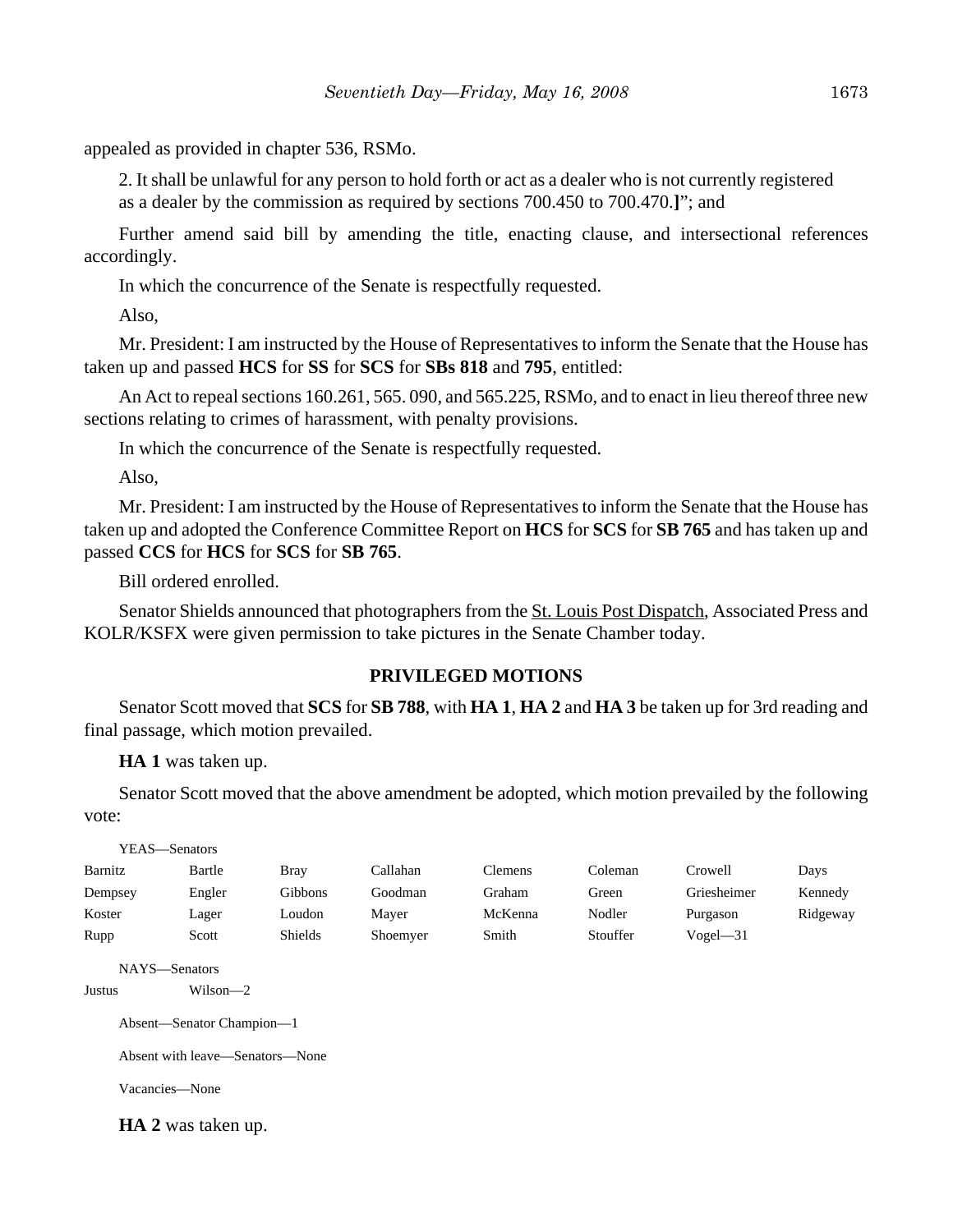#### 1674 *Journal of the Senate*

Senator Scott moved that the above amendment be adopted, which motion prevailed by the following vote:

| YEAS-Senators   |                                 |             |          |          |              |          |         |
|-----------------|---------------------------------|-------------|----------|----------|--------------|----------|---------|
| Barnitz         | Bartle                          | <b>Bray</b> | Callahan | Clemens  | Crowell      | Days     | Dempsey |
| Engler          | Gibbons                         | Goodman     | Graham   | Green    | Griesheimer  | Kennedy  | Koster  |
| Lager           | Loudon                          | Mayer       | McKenna  | Nodler   | Purgason     | Ridgeway | Rupp    |
| Scott           | Shields                         | Shoemyer    | Smith    | Stouffer | $Vogel - 30$ |          |         |
| NAYS-Senators   |                                 |             |          |          |              |          |         |
| Justus          | $Wilson-2$                      |             |          |          |              |          |         |
| Absent-Senators |                                 |             |          |          |              |          |         |
| Champion        | Coleman $-2$                    |             |          |          |              |          |         |
|                 | Absent with leave—Senators—None |             |          |          |              |          |         |
| Vacancies—None  |                                 |             |          |          |              |          |         |

## **HA 3** was taken up.

Senator Scott moved that the above amendment be adopted, which motion prevailed by the following vote:

| YEAS—Senators |        |         |          |         |          |             |           |
|---------------|--------|---------|----------|---------|----------|-------------|-----------|
| Barnitz       | Bartle | Bray    | Callahan | Clemens | Coleman  | Crowell     | Days      |
| Dempsey       | Engler | Gibbons | Goodman  | Graham  | Green    | Griesheimer | Kennedy   |
| Koster        | Lager  | Loudon  | Maver    | McKenna | Nodler   | Purgason    | Ridgeway  |
| Rupp          | Scott  | Shields | Shoemyer | Smith   | Stouffer | Vogel       | Wilson-32 |

NAYS—Senator Justus—1

Absent—Senator Champion—1

Absent with leave—Senators—None

Vacancies—None

On motion of Senator Scott **SCS** for **SB 788**, as amended, was read the 3rd time and passed by the following vote:

| YEAS—Senators |        |             |          |         |          |             |           |
|---------------|--------|-------------|----------|---------|----------|-------------|-----------|
| Barnitz       | Bartle | <b>Bray</b> | Callahan | Clemens | Coleman  | Crowell     | Days      |
| Dempsey       | Engler | Gibbons     | Goodman  | Graham  | Green    | Griesheimer | Kennedy   |
| Koster        | Lager  | Loudon      | Maver    | McKenna | Nodler   | Purgason    | Ridgeway  |
| Rupp          | Scott  | Shields     | Shoemyer | Smith   | Stouffer | Vogel       | Wilson-32 |

NAYS—Senator Justus—1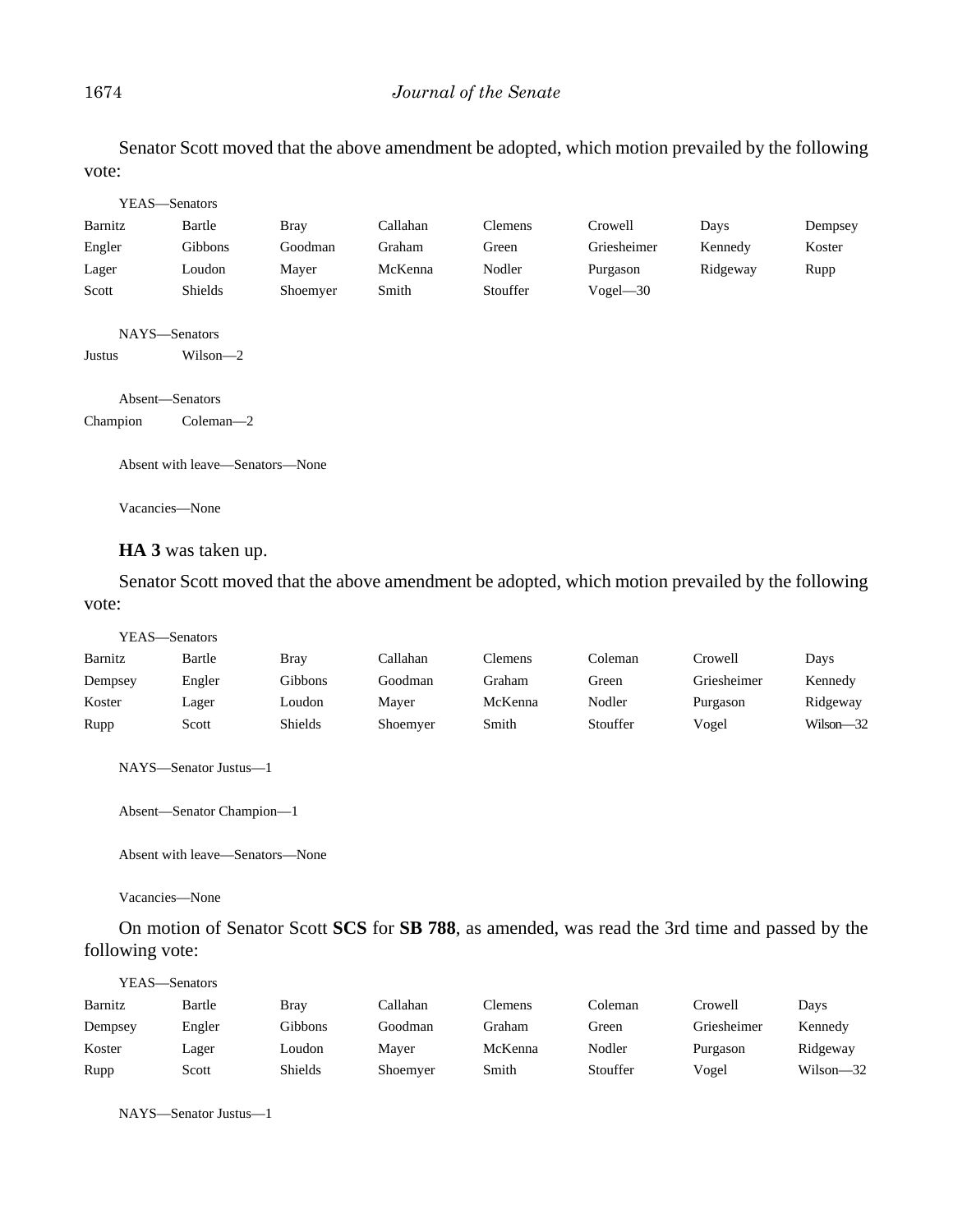Absent—Senator Champion—1

Absent with leave—Senators—None

Vacancies—None

The President declared the bill passed.

On motion of Senator Scott, title to the bill was agreed to.

Senator Scott moved that the vote by which the bill passed be reconsidered.

Senator Shields moved that motion lay on the table, which motion prevailed.

Bill ordered enrolled.

#### **CONFERENCE COMMITTEE REPORTS**

Senator Engler, on behalf of the conference committee appointed to act with a like committee from the House on **HCS** for **SCS** for **SBs 1181**, **1100**, **1262** and **1263**, as amended, moved that the following conference committee report be taken up, which motion prevailed.

> CONFERENCE COMMITTEE REPORT ON HOUSE COMMITTEE SUBSTITUTE FOR SENATE COMMITTEE SUBSTITUTE FOR SENATE BILLS NOS. 1181, 1100, 1262 & 1263

The Conference Committee appointed on House Committee Substitute for Senate Committee Substitute for Senate Bills Nos. 1181, 1100, 1262 & 1263, with House Amendment Nos. 1, 2, 3, 4, 5, and 6, begs leave to report that we, after free and fair discussion of the differences, have agreed to recommend and do recommend to the respective bodies as follows:

1. That the House recede from its position on House Committee Substitute for Senate Committee Substitute for Senate Bills Nos. 1181, 1100, 1262 & 1263, as amended;

2. The Senate recede from its position on Senate Committee Substitute for Senate Bills Nos. 1181, 1100, 1262 & 1263;

3. That the attached Conference Committee Substitute for House Committee Substitute for Senate Committee Substitute for Senate Bills Nos. 1181, 1100, 1262 & 1263, be Third Read and Finally Passed.

| FOR THE SENATE:       | FOR THE HOUSE:       |
|-----------------------|----------------------|
| $/s$ Kevin Engler     | /s/ Billy Pat Wright |
| $/s/Dan$ Clemens      | /s/ Shane Schoeller  |
| /s/ Jack A.L. Goodman | $/s$ Ed Emery        |
| $/s$ Joan Bray        | /s/ Regina M. Walsh  |
| /s/ Maida J. Coleman  | /s/ Trent Skaggs     |

Senator Engler moved that the above conference committee report be adopted, which motion prevailed by the following vote: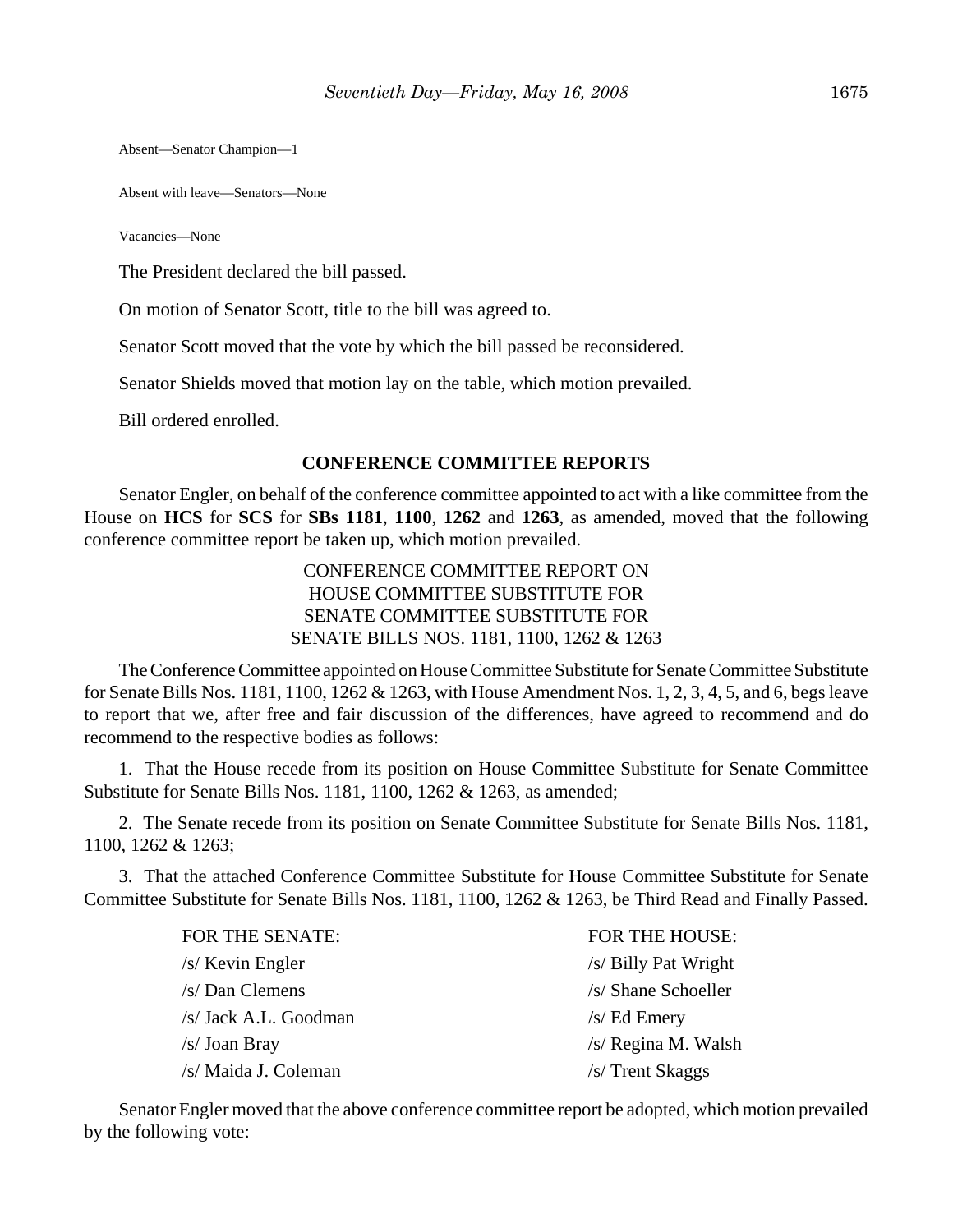|          | YEAS—Senators        |          |           |         |             |        |         |
|----------|----------------------|----------|-----------|---------|-------------|--------|---------|
| Barnitz  | <b>Bray</b>          | Callahan | Champion  | Clemens | Coleman     | Days   | Dempsey |
| Engler   | Gibbons              | Goodman  | Graham    | Green   | Griesheimer | Justus | Kennedy |
| Koster   | Lager                | Mayer    | McKenna   | Nodler  | Ridgeway    | Rupp   | Shields |
| Shoemyer | Smith                | Vogel    | Wilson-28 |         |             |        |         |
|          |                      |          |           |         |             |        |         |
|          | NAYS-Senators        |          |           |         |             |        |         |
| Bartle   | Crowell              | Loudon   | Purgason  | Scott   | Stouffer-6  |        |         |
|          |                      |          |           |         |             |        |         |
|          | Absent—Senators—None |          |           |         |             |        |         |
|          |                      |          |           |         |             |        |         |

Absent with leave—Senators—None

Vacancies—None

#### On motion of Senator Engler, **CCS** for **HCS** for **SCS** for **SBs 1181**, **1100**, **1262** and **1263**, entitled:

# CONFERENCE COMMITTEE SUBSTITUTE FOR HOUSE COMMITTEE SUBSTITUTE FOR SENATE COMMITTEE SUBSTITUTE FOR SENATE BILLS NOS. 1181, 1100, 1262 & 1263

An Act to repeal sections 8.800, 8.810, 8.812, 8.815, 8.837, 30.750, 30.753, 30.756, 30.758, 30.760, 30.765, 64.170, and 143.121, RSMo, and to enact in lieu thereof thirty new sections relating to energy regulation, with penalty provisions.

Was read the 3rd time and passed by the following vote:

|         | YEAS-Senators                   |          |            |                |             |        |         |
|---------|---------------------------------|----------|------------|----------------|-------------|--------|---------|
| Barnitz | <b>Bray</b>                     | Callahan | Champion   | <b>Clemens</b> | Coleman     | Days   | Dempsey |
| Engler  | Gibbons                         | Goodman  | Graham     | Green          | Griesheimer | Justus | Kennedy |
| Koster  | Lager                           | Mayer    | McKenna    | Nodler         | Ridgeway    | Rupp   | Scott   |
| Shields | Shoemyer                        | Smith    | Stouffer   | Vogel          | Wilson-30   |        |         |
|         | NAYS-Senators                   |          |            |                |             |        |         |
| Bartle  | Crowell                         | Loudon   | Purgason-4 |                |             |        |         |
|         | Absent-Senators-None            |          |            |                |             |        |         |
|         | Absent with leave—Senators—None |          |            |                |             |        |         |
|         | Vacancies-None                  |          |            |                |             |        |         |
|         |                                 |          | - 1        |                |             |        |         |

The President declared the bill passed.

On motion of Senator Engler, title to the bill was agreed to.

Senator Engler moved that the vote by which the bill passed be reconsidered.

Senator Shields moved that motion lay on the table, which motion prevailed.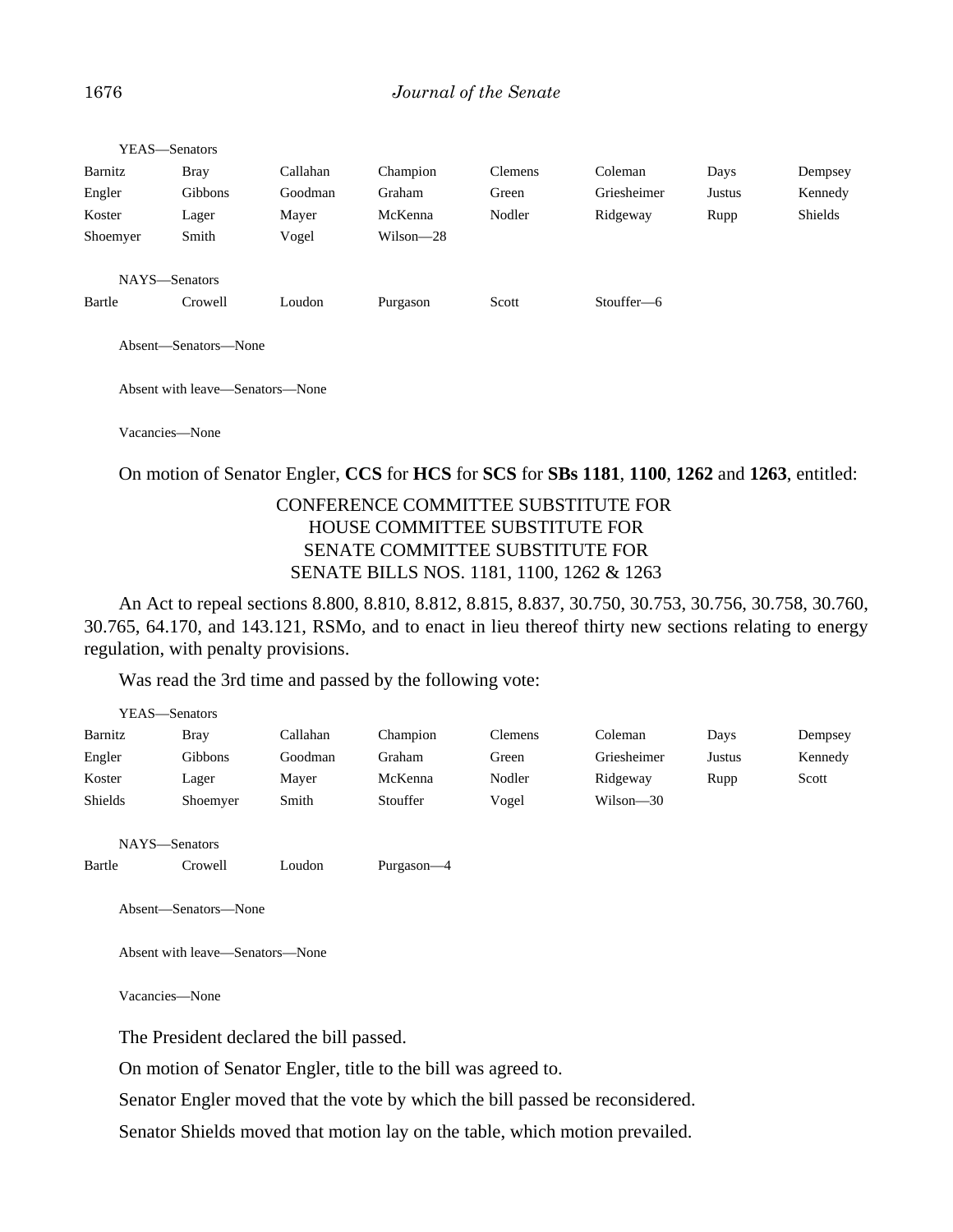Senator Shields announced that photographers from KRCG-TV and KOMU-TV were given permission to take pictures in the Senate Chamber today.

Senator Coleman, on behalf of the conference committee appointed to act with a like committee from the House on **HCS** for **SCS** for **SB 720**, as amended, moved that the following conference committee report be taken up, which motion prevailed.

# CONFERENCE COMMITTEE REPORT NO. 2 ON HOUSE COMMITTEE SUBSTITUTE FOR SENATE COMMITTEE SUBSTITUTE FOR SENATE BILL NO. 720

The Conference Committee appointed on House Committee Substitute for Senate Committee Substitute for Senate Bill No. 720, with House Amendment No. 2 and Parts I, II, III, and IV of House Amendment No. 5, begs leave to report that we, after free and fair discussion of the differences, have agreed to recommend and do recommend to the respective bodies as follows:

1. That the House recede from its position on House Committee Substitute for Senate Committee Substitute for Senate Bill No. 720, as amended;

2. The Senate recede from its position on Senate Committee Substitute for Senate Bill No. 720;

3. That the attached Conference Committee Substitute No. 2 for House Committee Substitute for Senate Committee Substitute for Senate Bill No. 720 be Third Read and Finally Passed.

| FOR THE SENATE:      | <b>FOR THE HOUSE:</b> |
|----------------------|-----------------------|
| /s/ Maida J. Coleman | /s/ Jason Smith       |
| /s/ Kevin Engler     | $/s$ Ed Emery         |
| /s/ Tom Dempsey      | /s/ Shane Schoeller   |
| /s/ Brad Lager       | /s/ Trent Skaggs      |
| /s/ Frank A. Barnitz | /s/ Regina M. Walsh   |
|                      |                       |

Senator Coleman moved that the above conference committee report no. 2 be adopted, which motion prevailed by the following vote:

|             | YEAS-Senators |                                                 |                |          |                |             |           |        |
|-------------|---------------|-------------------------------------------------|----------------|----------|----------------|-------------|-----------|--------|
| Barnitz     |               | Bartle                                          | Callahan       | Champion | <b>Clemens</b> | Coleman     | Crowell   | Days   |
| Dempsey     |               | Engler                                          | <b>Gibbons</b> | Goodman  | Green          | Griesheimer | Kennedy   | Koster |
| Lager       |               | Loudon                                          | Mayer          | McKenna  | Nodler         | Purgason    | Ridgeway  | Rupp   |
| Scott       |               | Shields                                         | Shoemyer       | Smith    | Stouffer       | Vogel       | Wilson-31 |        |
| <b>Bray</b> |               | NAYS-Senators<br>Graham<br>Absent-Senators-None | Justus $-3$    |          |                |             |           |        |
|             |               | Absent with leave—Senators—None                 |                |          |                |             |           |        |

Vacancies—None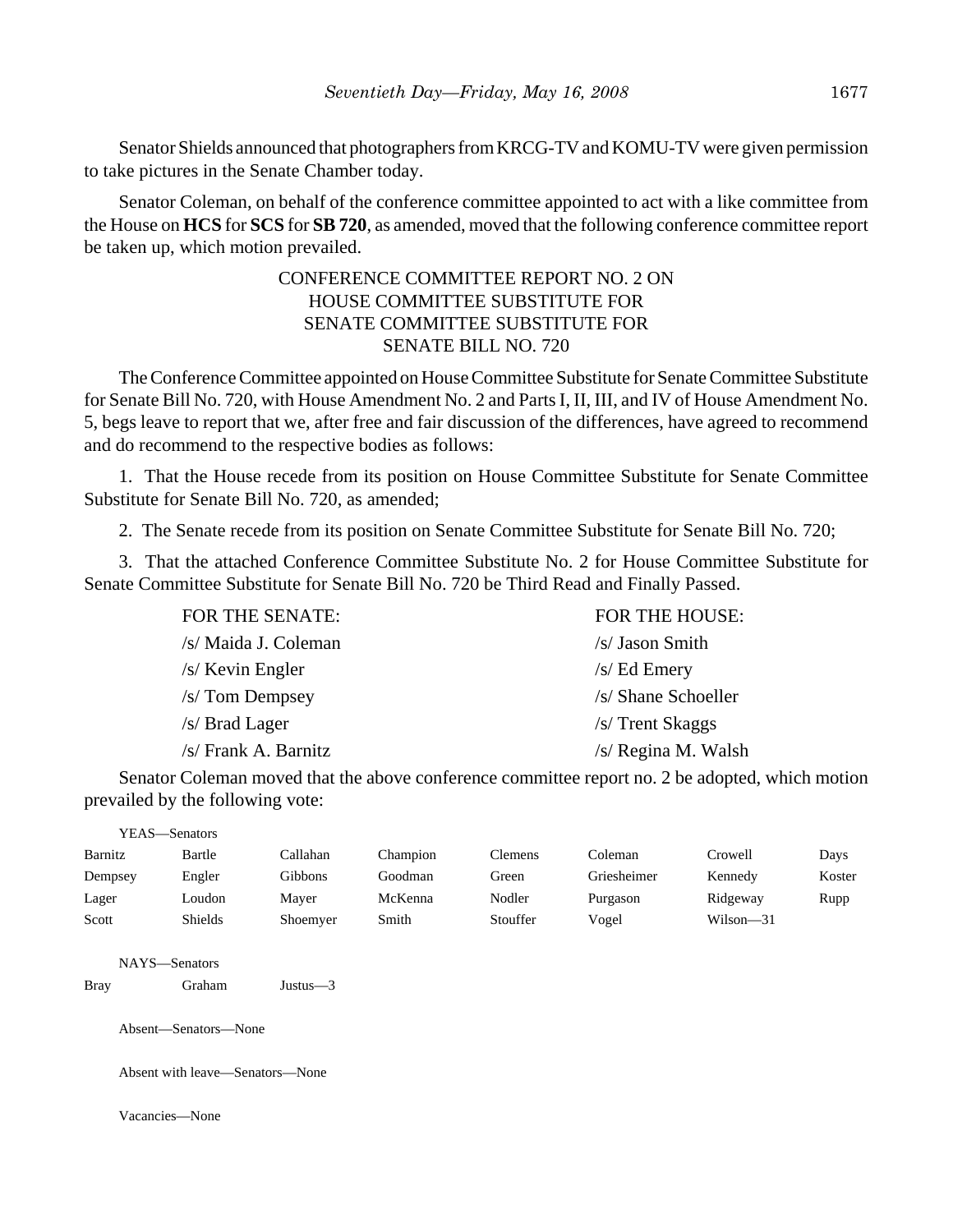## On motion of Senator Coleman, **CCS No. 2** for **HCS** for **SCS** for **SB 720**, entitled:

# CONFERENCE COMMITTEE SUBSTITUTE No. 2 FOR HOUSE COMMITTEE SUBSTITUTE FOR SENATE COMMITTEE SUBSTITUTE FOR SENATE BILL NO. 720

An Act to repeal sections 660.115 and 660.135, RSMo, and to enact in lieu thereof nineteen new sections relating to utilities, with penalty provisions.

Was read the 3rd time and passed by the following vote:

| YEAS—Senators |        |          |          |         |          |             |           |
|---------------|--------|----------|----------|---------|----------|-------------|-----------|
| Barnitz       | Bartle | Callahan | Champion | Clemens | Coleman  | Crowell     | Days      |
| Dempsey       | Engler | Gibbons  | Goodman  | Graham  | Green    | Griesheimer | Kennedy   |
| Koster        | Lager  | Loudon   | Maver    | McKenna | Nodler   | Purgason    | Ridgeway  |
| Rupp          | Scott  | Shields  | Shoemyer | Smith   | Stouffer | Vogel       | Wilson—32 |

NAYS—Senators

Bray Justus—2

Absent—Senators—None

Absent with leave—Senators—None

Vacancies—None

The President declared the bill passed.

On motion of Senator Coleman, title to the bill was agreed to.

Senator Coleman moved that the vote by which the bill passed be reconsidered.

Senator Shields moved that motion lay on the table, which motion prevailed.

## **PRIVILEGED MOTIONS**

Senator Mayer moved that the Senate refuse to concur in **HCS** for **SCS** for **SB 1170**, as amended by **HA 1**, and ask the House to recede from its position on **HA 1** and take up and pass **HCS** for **SCS** for **SB 1170**, which motion prevailed.

## **MESSAGES FROM THE HOUSE**

The following messages were received from the House of Representatives through its Chief Clerk:

Mr. President: I am instructed by the House of Representatives to inform the Senate that the House has taken up and adopted the Conference Committee Report on **SS** for **HCS** for **HBs 1549**, **1771**, **1395** and **2366**, as amended and has taken up and passed **CCS** for **SS** for **HCS** for **HBs 1549**, **1771**, **1395** and **2366**.

Also,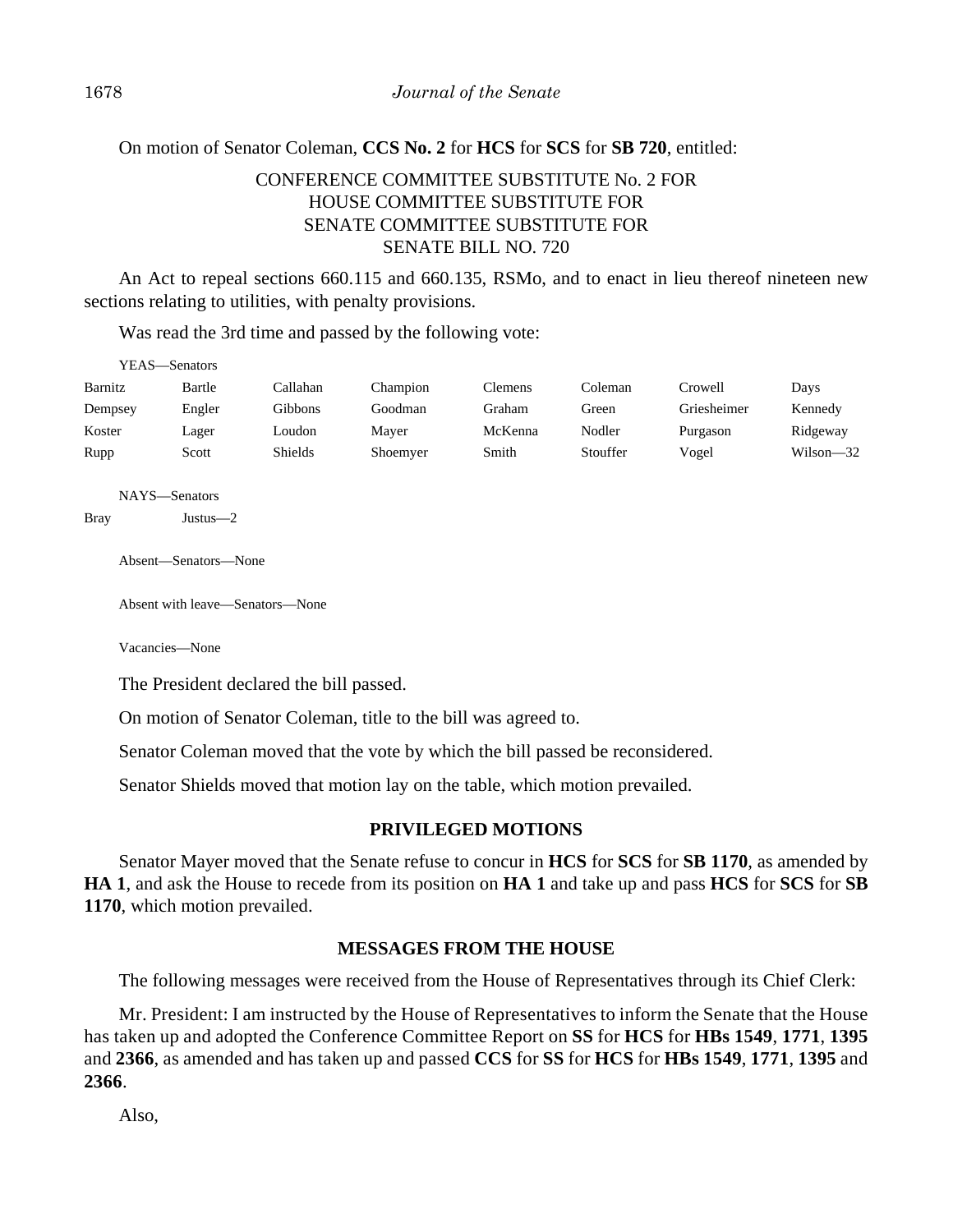Mr. President: I am instructed by the House of Representatives to inform the Senate that the House has taken up and adopted the Conference Committee Report on **SS** for **SCS** for **HB 2224** and has taken up and passed **CCS** for **SS** for **SCS** for **HB 2224**.

Senator Loudon assumed the Chair.

#### **CONFERENCE COMMITTEE REPORTS**

Senator Rupp, on behalf of the conference committee appointed to act with a like committee from the House on **SS** for **HCS** for **HBs 1549**, **1771**, **1395** and **2366** moved that the following conference committee report be taken up, which motion prevailed.

# CONFERENCE COMMITTEE REPORT ON SENATE SUBSTITUTE FOR HOUSE COMMITTEE SUBSTITUTE FOR HOUSE BILL NOS. 1549, 1771, 1395 & 2366

The Conference Committee appointed on Senate Substitute for House Committee Substitute for House Bill Nos. 1549, 1771, 1395 & 2366, with Senate Amendment Nos. 4, 5, 6, 7, 8, 9, Senate Substitute Amendment No. 1 for Senate Amendment No. 10, Senate Amendment Nos. 11, 17, 19, and 20, begs leave to report that we, after free and fair discussion of the differences, have agreed to recommend and do recommend to the respective bodies as follows:

1. That the Senate recede from its position on Senate Substitute for House Committee Substitute for House Bill Nos. 1549, 1771, 1395 & 2366, as amended;

2. That the House recede from its position on House Committee Substitute for House Bill Nos. 1549, 1771, 1395 & 2366;

3. That the attached Conference Committee Substitute for Senate Substitute for House Committee Substitute for House Bill Nos. 1549, 1771, 1395 & 2366, be Third Read and Finally Passed.

| FOR THE HOUSE:   | FOR THE SENATE:      |
|------------------|----------------------|
| /s/ Bob Onder    | $/s/$ Scott T. Rupp  |
| /s/ Jerry Nolte  | /s/ Jason Crowell    |
| /s/ Brian Nieves | $/s$ Kevin Engler    |
| Michael Talboy   | /s/ Timothy P. Green |
| Ed Wildberger    | /s/ Ryan McKenna     |

Senator Rupp moved that the above conference committee report be adopted, which motion prevailed by the following vote:

| YEAS—Senators |          |          |          |             |         |         |                |
|---------------|----------|----------|----------|-------------|---------|---------|----------------|
| Barnitz       | Bartle   | Callahan | Champion | Clemens     | Crowell | Dempsey | Engler         |
| Gibbons       | Goodman  | Graham   | Green    | Griesheimer | Koster  | Lager   | Loudon         |
| Mayer         | McKenna  | Nodler   | Purgason | Ridgeway    | Rupp    | Scott   | <b>Shields</b> |
| Shoemyer      | Stouffer | Vogel—27 |          |             |         |         |                |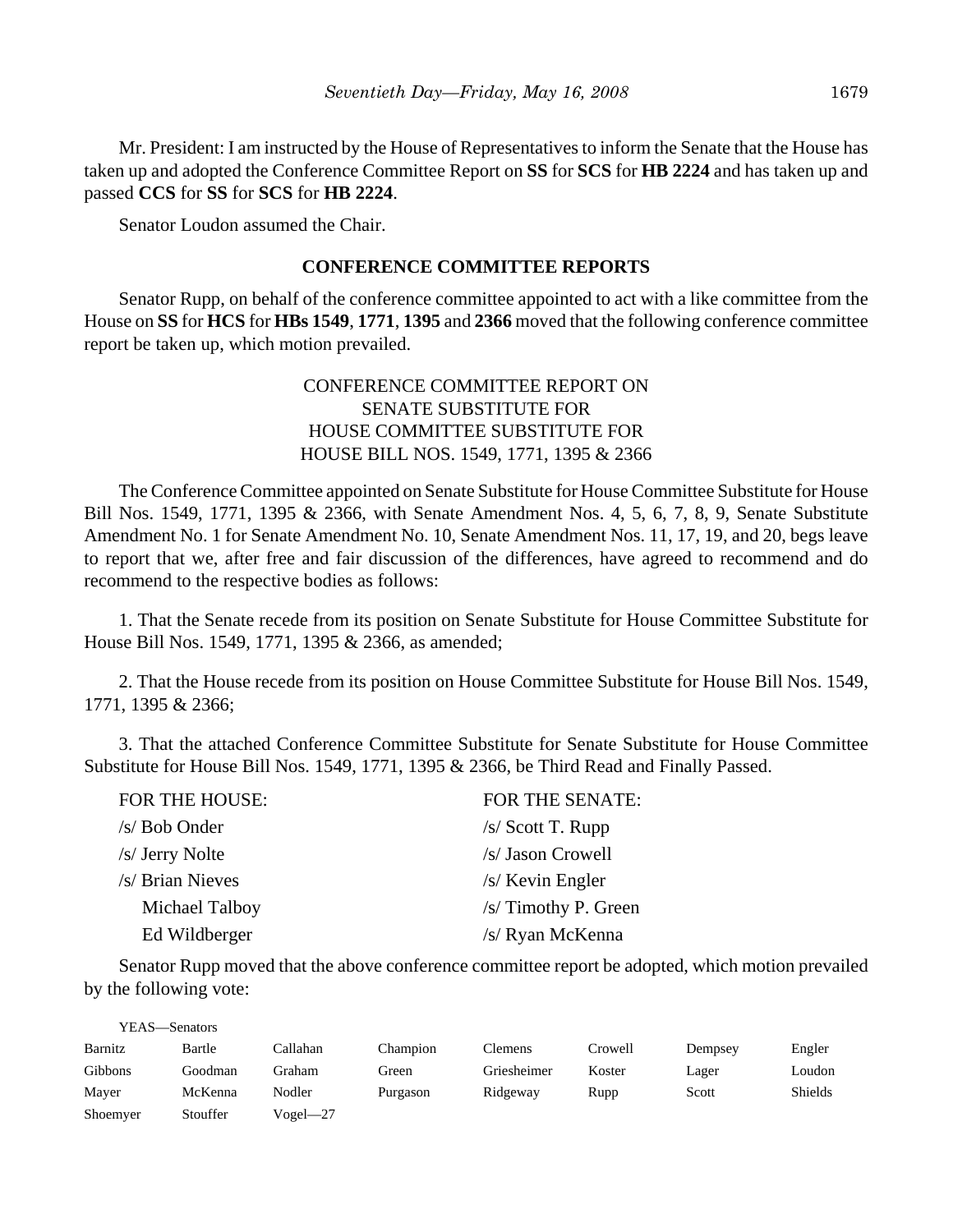| <b>Bray</b> | NAYS—Senators<br>Coleman                                                                   | Days | Justus | Kennedy | Smith | Wilson-7 |  |
|-------------|--------------------------------------------------------------------------------------------|------|--------|---------|-------|----------|--|
|             |                                                                                            |      |        |         |       |          |  |
|             | Absent—Senators—None                                                                       |      |        |         |       |          |  |
|             | Absent with leave—Senators—None                                                            |      |        |         |       |          |  |
|             | Vacancies—None                                                                             |      |        |         |       |          |  |
|             | On motion of Senator Rupp, CCS for SS for HCS for HBs 1549, 1771, 1395 and 2366, entitled: |      |        |         |       |          |  |

# CONFERENCE COMMITTEE SUBSTITUTE FOR SENATE SUBSTITUTE FOR HOUSE COMMITTEE SUBSTITUTE FOR HOUSE BILL NOS. 1549, 1771, 1395 and 2366

An Act to repeal sections 8.283, 302.720, and 544.470, RSMo, and to enact in lieu thereof twenty-four new sections relating to illegal aliens, with penalty provisions, and an effective date for certain sections.

Was read the 3rd time and passed by the following vote:

| YEAS—Senators                |                                 |              |          |                |         |          |                |
|------------------------------|---------------------------------|--------------|----------|----------------|---------|----------|----------------|
| Barnitz                      | Bartle                          | Callahan     | Champion | <b>Clemens</b> | Crowell | Dempsey  | Engler         |
| Gibbons                      | Goodman                         | Graham       | Green    | Griesheimer    | Koster  | Lager    | Loudon         |
| Mayer                        | McKenna                         | Nodler       | Purgason | Ridgeway       | Rupp    | Scott    | <b>Shields</b> |
| Shoemyer                     | Stouffer                        | $Vogel - 27$ |          |                |         |          |                |
| NAYS-Senators<br><b>Bray</b> | Coleman<br>Absent-Senators-None | Days         | Justus   | Kennedy        | Smith   | Wilson-7 |                |

Absent with leave—Senators—None

Vacancies—None

The President declared the bill passed.

On motion of Senator Rupp, title to the bill was agreed to.

Senator Rupp moved that the vote by which the bill passed be reconsidered.

Senator Shields moved that motion lay on the table, which motion prevailed.

Senator Shields assumed the Chair.

Senator Coleman assumed the Chair.

Senator Griesheimer, on behalf of the conference committee appointed to act with a like committee from the House on **SS** for **SCS** for **HB 2224** moved that the following conference committee report be taken up, which motion prevailed.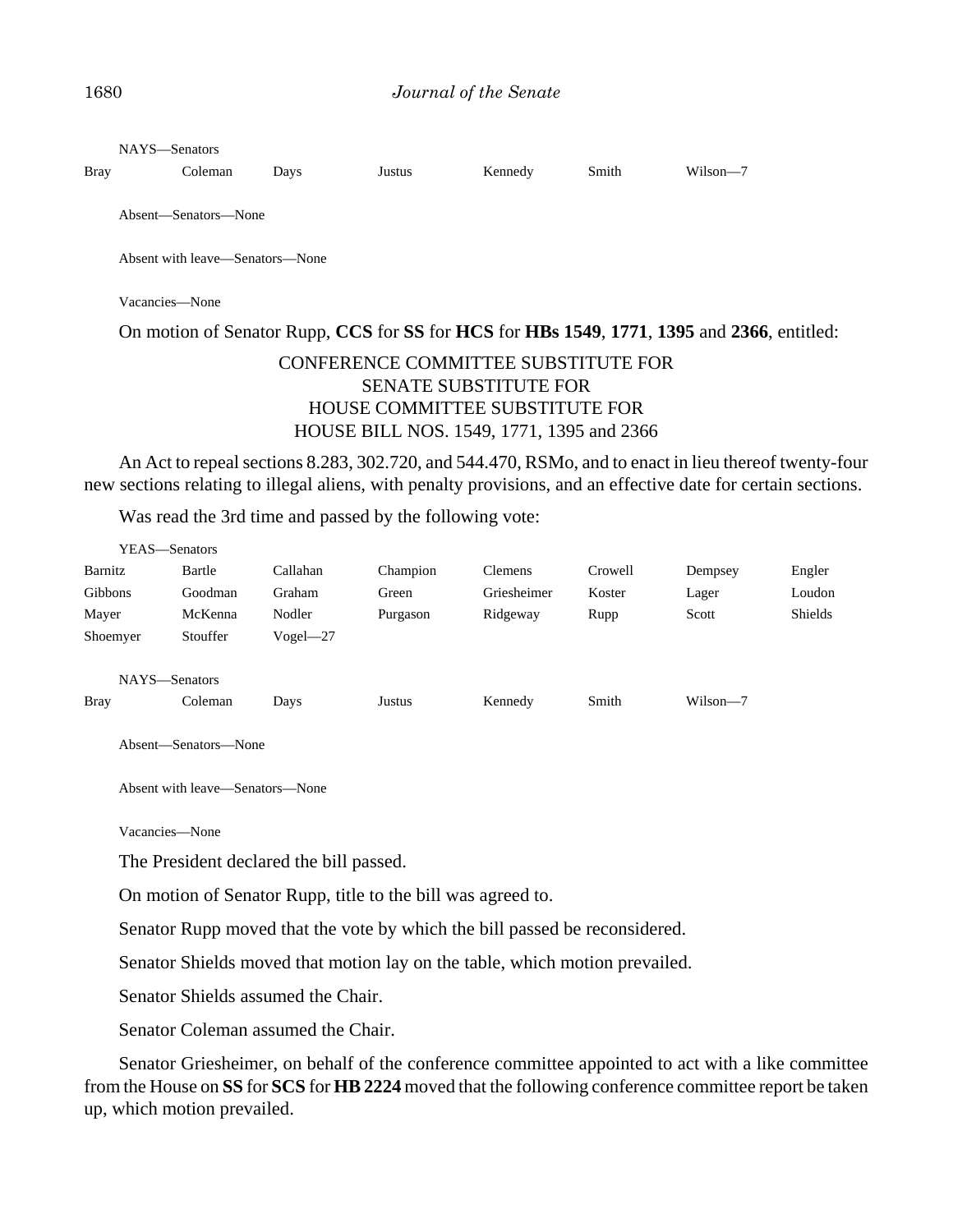# CONFERENCE COMMITTEE REPORT ON SENATE SUBSTITUTE FOR SENATE COMMITTEE SUBSTITUTE FOR HOUSE BILL NO. 2224

The Conference Committee appointed on Senate Substitute for Senate Committee Substitute for House Bill No. 2224 begs leave to report that we, after free and fair discussion of the differences, have agreed to recommend and do recommend to the respective bodies as follows:

1. That the Senate recede from its position on Senate Substitute for Senate Committee Substitute for House Bill No. 2224;

2. That the House recede from its position on House Bill No. 2224;

3. That the attached Conference Committee Substitute for Senate Substitute for Senate Committee Substitute for House Bill No. 2224, be Third Read and Finally Passed.

| FOR THE HOUSE:        | <b>FOR THE SENATE:</b>  |
|-----------------------|-------------------------|
| Vicki Schneider       | /s/ John E. Griesheimer |
| $/s$ Kenny Jones      | /s/ Robert N. Mayer     |
| /s/ Mike L. Parson    | /s/ Jason Crowell       |
| /s/ Jeffrey Roorda    | /s/ Wes Shoemyer        |
| /s/ Rodney R. Hubbard | /s/ Ryan McKenna        |

Senator Griesheimer moved that the above conference committee report be adopted, which motion prevailed by the following vote:

|          | YEAS—Senators |             |                |          |          |        |           |
|----------|---------------|-------------|----------------|----------|----------|--------|-----------|
| Barnitz  | Callahan      | Champion    | Clemens        | Crowell  | Dempsey  | Engler | Gibbons   |
| Goodman  | Graham        | Griesheimer | Justus         | Kennedy  | Koster   | Lager  | Mayer     |
| McKenna  | Rupp          | Scott       | <b>Shields</b> | Shoemyer | Stouffer | Vogel  | Wilson-24 |
|          | NAYS-Senators |             |                |          |          |        |           |
| Bartle   | <b>Bray</b>   | Coleman     | Days           | Green    | Loudon   | Nodler | Purgason  |
| Ridgeway | $Smith - 10$  |             |                |          |          |        |           |

Absent—Senators—None

Absent with leave—Senators—None

Vacancies—None

On motion of Senator Griesheimer, **CCS** for **SS** for **SCS** for **HB 2224**, entitled:

# CONFERENCE COMMITTEE SUBSTITUTE FOR SENATE SUBSTITUTE FOR SENATE COMMITTEE SUBSTITUTE FOR HOUSE BILL NO. 2224

An Act to repeal sections 57.280, 488.435, 590.050, and 650.350, RSMo, and to enact in lieu thereof five new sections relating to the training and compensation of law enforcement officers.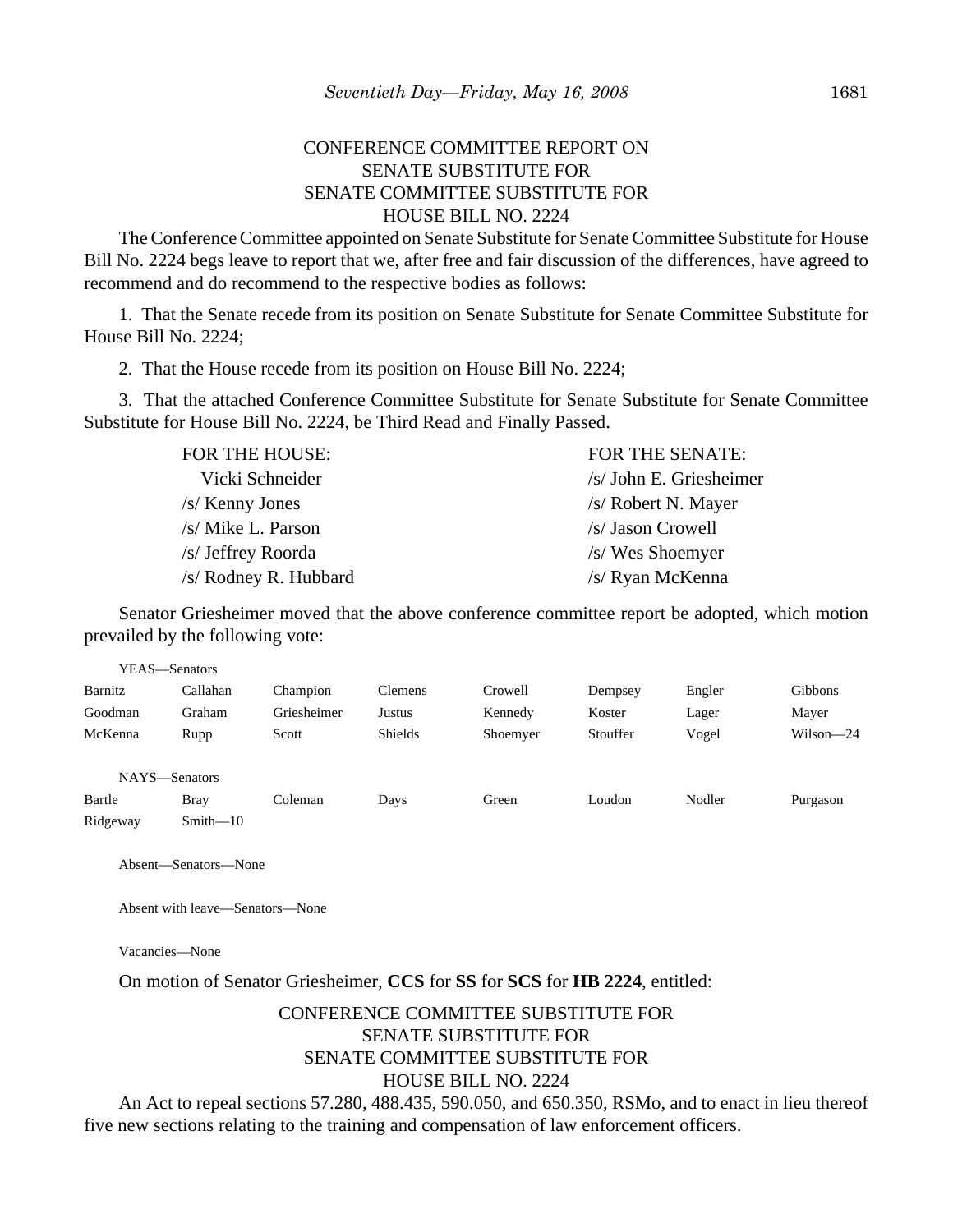| YEAS—Senators                       |                             |             |                |          |          |        |                |
|-------------------------------------|-----------------------------|-------------|----------------|----------|----------|--------|----------------|
| Barnitz                             | Callahan                    | Champion    | <b>Clemens</b> | Crowell  | Dempsey  | Engler | <b>Gibbons</b> |
| Goodman                             | Graham                      | Griesheimer | Justus         | Kennedy  | Koster   | Lager  | Mayer          |
| McKenna                             | Rupp                        | Scott       | <b>Shields</b> | Shoemyer | Stouffer | Vogel  | Wilson-24      |
| NAYS-Senators<br>Bartle<br>Ridgeway | <b>Bray</b><br>$Smith - 10$ | Coleman     | Days           | Green    | Loudon   | Nodler | Purgason       |

Was read the 3rd time and passed by the following vote:

Absent—Senators—None

Absent with leave—Senators—None

Vacancies—None

The President declared the bill passed.

On motion of Senator Griesheimer, title to the bill was agreed to.

Senator Griesheimer moved that the vote by which the bill passed be reconsidered.

Senator Shields moved that motion lay on the table, which motion prevailed.

Senator Kennedy, on behalf of the conference committee appointed to act with a like committee from the House on **HCS No. 2** for **SS** for **SCS** for **SB 718**, as amended, moved that the following conference committee report be taken up, which motion prevailed.

# CONFERENCE COMMITTEE REPORT ON HOUSE COMMITTEE SUBSTITUTE NO. 2 FOR SENATE SUBSTITUTE FOR SENATE COMMITTEE SUBSTITUTE FOR SENATE BILL NO. 718

The Conference Committee appointed on House Committee Substitute No. 2 for Senate Substitute for Senate Committee Substitute for Senate Bill No. 718, with House Amendment Nos. 1, 2, and 3, House Amendment No. 1 to House Amendment No. 4, House Amendment No. 4, as amended, House Amendment Nos. 5, 6, and 7, begs leave to report that we, after free and fair discussion of the differences, have agreed to recommend and do recommend to the respective bodies as follows:

1. That the House recede from its position on House Committee Substitute No. 2 for Senate Substitute for Senate Committee Substitute for Senate Bill No. 718, as amended;

2. The Senate recede from its position on Senate Substitute for Senate Committee Substitute for Senate Bill No. 718;

3. That the attached Conference Committee Substitute for House Committee Substitute No. 2 for Senate Substitute for Senate Committee Substitute for Senate Bill No. 718, be Third Read and Finally Passed.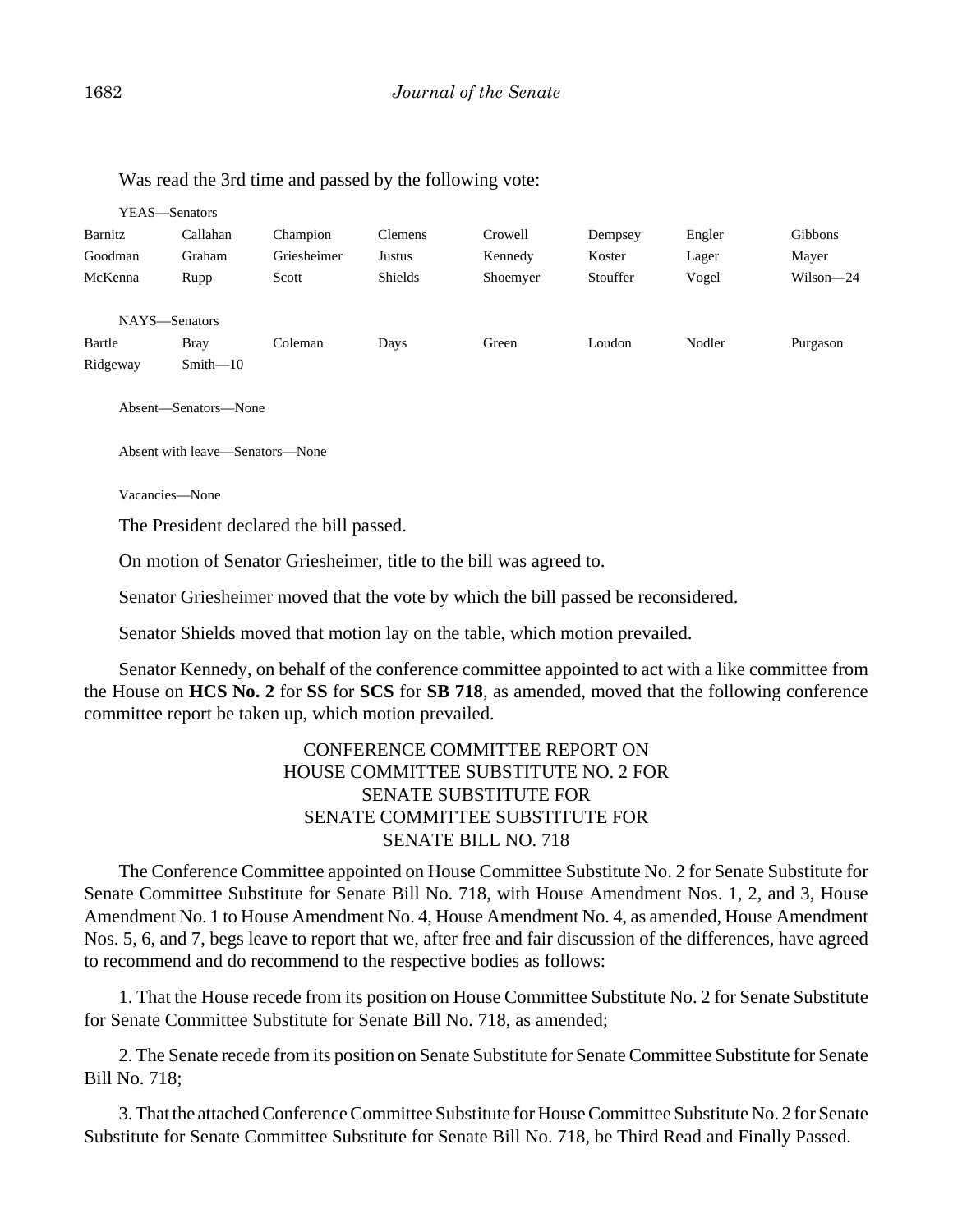| <b>FOR THE SENATE:</b>  | <b>FOR THE HOUSE:</b> |
|-------------------------|-----------------------|
| /s/ Harry Kennedy       | /s/ David Pearce      |
| /s/ John E. Griesheimer | /s/ Ron Richard       |
| /s/ Jack A.L. Goodman   | $/s/$ Tim Flook       |
| $/s$ Kevin Engler       | Rachel Storch         |
| $/s$ Frank A. Barnitz   | /s/ Michael Brown     |

Senator Kennedy moved that the above conference committee report be adopted.

At the request of Senator Kennedy, the above motion was withdrawn.

## **PRIVILEGED MOTIONS**

Senator Nodler moved that **SCS** for **SB 1081**, with **HCS**, be taken up for 3rd reading and final passage, which motion prevailed.

**HCS** for **SCS** for **SB 1081**, entitled:

# HOUSE COMMITTEE SUBSTITUTE FOR SENATE COMMITTEE SUBSTITUTE FOR SENATE BILL NO. 1081

An Act to repeal sections 210.900, 210.903, 210.906, 210.909, 210.915, 210.921, 210.927, 537.037, 630.045, 630.050, 630.140, 630.165, 630.167, 630.170, 630.175, 632.005, 632.440, and 633.005, RSMo, and to enact in lieu thereof twenty-three new sections relating to quality assurance and safety in the division of mental retardation and developmental disabilities community programs, with penalty provisions and an emergency clause for a certain section.

Was taken up.

Senator Nodler moved that **HCS** for **SCS** for **SB 1081** be adopted, which motion prevailed by the following vote:

|          | YEAS—Senators |             |          |                |          |         |             |
|----------|---------------|-------------|----------|----------------|----------|---------|-------------|
| Barnitz  | Bartle        | <b>Bray</b> | Callahan | Champion       | Clemens  | Coleman | Crowell     |
| Days     | Dempsey       | Engler      | Gibbons  | Goodman        | Graham   | Green   | Griesheimer |
| Justus   | Kennedy       | Koster      | Lager    | Loudon         | Maver    | McKenna | Nodler      |
| Purgason | Ridgeway      | Rupp        | Scott    | <b>Shields</b> | Shoemyer | Smith   | Stouffer    |
| Vogel    | Wilson-34     |             |          |                |          |         |             |

NAYS—Senators—None

Absent—Senators—None

Absent with leave—Senators—None

Vacancies—None

On motion of Senator Nodler, **HCS** for **SCS** for **SB 1081** was read the 3rd time and passed by the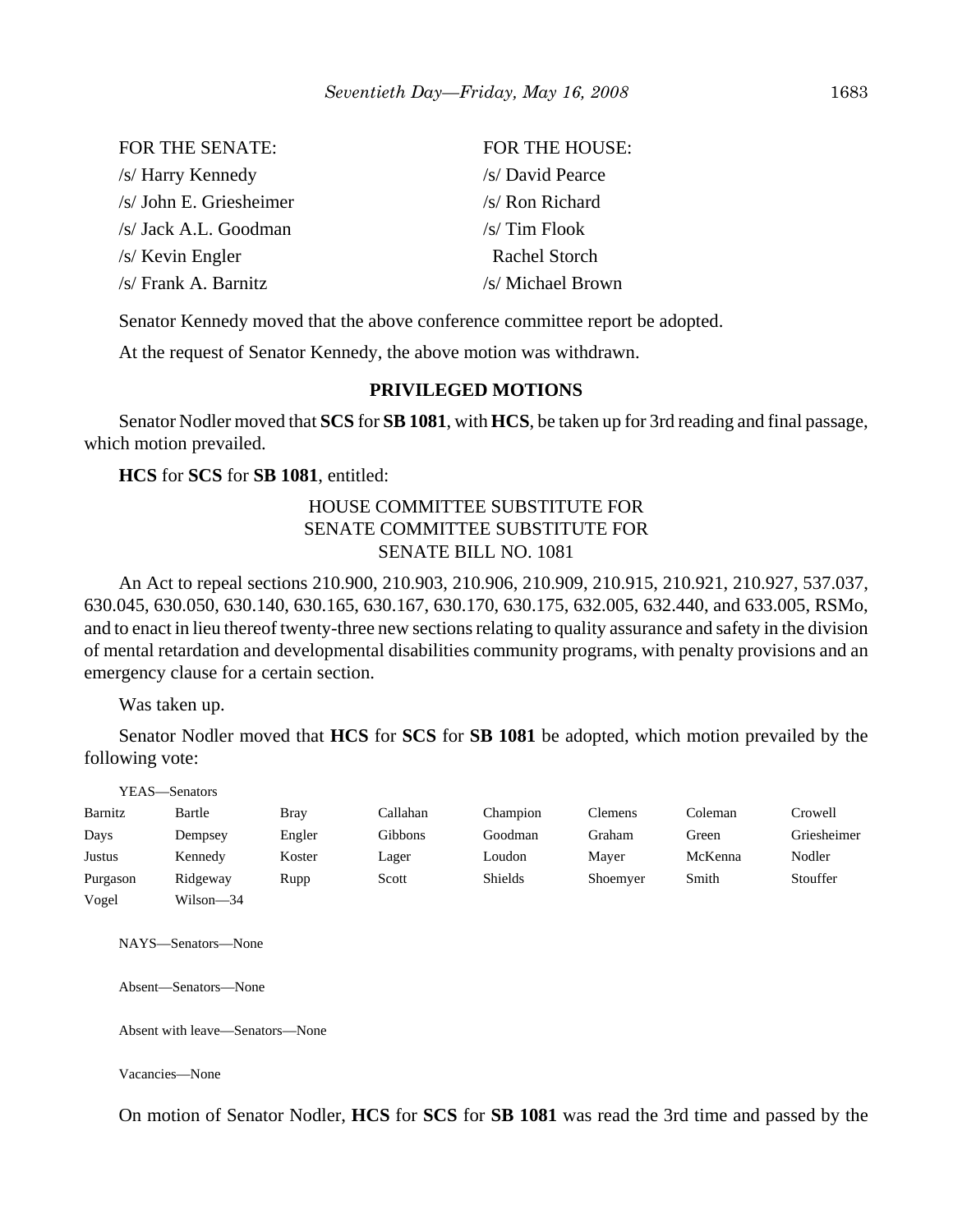## 1684 *Journal of the Senate*

#### following vote:

|          | YEAS—Senators      |             |          |          |                |         |             |
|----------|--------------------|-------------|----------|----------|----------------|---------|-------------|
| Barnitz  | Bartle             | <b>Bray</b> | Callahan | Champion | <b>Clemens</b> | Coleman | Crowell     |
| Days     | Dempsey            | Engler      | Gibbons  | Goodman  | Graham         | Green   | Griesheimer |
| Justus   | Kennedy            | Koster      | Lager    | Loudon   | Mayer          | McKenna | Nodler      |
| Purgason | Ridgeway           | Rupp        | Scott    | Shields  | Shoemyer       | Smith   | Stouffer    |
| Vogel    | Wilson-34          |             |          |          |                |         |             |
|          | NAYS—Senators—None |             |          |          |                |         |             |

Absent—Senators—None

Absent with leave—Senators—None

Vacancies—None

The President declared the bill passed.

The emergency clause was adopted by the following vote:

YEAS—Senators

| Barnitz  | Bartle    | <b>Bray</b> | Callahan | Champion       | <b>Clemens</b> | Coleman | Crowell     |
|----------|-----------|-------------|----------|----------------|----------------|---------|-------------|
| Days     | Dempsey   | Engler      | Gibbons  | Goodman        | Graham         | Green   | Griesheimer |
| Justus   | Kennedy   | Koster      | Lager    | Loudon         | Mayer          | McKenna | Nodler      |
| Purgason | Ridgeway  | Rupp        | Scott    | <b>Shields</b> | Shoemyer       | Smith   | Stouffer    |
| Vogel    | Wilson-34 |             |          |                |                |         |             |

NAYS—Senators—None

Absent—Senators—None

Absent with leave—Senators—None

Vacancies—None

On motion of Senator Nodler, title to the bill was agreed to.

Senator Nodler moved that the vote by which the bill passed be reconsidered.

Senator Shields moved that motion lay on the table, which motion prevailed.

Bill ordered enrolled.

Senator Loudon moved that **SB 932**, with **HCS**, as amended, be taken up for 3rd reading and final passage, which motion prevailed.

**HCS** for **SB 932**, as amended, entitled:

HOUSE COMMITTEE SUBSTITUTE FOR SENATE BILL NO. 932

An Act to repeal sections 590.050 and 650.120, RSMo, and to enact in lieu thereof two new sections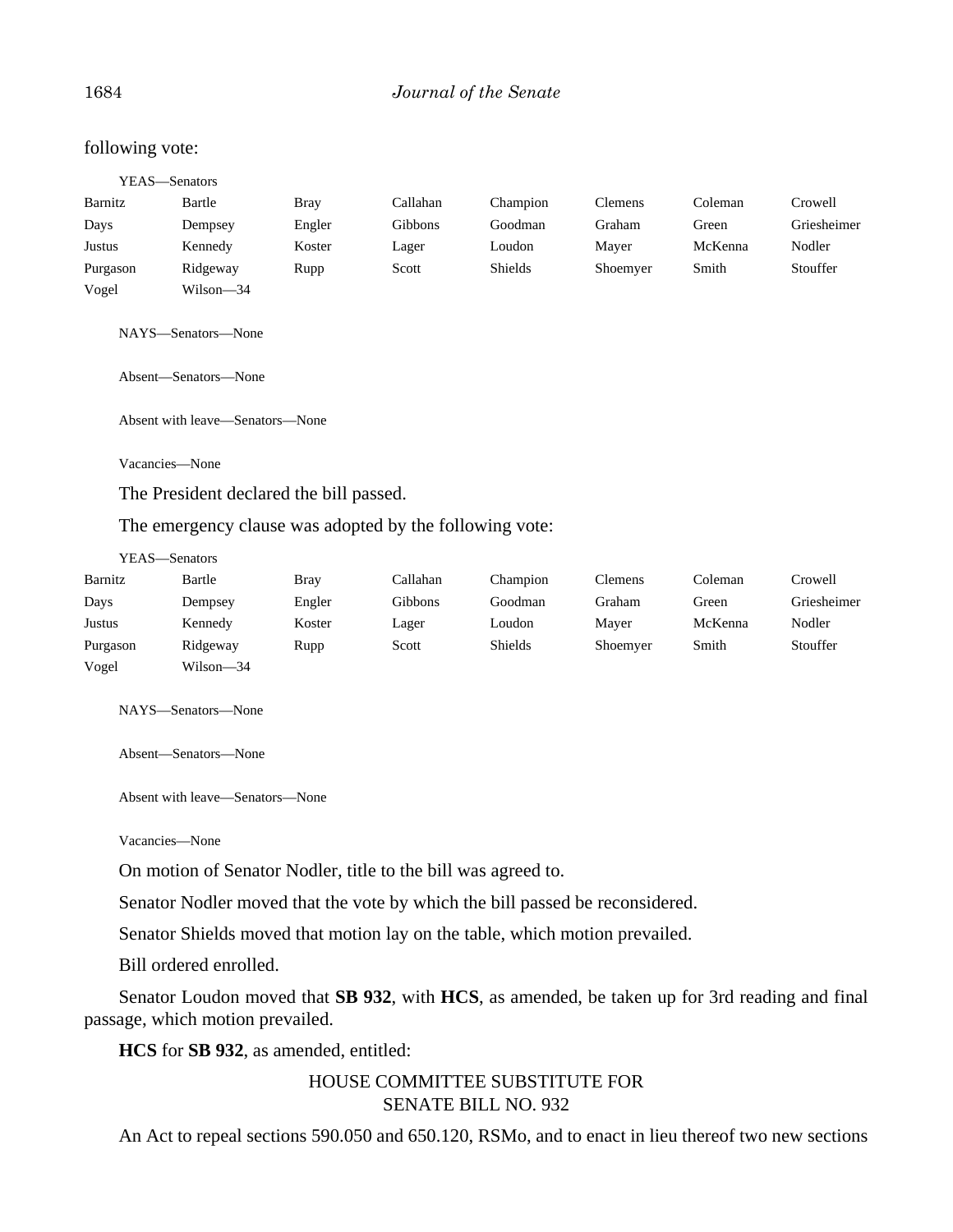Was taken up.

Senator Loudon moved that **HCS** for **SB 932**, as amended, be adopted, which motion prevailed by the following vote:

| YEAS—Senators |                      |             |          |          |                |         |             |
|---------------|----------------------|-------------|----------|----------|----------------|---------|-------------|
| Barnitz       | Bartle               | <b>Bray</b> | Callahan | Champion | <b>Clemens</b> | Coleman | Crowell     |
| Days          | Dempsey              | Engler      | Gibbons  | Goodman  | Graham         | Green   | Griesheimer |
| Justus        | Kennedy              | Koster      | Lager    | Loudon   | Mayer          | McKenna | Nodler      |
| Purgason      | Ridgeway             | Rupp        | Scott    | Shields  | Shoemyer       | Smith   | Stouffer    |
| Vogel         | Wilson-34            |             |          |          |                |         |             |
|               | NAYS-Senators-None   |             |          |          |                |         |             |
|               | Absent—Senators—None |             |          |          |                |         |             |

Absent with leave—Senators—None

Vacancies—None

On motion of Senator Loudon, **HCS** for **SB 932**, as amended, was read the 3rd time and passed by the following vote:

|         | YEAS—Senators |          |          |                |         |             |          |
|---------|---------------|----------|----------|----------------|---------|-------------|----------|
| Barnitz | Bartle        | Callahan | Champion | <b>Clemens</b> | Coleman | Crowell     | Days     |
| Dempsey | Engler        | Gibbons  | Goodman  | Graham         | Green   | Griesheimer | Kennedy  |
| Koster  | Lager         | Loudon   | Mayer    | McKenna        | Nodler  | Purgason    | Ridgeway |
| Rupp    | Shields       | Shoemyer | Smith    | Stouffer       | Vogel   | Wilson-31   |          |
|         |               |          |          |                |         |             |          |
|         | NAYS—Senators |          |          |                |         |             |          |

Bray Justus—2

Absent—Senator Scott—1

Absent with leave—Senators—None

Vacancies—None

The President declared the bill passed.

On motion of Senator Loudon, title to the bill was agreed to.

Senator Loudon moved that the vote by which the bill passed be reconsidered.

Senator Shields moved that motion lay on the table, which motion prevailed.

Bill ordered enrolled.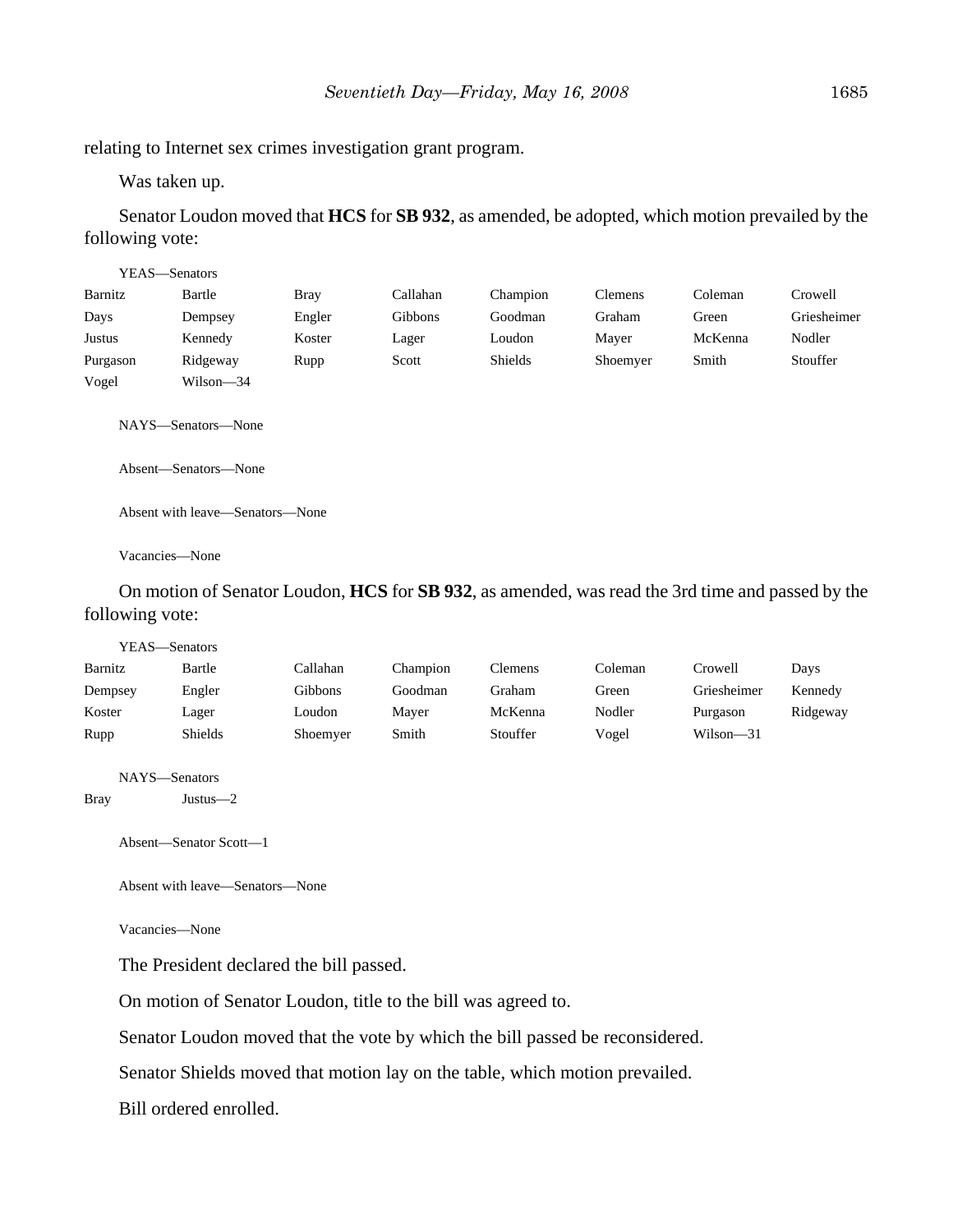## **CONFERENCE COMMITTEE REPORTS**

Senator Shields, on behalf of the conference committee appointed to act with a like committee from the House on **HCS** for **SB 1288**, as amended, moved that the following conference committee report be taken up, which motion prevailed.

## CONFERENCE COMMITTEE REPORT ON HOUSE COMMITTEE SUBSTITUTE FOR SENATE BILL NO. 1288

The Conference Committee appointed on House Committee Substitute for Senate Bill No. 1288, with House Amendment No. 1, House Amendment No. 2 to House Amendment No. 2, House Amendment No. 3 to House Amendment No. 2, House Amendment No. 2 as amended, and House Amendment No. 3, begs leave to report that we, after free and fair discussion of the differences, have agreed to recommend and do recommend to the respective bodies as follows:

1. That the House recede from its position on House Committee Substitute for Senate Bill No. 1288, as amended;

2. The Senate recede from its position on Senate Bill No. 1288;

3. That the attached Conference Committee Substitute for House Committee Substitute for Senate Bill No. 1288, be Third Read and Finally Passed.

| FOR THE SENATE:        | <b>FOR THE HOUSE:</b>  |
|------------------------|------------------------|
| /s/ Charlie Shields    | /s/ Shannon Cooper 120 |
| /s/ Michael R. Gibbons | $/s/$ Bob May 149      |
| /s/ Jack A.L. Goodman  | $/s/$ Stanley Cox 118  |
| Maida Coleman          | /s/ Michael Frame      |
| /s/ Harry Kennedy      | <b>Beth Low</b>        |

Senator Shields moved that the above conference committee report be adopted.

At the request of Senator Shields, the above motion was withdrawn.

Senator Shields moved that the Senate refuse to adopt the Conference Committee Report on **HCS** for **SB 1288** and request the House to recede from its position on the **HCS**, as amended, and take up and pass **SB 1288**, which motion prevailed.

Senator Rupp assumed the Chair.

Senator Kennedy moved that the **CCR** on **HCS No. 2** for **SS** for **SCS** for **SB 718** be taken up, which motion prevailed.

Senator Kennedy moved the adoption of the **CCR**, which motion prevailed by the following vote:

YEAS—Senators

| Barnitz | <b>Bray</b> | Callahan | Champion | Clemens | Coleman     | Crowell  | Davs          |
|---------|-------------|----------|----------|---------|-------------|----------|---------------|
| Dempsey | Gibbons     | Goodman  | Graham   | Green   | Griesheimer | Justus   | Kennedy       |
| Koster  | Lager       | Loudon-  | Maver    | McKenna | Nodler      | Purgason | Ridgeway      |
| Rupp    | Scott       | Shields  | Shoemyer | Smith   | Stouffer    | Vogel    | $Wilson - 32$ |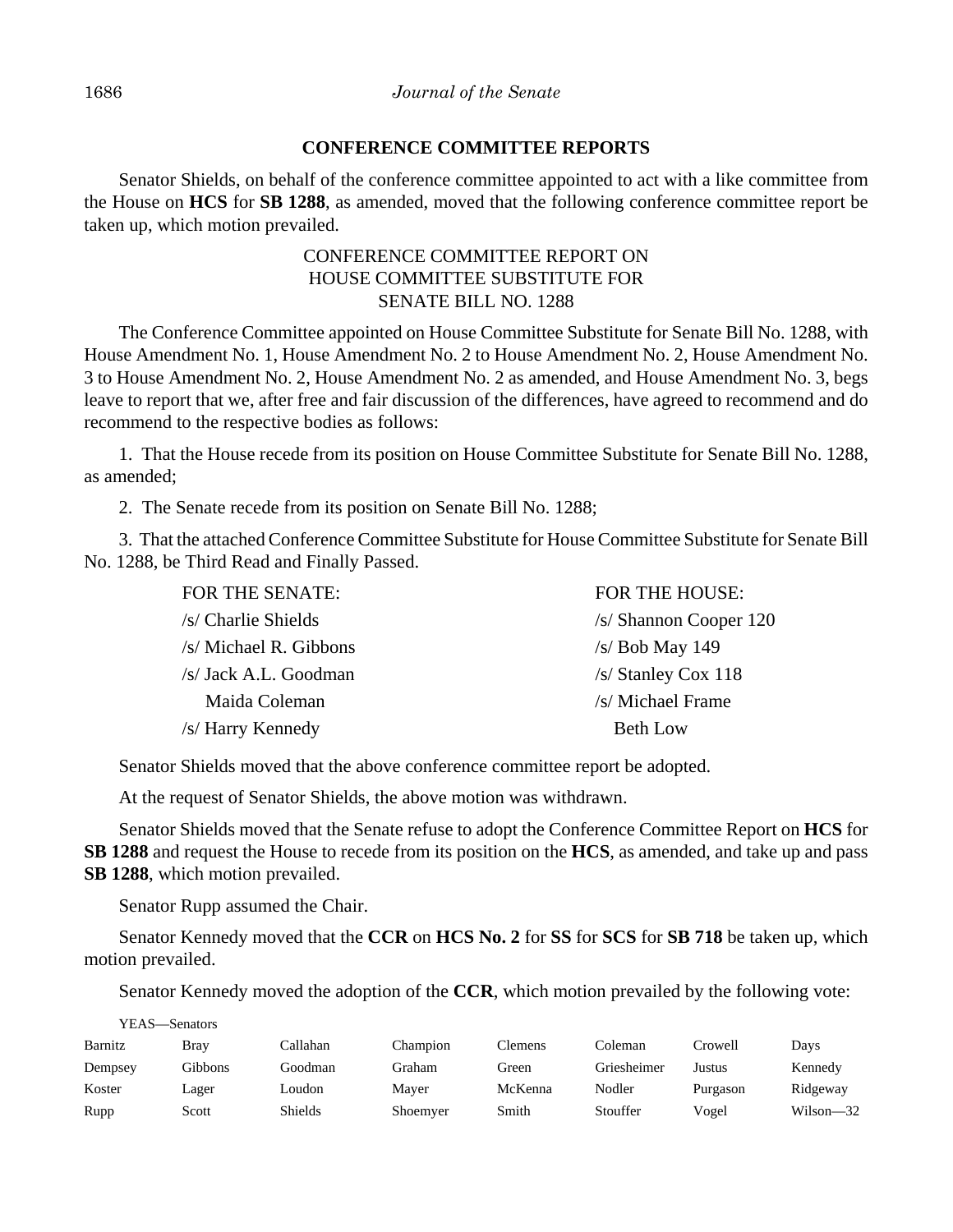NAYS—Senator Bartle—1

Absent—Senator Engler—1

Absent with leave—Senators—None

Vacancies—None

On motion of Senator Kennedy, **CCS** for **HCS No. 2** for **SS** for **SCS** for **SB 718**, entitled:

# CONFERENCE COMMITTEE SUBSTITUTE FOR HOUSE COMMITTEE SUBSTITUTE NO. 2 FOR SENATE SUBSTITUTE FOR SENATE COMMITTEE SUBSTITUTE FOR SENATE BILL NO. 718

An Act to repeal sections 32.105, 67.1501, 67.1545, 94.900, 94.902, 99.820, 135.815, 135.967, 137.115, 447.708, 620.1878, and 620.1881, RSMo, section 99.825 as enacted by senate committee substitute for house committee substitute for house bill no. 741, ninety-fourth general assembly, first regular session, and section 99.825 as enacted by conference committee substitute for house committee substitute for senate bill no. 1, eighty-ninth general assembly, second extraordinary session, and to enact in lieu thereof fifteen new sections relating to tax incentives for business development.

Was read the 3rd time and passed by the following vote:

|         | YEAS—Senators |                |          |                |          |             |               |
|---------|---------------|----------------|----------|----------------|----------|-------------|---------------|
| Barnitz | Bray          | Callahan       | Champion | <b>Clemens</b> | Coleman  | Crowell     | Days          |
| Dempsey | Engler        | Gibbons        | Goodman  | Graham         | Green    | Griesheimer | Justus        |
| Kennedy | Koster        | Lager          | Loudon   | Mayer          | McKenna  | Nodler      | Ridgeway      |
| Rupp    | Scott         | <b>Shields</b> | Shoemyer | Smith          | Stouffer | Vogel       | $Wilson - 32$ |

NAYS—Senators

Bartle Purgason—2

Absent—Senators—None

Absent with leave—Senators—None

Vacancies—None

The President declared the bill passed.

On motion of Senator Kennedy, title to the bill was agreed to.

Senator Kennedy moved that the vote by which the bill passed be reconsidered.

Senator Shields moved that motion lay on the table, which motion prevailed.

Senator Bartle assumed the Chair.

Photographers from the Columbia Daily Tribune were given permission to take pictures in the Senate Chamber today.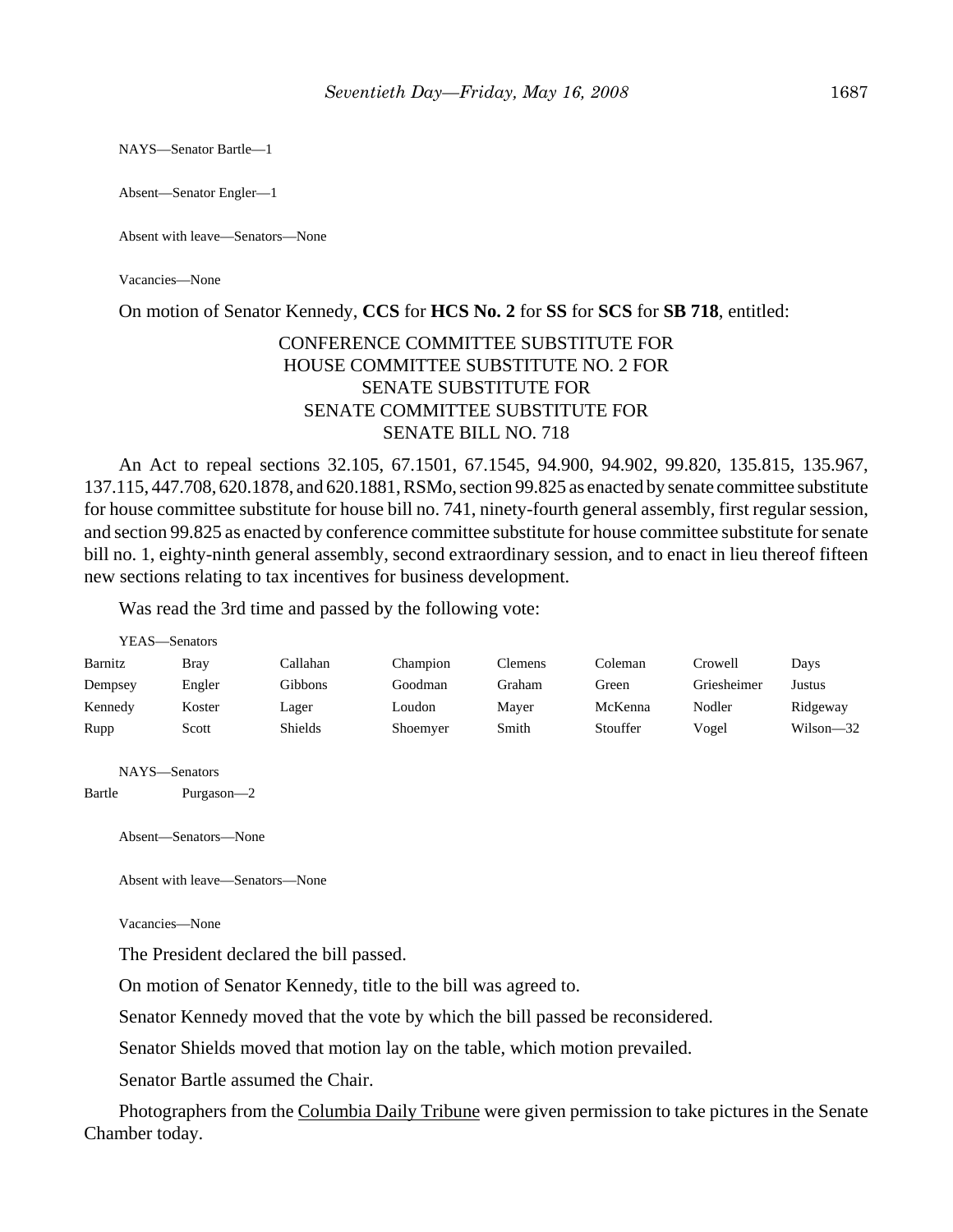#### **HOUSE BILLS ON THIRD READING**

**HCS** for **HB 2041**, with **SCS**, entitled:

An Act to repeal section 288.250, RSMo, and to enact in lieu thereof one new section relating to the disclosure of confidential unemployment information, with a penalty provision.

Was called from the Informal Calendar and taken up by Senator Scott.

## **SCS** for **HCS** for **HB 2041**, entitled:

# SENATE COMMITTEE SUBSTITUTE FOR HOUSE COMMITTEE SUBSTITUTE FOR HOUSE BILL NO. 2041

An Act to repeal sections 178.585, 288.040, 288.042, 288.070, 288.250, and 290.505, RSMo, and to enact in lieu thereof eight new sections relating to employment, with penalty provisions, an effective date for certain sections, and an emergency clause for a certain section.

Was taken up.

Senator Scott moved that **SCS** for **HCS** for **HB 2041** be adopted.

Senator Scott offered **SA 1**:

## SENATE AMENDMENT NO. 1

Amend Senate Committee Substitute for House Committee Substitute for House Bill No. 2041, Page 14, Section 288.070, Line 124, by inserting after all of said line the following:

"**288.131. For calendar years 2009, 2010, and 2011, each employer that is liable for contributions under this chapter, except employers with a contribution rate equal to zero, shall pay an annual unemployment automation surcharge in an amount equal to five one-hundredths of one percent of such employer's total taxable wages for the twelve-month period ending the preceding June thirteenth. However, the division may reduce the foregoing percentage to ensure that the total amount of surcharge due from all employers under this subsection shall not exceed thirteen million dollars annually. Each employer liable to pay such surcharge shall be notified of the amount due under this subsection by March thirty-first of each year and such amount shall be considered delinquent thirty days thereafter. Delinquent unemployment automation surcharge amounts may be collected in the manner provided under sections 288.160 and 288.170. All moneys collected under this subsection shall be deposited in the unemployment automation fund established in section 288.312.**

**2. For calendar years 2009, 2010, and 2011, the otherwise applicable unemployment contribution rate of each employer liable for contributions under this chapter shall be reduced by five onehundredths of one percent, except such contribution rate shall not be less than zero.**"; and

Further amend said bill, page 15, section 288.250, line 30, by inserting after all of said line the following:

"**288.312. 1. There is hereby created in the state treasury the "Unemployment Automation Fund", with shall consist of money collected under subsection 1 of section 288.131, and such other state funds appropriated by the general assembly. The state treasurer shall be custodian of the fund and may approve disbursements from the fund in accordance with sections 30.170 and 30.180, RSMo. Upon**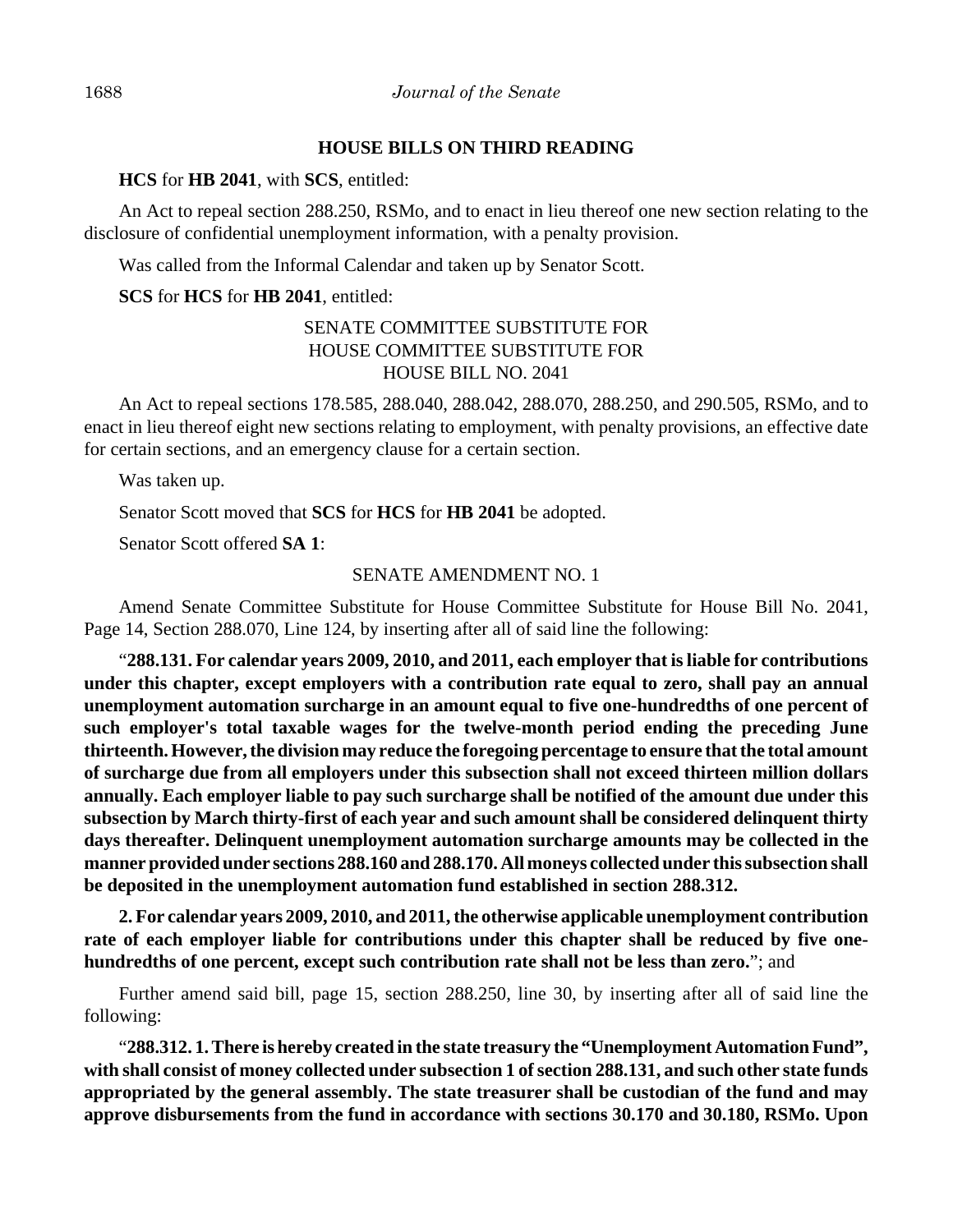**appropriation, money in the fund shall be used solely for the purpose of providing automated systems, and the payment of associated costs, to improve the administration of the state's unemployment insurance program. Notwithstanding the provisions of section 33.080, RSMo, to the contrary, all moneys remaining in the fund at the end of the biennium shall not revert to the credit of the general revenue fund. The state treasurer shall invest moneys in the fund in the same manner as other funds are invested. Any interest and money earned on such investments shall be credited to the fund.**

**2. The unemployment automation fund shall not be used in whole or in part for any purpose or in any manner that would permit its substitution for, or a corresponding reduction in, federal funds that would be available in its absence to finance expenditures for the administration of this chapter, or cause the appropriate agency of the United States government to withhold any part of an administrative grant which would otherwise be made.**"; and

Further amend the title and enacting clause accordingly.

Senator Scott moved that the above amendment be adopted, which motion prevailed.

Senator Scott moved that **SCS** for **HCS** for **HB 2041**, as amended, be adopted, which motion prevailed.

On motion of Senator Scott, **SCS** for **HCS** for **HB 2041**, as amended, was read the 3rd time and passed by the following vote:

|               | YEAS—Senators |             |                |          |         |          |             |
|---------------|---------------|-------------|----------------|----------|---------|----------|-------------|
| Barnitz       | Bartle        | <b>Bray</b> | Callahan       | Champion | Clemens | Coleman  | Crowell     |
| Days          | Dempsey       | Engler      | Gibbons        | Goodman  | Graham  | Green    | Griesheimer |
| Justus        | Kennedy       | Lager       | Loudon         | Mayer    | McKenna | Nodler   | Purgason    |
| Ridgeway      | Rupp          | Scott       | <b>Shields</b> | Shoemyer | Smith   | Stouffer | Vogel       |
| $Wilson - 33$ |               |             |                |          |         |          |             |

NAYS—Senators—None

Absent—Senator Koster—1

Absent with leave—Senators—None

Vacancies—None

 $\mathbf{y}$   $\mathbf{y}$ 

The President declared the bill passed.

The emergency clause was adopted by the following vote:

|           | Y EAS—Senators |             |          |          |                |          |             |
|-----------|----------------|-------------|----------|----------|----------------|----------|-------------|
| Barnitz   | Bartle         | <b>Bray</b> | Callahan | Champion | <b>Clemens</b> | Coleman  | Crowell     |
| Days      | Dempsey        | Engler      | Gibbons  | Goodman  | Graham         | Green    | Griesheimer |
| Justus    | Kennedy        | Lager       | Loudon   | Mayer    | McKenna        | Nodler   | Purgason    |
| Ridgeway  | Rupp           | Scott       | Shields  | Shoemyer | Smith          | Stouffer | Vogel       |
| Wilson-33 |                |             |          |          |                |          |             |

NAYS—Senators—None

Absent—Senator Koster—1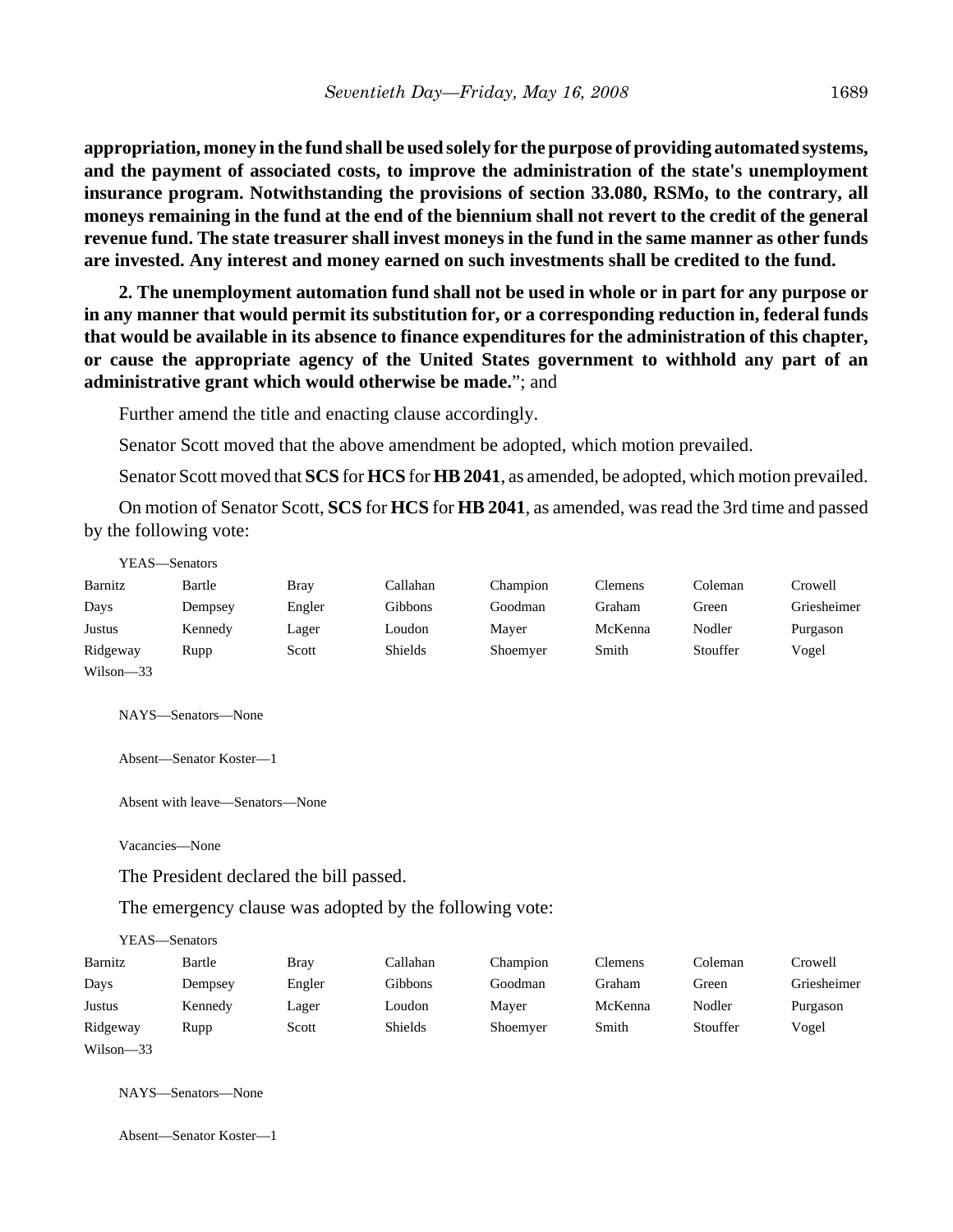Absent with leave—Senators—None

Vacancies—None

On motion of Senator Scott, title to the bill was agreed to.

Senator Scott moved that the vote by which the bill passed be reconsidered.

Senator Shields moved that motion lay on the table, which motion prevailed.

#### **PRIVILEGED MOTIONS**

Senator Rupp moved that **SS** for **SCS** for **SB 818** and **795**, with **HCS**, be taken up for 3rd reading and final passage, which motion prevailed.

**HCS** for **SS** for **SCS** for **SBs 818** and **795**, entitled:

# HOUSE COMMITTEE SUBSTITUTE FOR SENATE SUBSTITUTE FOR SENATE COMMITTEE SUBSTITUTE FOR SENATE BILLS NOS. 818 and 795

An Act to repeal sections 160.261, 565.090, and 565.225, RSMo, and to enact in lieu thereof three new sections relating to crimes of harassment, with penalty provisions.

Was taken up.

Senator Rupp moved that **HCS** for **SS** for **SCS** for **SBs 818** and **795** be adopted.

At the request of Senator Rupp, the above motion was withdrawn.

## **HOUSE BILLS ON THIRD READING**

**HB 1628**, introduced by Representative Cooper (120), entitled:

An Act to repeal section 142.869, RSMo, and to enact in lieu thereof one new section relating to alternative fuel decals, with penalty provisions.

Was called from the Consent Calendar and taken up by Senator Scott.

On motion of Senator Scott, **HB 1628** was read the 3rd time and passed by the following vote:

|          | YEAS—Senators |             |          |          |          |         |             |
|----------|---------------|-------------|----------|----------|----------|---------|-------------|
| Barnitz  | Bartle        | <b>Bray</b> | Callahan | Champion | Clemens  | Coleman | Crowell     |
| Days     | Dempsey       | Engler      | Gibbons  | Goodman  | Graham   | Green   | Griesheimer |
| Justus   | Kennedy       | Koster      | Lager    | Loudon   | Maver    | McKenna | Nodler      |
| Purgason | Ridgeway      | Rupp        | Scott    | Shields  | Shoemyer | Smith   | Stouffer    |
| Vogel    | Wilson—34     |             |          |          |          |         |             |

NAYS—Senators—None

Absent—Senators—None

Absent with leave—Senators—None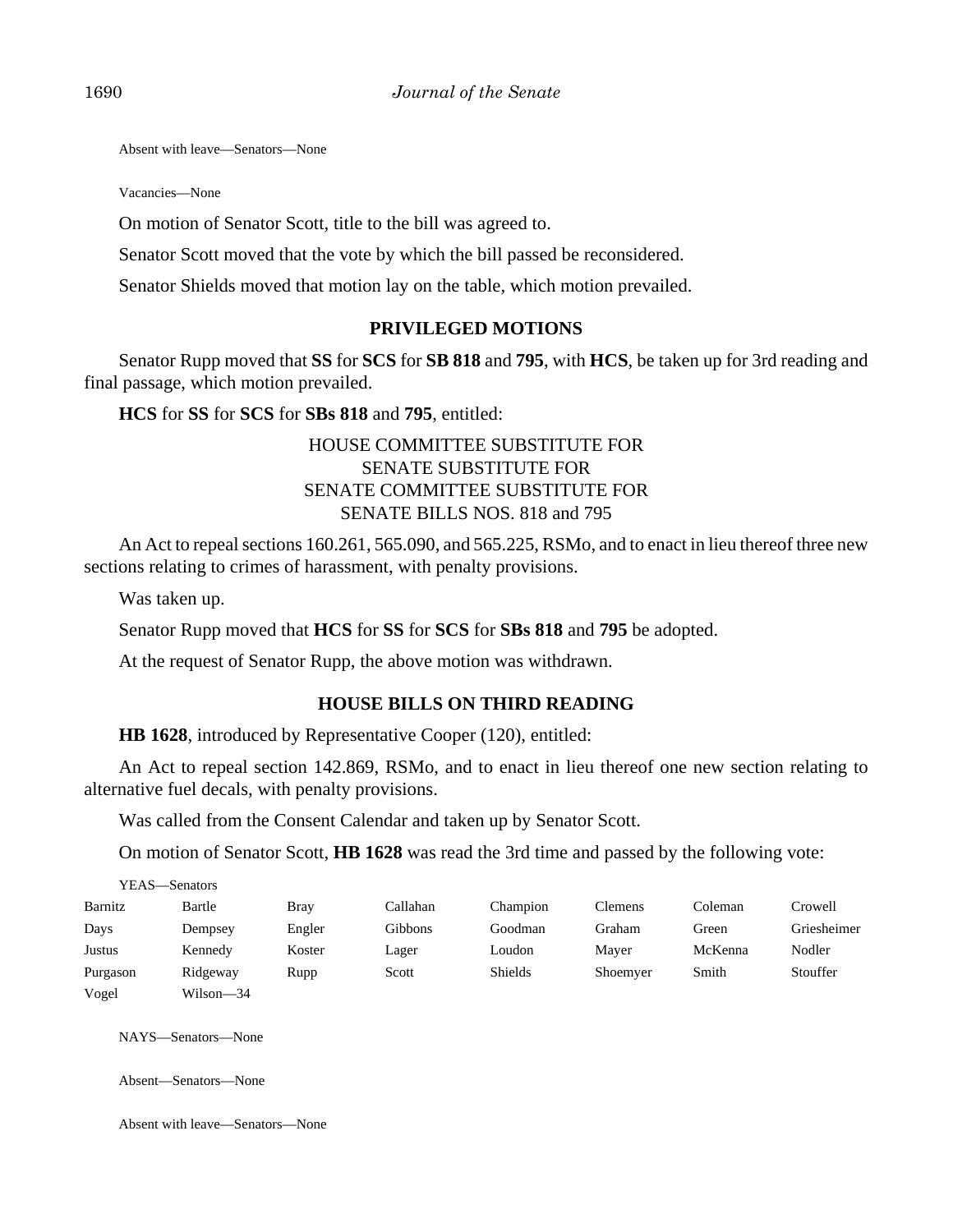Vacancies—None

The President declared the bill passed.

On motion of Senator Scott, title to the bill was agreed to.

Senator Scott moved that the vote by which the bill passed be reconsidered.

Senator Shields moved that motion lay on the table, which motion prevailed.

**HB 1670**, introduced by Representative Cooper (120), entitled:

An Act to repeal section 144.030, RSMo, and to enact in lieu thereof one new section relating to sales tax exemptions for certain equipment.

Was called from the Consent Calendar and taken up by Senator Dempsey.

On motion of Senator Dempsey, **HB 1670** was read the 3rd time and passed by the following vote:

| YEAS—Senators |           |             |          |          |                |         |             |
|---------------|-----------|-------------|----------|----------|----------------|---------|-------------|
| Barnitz       | Bartle    | <b>Bray</b> | Callahan | Champion | <b>Clemens</b> | Coleman | Crowell     |
| Days          | Dempsey   | Engler      | Gibbons  | Goodman  | Graham         | Green   | Griesheimer |
| Justus        | Kennedy   | Koster      | Lager    | Loudon   | Maver          | McKenna | Nodler      |
| Purgason      | Ridgeway  | Rupp        | Scott    | Shields  | Shoemyer       | Smith   | Stouffer    |
| Vogel         | Wilson—34 |             |          |          |                |         |             |

NAYS—Senators—None

Absent—Senators—None

Absent with leave—Senators—None

Vacancies—None

The President declared the bill passed.

On motion of Senator Dempsey, title to the bill was agreed to.

Senator Dempsey moved that the vote by which the bill passed be reconsidered.

Senator Shields moved that motion lay on the table, which motion prevailed.

Photographers from KSDK-TV and KMIZ-TV were given permission to take pictures in the Senate Chamber today.

**HB 1828**, introduced by Representative Sutherland, entitled:

An Act to repeal section 144.270, RSMo, and to enact in lieu thereof one new section relating to sales and use tax regulations.

Was called from the Consent Calendar and taken up by Senator Vogel.

On motion of Senator Vogel, **HB 1828** was read the 3rd time and passed by the following vote:

| YEAS    | -Senators   |      |         |                      |              |         |                 |
|---------|-------------|------|---------|----------------------|--------------|---------|-----------------|
| Barnitz | Bartle<br>. | Bray | allahan | <sup>n</sup> hampion | m<br>'lemens | coleman | ~rowel1<br>$ -$ |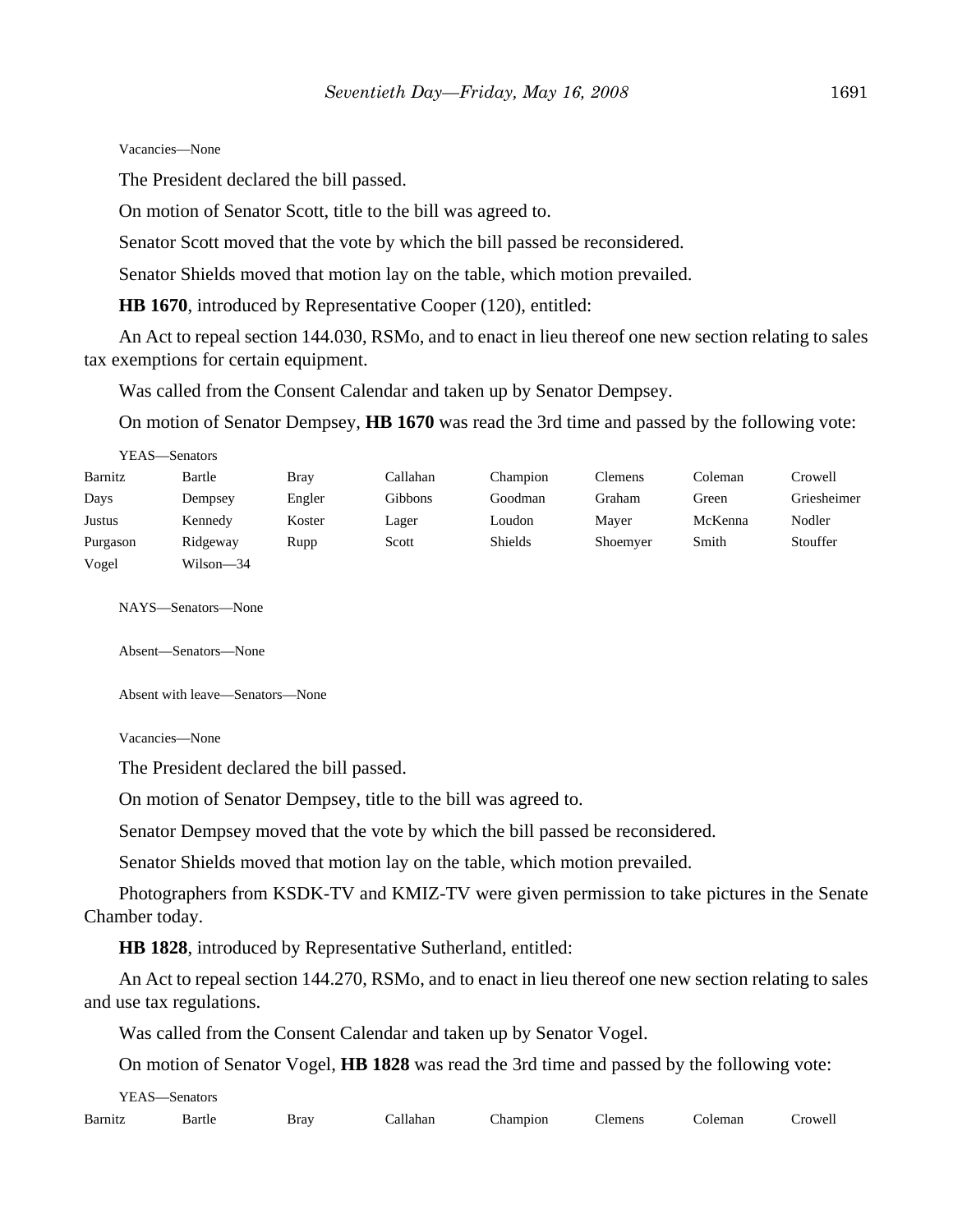#### 1692 *Journal of the Senate*

| Days     | Dempsey   | Engler | Gibbons | Goodman        | Graham   | Green   | Griesheimer |
|----------|-----------|--------|---------|----------------|----------|---------|-------------|
| Justus   | Kennedy   | Koster | Lager   | Loudon         | Mayer    | McKenna | Nodler      |
| Purgason | Ridgeway  | Rupp   | Scott   | <b>Shields</b> | Shoemyer | Smith   | Stouffer    |
| Vogel    | Wilson-34 |        |         |                |          |         |             |

NAYS—Senators—None

Absent—Senators—None

Absent with leave—Senators—None

Vacancies—None

The President declared the bill passed.

On motion of Senator Vogel, title to the bill was agreed to.

Senator Vogel moved that the vote by which the bill passed be reconsidered.

Senator Shields moved that motion lay on the table, which motion prevailed.

**HB 1410**, introduced by Representative Flook, et al, entitled:

An Act to repeal sections 84.480 and 84.510, RSMo, and to enact in lieu thereof two new sections relating to certain police officers' compensation.

Was called from the Consent Calendar and taken up by Senator Ridgeway.

Under the provisions of Senate Rule 91, Senator Wilson was excused from voting.

Senator Ridgeway moved that **HB 1410** be read the 3rd time and finally passed.

At the request of Senator Ridgeway, the above motion was withdrawn, which placed the bill back on the Consent Calendar.

**HCS** for **HB 1888**, entitled:

An Act to repeal sections 89.080, 89.090, and 305.410, RSMo, and to enact in lieu thereof three new sections relating to airport zoning.

Was called from the Consent Calendar and taken up by Senator Clemens.

On motion of Senator Clemens, **HCS** for **HB 1888** was read the 3rd time and passed by the following vote:

| YEAS—Senators |        |             |          |          |                |             |          |
|---------------|--------|-------------|----------|----------|----------------|-------------|----------|
| Barnitz       | Bartle | <b>Bray</b> | Callahan | Champion | <b>Clemens</b> | Coleman     | Days     |
| Dempsey       | Engler | Gibbons     | Goodman  | Graham   | Green          | Griesheimer | Justus   |
| Kennedy       | Koster | Lager       | Loudon   | Mayer    | McKenna        | Nodler      | Purgason |
| Ridgeway      | Rupp   | Scott       | Shields  | Shoemyer | Smith          | Stouffer    | Vogel    |
| $Wilson - 33$ |        |             |          |          |                |             |          |

NAYS—Senators—None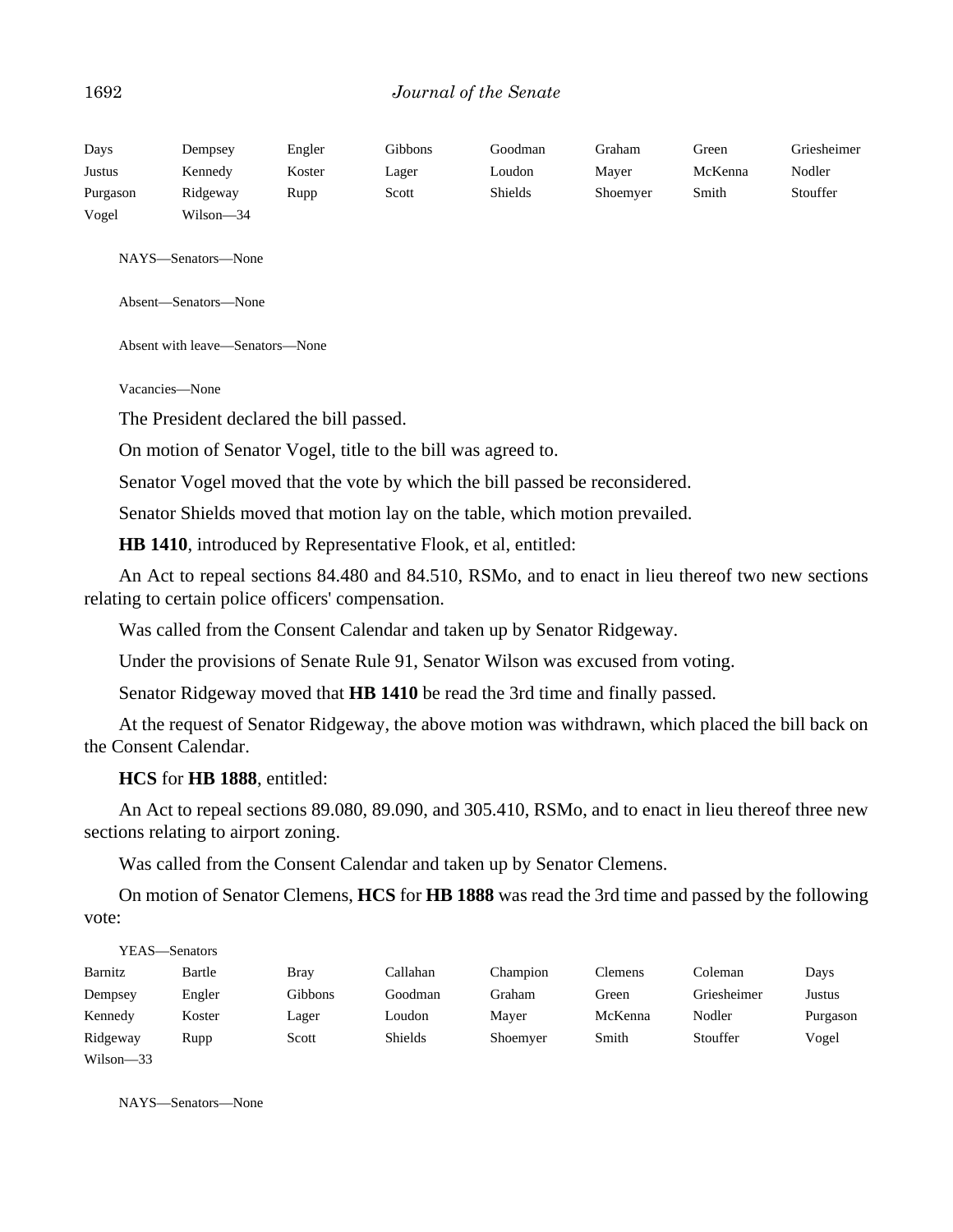Absent—Senator Crowell—1

Absent with leave—Senators—None

Vacancies—None

The President declared the bill passed.

On motion of Senator Clemens, title to the bill was agreed to.

Senator Clemens moved that the vote by which the bill passed be reconsidered.

Senator Shields moved that motion lay on the table, which motion prevailed.

**HB 1368**, introduced by Representative Thomson, entitled:

An Act to repeal section 174.332, RSMo, and to enact in lieu thereof one new section relating to Northwest Missouri State University.

Was called from the Consent Calendar and taken up by Senator Lager.

On motion of Senator Lager, **HB 1368** was read the 3rd time and passed by the following vote:

|               | YEAS—Senators |             |                |          |         |             |          |
|---------------|---------------|-------------|----------------|----------|---------|-------------|----------|
| Barnitz       | Bartle        | <b>Bray</b> | Callahan       | Champion | Clemens | Coleman     | Days     |
| Dempsey       | Engler        | Gibbons     | Goodman        | Graham   | Green   | Griesheimer | Justus   |
| Kennedy       | Koster        | Lager       | Loudon         | Mayer    | McKenna | Nodler      | Purgason |
| Ridgeway      | Rupp          | Scott       | <b>Shields</b> | Shoemyer | Smith   | Stouffer    | Vogel    |
| $Wilson - 33$ |               |             |                |          |         |             |          |

NAYS—Senators—None

Absent—Senator Crowell—1

Absent with leave—Senators—None

Vacancies—None

The President declared the bill passed.

On motion of Senator Lager, title to the bill was agreed to.

Senator Lager moved that the vote by which the bill passed be reconsidered.

Senator Shields moved that motion lay on the table, which motion prevailed.

**HB 1869**, introduced by Representative Wilson (130), et al, entitled:

An Act to amend chapter 174, RSMo, by adding thereto one new section relating to junior colleges.

Was called from the Consent Calendar and taken up by Senator Goodman.

On motion of Senator Goodman, **HB 1869** was read the 3rd time and passed by the following vote:

YEAS—Senators

| Barn | $1 - \epsilon$<br>эань.<br>. | 1.002<br>--- | . la o sa | $-$<br>pior<br>' | .1 <sup>er</sup><br>aan<br>. | man<br>. | $\frac{1}{2}$<br>- іа |
|------|------------------------------|--------------|-----------|------------------|------------------------------|----------|-----------------------|
|------|------------------------------|--------------|-----------|------------------|------------------------------|----------|-----------------------|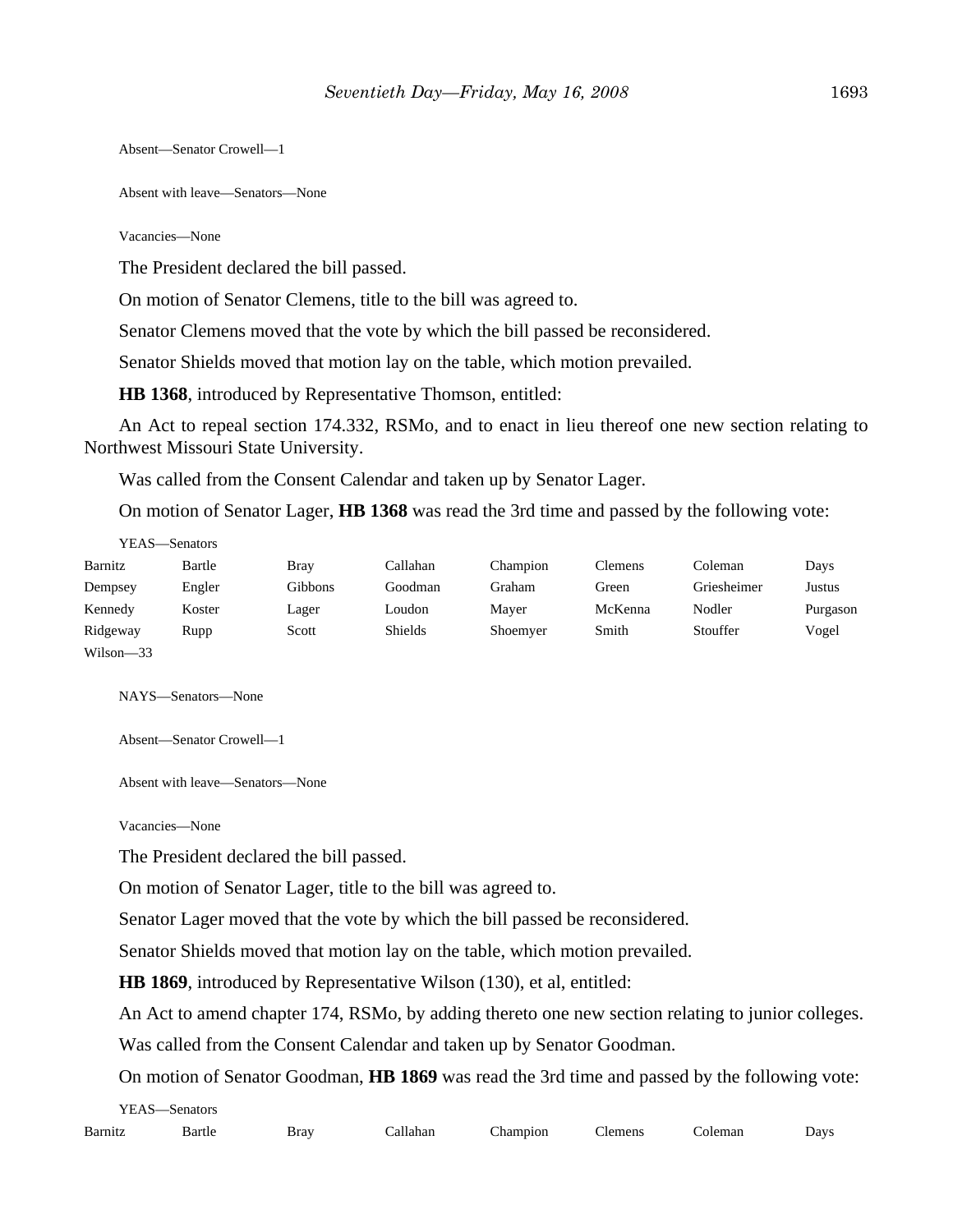| Dempsey      | Engler | Gibbons | Goodman | Graham   | Green   | Griesheimer | Justus   |
|--------------|--------|---------|---------|----------|---------|-------------|----------|
| Kennedy      | Koster | Lager   | Loudon  | Maver    | McKenna | Nodler      | Purgason |
| Ridgeway     | Rupp   | Scott   | Shields | Shoemyer | Smith   | Stouffer    | Vogel    |
| Wilson $-33$ |        |         |         |          |         |             |          |

NAYS—Senators—None

Absent—Senator Crowell—1

Absent with leave—Senators—None

Vacancies—None

The President declared the bill passed.

On motion of Senator Goodman, title to the bill was agreed to.

Senator Goodman moved that the vote by which the bill passed be reconsidered.

Senator Shields moved that motion lay on the table, which motion prevailed.

**HB 2213**, introduced by Representative Kraus, et al, entitled:

An Act to amend chapter 9, RSMo, by adding thereto one new section relating to the designation of parent and family involvement in education week.

Was called from the Consent Calendar and taken up by Senator Shields.

On motion of Senator Shields, **HB 2213** was read the 3rd time and passed by the following vote:

| YEAS—Senators |        |         |          |          |             |          |           |
|---------------|--------|---------|----------|----------|-------------|----------|-----------|
| Barnitz       | Bartle | Brav    | Callahan | Champion | Clemens     | Coleman  | Days      |
| Dempsey       | Engler | Gibbons | Graham   | Green    | Griesheimer | Justus   | Kennedy   |
| Koster        | Lager  | Loudon  | Mayer    | McKenna  | Nodler      | Purgason | Ridgeway  |
| Rupp          | Scott  | Shields | Shoemyer | Smith    | Stouffer    | Vogel    | Wilson-32 |

NAYS—Senators—None

Absent—Senators Crowell Goodman—2

Absent with leave—Senators—None

Vacancies—None

The President declared the bill passed.

On motion of Senator Shields, title to the bill was agreed to.

Senator Shields moved that the vote by which the bill passed be reconsidered.

Senator Gibbons moved that motion lay on the table, which motion prevailed.

**HB 1354**, introduced by Representative Wilson (119), et al, entitled: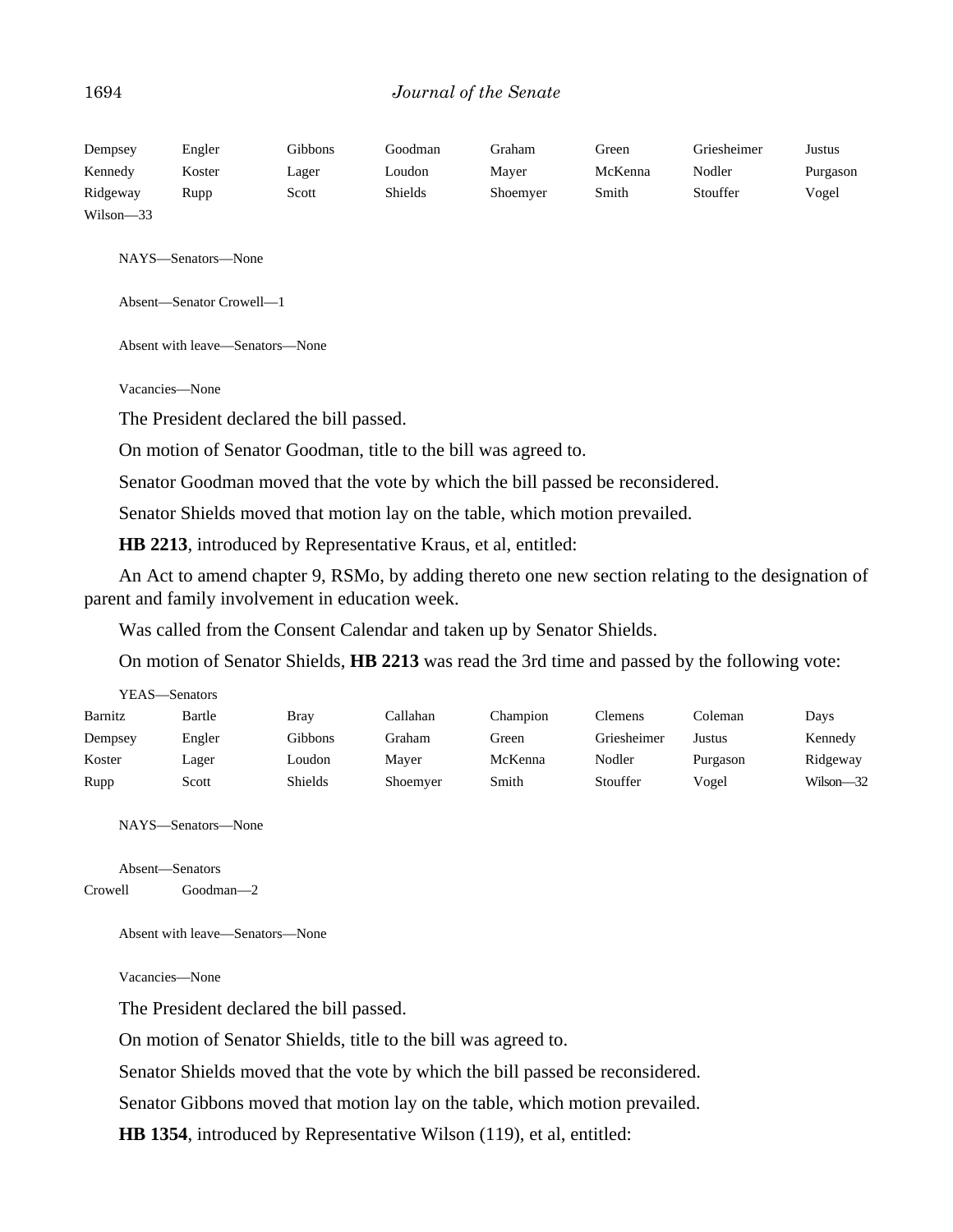An Act to amend chapter 301, RSMo, by adding thereto one new section relating to exempting certain types of vehicles from registration and licensing laws.

Was called from the Consent Calendar and taken up by Senator Scott.

On motion of Senator Scott, **HB 1354** was read the 3rd time and passed by the following vote:

| YEAS—Senators |        |             |          |          |                |             |          |
|---------------|--------|-------------|----------|----------|----------------|-------------|----------|
| Barnitz       | Bartle | <b>Bray</b> | Callahan | Champion | <b>Clemens</b> | Coleman     | Days     |
| Dempsey       | Engler | Gibbons     | Goodman  | Graham   | Green          | Griesheimer | Justus   |
| Kennedy       | Koster | Lager       | Loudon   | Mayer    | McKenna        | Nodler      | Purgason |
| Ridgeway      | Rupp   | Scott       | Shields  | Shoemyer | Smith          | Stouffer    | Vogel    |
| $Wilson - 33$ |        |             |          |          |                |             |          |

NAYS—Senators—None

Absent—Senator Crowell—1

Absent with leave—Senators—None

Vacancies—None

The President declared the bill passed.

On motion of Senator Scott, title to the bill was agreed to.

Senator Scott moved that the vote by which the bill passed be reconsidered.

Senator Shields moved that motion lay on the table, which motion prevailed.

**HCS** for **HB 1575**, entitled:

An Act to amend chapter 227, RSMo, by adding thereto one new section relating to a memorial highway designation.

Was called from the Consent Calendar and taken up by Senator Vogel.

On motion of Senator Vogel, **HCS** for **HB 1575** was read the 3rd time and passed by the following vote:

|               | YEAS—Senators |             |          |          |         |             |          |
|---------------|---------------|-------------|----------|----------|---------|-------------|----------|
| Barnitz       | Bartle        | <b>Bray</b> | Callahan | Champion | Coleman | Crowell     | Days     |
| Dempsey       | Engler        | Gibbons     | Goodman  | Graham   | Green   | Griesheimer | Justus   |
| Kennedy       | Koster        | Lager       | Loudon   | Mayer    | McKenna | Nodler      | Purgason |
| Ridgeway      | Rupp          | Scott       | Shields  | Shoemyer | Smith   | Stouffer    | Vogel    |
| $Wilson - 33$ |               |             |          |          |         |             |          |

NAYS—Senators—None

Absent—Senator Clemens—1

Absent with leave—Senators—None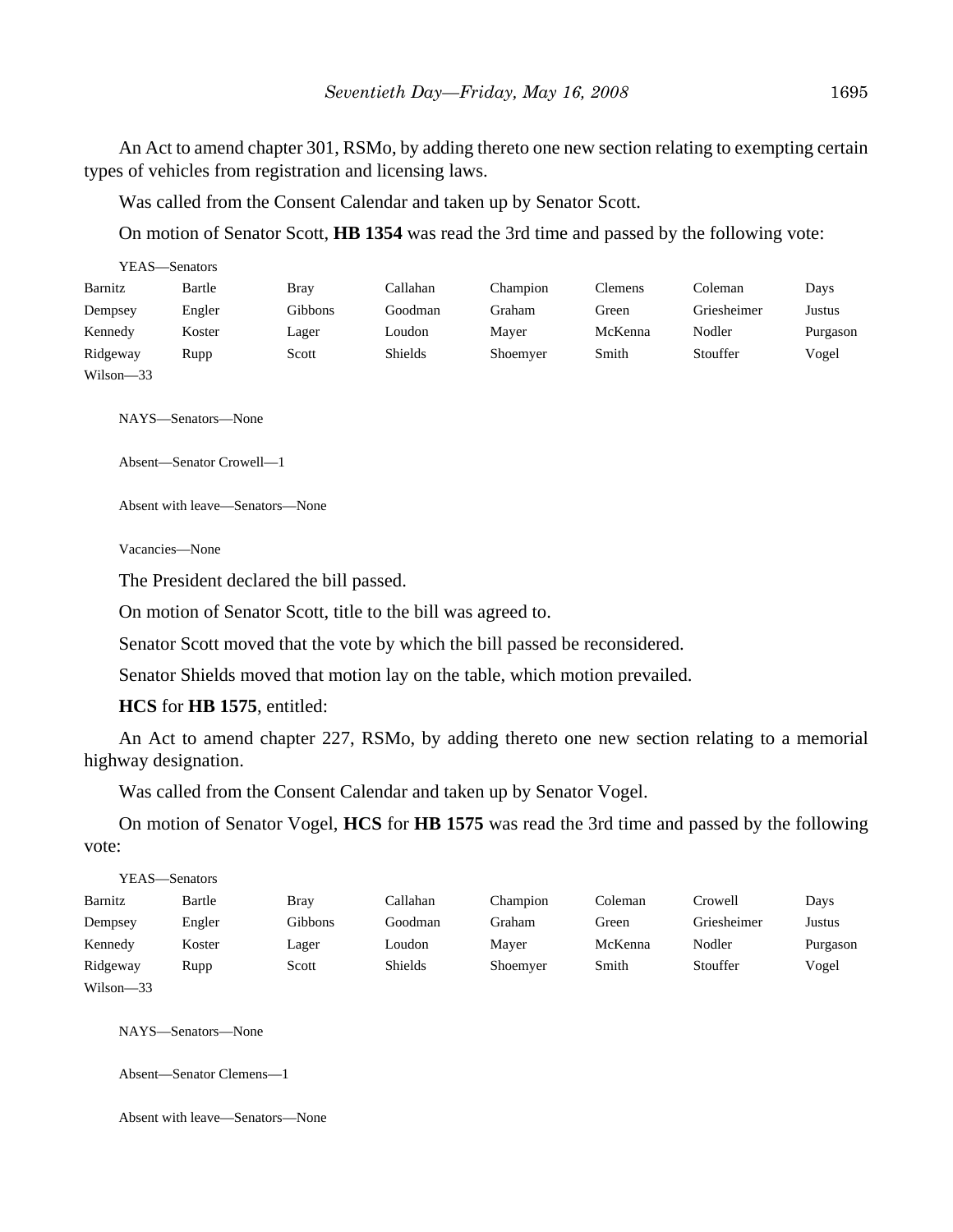Vacancies—None

The President declared the bill passed.

On motion of Senator Vogel, title to the bill was agreed to.

Senator Vogel moved that the vote by which the bill passed be reconsidered.

Senator Shields moved that motion lay on the table, which motion prevailed.

**HB 1952**, introduced by Representative Loehner, et al, entitled:

An Act to amend chapter 227, RSMo, by adding thereto one new section relating to the designation of a memorial bridge.

Was called from the Consent Calendar and taken up by Senator Barnitz.

On motion of Senator Barnitz, **HB 1952** was read the 3rd time and passed by the following vote:

| YEAS—Senators |        |             |                |          |         |             |          |
|---------------|--------|-------------|----------------|----------|---------|-------------|----------|
| Barnitz       | Bartle | <b>Bray</b> | Callahan       | Champion | Coleman | Crowell     | Days     |
| Dempsey       | Engler | Gibbons     | Goodman        | Graham   | Green   | Griesheimer | Justus   |
| Kennedy       | Koster | Lager       | Loudon         | Mayer    | McKenna | Nodler      | Purgason |
| Ridgeway      | Rupp   | Scott       | <b>Shields</b> | Shoemyer | Smith   | Stouffer    | Vogel    |
| $Wilson - 33$ |        |             |                |          |         |             |          |

NAYS—Senators—None

Absent—Senator Clemens—1

Absent with leave—Senators—None

Vacancies—None

The President declared the bill passed.

On motion of Senator Barnitz, title to the bill was agreed to.

Senator Barnitz moved that the vote by which the bill passed be reconsidered.

Senator Shields moved that motion lay on the table, which motion prevailed.

**HB 1887**, introduced by Representative Parson, entitled:

An Act to amend chapter 227, RSMo, by adding thereto one new section relating to the designation of a memorial highway.

Was called from the Consent Calendar and taken up by Senator Scott.

On motion of Senator Scott, **HB 1887** was read the 3rd time and passed by the following vote:

| YEAS—Senators |          |        |          |                |          |         |             |
|---------------|----------|--------|----------|----------------|----------|---------|-------------|
| Barnitz       | Bartle   | Brav   | Callahan | Champion       | Clemens  | Coleman | Crowell     |
| Days          | Dempsey  | Engler | Gibbons  | Goodman        | Graham   | Green   | Griesheimer |
| Justus        | Kennedy  | Koster | Lager    | Loudon         | Mayer    | McKenna | Nodler      |
| Purgason      | Ridgeway | Rupp   | Scott    | <b>Shields</b> | Shoemyer | Smith   | Stouffer    |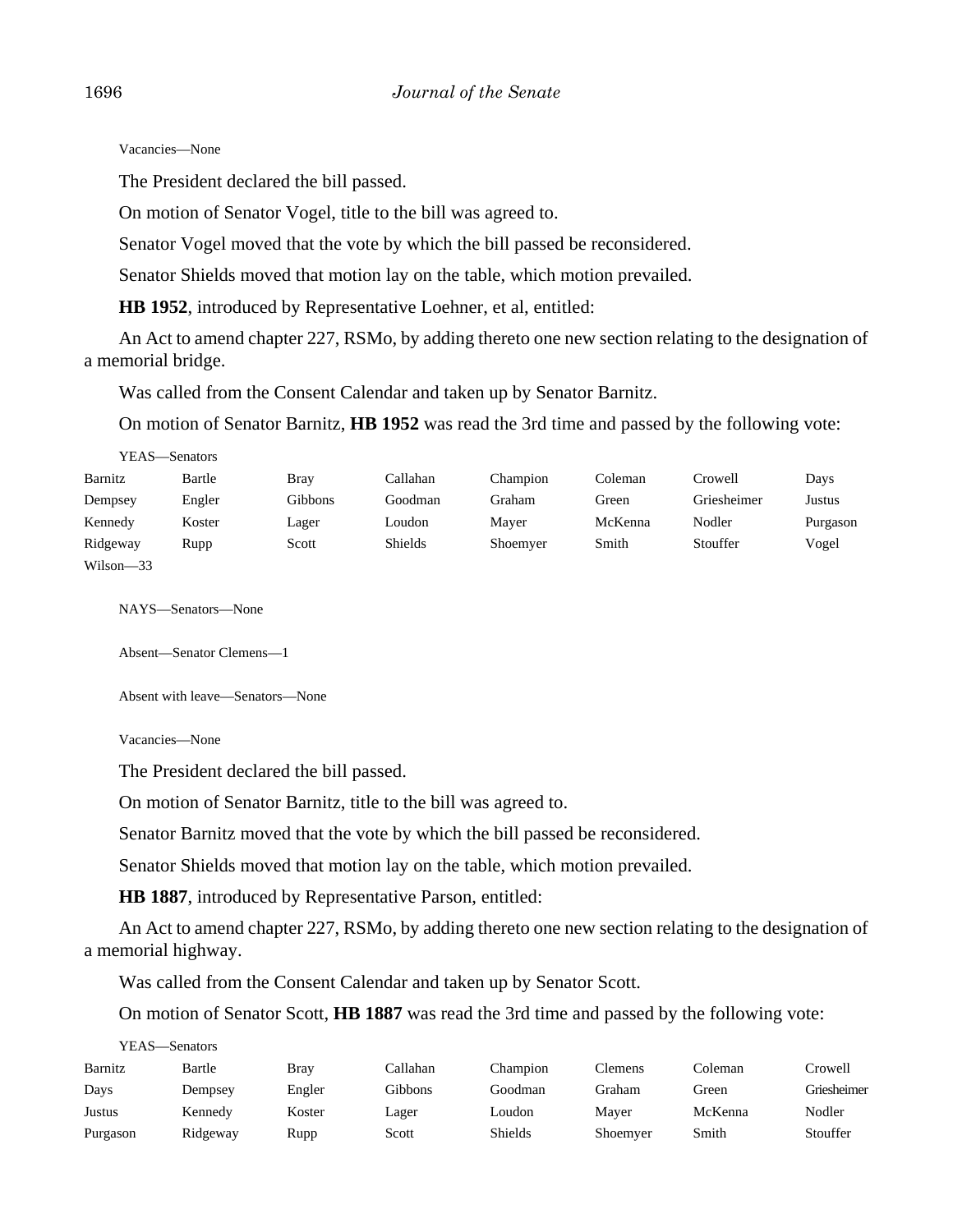Vogel Wilson—34

NAYS—Senators—None

Absent—Senators—None

Absent with leave—Senators—None

Vacancies—None

The President declared the bill passed.

On motion of Senator Scott, title to the bill was agreed to.

Senator Scott moved that the vote by which the bill passed be reconsidered.

Senator Shields moved that motion lay on the table, which motion prevailed.

**HCS** for **HB 2360**, entitled:

An Act to amend chapter 227, RSMo, by adding thereto one new section relating to a memorial highway designation.

Was called from the Consent Calendar and taken up by Senator Lager.

On motion of Senator Lager, **HCS** for **HB 2360** was read the 3rd time and passed by the following vote:

|           | YEAS—Senators |             |                |          |         |          |             |
|-----------|---------------|-------------|----------------|----------|---------|----------|-------------|
| Barnitz   | Bartle        | <b>Bray</b> | Callahan       | Champion | Clemens | Coleman  | Crowell     |
| Days      | Dempsey       | Engler      | Gibbons        | Goodman  | Graham  | Green    | Griesheimer |
| Justus    | Kennedy       | Koster      | Lager          | Loudon   | Mayer   | McKenna  | Nodler      |
| Purgason  | Ridgeway      | Rupp        | <b>Shields</b> | Shoemyer | Smith   | Stouffer | Vogel       |
| Wilson-33 |               |             |                |          |         |          |             |

NAYS—Senators—None

Absent—Senator Scott—1

Absent with leave—Senators—None

Vacancies—None

The President declared the bill passed.

On motion of Senator Lager, title to the bill was agreed to.

Senator Lager moved that the vote by which the bill passed be reconsidered.

Senator Shields moved that motion lay on the table, which motion prevailed.

**HB 1426**, introduced by Representative Kraus, entitled:

An Act to repeal section 392.410, RSMo, and to enact in lieu thereof one new section relating to the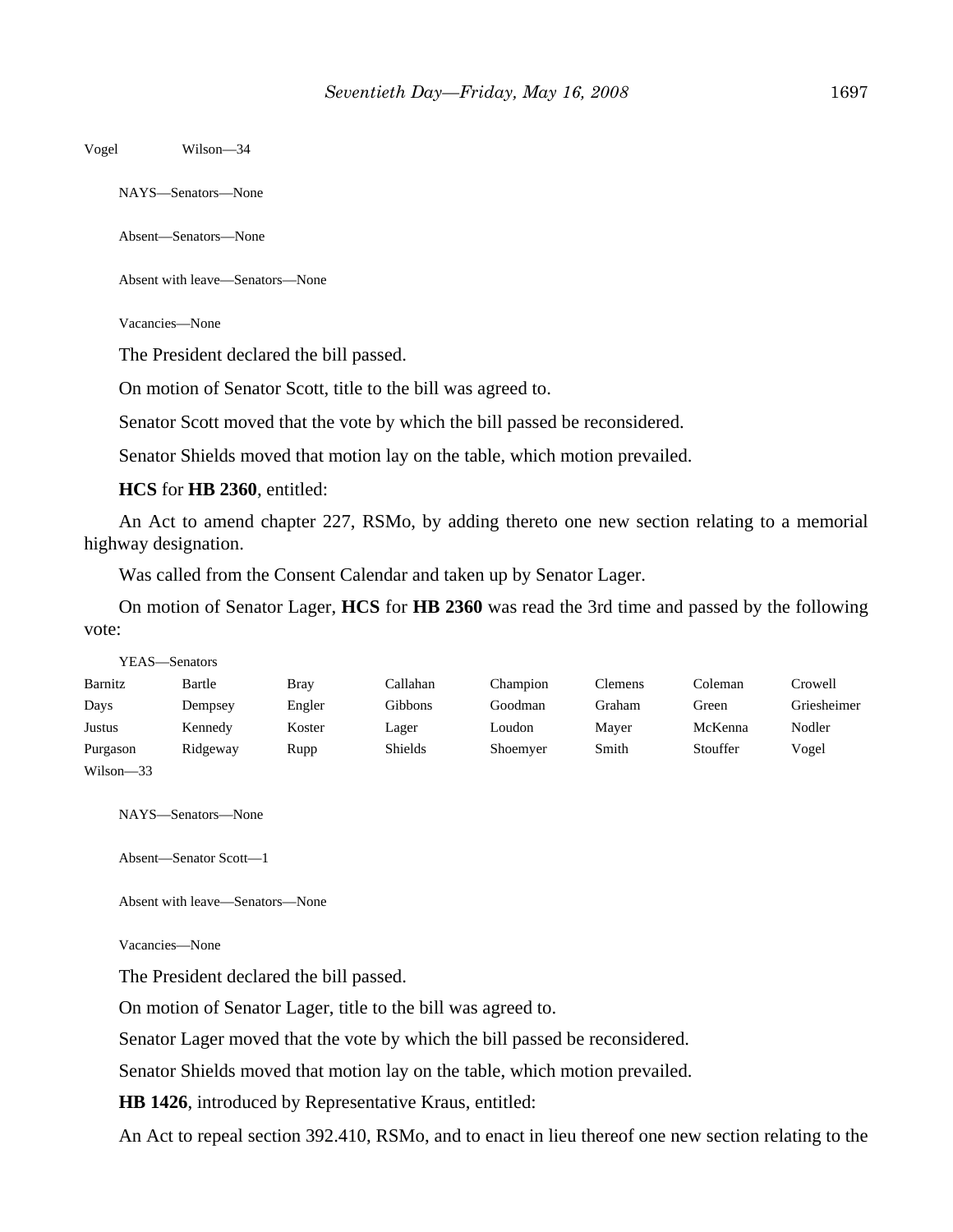public service commission.

Was called from the Consent Calendar and taken up by Senator Green.

On motion of Senator Green, **HB 1426** was read the 3rd time and passed by the following vote:

|               | YEAS—Senators |        |          |          |         |          |             |
|---------------|---------------|--------|----------|----------|---------|----------|-------------|
| Barnitz       | Bartle        | Bray   | Callahan | Champion | Clemens | Coleman  | Crowell     |
| Days          | Dempsey       | Engler | Gibbons  | Goodman  | Graham  | Green    | Griesheimer |
| Justus        | Kennedy       | Koster | Loudon   | Mayer    | McKenna | Nodler   | Purgason    |
| Ridgeway      | Rupp          | Scott  | Shields  | Shoemyer | Smith   | Stouffer | Vogel       |
| $Wilson - 33$ |               |        |          |          |         |          |             |

NAYS—Senators—None

Absent—Senator Lager—1

Absent with leave—Senators—None

Vacancies—None

The President declared the bill passed.

On motion of Senator Green, title to the bill was agreed to.

Senator Green moved that the vote by which the bill passed be reconsidered.

Senator Shields moved that motion lay on the table, which motion prevailed.

**HB 1608**, introduced by Representative Ervin, entitled:

An Act to repeal section 50.172, RSMo, and to enact in lieu thereof one new section relating to preservation of county documents.

Was called from the Consent Calendar and taken up by Senator Ridgeway.

On motion of Senator Ridgeway, **HB 1608** was read the 3rd time and passed by the following vote:

|          | YEAS—Senators |        |          |                |          |         |             |
|----------|---------------|--------|----------|----------------|----------|---------|-------------|
| Barnitz  | Bartle        | Bray   | Callahan | Champion       | Clemens  | Coleman | Crowell     |
| Days     | Dempsey       | Engler | Gibbons  | Goodman        | Graham   | Green   | Griesheimer |
| Justus   | Kennedy       | Koster | Lager    | Loudon         | Mayer    | McKenna | Nodler      |
| Purgason | Ridgeway      | Rupp   | Scott    | <b>Shields</b> | Shoemyer | Smith   | Stouffer    |
| Vogel    | Wilson—34     |        |          |                |          |         |             |

NAYS—Senators—None

Absent—Senators—None

Absent with leave—Senators—None

Vacancies—None

The President declared the bill passed.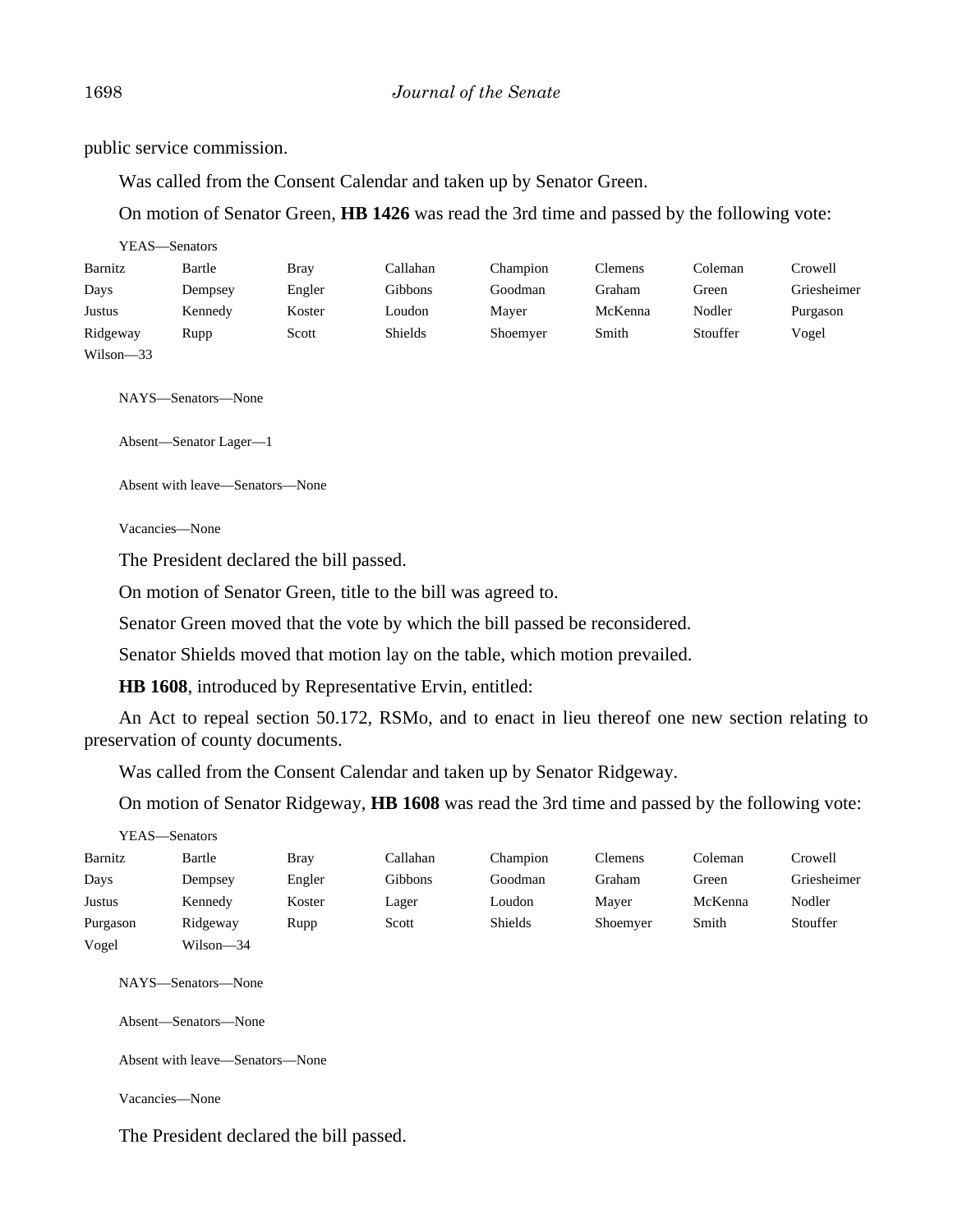On motion of Senator Ridgeway, title to the bill was agreed to.

Senator Ridgeway moved that the vote by which the bill passed be reconsidered.

Senator Shields moved that motion lay on the table, which motion prevailed.

**HB 2233**, introduced by Representative Page, et al, entitled:

An Act to repeal section 105.452, RSMo, and to enact in lieu thereof one new section relating to prohibited acts by public officials and employees.

Was called from the Consent Calendar and taken up by Senator Shields.

On motion of Senator Shields, **HB 2233** was read the 3rd time and passed by the following vote:

| YEAS—Senators |           |             |          |          |                |         |             |
|---------------|-----------|-------------|----------|----------|----------------|---------|-------------|
| Barnitz       | Bartle    | <b>Bray</b> | Callahan | Champion | <b>Clemens</b> | Coleman | Crowell     |
| Days          | Dempsey   | Engler      | Gibbons  | Goodman  | Graham         | Green   | Griesheimer |
| Justus        | Kennedy   | Koster      | Lager    | Loudon   | Maver          | McKenna | Nodler      |
| Purgason      | Ridgeway  | Rupp        | Scott    | Shields  | Shoemyer       | Smith   | Stouffer    |
| Vogel         | Wilson—34 |             |          |          |                |         |             |

NAYS—Senators—None

Absent—Senators—None

Absent with leave—Senators—None

Vacancies—None

The President declared the bill passed.

On motion of Senator Shields, title to the bill was agreed to.

Senator Shields moved that the vote by which the bill passed be reconsidered.

Senator Gibbons moved that motion lay on the table, which motion prevailed.

**HB 1419**, introduced by Representative Portwood, entitled:

An Act to repeal section 324.265, RSMo, and to enact in lieu thereof one new section relating to massage therapy.

Was called from the Consent Calendar and taken up by Senator Loudon.

On motion of Senator Loudon, **HB 1419** was read the 3rd time and passed by the following vote:

| YEAS—Senators |                |             |          |          |                |             |          |
|---------------|----------------|-------------|----------|----------|----------------|-------------|----------|
| Barnitz       | Bartle         | <b>Bray</b> | Callahan | Champion | <b>Clemens</b> | Crowell     | Days     |
| Dempsey       | Engler         | Gibbons     | Goodman  | Graham   | Green          | Griesheimer | Justus   |
| Koster        | Lager          | Loudon      | Maver    | McKenna  | Nodler         | Purgason    | Ridgeway |
| Rupp          | <b>Shields</b> | Shoemyer    | Smith    | Stouffer | Vogel          | Wilson—31   |          |

NAYS—Senators—None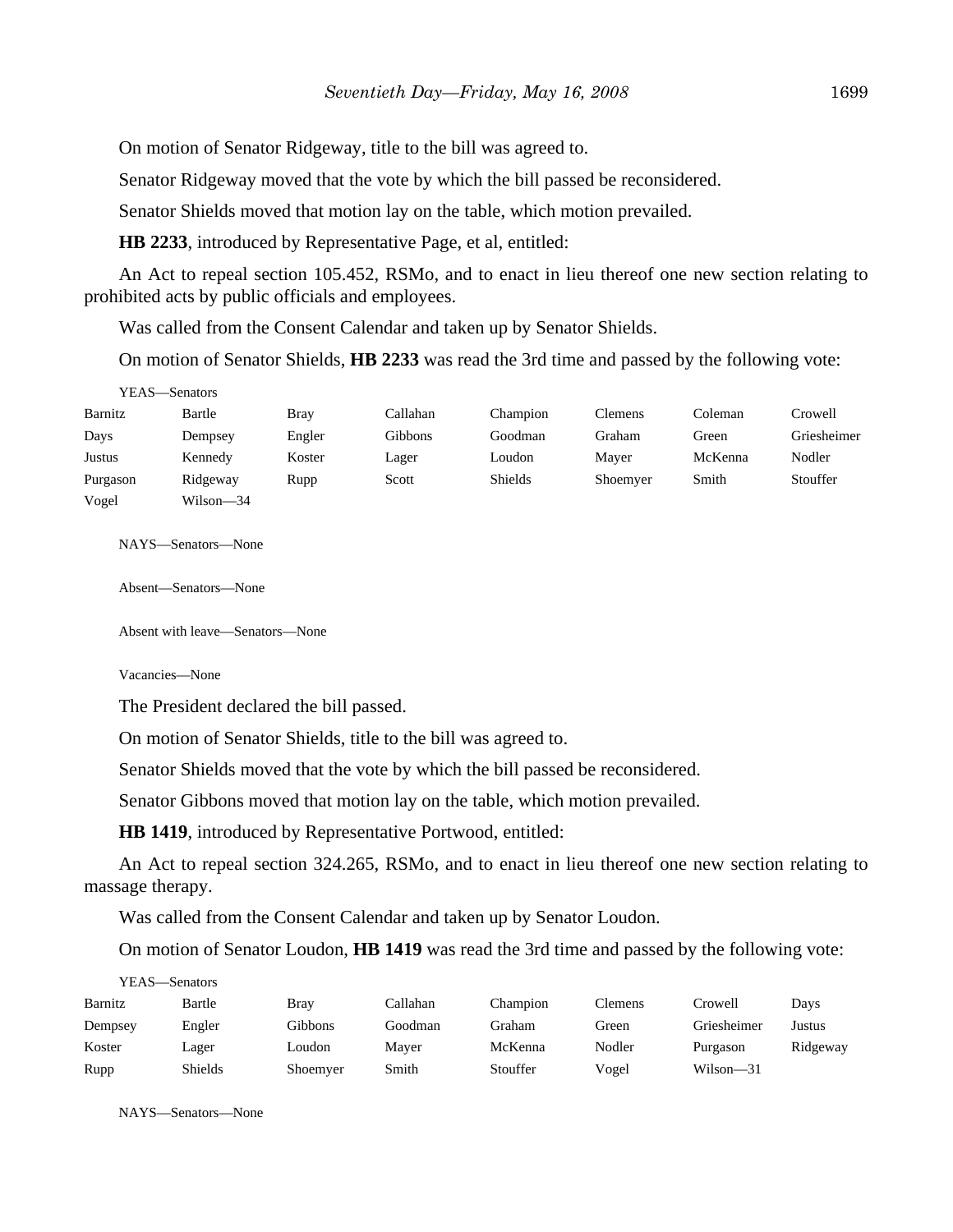Absent—Senators Coleman Kennedy Scott—3

Absent with leave—Senators—None

Vacancies—None

The President declared the bill passed.

On motion of Senator Loudon, title to the bill was agreed to.

Senator Loudon moved that the vote by which the bill passed be reconsidered.

Senator Shields moved that motion lay on the table, which motion prevailed.

**HB 1791**, introduced by Representative Cooper (155), et al, entitled:

An Act to repeal section 632.005, RSMo, and to enact in lieu thereof one new section relating to licensed professional counselors.

Was called from the Consent Calendar and taken up by Senator Barnitz.

On motion of Senator Barnitz, **HB 1791** was read the 3rd time and passed by the following vote:

| YEAS—Senators |         |                |          |          |          |         |               |
|---------------|---------|----------------|----------|----------|----------|---------|---------------|
| Barnitz       | Bartle  | Bray           | Callahan | Champion | Clemens  | Coleman | Crowell       |
| Days          | Dempsey | Engler         | Gibbons  | Goodman  | Graham   | Green   | Griesheimer   |
| Justus        | Koster  | Lager          | Loudon   | Mayer    | McKenna  | Nodler  | Purgason      |
| Ridgeway      | Rupp    | <b>Shields</b> | Shoemyer | Smith    | Stouffer | Vogel   | $Wilson - 32$ |

NAYS—Senators—None

Absent—Senators Kennedy Scott—2

Absent with leave—Senators—None

Vacancies—None

The President declared the bill passed.

On motion of Senator Barnitz, title to the bill was agreed to.

Senator Barnitz moved that the vote by which the bill passed be reconsidered.

Senator Shields moved that motion lay on the table, which motion prevailed.

#### **HCS** for **HB 1380**, entitled:

An Act to repeal section 67.993, RSMo, and to enact in lieu thereof one new section relating to senior citizens' services.

Was called from the Consent Calendar and taken up by Senator Goodman.

On motion of Senator Goodman, **HCS** for **HB 1380** was read the 3rd time and passed by the following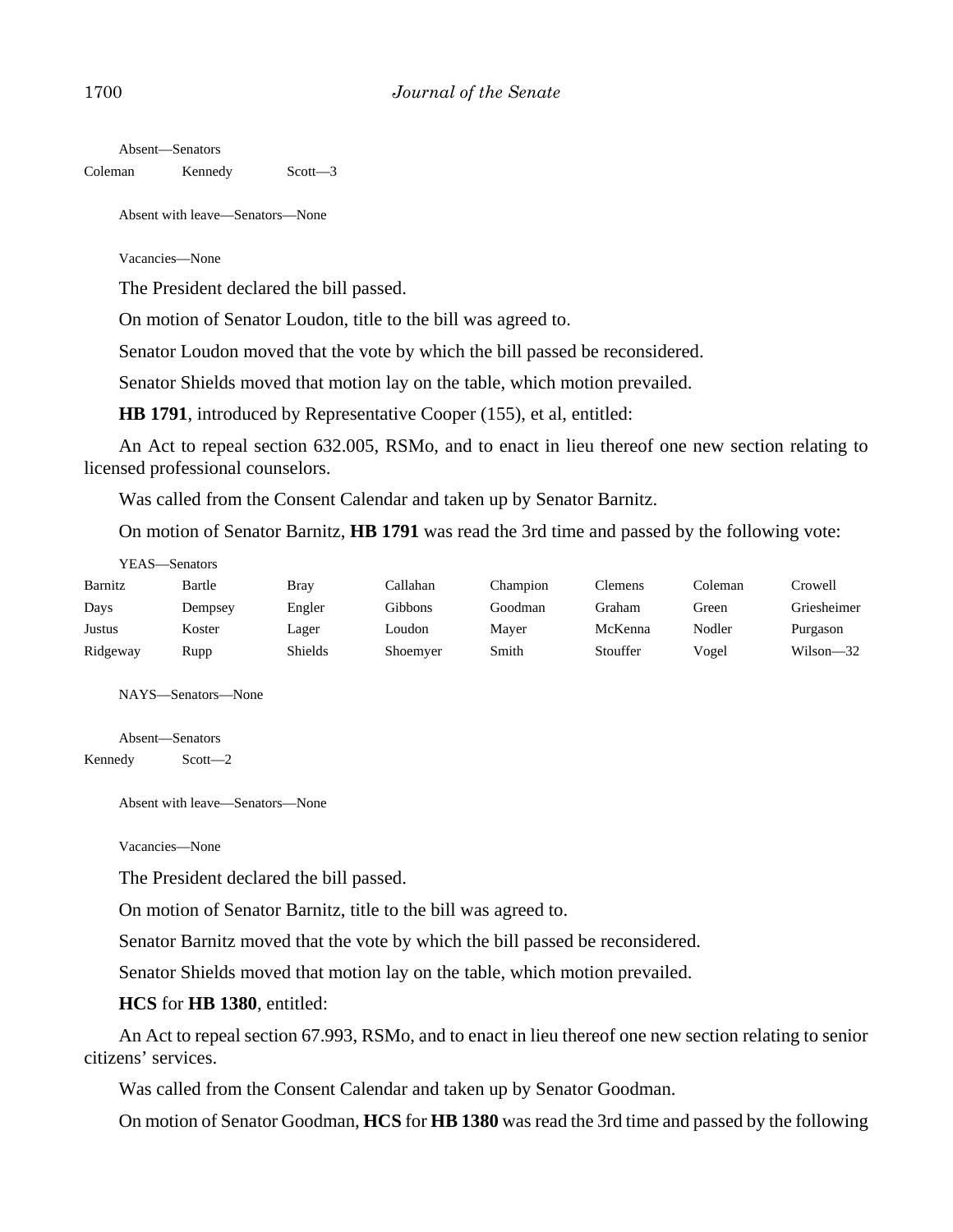#### vote:

| YEAS—Senators |          |             |                |          |                |          |             |
|---------------|----------|-------------|----------------|----------|----------------|----------|-------------|
| Barnitz       | Bartle   | <b>Bray</b> | Callahan       | Champion | <b>Clemens</b> | Coleman  | Crowell     |
| Days          | Dempsey  | Engler      | Gibbons        | Goodman  | Graham         | Green    | Griesheimer |
| Justus        | Kennedy  | Koster      | Lager          | Loudon   | Mayer          | McKenna  | Nodler      |
| Purgason      | Ridgeway | Rupp        | <b>Shields</b> | Shoemyer | Smith          | Stouffer | Vogel       |
| $Wilson - 33$ |          |             |                |          |                |          |             |

NAYS—Senators—None

Absent—Senator Scott—1

Absent with leave—Senators—None

Vacancies—None

The President declared the bill passed.

On motion of Senator Goodman, title to the bill was agreed to.

Senator Goodman moved that the vote by which the bill passed be reconsidered.

Senator Shields moved that motion lay on the table, which motion prevailed.

**HCS** for **HB 2036**, entitled:

An Act to repeal section 660.099, RSMo, and to enact in lieu thereof one new section relating to appropriation of funds for certain services for the elderly.

Was called from the Consent Calendar and taken up by Senator Stouffer.

On motion of Senator Stouffer, **HCS** for **HB 2036** was read the 3rd time and passed by the following vote:

| YEAS—Senators |           |             |          |                |                |         |             |
|---------------|-----------|-------------|----------|----------------|----------------|---------|-------------|
| Barnitz       | Bartle    | <b>Bray</b> | Callahan | Champion       | <b>Clemens</b> | Coleman | Crowell     |
| Days          | Dempsey   | Engler      | Gibbons  | Goodman        | Graham         | Green   | Griesheimer |
| Justus        | Kennedy   | Koster      | Lager    | Loudon         | Mayer          | McKenna | Nodler      |
| Purgason      | Ridgeway  | Rupp        | Scott    | <b>Shields</b> | Shoemyer       | Smith   | Stouffer    |
| Vogel         | Wilson-34 |             |          |                |                |         |             |

NAYS—Senators—None

Absent—Senators—None

Absent with leave—Senators—None

Vacancies—None

The President declared the bill passed.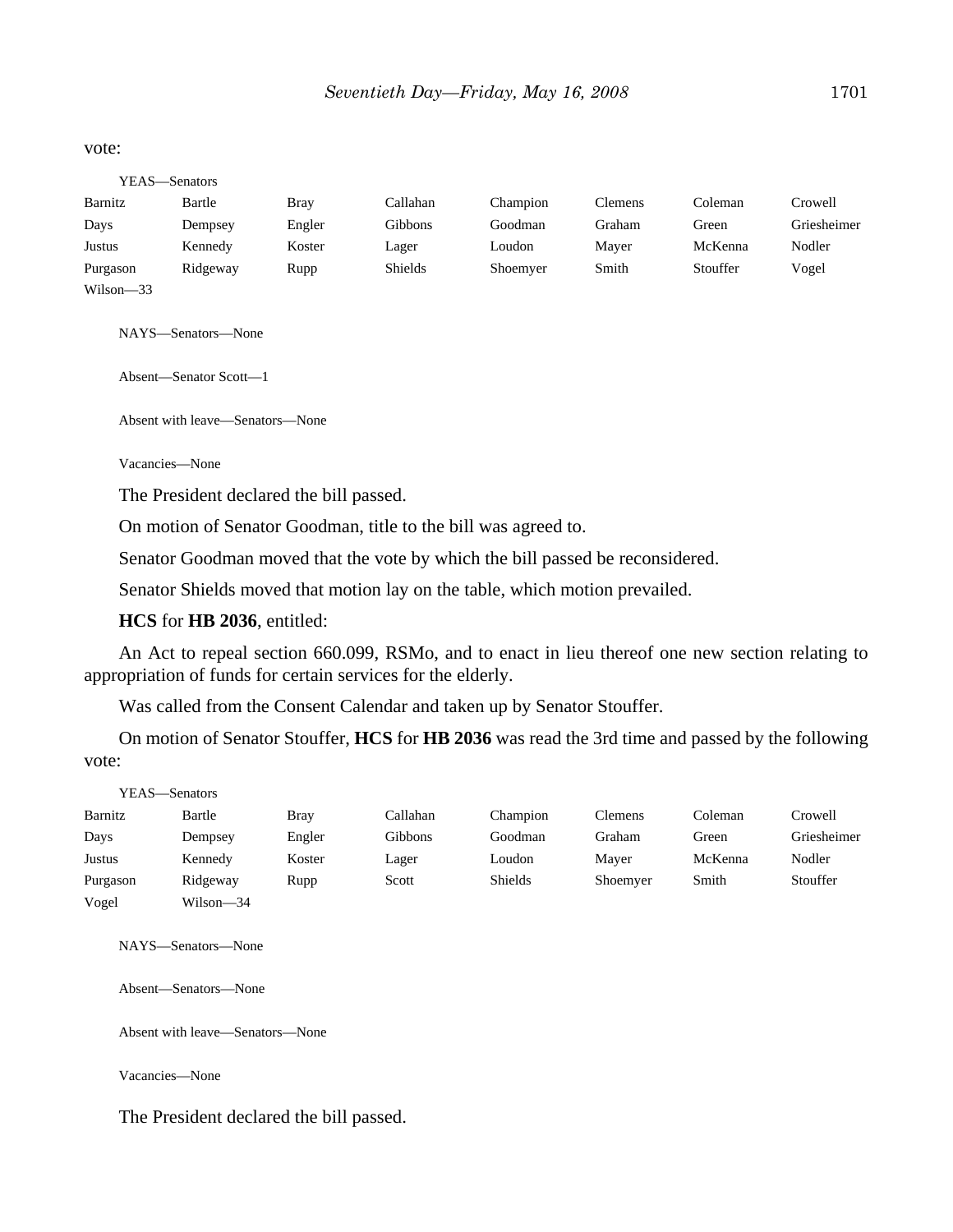On motion of Senator Stouffer, title to the bill was agreed to.

Senator Stouffer moved that the vote by which the bill passed be reconsidered.

Senator Shields moved that motion lay on the table, which motion prevailed.

**HB 1849**, introduced by Representatives Pratt and Curls, entitled:

An Act to repeal section 89.120, as enacted by senate committee substitute for house substitute for house committee substitute for house bills nos. 977 & 1608, eighty-ninth general assembly, second regular session, and section 89.120, as enacted by senate committee substitute for house bill no. 1352, eighty-ninth general assembly, second regular session, and to enact in lieu thereof one new section relating to zoning violation remedies, with penalty provisions.

Was called from the Consent Calendar and taken up by Senator Justus.

On motion of Senator Justus, **HB 1849** was read the 3rd time and passed by the following vote:

|          | YEAS—Senators |             |          |          |                |         |             |
|----------|---------------|-------------|----------|----------|----------------|---------|-------------|
| Barnitz  | Bartle        | <b>Bray</b> | Callahan | Champion | <b>Clemens</b> | Coleman | Crowell     |
| Days     | Dempsey       | Engler      | Gibbons  | Goodman  | Graham         | Green   | Griesheimer |
| Justus   | Kennedy       | Koster      | Lager    | Loudon   | Maver          | McKenna | Nodler      |
| Purgason | Ridgeway      | Rupp        | Scott    | Shields  | Shoemyer       | Smith   | Stouffer    |
| Vogel    | Wilson—34     |             |          |          |                |         |             |

NAYS—Senators—None

Absent—Senators—None

Absent with leave—Senators—None

Vacancies—None

YEAS—Senators

The President declared the bill passed.

On motion of Senator Justus, title to the bill was agreed to.

Senator Justus moved that the vote by which the bill passed be reconsidered.

Senator Shields moved that motion lay on the table, which motion prevailed.

**HB 1469**, introduced by Representative Pratt, entitled:

An Act to repeal sections 621.250 and 640.013, RSMo, and to enact in lieu thereof two new sections relating to the administrative hearing commission.

Was called from the Consent Calendar and taken up by Senator Goodman.

On motion of Senator Goodman, **HB 1469** was read the 3rd time and passed by the following vote:

| .        | .        |        |          |          |          |         |             |
|----------|----------|--------|----------|----------|----------|---------|-------------|
| Barnitz  | Bartle   | Bray   | Callahan | Champion | Clemens  | Coleman | Crowell     |
| Days     | Dempsey  | Engler | Gibbons  | Goodman  | Graham   | Green   | Griesheimer |
| Justus   | Kennedy  | Koster | Lager    | Loudon   | Mayer    | McKenna | Nodler      |
| Purgason | Ridgeway | Rupp   | Scott    | Shields  | Shoemyer | Smith   | Stouffer    |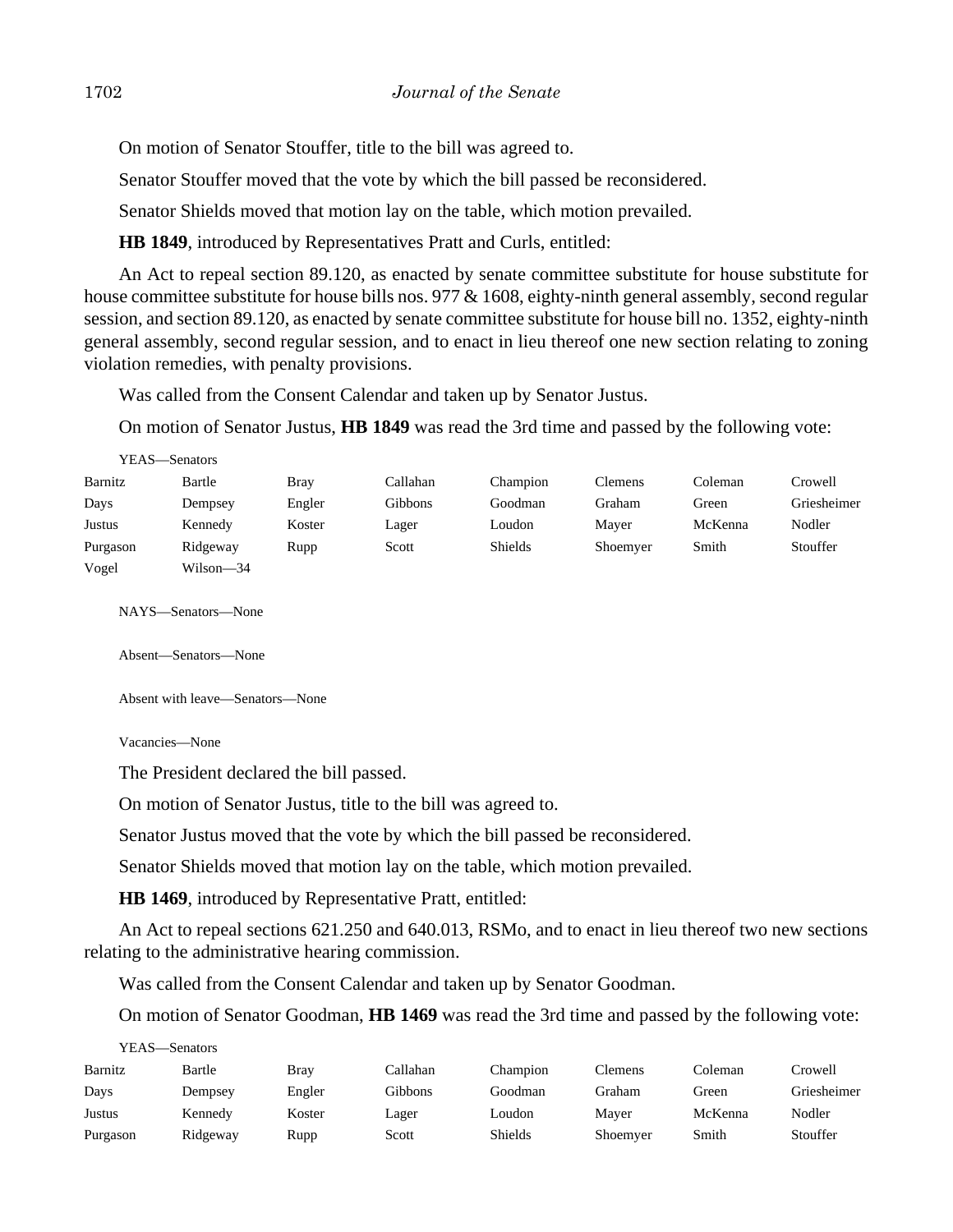Vogel Wilson—34

NAYS—Senators—None

Absent—Senators—None

Absent with leave—Senators—None

Vacancies—None

The President declared the bill passed.

On motion of Senator Goodman, title to the bill was agreed to.

Senator Goodman moved that the vote by which the bill passed be reconsidered.

Senator Shields moved that motion lay on the table, which motion prevailed.

**HB 1710**, introduced by Representative Flook, entitled:

An Act to repeal sections 86.1180, 86.1200, and 86.1560, RSMo, and section 86.1230 as enacted by senate bill no. 172, ninety-fourth general assembly, first regular session, and section 86.1230 as enacted by conference committee substitute no. 2 for house committee substitute no. 2 for senate bill no. 406, ninetyfourth general assembly, first regular session, and to enact in lieu thereof four new sections relating to police retirement.

Was called from the Consent Calendar and taken up by Senator Ridgeway.

Under the provisions of Senate Rule 91, Senator Wilson was excused from voting.

On motion of Senator Ridgeway, **HB 1710** was read the 3rd time and passed by the following vote:

| r EAS—Senators |        |             |          |          |         |             |              |
|----------------|--------|-------------|----------|----------|---------|-------------|--------------|
| Barnitz        | Bartle | <b>Bray</b> | Callahan | Champion | Clemens | Crowell     | Days         |
| Dempsey        | Engler | Gibbons     | Goodman  | Graham   | Green   | Griesheimer | Justus       |
| Kennedy        | Koster | Lager       | Loudon   | Maver    | McKenna | Nodler      | Purgason     |
| Ridgeway       | Rupp   | Scott       | Shields  | Shoemyer | Smith   | Stouffer    | $Vogel - 32$ |

NAYS—Senators—None

 $\overline{y}$ 

```
Absent—Senator Coleman—1
```
Absent with leave—Senators—None

Excused from voting—Senator Wilson—1

Vacancies—None

The President declared the bill passed.

On motion of Senator Ridgeway, title to the bill was agreed to.

Senator Ridgeway moved that the vote by which the bill passed be reconsidered.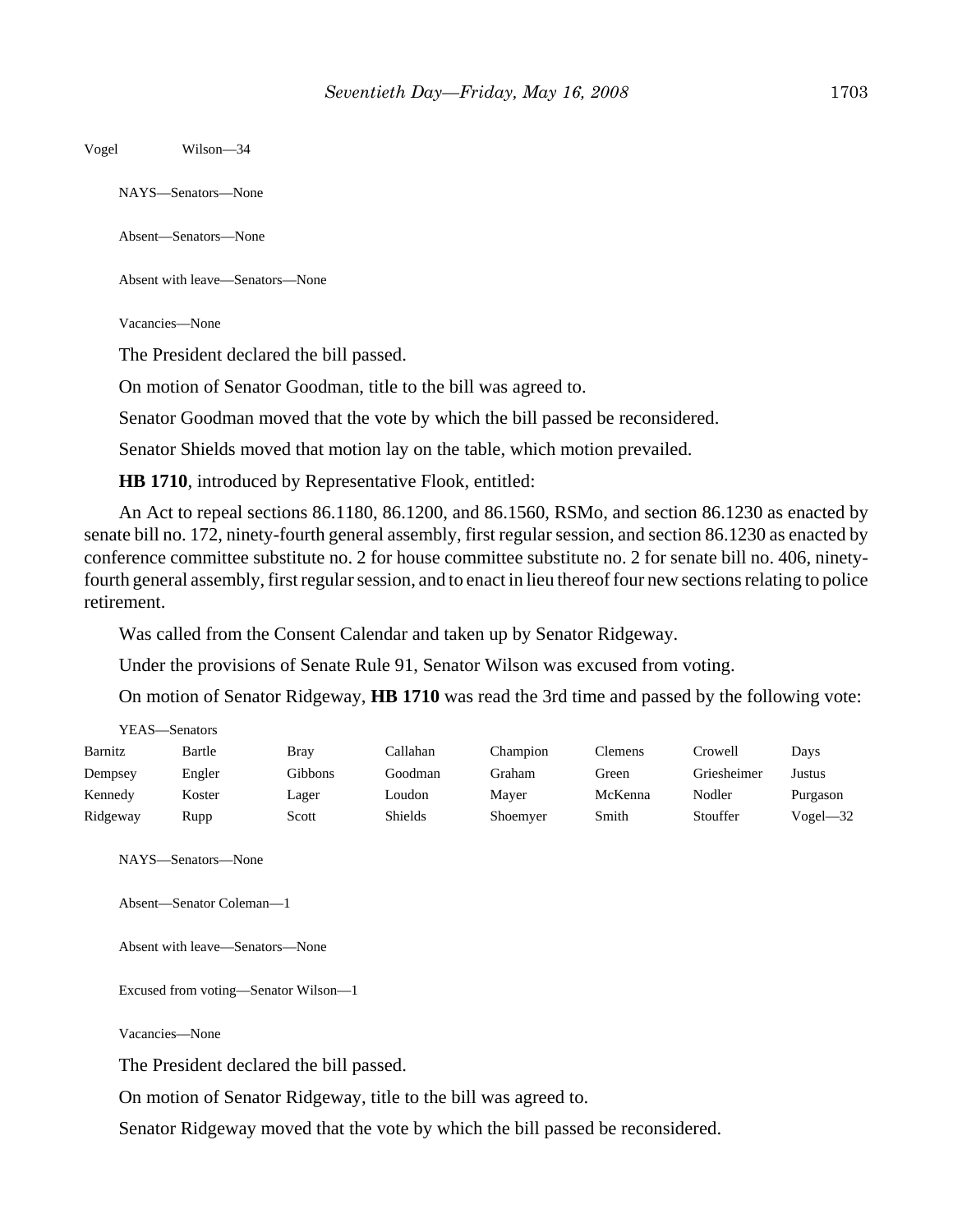Senator Shields moved that motion lay on the table, which motion prevailed.

**HB 1784**, introduced by Representative Meadows, et al, entitled:

An Act to amend chapter 8, RSMo, by adding thereto one new section relating to flags flown over state buildings.

Was called from the Consent Calendar and taken up by Senator McKenna.

On motion of Senator McKenna, **HB 1784** was read the 3rd time and passed by the following vote:

| r e as — Senators |           |             |          |                |                |         |             |
|-------------------|-----------|-------------|----------|----------------|----------------|---------|-------------|
| Barnitz           | Bartle    | <b>Bray</b> | Callahan | Champion       | <b>Clemens</b> | Coleman | Crowell     |
| Days              | Dempsey   | Engler      | Gibbons  | Goodman        | Graham         | Green   | Griesheimer |
| Justus            | Kennedy   | Koster      | Lager    | Loudon         | Mayer          | McKenna | Nodler      |
| Purgason          | Ridgeway  | Rupp        | Scott    | <b>Shields</b> | Shoemyer       | Smith   | Stouffer    |
| Vogel             | Wilson—34 |             |          |                |                |         |             |

NAYS—Senators—None

YEAS—Senators

Absent—Senators—None

Absent with leave—Senators—None

Vacancies—None

The President declared the bill passed.

On motion of Senator McKenna, title to the bill was agreed to.

Senator McKenna moved that the vote by which the bill passed be reconsidered.

Senator Shields moved that motion lay on the table, which motion prevailed.

**HB 1313**, introduced by Representative Wright, et al, entitled:

An Act to amend chapter 34, RSMo, by adding thereto one new section relating to state purchasing.

Was called from the Consent Calendar and taken up by Senator Mayer.

On motion of Senator Mayer, **HB 1313** was read the 3rd time and passed by the following vote:

| YEAS—Senators |           |        |          |          |                |         |             |
|---------------|-----------|--------|----------|----------|----------------|---------|-------------|
| Barnitz       | Bartle    | Bray   | Callahan | Champion | <b>Clemens</b> | Coleman | Crowell     |
| Days          | Dempsey   | Engler | Gibbons  | Goodman  | Graham         | Green   | Griesheimer |
| Justus        | Kennedy   | Koster | Lager    | Loudon   | Mayer          | McKenna | Nodler      |
| Purgason      | Ridgeway  | Rupp   | Scott    | Shields  | Shoemyer       | Smith   | Stouffer    |
| Vogel         | Wilson—34 |        |          |          |                |         |             |

NAYS—Senators—None

Absent—Senators—None

Absent with leave—Senators—None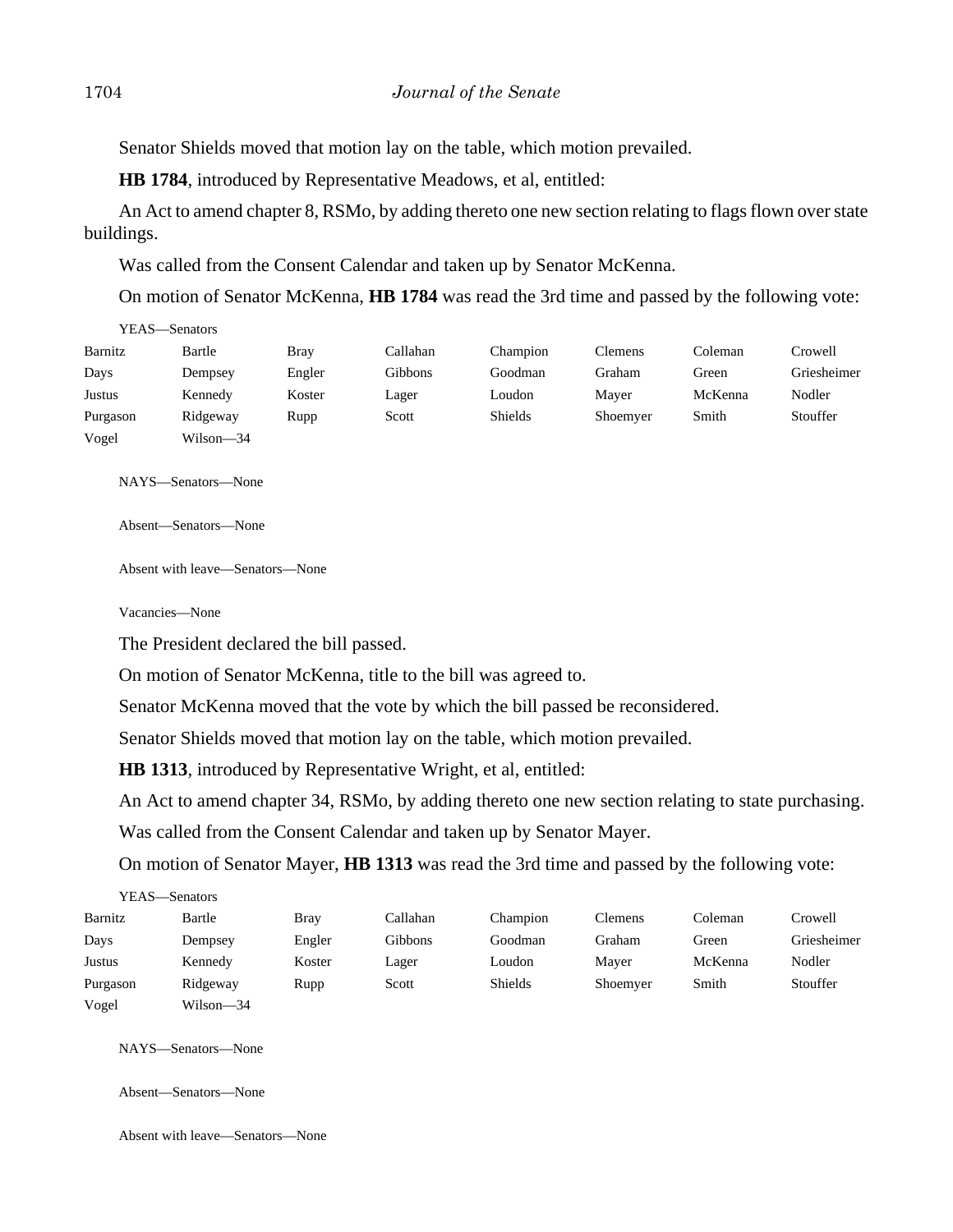#### Vacancies—None

The President declared the bill passed.

On motion of Senator Mayer, title to the bill was agreed to.

Senator Mayer moved that the vote by which the bill passed be reconsidered.

Senator Shields moved that motion lay on the table, which motion prevailed.

#### **HCS** for **HB 1893**, entitled:

An Act to repeal section 385.050, RSMo, and to enact in lieu thereof one new section relating to premium refund calculations for credit insurance.

Was called from the Consent Calendar and taken up by Senator Dempsey.

On motion of Senator Dempsey, **HCS** for **HB 1893** was read the 3rd time and passed by the following vote:

| YEAS—Senators |           |             |                |                |                |         |             |
|---------------|-----------|-------------|----------------|----------------|----------------|---------|-------------|
| Barnitz       | Bartle    | <b>Bray</b> | Callahan       | Champion       | <b>Clemens</b> | Coleman | Crowell     |
| Days          | Dempsey   | Engler      | <b>Gibbons</b> | Goodman        | Graham         | Green   | Griesheimer |
| Justus        | Kennedy   | Koster      | Lager          | Loudon         | Mayer          | McKenna | Nodler      |
| Purgason      | Ridgeway  | Rupp        | Scott          | <b>Shields</b> | Shoemyer       | Smith   | Stouffer    |
| Vogel         | Wilson—34 |             |                |                |                |         |             |

NAYS—Senators—None

Absent—Senators—None

Absent with leave—Senators—None

Vacancies—None

The President declared the bill passed.

On motion of Senator Dempsey, title to the bill was agreed to.

Senator Dempsey moved that the vote by which the bill passed be reconsidered.

Senator Shields moved that motion lay on the table, which motion prevailed.

**HB 1881**, introduced by Representative Schlottach, entitled:

An Act to repeal section 247.060, RSMo, and to enact in lieu thereof one new section relating to county water supply districts.

Was called from the Consent Calendar and taken up by Senator Kennedy.

On motion of Senator Kennedy, **HB 1881** was read the 3rd time and passed by the following vote:

| YEAS- | —Senators |
|-------|-----------|
|       |           |

| Barnitz | Bartle  | Brav   | Callahan | Champion | Clemens | ∑oleman | Crowell:    |
|---------|---------|--------|----------|----------|---------|---------|-------------|
| Days    | Dempsey | Engler | Gibbons  | Goodman  | Graham  | Green   | Griesheimer |
| Justus  | Kennedv | Koster | Lager    | Loudon   | Mayer   | McKenna | Nodler      |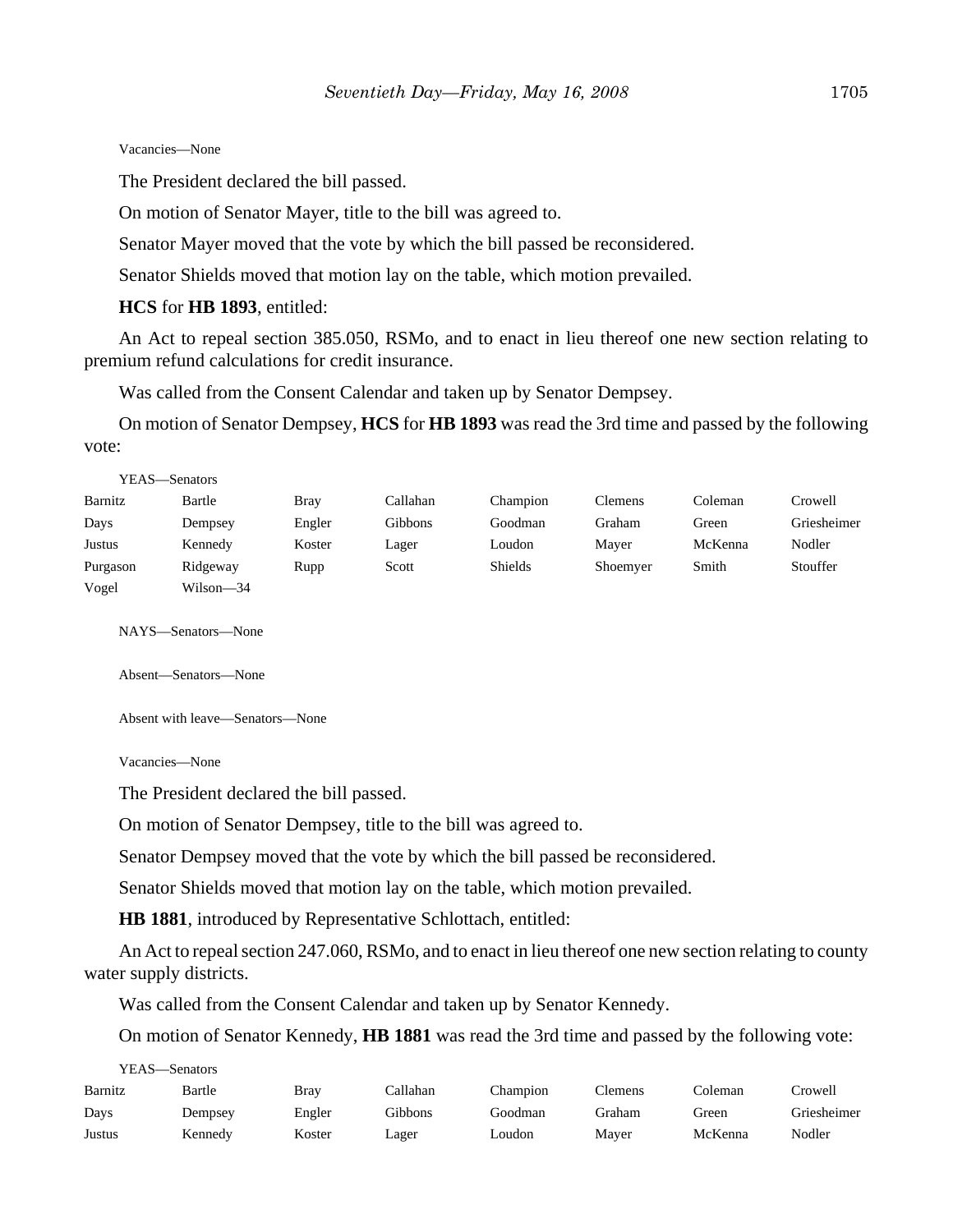| Purgason<br>Vogel | Ridgeway<br>Wilson-34                                                         | Rupp | Scott | <b>Shields</b> | Shoemyer | Smith | Stouffer |
|-------------------|-------------------------------------------------------------------------------|------|-------|----------------|----------|-------|----------|
|                   | NAYS—Senators—None                                                            |      |       |                |          |       |          |
|                   | Absent-Senators-None                                                          |      |       |                |          |       |          |
|                   | Absent with leave—Senators—None                                               |      |       |                |          |       |          |
|                   | Vacancies—None                                                                |      |       |                |          |       |          |
|                   | The President declared the bill passed.                                       |      |       |                |          |       |          |
|                   | On motion of Senator Kennedy, title to the bill was agreed to.                |      |       |                |          |       |          |
|                   | Senator Kennedy moved that the vote by which the bill passed be reconsidered. |      |       |                |          |       |          |
|                   | Senator Shields moved that motion lay on the table, which motion prevailed.   |      |       |                |          |       |          |

President Pro Tem Gibbons assumed the Chair.

## **REPORTS OF STANDING COMMITTEES**

Senator Goodman, Chairman of the Committee on Governmental Accountability and Fiscal Oversight, submitted the following reports:

Mr. President: Your Committee on Governmental Accountability and Fiscal Oversight, to which was referred **HCS** for **HJR 70** and **SS** for **SCS** for **HB 2081**, begs leave to report that it has considered the same and recommends that the joint resolution and bill do pass.

## **HOUSE BILLS ON THIRD READING**

Senator Callahan moved that **SS** for **SCS** for **HB 2081**, as amended, be called from the Informal Calendar and again taken up for 3rd reading and final passage.

**SS** for **SCS** for **HB 2081**, as amended, was read the 3rd time and passed by the following vote:

|              | YEAS-Senators                   |             |          |                |          |          |                |
|--------------|---------------------------------|-------------|----------|----------------|----------|----------|----------------|
| Barnitz      | Bartle                          | <b>Bray</b> | Callahan | <b>Clemens</b> | Coleman  | Crowell  | Days           |
| Dempsey      | Gibbons                         | Goodman     | Green    | Griesheimer    | Justus   | Koster   | Loudon         |
| McKenna      | Nodler                          | Purgason    | Rupp     | Scott          | Shoemyer | Smith    | Stouffer       |
| $Vogel - 25$ |                                 |             |          |                |          |          |                |
|              | NAYS-Senators                   |             |          |                |          |          |                |
| Champion     | Engler                          | Graham      | Kennedy  | Lager          | Mayer    | Ridgeway | <b>Shields</b> |
| Wilson-9     |                                 |             |          |                |          |          |                |
|              | Absent-Senators-None            |             |          |                |          |          |                |
|              | Absent with leave—Senators—None |             |          |                |          |          |                |
|              | Vacancies—None                  |             |          |                |          |          |                |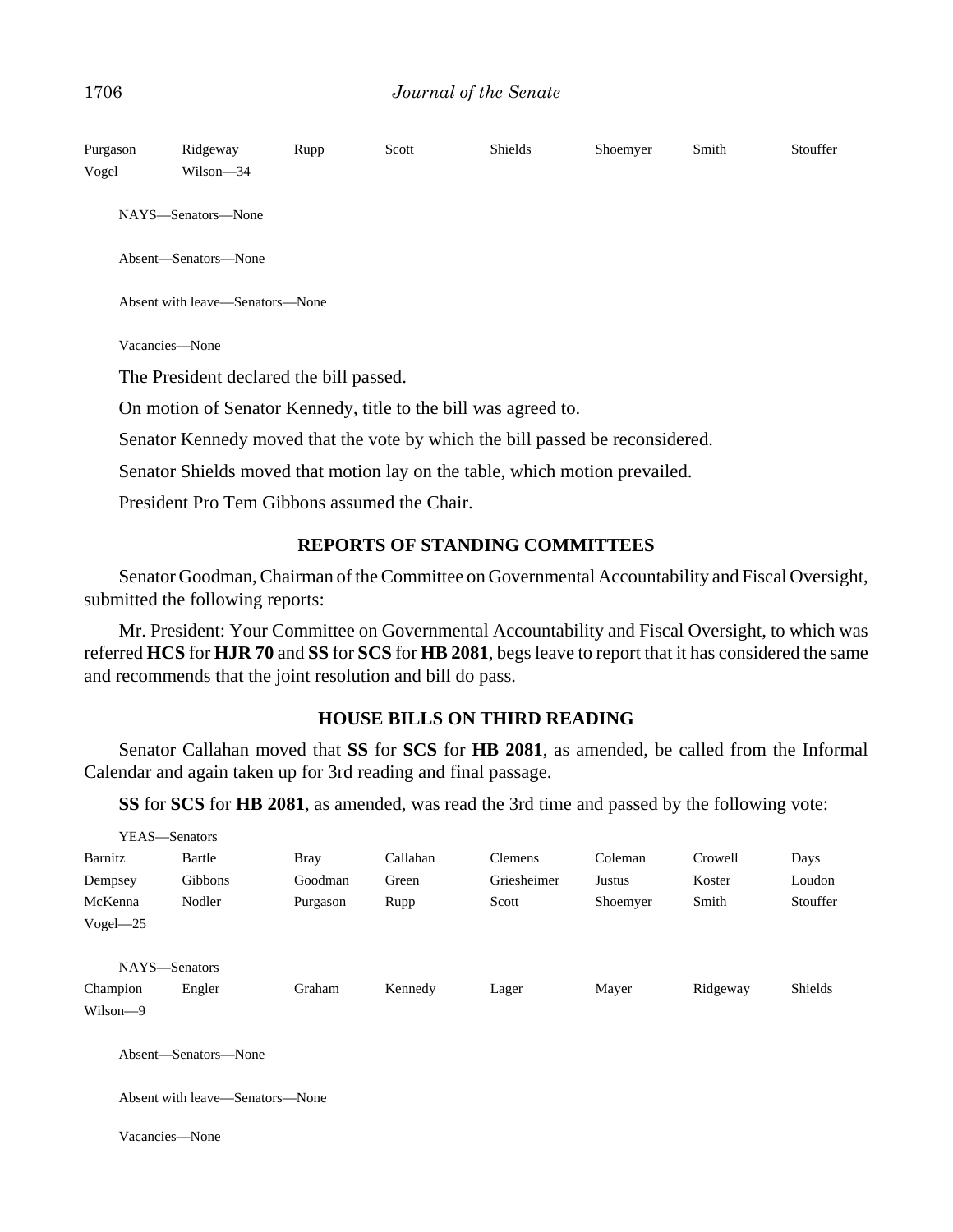The President declared the bill passed.

The emergency clause was adopted by the following vote:

| YEAS—Senators |                      |                |           |                |           |             |          |
|---------------|----------------------|----------------|-----------|----------------|-----------|-------------|----------|
| Barnitz       | Bartle               | <b>Bray</b>    | Callahan  | <b>Clemens</b> | Coleman   | Crowell     | Days     |
| Dempsey       | Engler               | <b>Gibbons</b> | Goodman   | Graham         | Green     | Griesheimer | Justus   |
| Koster        | Lager                | Loudon         | McKenna   | Purgason       | Rupp      | Scott       | Shoemyer |
| Smith         | Stouffer             | Vogel          | Wilson-28 |                |           |             |          |
|               |                      |                |           |                |           |             |          |
| NAYS-Senators |                      |                |           |                |           |             |          |
| Champion      | Kennedy              | Mayer          | Nodler    | Ridgeway       | Shields-6 |             |          |
|               |                      |                |           |                |           |             |          |
|               | Absent—Senators—None |                |           |                |           |             |          |

Absent with leave—Senators—None

Vacancies—None

On motion of Senator Callahan, title to the bill was agreed to.

Senator Callahan moved that the vote by which the bill passed be reconsidered.

Senator Shields moved that motion lay on the table, which motion prevailed.

## **MESSAGES FROM THE HOUSE**

The following message was received from the House of Representatives through its Chief Clerk:

Mr. President: I am instructed by the House of Representatives to inform the Senate that the House has receded from its position on **HA 1** to **HCS** for **SCS** for **SB 1170** and has taken up and adopted **HCS** for **SCS** for **SB 1170** and has taken up and passed **HCS** for **SCS** for **SB 1170**.

Emergency clause adopted.

In which the concurrence of the Senate is respectfully requested.

### **PRIVILEGED MOTIONS**

Senator Mayer moved that **SCS** for **SBs 753**, **728**, **906** and **1026**, with **HCS**, be taken up for 3rd reading and final passage, which motion prevailed.

**HCS** for **SCS** for **SB 753**, **728**, **906** and **1026**, entitled:

HOUSE COMMITTEE SUBSTITUTE FOR SENATE COMMITTEE SUBSTITUTE FOR SENATE BILLS NOS. 753, 728, 906 and 1026

An Act to amend chapter 227, RSMo, by adding thereto four new sections relating to the designation of memorial highways.

Was taken up.

Senator Mayer moved that **HCS** for **SCS** for **SBs 753**, **728**, **906** and **1026** be adopted, which motion prevailed by the following vote: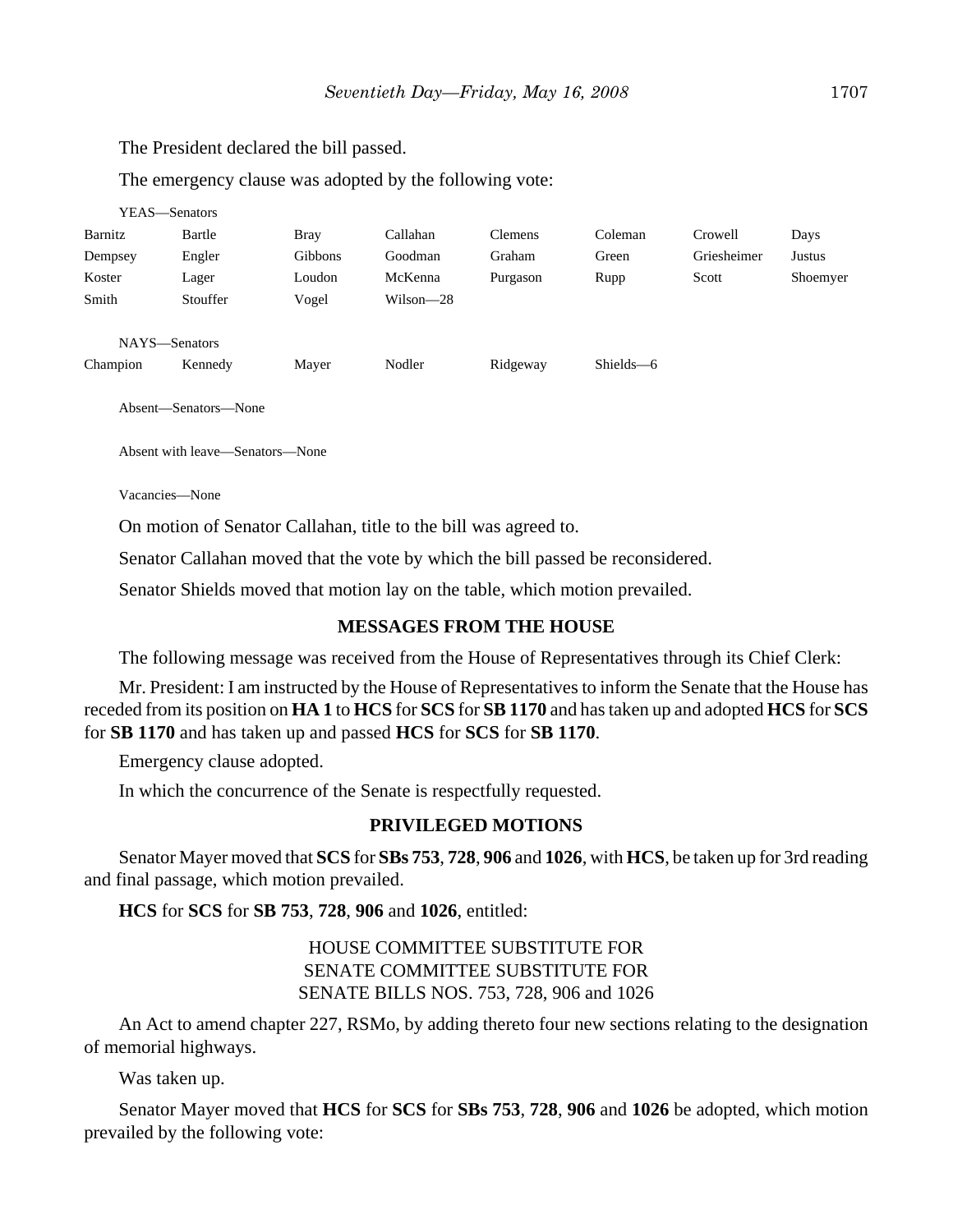## 1708 *Journal of the Senate*

| YEAS—Senators |           |             |          |                |                |         |             |
|---------------|-----------|-------------|----------|----------------|----------------|---------|-------------|
| Barnitz       | Bartle    | <b>Bray</b> | Callahan | Champion       | <b>Clemens</b> | Coleman | Crowell     |
| Days          | Dempsey   | Engler      | Gibbons  | Goodman        | Graham         | Green   | Griesheimer |
| Justus        | Kennedy   | Koster      | Lager    | Loudon         | Mayer          | McKenna | Nodler      |
| Purgason      | Ridgeway  | Rupp        | Scott    | <b>Shields</b> | Shoemyer       | Smith   | Stouffer    |
| Vogel         | Wilson-34 |             |          |                |                |         |             |

NAYS—Senators—None

Absent—Senators—None

Absent with leave—Senators—None

Vacancies—None

On motion of Senator Mayer, **HCS** for **SCS** for **SBs 753**, **728**, **906** and **1026** was read the 3rd time and passed by the following vote:

|               | YEAS—Senators |             |          |                |                |         |             |
|---------------|---------------|-------------|----------|----------------|----------------|---------|-------------|
| Barnitz       | Bartle        | <b>Bray</b> | Callahan | Champion       | <b>Clemens</b> | Coleman | Crowell     |
| Days          | Dempsey       | Engler      | Gibbons  | Goodman        | Graham         | Green   | Griesheimer |
| <b>Justus</b> | Kennedy       | Koster      | Lager    | Loudon         | Mayer          | McKenna | Nodler      |
| Purgason      | Ridgeway      | Rupp        | Scott    | <b>Shields</b> | Shoemyer       | Smith   | Stouffer    |
| Vogel         | Wilson—34     |             |          |                |                |         |             |

NAYS—Senators—None

Absent—Senators—None

Absent with leave—Senators—None

Vacancies—None

The President declared the bill passed.

On motion of Senator Mayer, title to the bill was agreed to.

Senator Mayer moved that the vote by which the bill passed be reconsidered.

Senator Shields moved that motion lay on the table, which motion prevailed.

Bill ordered enrolled.

Senator Wilson moved that **SCS** for **SB 1131**, with **HCS**, be taken up for 3rd reading and final passage, which motion prevailed.

**HCS** for **SCS** for **SB 1131**, entitled:

## HOUSE COMMITTEE SUBSTITUTE FOR SENATE COMMITTEE SUBSTITUTE FOR SENATE BILL NO. 1131

An Act to repeal sections 94.577, 94.600, and 94.605, RSMo, and to enact in lieu thereof three new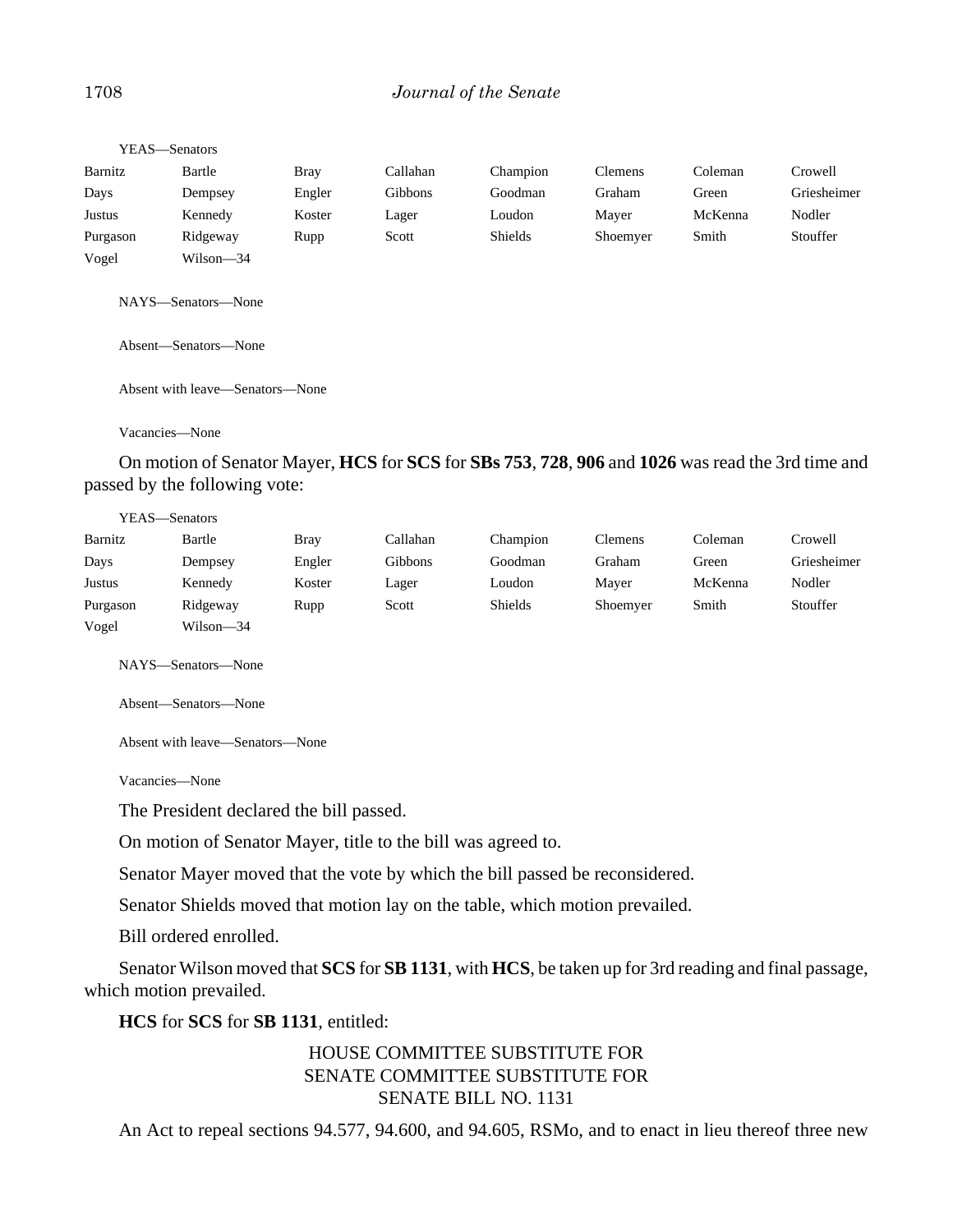sections relating to transportation sales taxes.

Was taken up.

Senator Wilson moved that **HCS** for **SCS** for **SB 1131** be adopted, which motion prevailed by the following vote:

| YEAS—Senators   |                    |               |             |                |          |                |        |
|-----------------|--------------------|---------------|-------------|----------------|----------|----------------|--------|
| Bartle          | <b>Bray</b>        | Callahan      | Champion    | <b>Clemens</b> | Crowell  | Dempsey        | Engler |
| Gibbons         | Goodman            | Green         | Griesheimer | Justus         | Kennedy  | Koster         | Lager  |
| Loudon          | Mayer              | McKenna       | Nodler      | Purgason       | Ridgeway | <b>Shields</b> | Smith  |
| Stouffer        | Vogel              | $Wilson - 27$ |             |                |          |                |        |
|                 | NAYS—Senators—None |               |             |                |          |                |        |
| Absent-Senators |                    |               |             |                |          |                |        |
| Barnitz         | Coleman            | Days          | Graham      | Rupp           | Scott    | Shoemyer-7     |        |
|                 |                    |               |             |                |          |                |        |

Absent with leave—Senators—None

Vacancies—None

On motion of Senator Wilson, **HCS** for **SCS** for **SB 1131** was read the 3rd time and passed by the following vote:

| YEAS—Senators   |                    |             |          |                |         |          |          |
|-----------------|--------------------|-------------|----------|----------------|---------|----------|----------|
| Bartle          | <b>Bray</b>        | Callahan    | Champion | <b>Clemens</b> | Dempsey | Engler   | Gibbons  |
| Goodman         | Green              | Griesheimer | Justus   | Kennedy        | Koster  | Lager    | Loudon   |
| Mayer           | McKenna            | Nodler      | Purgason | Ridgeway       | Rupp    | Shields  | Stouffer |
| Vogel           | Wilson—26          |             |          |                |         |          |          |
|                 | NAYS—Senators—None |             |          |                |         |          |          |
| Absent—Senators |                    |             |          |                |         |          |          |
| Barnitz         | Coleman            | Crowell     | Days     | Graham         | Scott   | Shoemyer | Smith-8  |
|                 |                    |             |          |                |         |          |          |

Absent with leave—Senators—None

Vacancies—None

The President declared the bill passed.

On motion of Senator Wilson, title to the bill was agreed to.

Senator Wilson moved that the vote by which the bill passed be reconsidered.

Senator Shields moved that motion lay on the table, which motion prevailed.

Bill ordered enrolled.

Senator Justus moved that **SB 1002**, with **HCS**, be taken up for 3rd reading and final passage, which motion prevailed.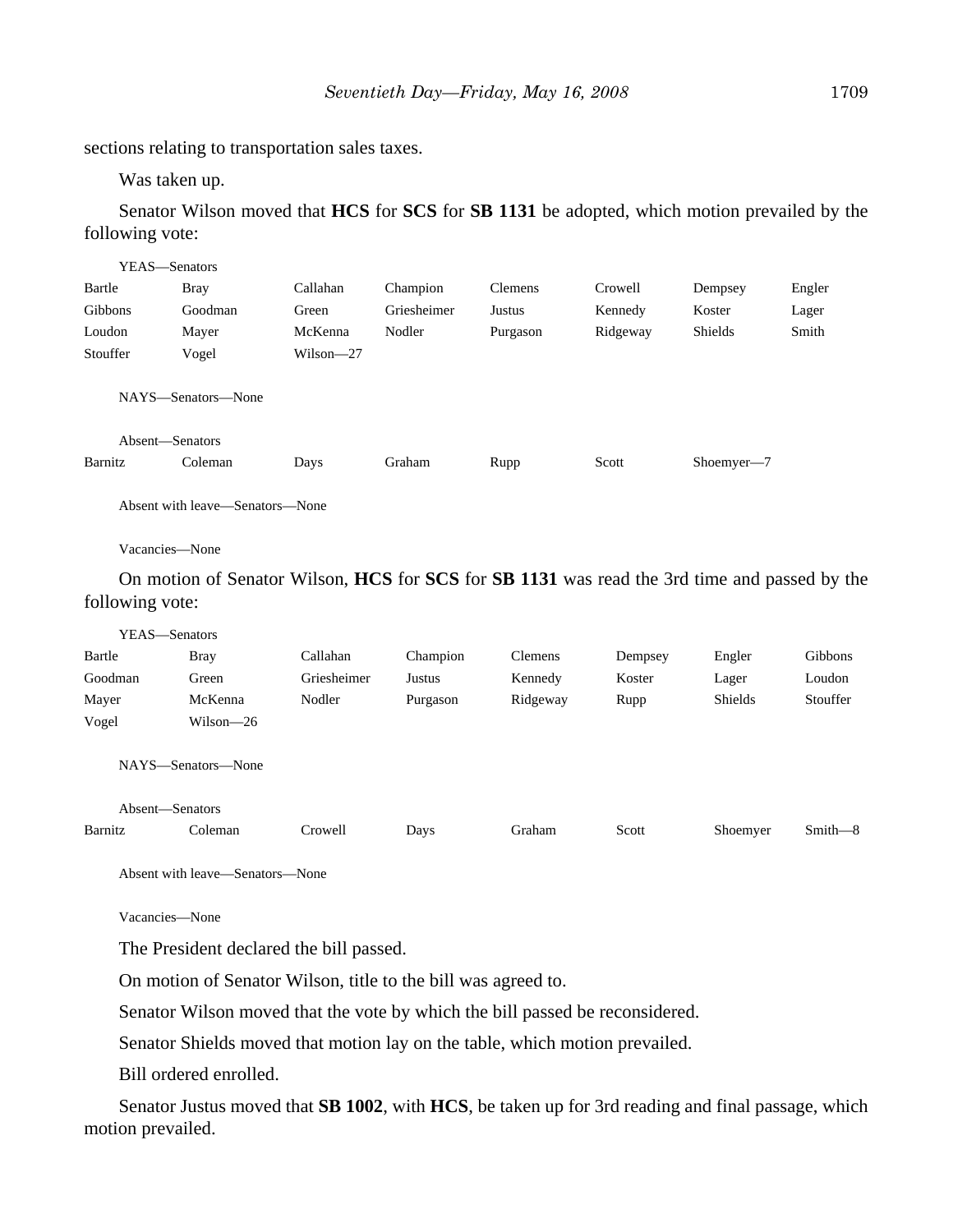**HCS** for **SB 1002**, entitled:

## HOUSE COMMITTEE SUBSTITUTE FOR SENATE BILL NO. 1002

An Act to repeal section 89.120, as enacted by senate committee substitute for house substitute for house committee substitute for house bills nos. 977 & 1608, eighty-ninth general assembly, second regular session, and section 89.120, as enacted by senate committee substitute for house bill no. 1352, eighty-ninth general assembly, second regular session, and to enact in lieu thereof one new section relating to zoning violation remedies, with penalty provisions.

Was taken up.

Senator Justus moved that **HCS** for **SB 1002** be adopted, which motion prevailed by the following vote:

| YEAS—Senators |             |          |          |                |             |               |         |
|---------------|-------------|----------|----------|----------------|-------------|---------------|---------|
| Bartle        | <b>Bray</b> | Callahan | Champion | <b>Clemens</b> | Crowell     | Davs          | Dempsey |
| Engler        | Gibbons     | Goodman  | Graham   | Green          | Griesheimer | Justus        | Koster  |
| Lager         | Loudon      | Mayer    | McKenna  | Nodler         | Purgason    | Ridgeway      | Rupp    |
| Scott         | Shields     | Shoemyer | Smith    | Stouffer       | Vogel       | $Wilson - 31$ |         |

NAYS—Senators—None

|         | Absent—Senators |               |
|---------|-----------------|---------------|
| Barnitz | Coleman         | $Kennedy - 3$ |

Absent with leave—Senators—None

Vacancies—None

YEAS—Senators

On motion of Senator Justus, **HCS** for **SB 1002** was read the 3rd time and passed by the following vote:

| Bartle | Bray    | Callahan | Champion | <b>Clemens</b> | Crowell     | Davs      | Dempsey |
|--------|---------|----------|----------|----------------|-------------|-----------|---------|
| Engler | Gibbons | Goodman  | Graham   | Green          | Griesheimer | Justus    | Koster  |
| Lager  | Loudon  | Maver    | McKenna  | Nodler         | Purgason    | Ridgeway  | Rupp    |
| Scott  | Shields | Shoemyer | Smith    | Stouffer       | Vogel       | Wilson-31 |         |

NAYS—Senators—None

Absent—Senators Barnitz Coleman Kennedy—3

Absent with leave—Senators—None

Vacancies—None

The President declared the bill passed.

On motion of Senator Justus, title to the bill was agreed to.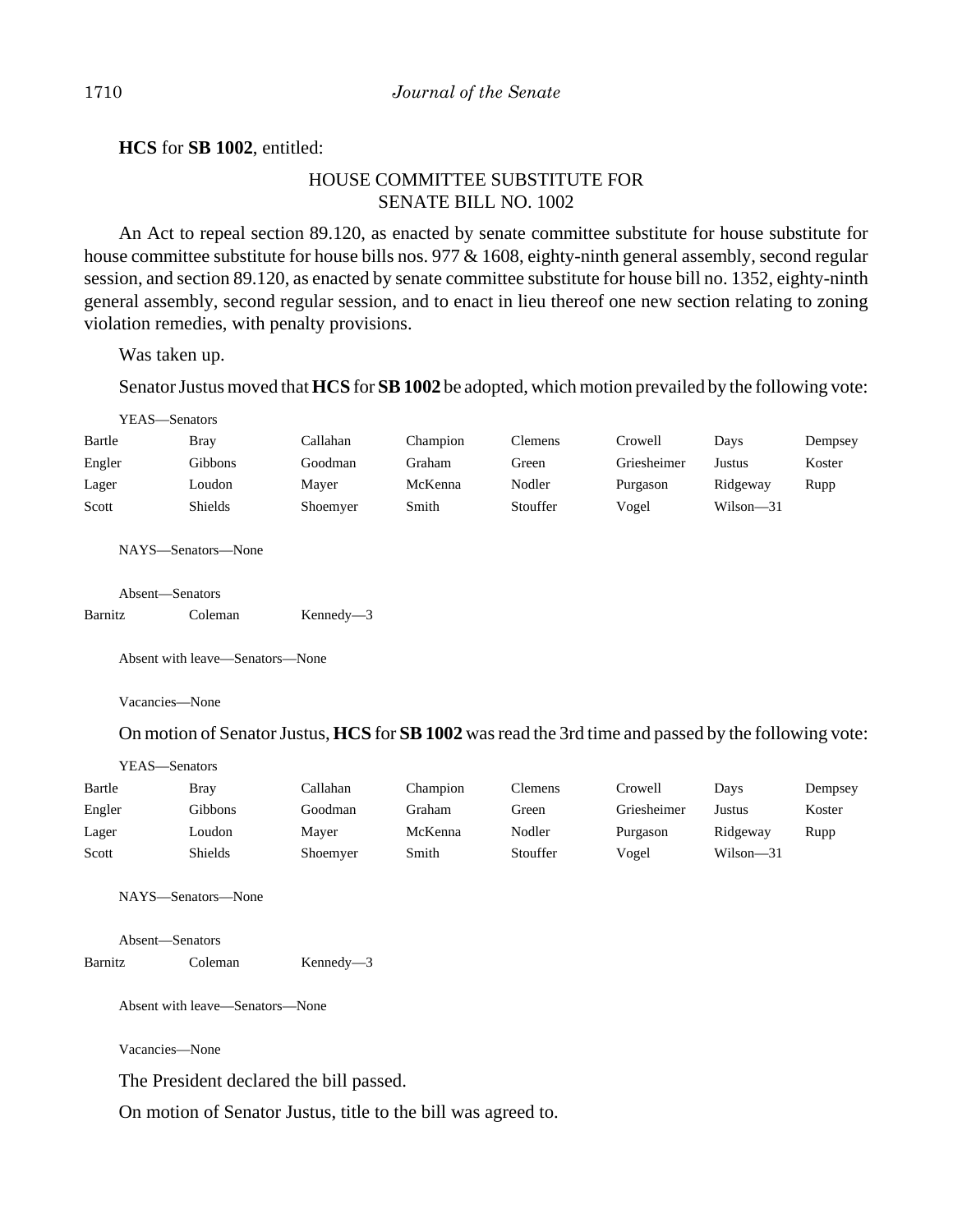Senator Justus moved that the vote by which the bill passed be reconsidered.

Senator Shields moved that motion lay on the table, which motion prevailed.

Bill ordered enrolled.

Senator Mayer moved that **SCS** for **SB 1170**, with **HCS**, be taken up for 3rd reading and final passage, which motion prevailed.

**HCS** for **SCS** for **SB 1170**, entitled:

## HOUSE COMMITTEE SUBSTITUTE FOR SENATE COMMITTEE SUBSTITUTE FOR SENATE BILL NO. 1170

An Act to repeal section 177.088, RSMo, and to enact in lieu thereof two new sections relating to education boards and commissions, with an emergency clause for a certain section.

Was taken up.

YEAS—Senators

Senator Mayer moved that **HCS** for **SCS** for **SB 1170** be adopted, which motion prevailed by the following vote:

Bartle Bray Callahan Champion Clemens Crowell Days Dempsey

| Engler          | Gibbons                                                                                     | Goodman  | Green     | Griesheimer    | <b>Justus</b> | Koster | Lager   |
|-----------------|---------------------------------------------------------------------------------------------|----------|-----------|----------------|---------------|--------|---------|
| Loudon          | Mayer                                                                                       | McKenna  | Nodler    | Purgason       | Ridgeway      | Rupp   | Scott   |
| Shields         | Shoemyer                                                                                    | Smith    | Stouffer  | Vogel          | Wilson-30     |        |         |
|                 | NAYS-Senators-None                                                                          |          |           |                |               |        |         |
|                 | Absent-Senators                                                                             |          |           |                |               |        |         |
| Barnitz         | Coleman                                                                                     | Graham   | Kennedy-4 |                |               |        |         |
|                 | Absent with leave—Senators—None                                                             |          |           |                |               |        |         |
|                 | Vacancies-None                                                                              |          |           |                |               |        |         |
|                 | On motion of Senator Mayer, HCS for SCS for SB 1170 was read the 3rd time and passed by the |          |           |                |               |        |         |
| following vote: |                                                                                             |          |           |                |               |        |         |
|                 | YEAS-Senators                                                                               |          |           |                |               |        |         |
| Bartle          | <b>Bray</b>                                                                                 | Callahan | Champion  | <b>Clemens</b> | Crowell       | Days   | Dempsey |
| Engler          | Gibbons                                                                                     | Goodman  | Green     | Griesheimer    | Justus        | Koster | Lager   |
| Loudon          | Mayer                                                                                       | McKenna  | Nodler    | Purgason       | Ridgeway      | Rupp   | Scott   |
| Shields         | Shoemyer                                                                                    | Smith    | Stouffer  | Vogel          | Wilson-30     |        |         |
|                 | NAYS-Senators-None                                                                          |          |           |                |               |        |         |
|                 | Absent-Senators                                                                             |          |           |                |               |        |         |
| Barnitz         | Coleman                                                                                     | Graham   | Kennedy-4 |                |               |        |         |
|                 |                                                                                             |          |           |                |               |        |         |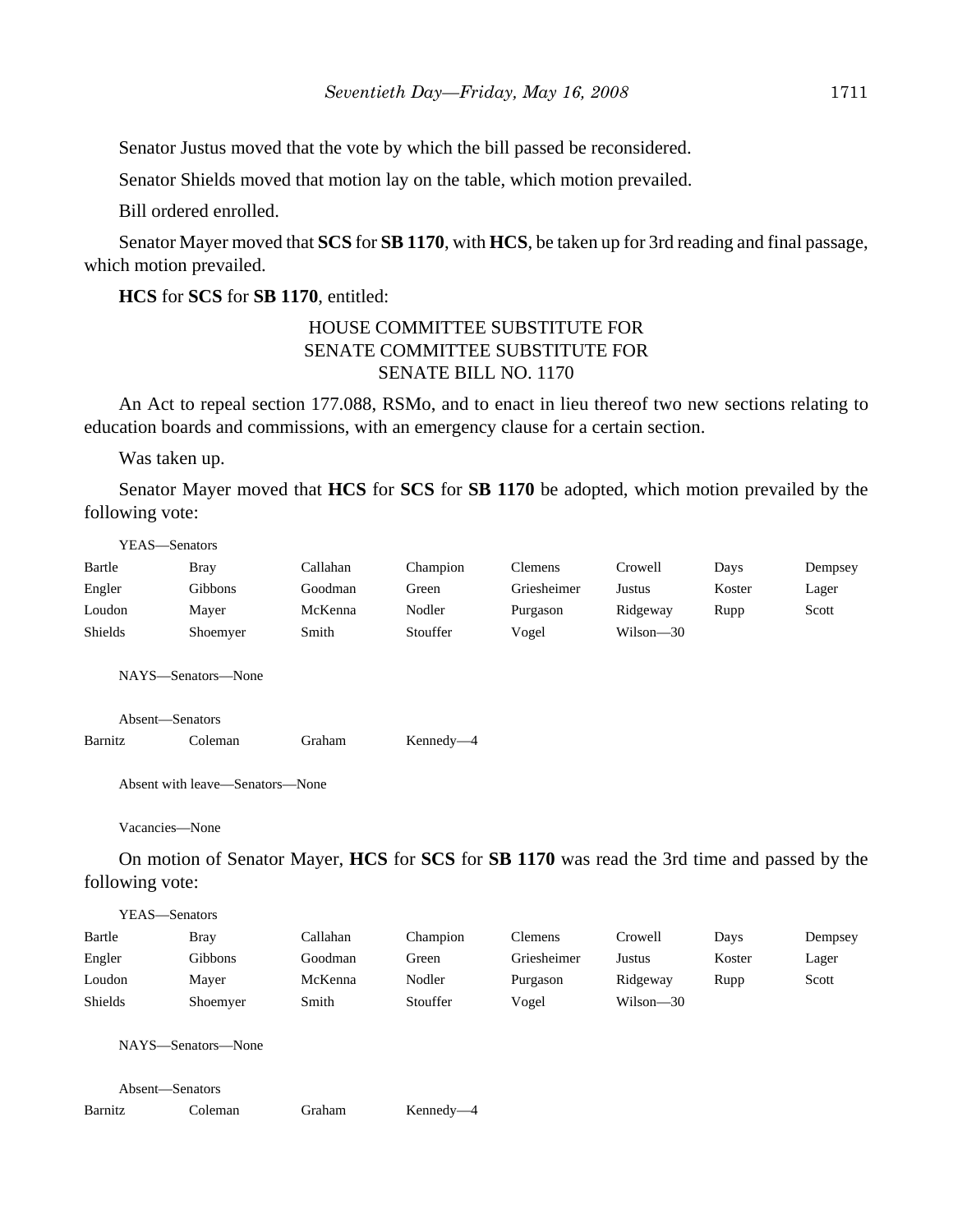Absent with leave—Senators—None

Vacancies—None

The President declared the bill passed.

The emergency clause was adopted by the following vote:

| YEAS—Senators |                |          |          |                |               |          |         |
|---------------|----------------|----------|----------|----------------|---------------|----------|---------|
| Bartle        | <b>Bray</b>    | Callahan | Champion | <b>Clemens</b> | Crowell       | Days     | Dempsey |
| Engler        | Gibbons        | Goodman  | Green    | Griesheimer    | Justus        | Kennedy  | Koster  |
| Lager         | Loudon         | Mayer    | McKenna  | Nodler         | Purgason      | Ridgeway | Rupp    |
| Scott         | <b>Shields</b> | Shoemyer | Stouffer | Vogel          | $Wilson - 30$ |          |         |

NAYS—Senators—None

Absent—Senators

Barnitz Coleman Graham Smith—4

Absent with leave—Senators—None

Vacancies—None

On motion of Senator Mayer, title to the bill was agreed to.

Senator Mayer moved that the vote by which the bill passed be reconsidered.

Senator Shields moved that motion lay on the table, which motion prevailed.

Bill ordered enrolled.

Senator Rupp moved that **SS** for **SCS** for **SBs 818** and **795**, with **HCS**, be taken up for 3rd reading and final passage, which motion prevailed.

**HCS** for **SS** for **SCS** for **SBs 818** and **795** was again taken up.

Senator Rupp moved that **HCS** for **SS** for **SCS** for **SBs 818** and **795**, be adopted, which motion prevailed by the following vote:

| YEAS—Senators              |                               |          |           |             |           |         |         |
|----------------------------|-------------------------------|----------|-----------|-------------|-----------|---------|---------|
| Bartle                     | <b>Bray</b>                   | Callahan | Champion  | Clemens     | Crowell   | Days    | Dempsey |
| Engler                     | Gibbons                       | Goodman  | Green     | Griesheimer | Justus    | Kennedy | Koster  |
| Lager                      | Loudon                        | Mayer    | Nodler    | Purgason    | Ridgeway  | Rupp    | Scott   |
| Shields                    | Shoemyer                      | Smith    | Stouffer  | Vogel       | Wilson-30 |         |         |
| Absent-Senators<br>Barnitz | NAYS—Senators—None<br>Coleman | Graham   | McKenna-4 |             |           |         |         |
|                            |                               |          |           |             |           |         |         |

Absent with leave—Senators—None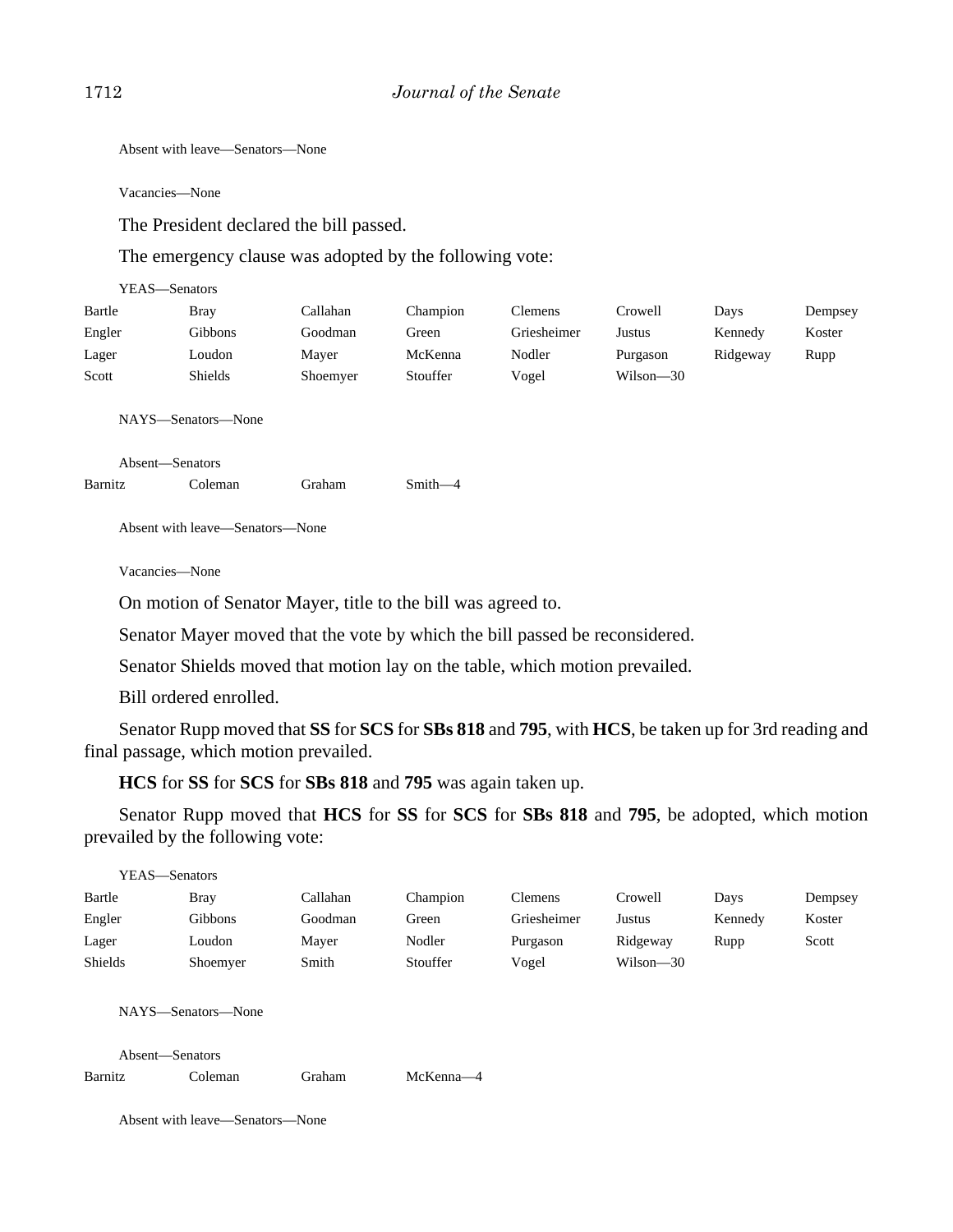#### Vacancies—None

On motion of Senator Rupp, **HCS** for **SS** for **SCS** for **SBs 818** and **795** was read the 3rd time and passed by the following vote:

|          | YEAS—Senators        |             |                |          |                |         |             |
|----------|----------------------|-------------|----------------|----------|----------------|---------|-------------|
| Barnitz  | Bartle               | <b>Bray</b> | Callahan       | Champion | <b>Clemens</b> | Coleman | Crowell     |
| Days     | Dempsey              | Engler      | <b>Gibbons</b> | Goodman  | Graham         | Green   | Griesheimer |
| Justus   | Kennedy              | Koster      | Lager          | Loudon   | Mayer          | McKenna | Nodler      |
| Purgason | Ridgeway             | Rupp        | Scott          | Shields  | Shoemyer       | Smith   | Stouffer    |
| Vogel    | Wilson-34            |             |                |          |                |         |             |
|          | NAYS—Senators—None   |             |                |          |                |         |             |
|          | Absent—Senators—None |             |                |          |                |         |             |

Absent with leave—Senators—None

Vacancies—None

The President declared the bill passed.

On motion of Senator Rupp, title to the bill was agreed to.

Senator Rupp moved that the vote by which the bill passed be reconsidered.

Senator Shields moved that motion lay on the table, which motion prevailed.

Bill ordered enrolled.

#### **CONFERENCE COMMITTEE REPORTS**

Senator Mayer, on behalf of the conference committee appointed to act with a like committee from the House on **SB 1068**, with **HA 1** and **HA 3**, moved that the following conference committee report be taken up, which motion prevailed.

## CONFERENCE COMMITTEE REPORT FOR SENATE BILL NO. 1068

The Conference Committee appointed for Senate Bill No. 1068, with House Amendments Nos. 1 and 3, begs leave to report that we, after free and fair discussion of the differences, have agreed to recommend and do recommend to the respective bodies as follows:

1. That the House recede from its position on Senate Bill No. 1068, as amended;

2. The Senate recede from its position on Senate Bill No. 1068;

3. That the attached Conference Committee Substitute for Senate Bill No. 1068, be Third Read and Finally Passed.

| FOR THE SENATE:     | <b>FOR THE HOUSE:</b> |
|---------------------|-----------------------|
| /s/ Robert N. Mayer | /s/ David Sater       |
| /s/ Kevin Engler    | /s/ Robert Schaaf     |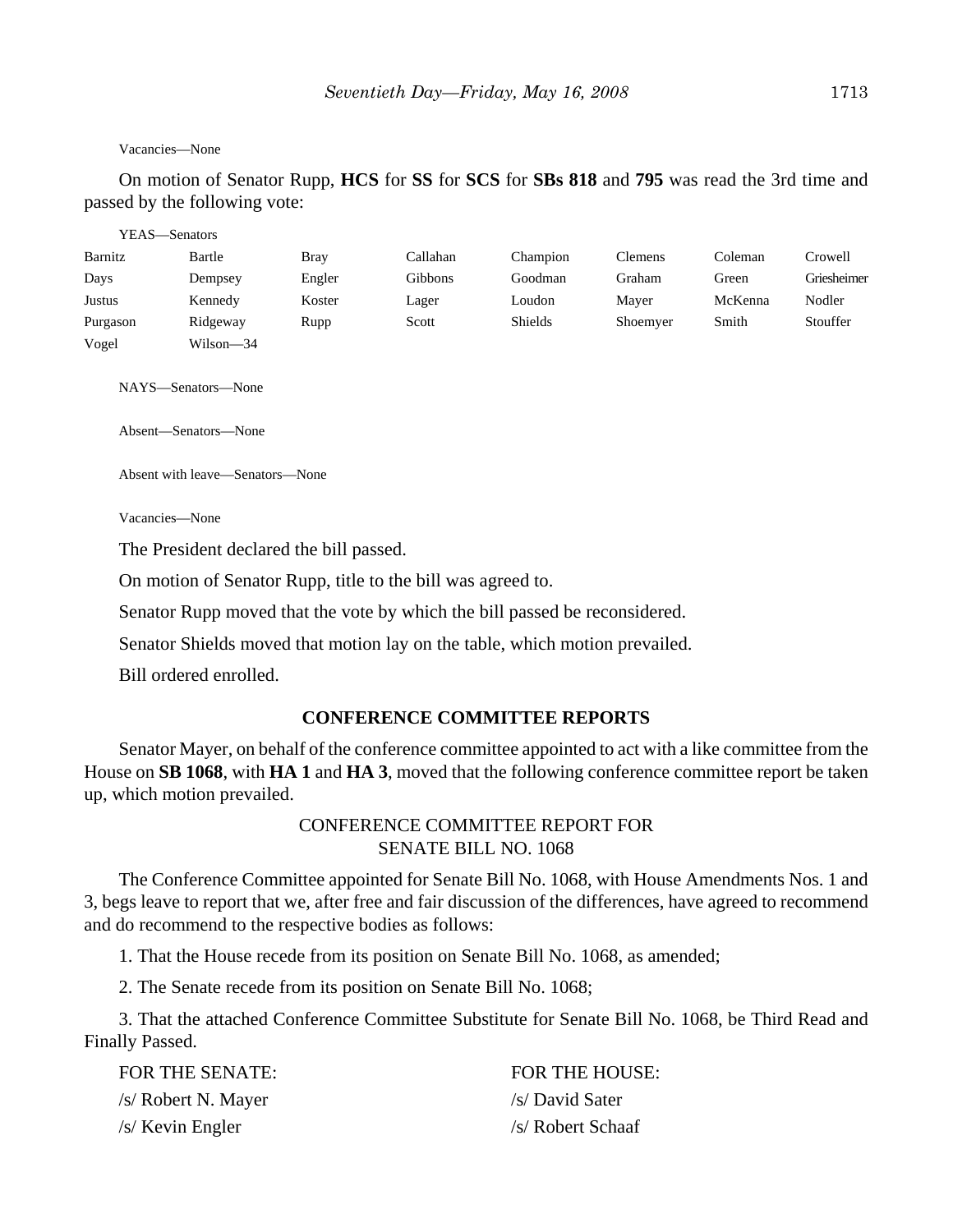| $\sqrt{s}$ Brad Lager | /s/ Shalonn K. Curls |
|-----------------------|----------------------|
| /s/ Wes Shoemyer      | $/s/$ Terry Swinger  |
| /s/ Harry Kennedy     | /s/ Wayne Cooper     |

Senator Mayer moved that the above conference committee report be adopted, which motion prevailed by the following vote:

| YEAS—Senators |             |                |          |         |          |             |               |
|---------------|-------------|----------------|----------|---------|----------|-------------|---------------|
| Bartle        | <b>Bray</b> | Callahan       | Champion | Clemens | Coleman  | Crowell     | Davs          |
| Dempsey       | Engler      | Gibbons        | Goodman  | Graham  | Green    | Griesheimer | Justus        |
| Kennedy       | Koster      | Lager          | Loudon   | Mayer   | Nodler   | Purgason    | Ridgeway      |
| Rupp          | Scott       | <b>Shields</b> | Shoemyer | Smith   | Stouffer | Vogel       | $Wilson - 32$ |

NAYS—Senators—None

Absent—Senators Barnitz McKenna—2

Absent with leave—Senators—None

Vacancies—None

President Pro Tem Gibbons assumed the Chair.

On motion of Senator Mayer, **CCS** for **SB 1068**, entitled:

# CONFERENCE COMMITTEE SUBSTITUTE FOR SENATE BILL NO. 1068

An Act to amend chapter 338, RSMo, by adding thereto three new sections relating to pharmacy.

Was read the 3rd time and passed by the following vote:

| YEAS—Senators |           |             |                |                |                |         |             |
|---------------|-----------|-------------|----------------|----------------|----------------|---------|-------------|
| Barnitz       | Bartle    | <b>Bray</b> | Callahan       | Champion       | <b>Clemens</b> | Coleman | Crowell     |
| Days          | Dempsey   | Engler      | <b>Gibbons</b> | Goodman        | Graham         | Green   | Griesheimer |
| Justus        | Kennedy   | Koster      | Lager          | Loudon         | Mayer          | McKenna | Nodler      |
| Purgason      | Ridgeway  | Rupp        | Scott          | <b>Shields</b> | Shoemyer       | Smith   | Stouffer    |
| Vogel         | Wilson-34 |             |                |                |                |         |             |

NAYS—Senators—None

Absent—Senators—None

Absent with leave—Senators—None

Vacancies—None

The President Pro Tem declared the bill passed.

On motion of Senator Mayer, title to the bill was agreed to.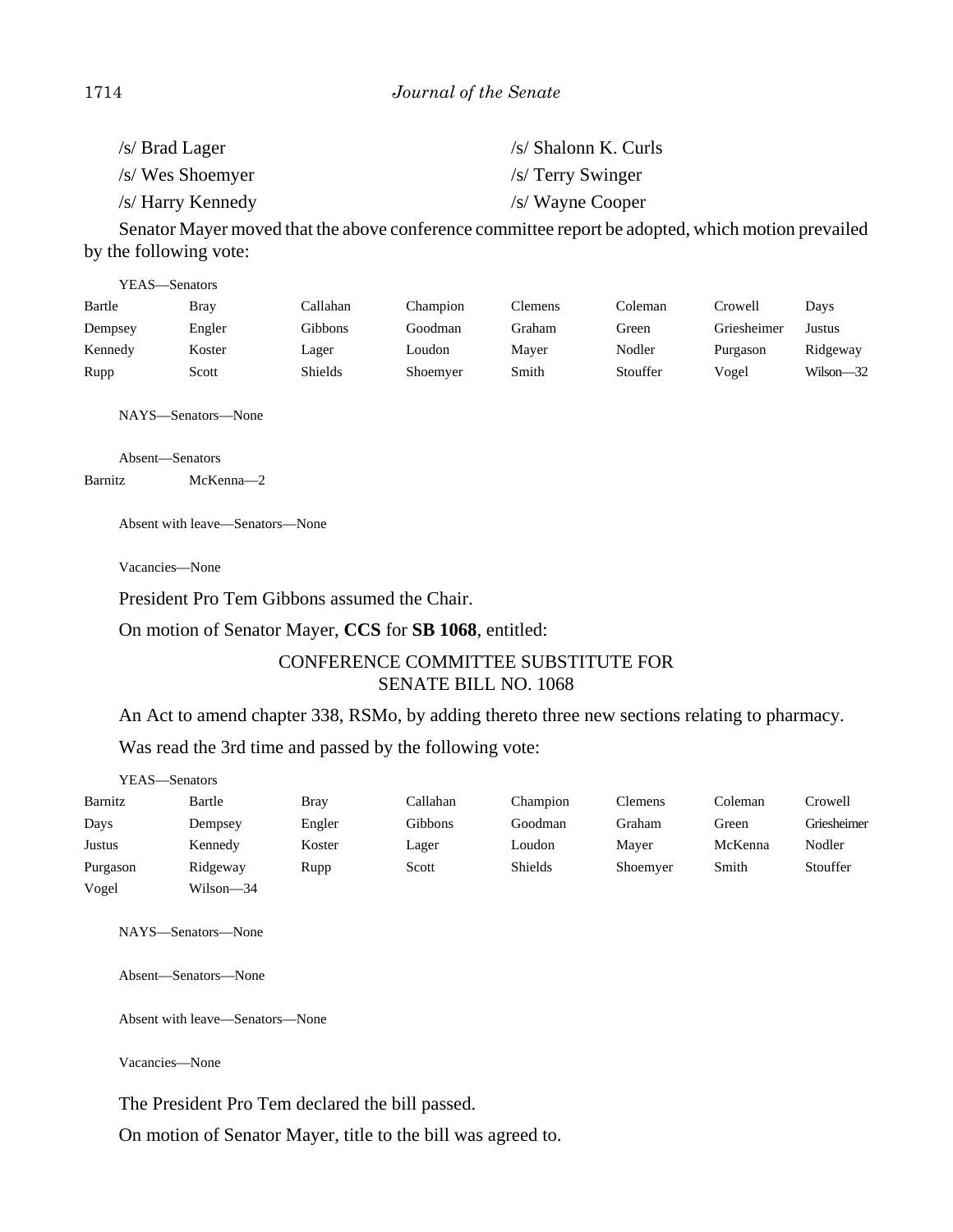Senator Mayer moved that the vote by which the bill passed be reconsidered.

Senator Shields moved that motion lay on the table, which motion prevailed.

## **PRIVILEGED MOTIONS**

Senator Champion moved that **SB 733**, with **HCS**, be taken up for 3rd reading and final passage, which motion prevailed.

**HCS** for **SB 733**, entitled:

#### HOUSE COMMITTEE SUBSTITUTE FOR SENATE BILL NO. 733

An Act to repeal section 650.100, RSMo, and to enact in lieu thereof two new sections relating to crime laboratories.

Was taken up.

Senator Champion moved that **HCS** for **SB 733** be adopted, which motion prevailed by the following vote:

YEAS—Senators

| Barnitz   | Bartle  | <b>Bray</b> | Callahan       | Champion | Clemens | Coleman     | Crowell  |
|-----------|---------|-------------|----------------|----------|---------|-------------|----------|
| Days      | Dempsey | Engler      | Gibbons        | Goodman  | Green   | Griesheimer | Justus   |
| Kennedy   | Koster  | Lager       | Loudon         | Maver    | McKenna | Nodler      | Purgason |
| Ridgeway  | Rupp    | Scott       | <b>Shields</b> | Shoemyer | Smith   | Stouffer    | Vogel    |
| Wilson-33 |         |             |                |          |         |             |          |

NAYS—Senators—None

Absent—Senator Graham—1

Absent with leave—Senators—None

Vacancies—None

On motion of Senator Champion, **HCS** for **SB 733** was read the 3rd time and passed by the following vote:

| YEAS—Senators |           |        |          |          |          |         |             |
|---------------|-----------|--------|----------|----------|----------|---------|-------------|
| Barnitz       | Bartle    | Bray   | Callahan | Champion | Clemens  | Coleman | Crowell     |
| Days          | Dempsey   | Engler | Gibbons  | Goodman  | Graham   | Green   | Griesheimer |
| Justus        | Kennedy   | Koster | Lager    | Loudon   | Maver    | McKenna | Nodler      |
| Purgason      | Ridgeway  | Rupp   | Scott    | Shields  | Shoemyer | Smith   | Stouffer    |
| Vogel         | Wilson-34 |        |          |          |          |         |             |

NAYS—Senators—None

Absent—Senators—None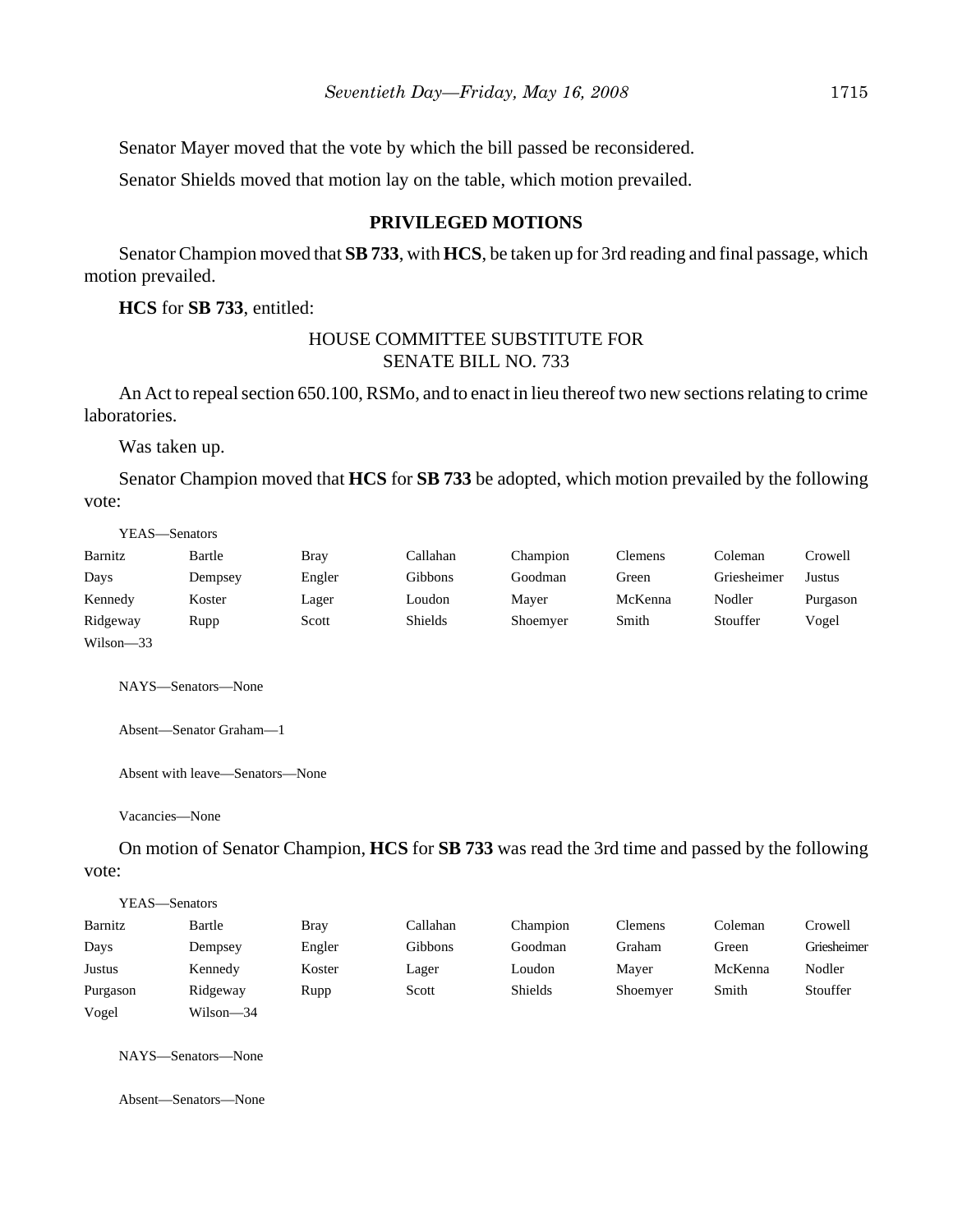Absent with leave—Senators—None

Vacancies—None

The President declared the bill passed.

On motion of Senator Champion, title to the bill was agreed to.

Senator Champion moved that the vote by which the bill passed be reconsidered.

Senator Shields moved that motion lay on the table, which motion prevailed.

Bill ordered enrolled.

## **CONFERENCE COMMITTEE REPORTS**

Senator Ridgeway, on behalf of the conference committee appointed to act with a like committee from the House on **HCS No. 2** for **SB 976**, as amended, moved that the following conference committee report be taken up, which motion prevailed.

## CONFERENCE COMMITTEE REPORT ON HOUSE COMMITTEE SUBSTITUTE NO. 2 FOR SENATE BILL NO. 976

The Conference Committee appointed on House Committee Substitute No. 2 for Senate Bill No. 976, with House Amendment No. 1 to House Amendment No. 1, House Amendment No. 1, as amended, House Amendment No. 1 to House Amendment No. 2, House Amendment No. 2, as amended, House Amendment Nos. 3, 4, 5, and 6, House Amendment No. 1 to House Substitute Amendment No. 1 for House Amendment No. 7, House Substitute Amendment No. 1 for House Amendment No. 7, as amended, and House Amendment Nos. 8 and 9, begs leave to report that we, after free and fair discussion of the differences, have agreed to recommend and do recommend to the respective bodies as follows:

1. That the House recede from its position on House Committee Substitute No. 2 for Senate Bill No. 976, as amended;

2. The Senate recede from its position on Senate Bill No. 976;

3. That the attached Conference Committee Substitute for House Committee Substitute No. 2 for Senate Bill No. 976, be Third Read and Finally Passed.

| <b>FOR THE SENATE:</b> | <b>FOR THE HOUSE:</b>   |
|------------------------|-------------------------|
| /s/ Luann Ridgeway     | /s/ Bryan P. Stevenson  |
| /s/ Matt Bartle        | $/s/$ Tim Jones         |
| /s/ Jason Crowell      | $/s/$ Stanley B. Cox    |
| /s/ Maida J. Coleman   | /s/ John Burnett        |
| $/s/$ Jolie Justus     | $/s/$ Rachel L. Bringer |
|                        |                         |

Senator Ridgeway moved that the above conference committee report be adopted.

At the request of Senator Ridgeway, the above motion was withdrawn.

## **HOUSE BILLS ON THIRD READING**

**HCS** for **HBs 2062** and **1518**, with **SCS**, entitled: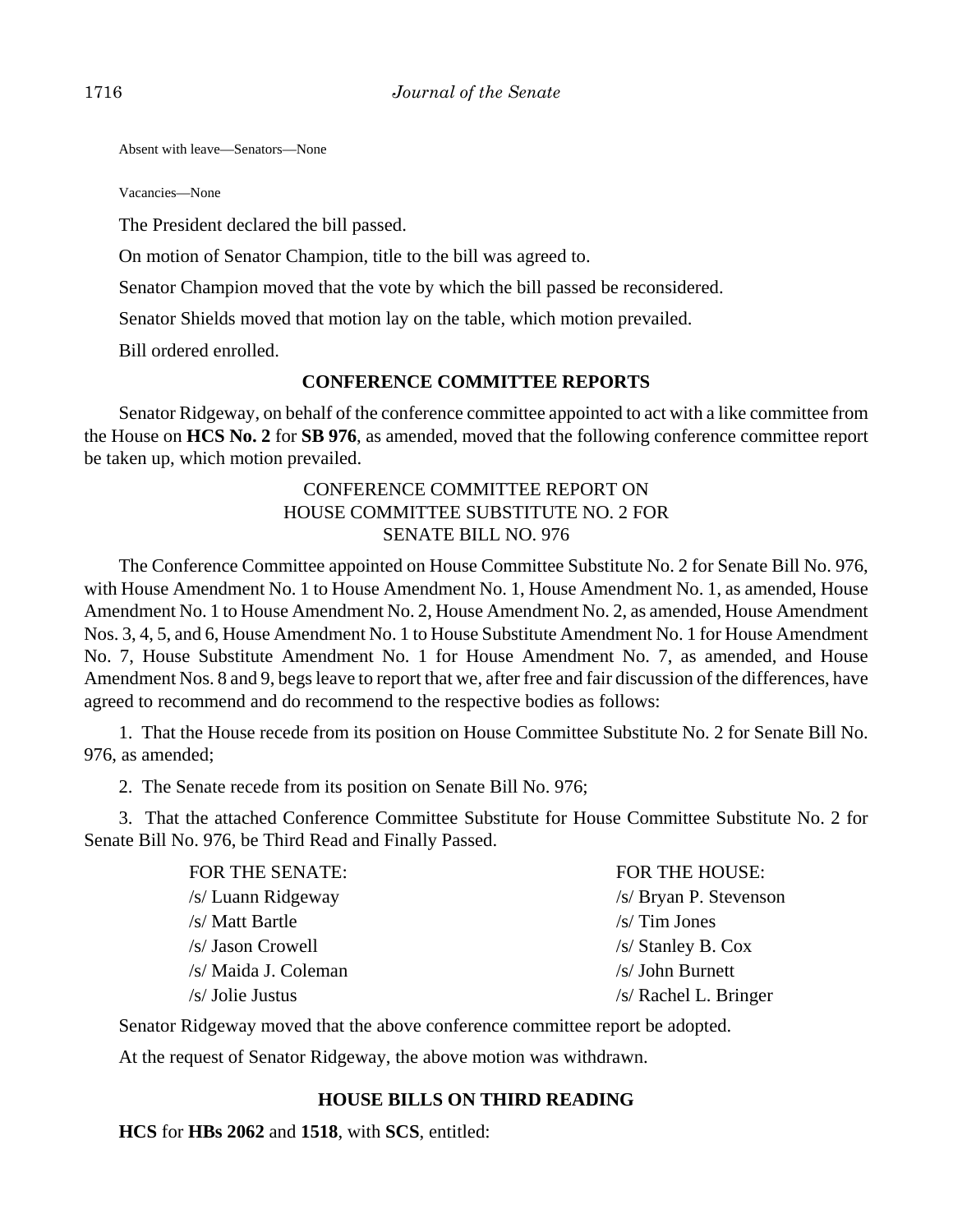An Act to repeal sections 41.1010, 42.007, 115.277, 160.053, 168.021, 170.011, and 620.515, RSMo, and to enact in lieu thereof fifteen new sections relating to members of the military and their families, with an emergency clause for certain sections.

Was called from the Informal Calendar and taken up by Senator Stouffer.

### **SCS** for **HCS** for **HBs 2062** and **1518**, entitled:

## SENATE COMMITTEE SUBSTITUTE FOR HOUSE COMMITTEE SUBSTITUTE FOR HOUSE BILLS NOS. 2062 and 1518

An Act to repeal sections 41.1010, 42.007, 115.277, 160.053, 168.021, 170.011, and 620.515, RSMo, and to enact in lieu thereof sixteen new sections relating to members of the military and their families, with an emergency clause for certain sections.

Was taken up.

Senator Stouffer moved that **SCS** for **HCS** for **HBs 2062** and **1518** be adopted.

Senator Stouffer offered **SS** for **SCS** for **HCS** for **HBs 2062** and **1518**, entitled:

## SENATE SUBSTITUTE FOR SENATE COMMITTEE SUBSTITUTE FOR HOUSE COMMITTEE SUBSTITUTE FOR HOUSE BILLS NOS. 2062 & 1518

An Act to repeal sections 41.1010, 42.007, 115.277, 143.124, 160.053, 168.021, 170.011, and 620.515, RSMo, and to enact in lieu thereof sixteen new sections relating to the provision of benefits to certain public employees, with an emergency clause for certain sections.

Senator Stouffer moved that **SS** for **SCS** for **HCS** for **HBs 2062** and **1518** be adopted.

Senator Stouffer offered **SA 1**:

#### SENATE AMENDMENT NO. 1

Amend Senate Substitute for Senate Committee Substitute for House Committee Substitute for House Bills Nos. 2062 and 1518, Pages 57-61, Section 173.234, by striking all of said section and inserting in lieu thereof the following:

"**173.234. 1. As used in this section, unless the context clearly requires otherwise, the following terms mean:**

**(1) "Board", the coordinating board for higher education;**

**(2) "Books", any books required for any course for which tuition was paid by a grant awarded under this section;**

**(3) "Grant", the war veteran's survivors grant as established in this section;**

**(4) "Institution of postsecondary education", any approved Missouri public institution of postsecondary education, as defined in section 173.205;**

**(5) "Survivor", a child or spouse of a war veteran;**

**(6) "Tuition", any tuition or incidental fee, or both, charged by an institution of postsecondary education for attendance at the institution by a student as a resident of this state. The tuition grant**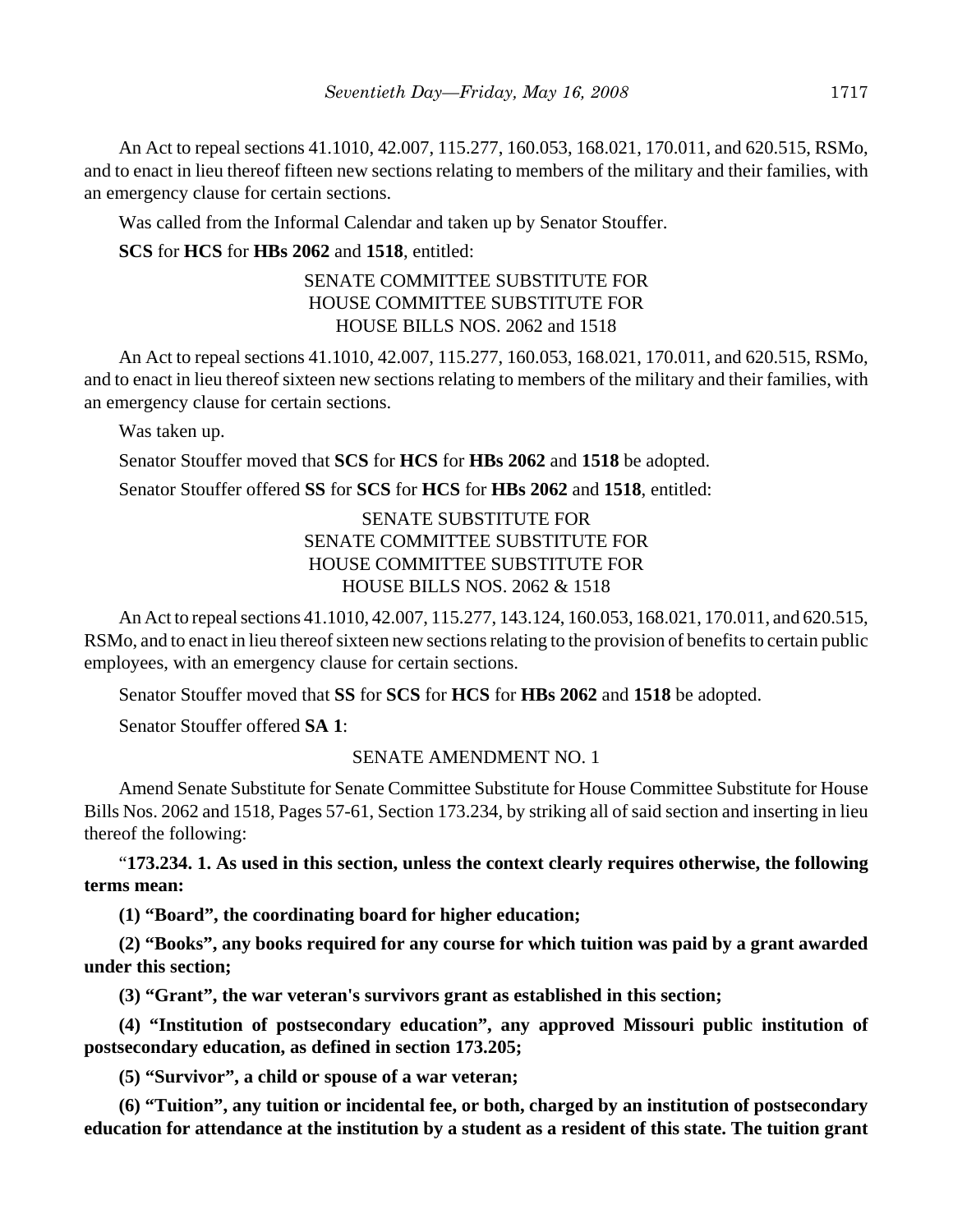**shall not exceed the amount of tuition charged a Missouri resident at the University of Missouri-Columbia for attendance;**

**(7) "War veteran", a person who served in armed combat in the military and to whom the following criteria shall apply:**

**(a) The veteran was a Missouri resident when first entering the military service and at the time of death or injury; and**

**(b) The veteran dies as a result of combat action or the veteran's death was certified by a Veterans' Administration medical authority to be attributable to an illness that was contracted while serving in combat, or who became eighty percent disabled as a result of injuries or accidents sustained in combat action.**

**2. Within the limits of the amounts appropriated therefor, the coordinating board for higher education shall award annually up to twenty-five grants to survivors of war veterans to attend institutions of postsecondary education in this state, which shall continue to be awarded annually to eligible recipients as long as the recipient achieves and maintains a cumulative grade point average of at least two and one-half on a four point scale, or its equivalent. If the waiting list of eligible survivors exceeds fifty, the coordinating board may petition the general assembly to expand the quota. If the quota is not expanded, then the eligibility of survivors on the waiting list shall be extended.**

**3. A survivor may receive a grant under this section only so long as the survivor is enrolled in a program leading to a certificate, or an associate or baccalaureate degree. In no event shall a survivor receive a grant beyond the completion of the first baccalaureate degree, regardless of age.**

**4. The coordinating board for higher education shall:**

**(1) Promulgate all necessary rules and regulations for the implementation of this section; and**

**(2) Provide the forms and determine the procedures necessary for a survivor to apply for and receive a grant under this section.**

**5. Any rule or portion of a rule, as that term is defined in section 536.010, RSMo, that is created under the authority delegated in this section shall become effective only if it complies with and is subject to all of the provisions of chapter 536, RSMo, and, if applicable, section 536.028, RSMo. This section and chapter 536, RSMo, are nonseverable and if any of the powers vested with the general assembly pursuant to chapter 536, RSMo, to review, to delay the effective date, or to disapprove and annul a rule are subsequently held unconstitutional, then the grant of rulemaking authority and any rule proposed or adopted after August 28, 2008, shall be invalid and void.**

**6. In order to be eligible to receive a grant under this section, a survivor shall be certified as eligible by the Missouri veterans' commission. In the case of an illness-related death, such certification shall be made upon qualified medical certification by a Veterans' Administration medical authority that the illness was both a direct result of the veteran's combat service and a substantial factor in the cause of the resulting death of the veteran.**

**7. A survivor who is enrolled or has been accepted for enrollment as an undergraduate postsecondary student at an approved institution of postsecondary education, and who is selected to receive a grant under this section, shall receive the following:**

**(1) An amount not to exceed the actual tuition charged at the approved institution of**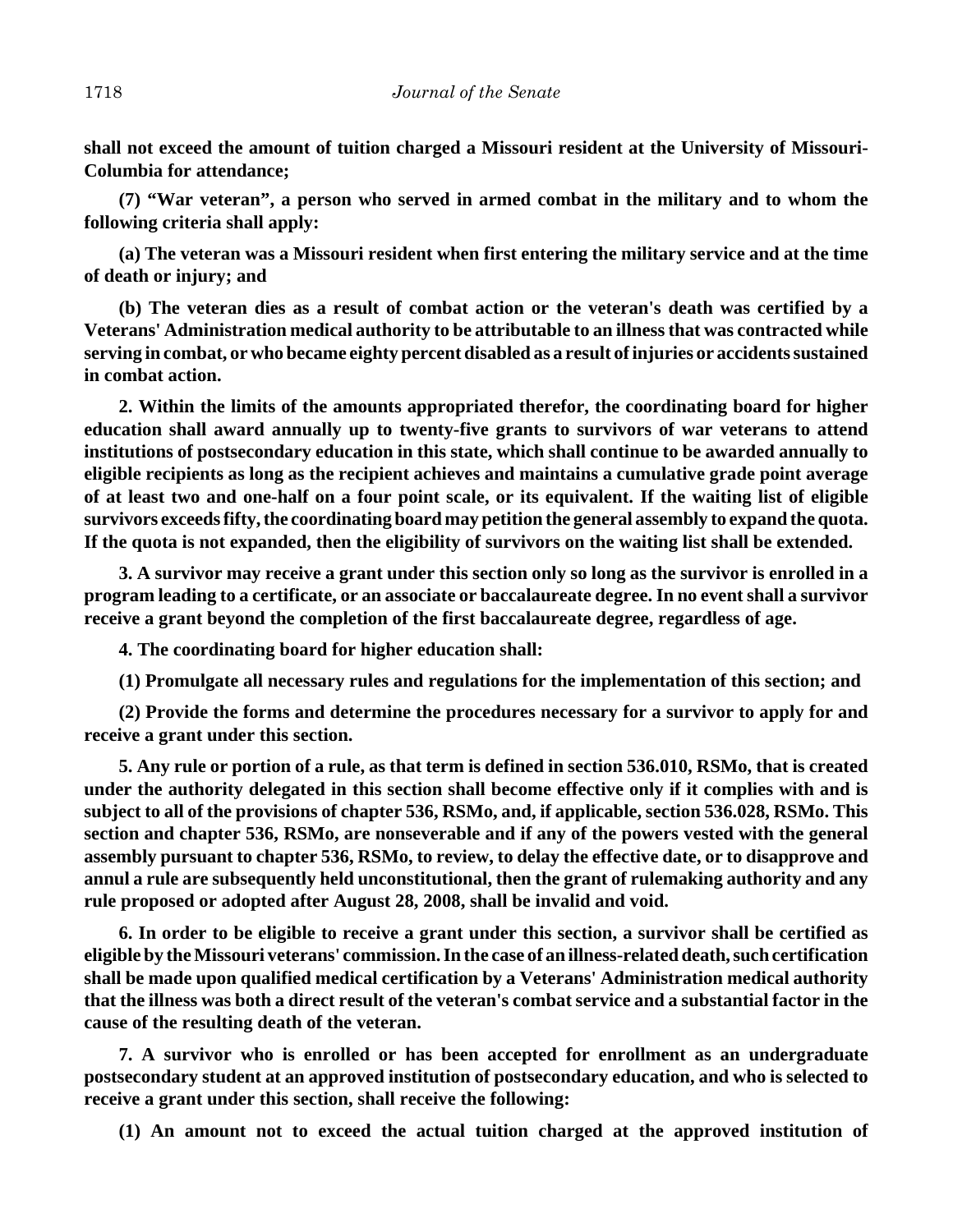**postsecondary education where the survivor is enrolled or accepted for enrollment;**

**(2) An allowance of up to two thousand dollars per semester for room and board; and**

**(3) The actual cost of books, up to a maximum of five hundred dollars per semester.**

**8. A survivor who is a recipient of a grant may transfer from one approved public institution of postsecondary education to another without losing his or her entitlement under this section. The board shall make necessary adjustments in the amount of the grant. If a grant recipient at any time withdraws from the institution of postsecondary education so that under the rules and regulations of that institution he or she is entitled to a refund of any tuition, fees, room and board, books, or other charges, the institution shall pay the portion of the refund to which he or she is entitled attributable to the grant for that semester or similar grading period to the board.**

**9. If a survivor is granted financial assistance under any other student aid program, public or private, the full amount of such aid shall be reported to the board by the institution and the eligible survivor.**

**10. Nothing in this section shall be construed as a promise or guarantee that a person will be admitted to an institution of postsecondary education or to a particular institution of postsecondary education, will be allowed to continue to attend an institution of postsecondary education after having been admitted, or will be graduated from an institution of postsecondary education.**

**11. The benefits conferred by this section shall be available to any academically qualified surviving spouse or children of war veterans. Surviving children who are eligible shall be permitted to apply for full benefits conferred by this section until they reach twenty-five years of age.**

**12. Pursuant to section 23.253, RSMo, of the Missouri sunset act:**

**(1) The provisions of the new program authorized under this section shall sunset automatically six years after the effective date of this section unless reauthorized by an act of the general assembly; and**

**(2) If such program is reauthorized, the program authorized under this section shall sunset automatically twelve years after the effective date of the reauthorization of this section; and**

**(3) This section shall terminate on September first of the calendar year immediately following the calendar year in which the program authorized under this section is sunset.**"; and

Further amend the title and enacting clause accordingly.

Senator Stouffer moved that the above amendment be adopted, which motion prevailed.

Senator Crowell offered **SA 2**:

#### SENATE AMENDMENT NO. 2

Amend Senate Substitute for Senate Committee Substitute for House Committee Substitute for House Bills Nos. 2062 and 1518, Page 16, Section 143.124, Lines 4-8, by inserting immediately before the number "7." the following: "**[**"; and further amend line 8 by inserting immediately after the word "income." the following: "**]**"; and

Further renumber the remaining subsections accordingly.

Senator Crowell moved that the above amendment be adopted, which motion prevailed.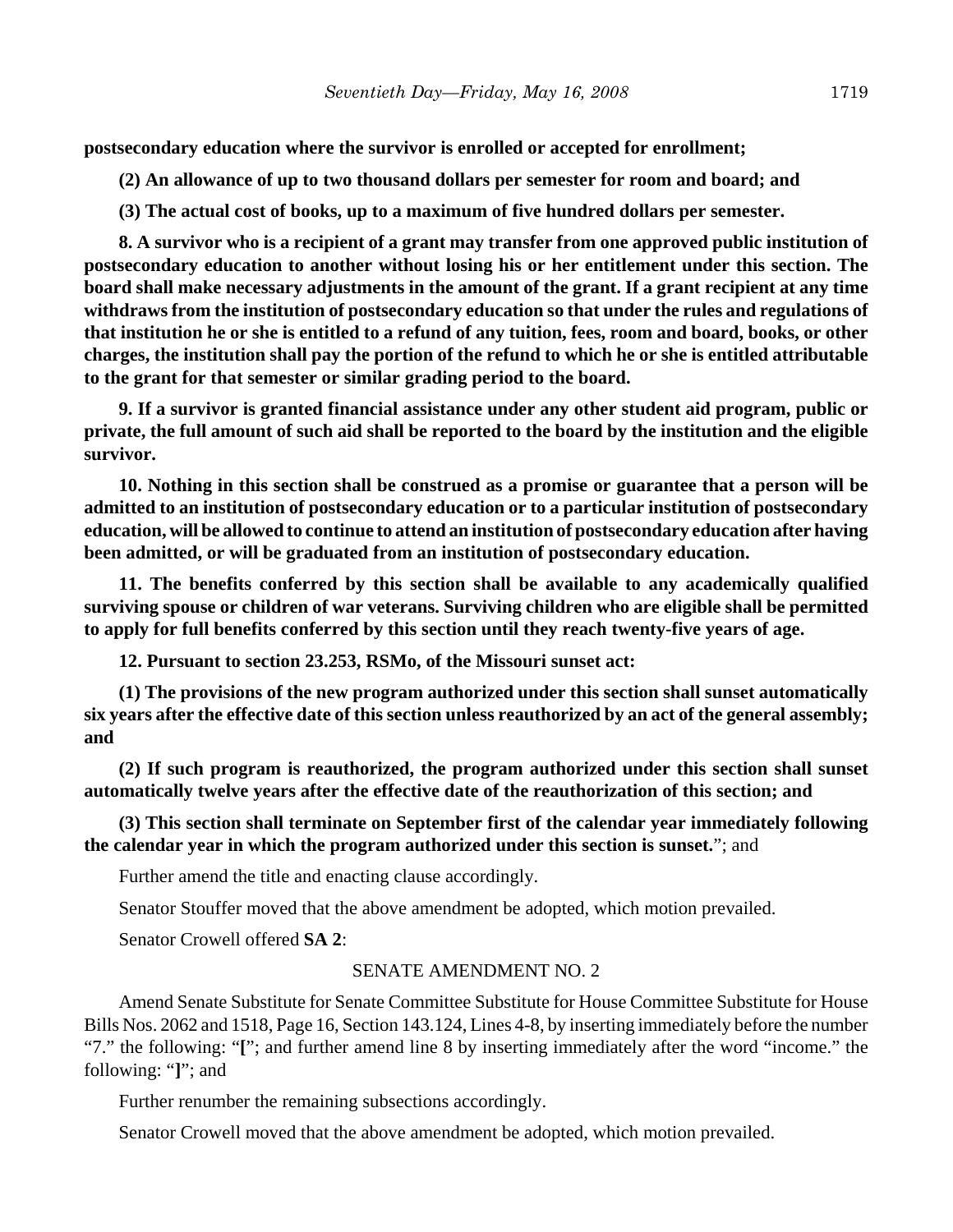Senator Crowell offered **SA 3**:

### SENATE AMENDMENT NO. 3

Amend Senate Substitute for Senate Committee Substitute for House Committee Substitute for House Bills Nos. 2062 and 1518, Page 61, Section 173.234, Line 13, by inserting immediately after all of said line the following:

"313.057. 1. It is unlawful for any person, either as an owner, lessee or employee, to operate, carry on, conduct or maintain any form of manufacturing, selling, leasing or distribution of any bingo equipment or supplies without having first procured and maintained a Missouri bingo equipment and supplies manufacturer or supplier license.

2. The commission shall submit two sets of fingerprints for each key person, as defined in commission rules and regulations, of an entity or organization seeking issuance or renewal of a Missouri bingo equipment and supplies manufacturer or supplier license, for the purpose of checking the person's prior criminal history when the commission determines a nationwide check is warranted. The fingerprint cards and any required fees shall be sent to the Missouri state highway patrol's criminal records division. The first set of fingerprints shall be used for searching the state repository of criminal history information. The second set of fingerprints shall be forwarded to the Federal Bureau of Investigation, Identification Division, for the searching of the federal criminal history files. The patrol shall notify the commission of any criminal history information or lack of criminal history information discovered on the individual. Notwithstanding the provisions of section 610.120, RSMo, all records related to any criminal history information discovered shall be accessible and available to the commission.

3. The holder of a state bingo license may, within two years of cessation of conducting bingo or upon specific approval by the commission, dispose of by sale in a manner approved by the commission, any or all of his bingo equipment and supplies, without a supplier's license. In case of foreclosure of a lien by a bank or other person holding a security interest for which bingo equipment is security in whole or in part for the lien, the commission may authorize the disposition of the bingo equipment without requiring a supplier's license.

4. Any person whom the commission determines to be a suitable person to receive a license pursuant to the provisions of this section may be issued a manufacturer's or supplier's license. The commission may require suppliers to post a bond with the commission in an amount and in the manner prescribed by the commission. The burden of proving his qualification to receive or hold a license pursuant to this section is at all times on the applicant or licensee.

5. The commission shall charge and collect from each applicant for a supplier's license a one-time application fee set by the commission, not to exceed five thousand dollars. The commission shall charge and collect an annual renewal fee for each supplier licensee not to exceed one thousand dollars.

6. The commission shall charge and collect from each applicant for a manufacturer's license a one-time application fee set by the commission, not to exceed one thousand dollars. The commission shall charge and collect an annual renewal fee for each manufacturer licensee not to exceed five hundred dollars.

7. The commission shall charge and collect from each applicant for a hall provider's license a one-time application fee set by the commission, not to exceed seven hundred fifty dollars. The commission shall charge and collect an annual renewal fee for each hall provider licensee not to exceed five hundred dollars.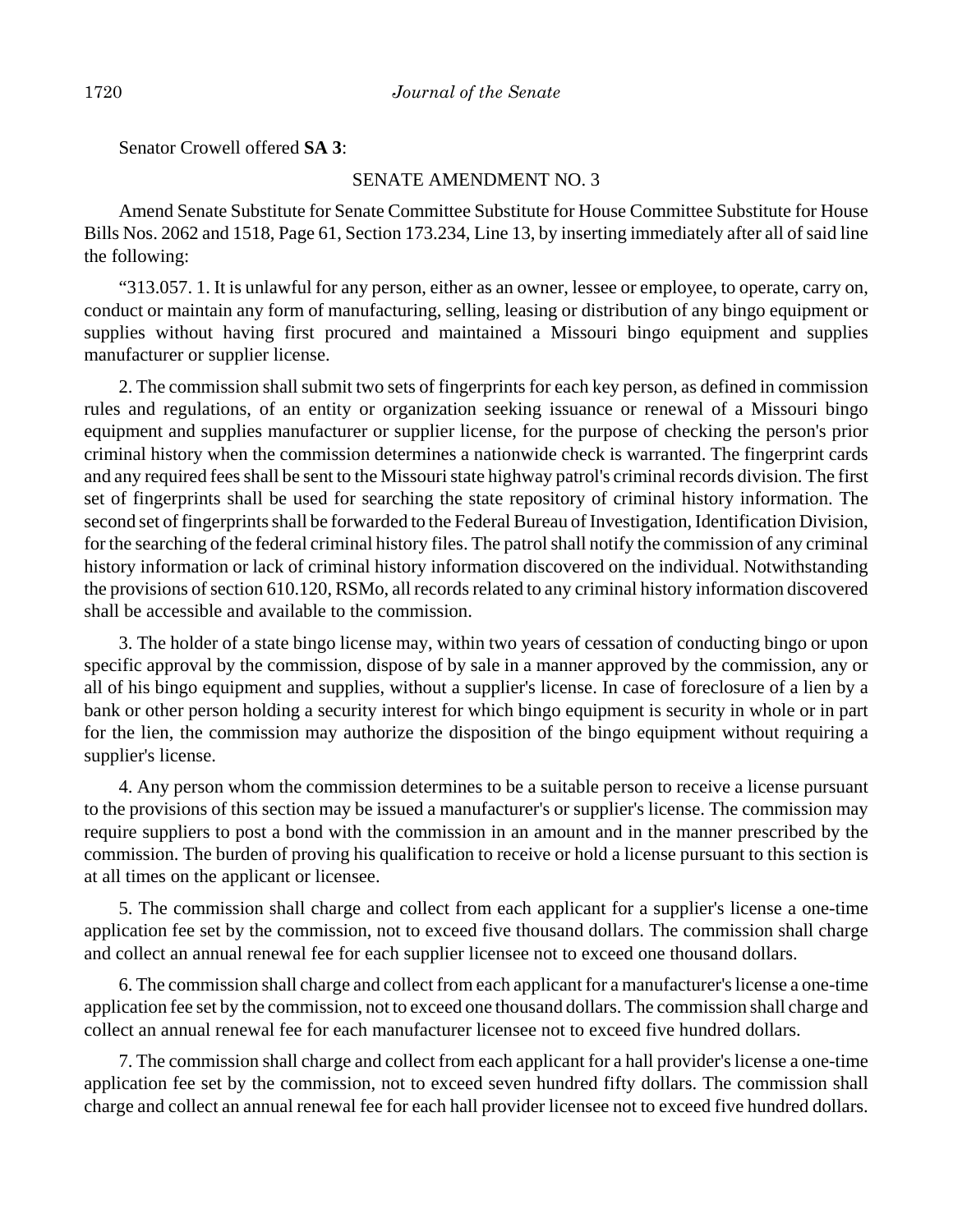8. All licenses issued pursuant to this section shall be issued for the calendar year and shall expire on December thirty-first of each year. Regardless of the date of application or issuance of the license, the fee to be charged and collected pursuant to this section shall be the full annual fee.

9. All license fees collected pursuant to this section shall be paid over immediately to the state treasurer to be deposited to the credit of the gaming commission bingo fund.

10. All licensees pursuant to this section shall maintain for a period of not less than three years full and complete records of all business carried on in this state and shall make same available for inspection to any duly authorized representative of the commission. If a supplier does not receive payment in full from an organization within thirty days of the delivery of bingo supplies, the supplier shall notify the commission in writing, or in a manner specified by the commission in its rules and regulations, of the delinquency. Upon receipt of the notice of delinquency, the commission shall notify all suppliers that until further notice from the commission, all sales of bingo supplies to the delinquent organizations shall be on a cash-only basis. Upon receipt of the notice from the commission, no supplier may extend credit to the delinquent organization until such time as the commission approves credit sales. If a manufacturer does not receive payment in full from a supplier within ninety days of the delivery of bingo supplies, the manufacturer shall notify the commission in writing, or in a manner specified by the commission in its rules and regulations, of the delinquency. Upon receipt of the notice of delinquency, the commission shall notify all manufacturers that until further notice from the commission, all sales of bingo supplies to the delinquent supplier shall be on a cash-only basis. Upon receipt of the notice from the commission, no manufacturer may extend credit to the delinquent supplier until such time as the commission approves credit sales.

11. **[**Until January 1, 1995, all suppliers shall pay a tax on all pull-tab cards distributed by them in the amount of ten dollars per box when sold by any organization licensed to conduct bingo pursuant to the provisions of sections 313.005 to 313.080. No box sold shall contain more than twenty-four hundred pull-tab cards. Beginning January 1, 1995, a tax is hereby imposed in the amount of two percent of the gross receipts of the retail sales value charged for each pull-tab card sold in Missouri to be paid by the supplier. The taxes, less two percent of the total amount paid which may be retained by the supplier, if timely filed and paid, shall be paid on a monthly basis to the commission by each supplier of pull-tabs and shall be due on the last day of each month following the month in which the pull-tabs were sold. The taxes shall be deposited in the state treasury, credited to the bingo proceeds for education fund.**]** All pull-tab cards sold by suppliers in this state shall bear on the face thereof the amount for which such pull-tab cards will be sold, and the license number of the supplier shall be printed on the inventory statement commonly called the flare, enclosed in each unit container. Each unit container shall contain cards printed in such a manner as to ensure that at least sixty percent of the gross revenues generated by the ultimate sale of such cards shall be returned to the final purchasers of such cards. **[**Any supplier who fails to pay the tax imposed pursuant to this subsection shall have his license issued pursuant to this section revoked and shall be guilty of a class A misdemeanor.**]**"; and

Further amend said bill page 66, section 6, line 9 by inserting immediately after all of said line the following:

**"[**313.055. 1. A tax is hereby imposed on each organization conducting the game of bingo which awards to winners of bingo games prizes or merchandise having an aggregate retail value of more than five thousand dollars annually and more than one hundred dollars in any single day. The tax shall be in the amount of two-tenths of one cent upon each bingo card and progressive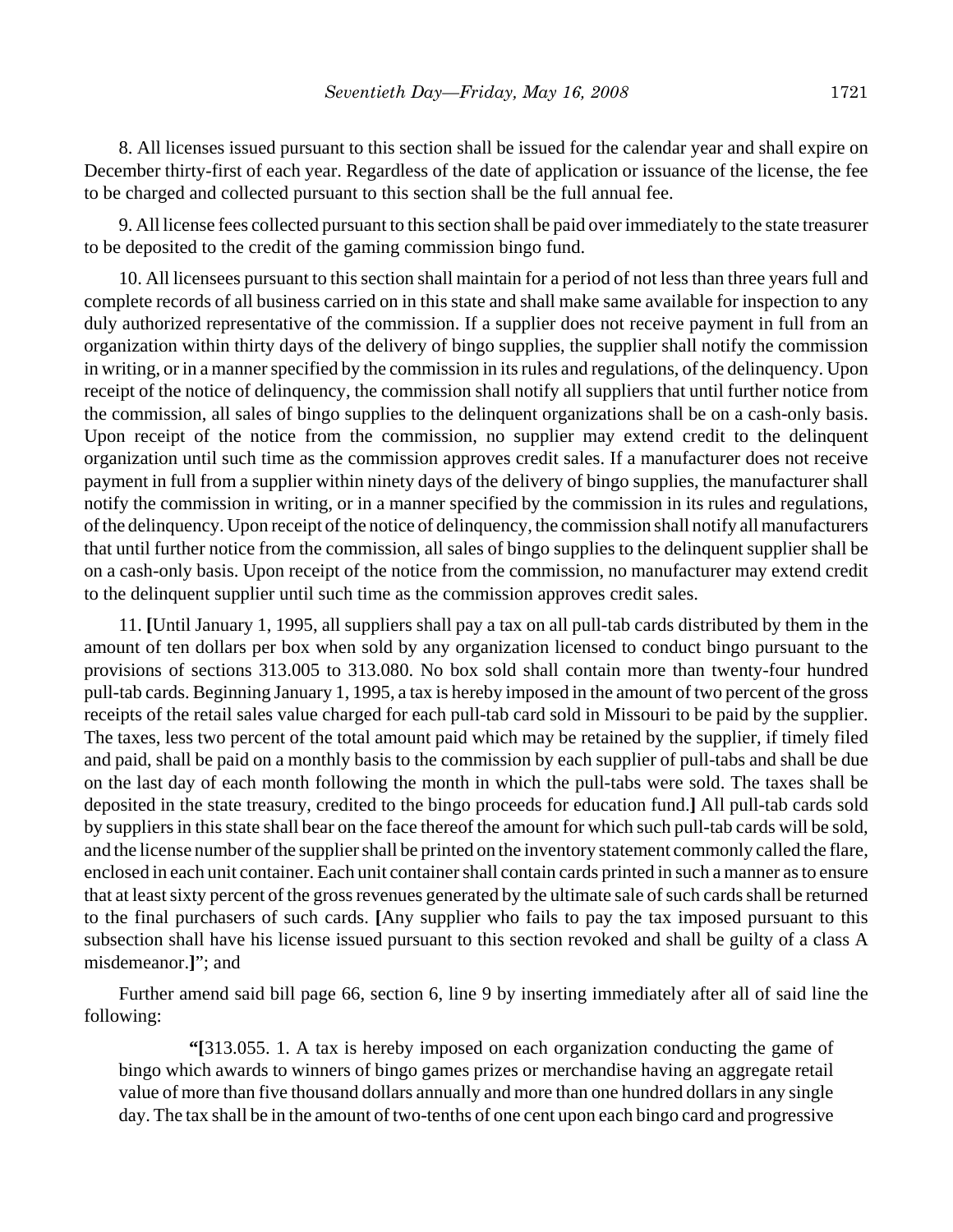bingo game card sold in Missouri to be paid by the supplier. The taxes, less two percent of the total amount paid which may be retained by the supplier, shall be paid on a monthly basis to the commission, by each supplier of bingo supplies and shall be due on the last day of the month following the month in which the bingo card was sold, with the date of sale being the date on the invoice evidencing the sale, along with such reports as may be required by the commission. The taxes shall be deposited in the state treasury, credited to the bingo proceeds for education fund.

2. All taxes not paid to the commission by the person or licensee required to remit the same on the date when the same becomes due and payable to the commission under the provisions of sections 313.005 to 313.085 shall bear interest at the rate to be set by the commission not to exceed two percent per calendar month, or fraction thereof, from and after such date until paid. In addition, the commission may impose a penalty not to exceed three times the amount of taxes due for failure to submit the reports required by this section and pay the taxes due.**]**"; and

Further amend the title and enacting clause accordingly.

Senator Crowell moved that the above amendment be adopted.

Senator Shields raised the point of order that **SA 3** is out of order as it goes beyond the title and scope of the bill.

Senator Bartle assumed the Chair.

The point of order was referred to the President Pro Tem who ruled it well taken.

Senator Crowell raised the point of order that **SS** for **SCS** for **HCS** for **HBs 2062** and **1518** is out of order as it goes beyond the scope and title of the underlying bill.

The point of order was referred to the President Pro Tem who ruled it well taken.

**SCS** for **HCS** for **HBs 2062** and **1518** was again taken up.

Senator Stouffer offered **SA 1**:

## SENATE AMENDMENT NO. 1

Amend Senate Committee Substitute for House Committee Substitute for House Bills Nos. 2062 and 1518, Pages 14-16, Section 173.234, by striking all of said section and inserting in lieu thereof the following:

"**173.234. 1. As used in this section, unless the context clearly requires otherwise, the following terms mean:**

**(1) "Board", the coordinating board for higher education;**

**(2) "Books", any books required for any course for which tuition was paid by a grant awarded under this section;**

**(3) "Grant", the war veteran's survivors grant as established in this section;**

**(4) "Institution of postsecondary education", any approved Missouri public institution of postsecondary education, as defined in section 173.205;**

**(5) "Survivor", a child or spouse of a war veteran;**

**(6) "Tuition", any tuition or incidental fee, or both, charged by an institution of postsecondary**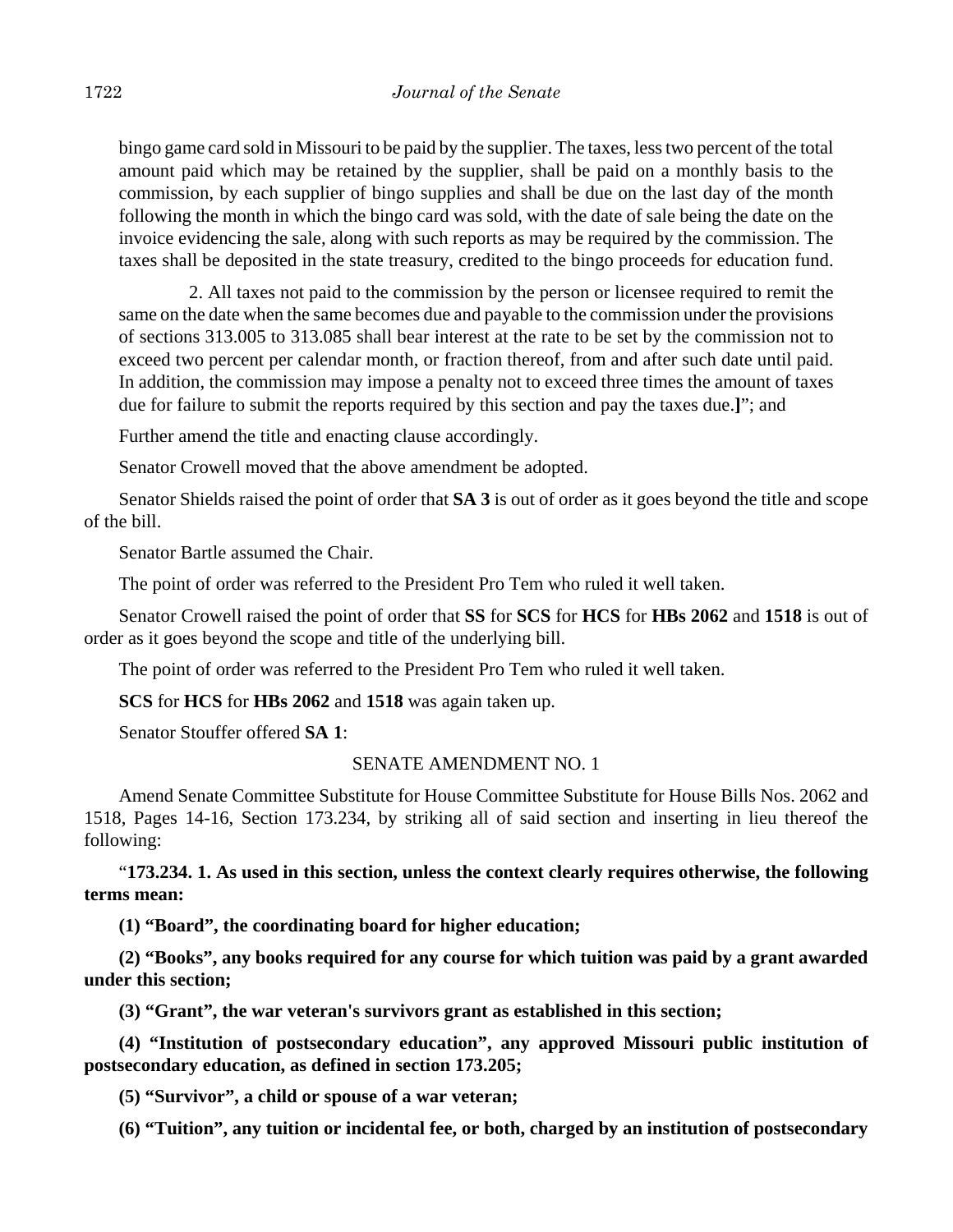**education for attendance at the institution by a student as a resident of this state. The tuition grant shall not exceed the amount of tuition charged a Missouri resident at the University of Missouri-Columbia for attendance;**

**(7) "War veteran", a person who served in armed combat in the military and to whom the following criteria shall apply:**

**(a) The veteran was a Missouri resident when first entering the military service and at the time of death or injury; and**

**(b) The veteran dies as a result of combat action or the veteran's death was certified by a Veterans' Administration medical authority to be attributable to an illness that was contracted while serving in combat, or who became eighty percent disabled as a result of injuries or accidents sustained in combat action.**

**2. Within the limits of the amounts appropriated therefor, the coordinating board for higher education shall award annually up to twenty-five grants to survivors of war veterans to attend institutions of postsecondary education in this state, which shall continue to be awarded annually to eligible recipients as long as the recipient achieves and maintains a cumulative grade point average of at least two and one-half on a four point scale, or its equivalent. If the waiting list of eligible survivors exceeds fifty, the coordinating board may petition the general assembly to expand the quota. If the quota is not expanded, then the eligibility of survivors on the waiting list shall be extended.**

**3. A survivor may receive a grant under this section only so long as the survivor is enrolled in a program leading to a certificate, or an associate or baccalaureate degree. In no event shall a survivor receive a grant beyond the completion of the first baccalaureate degree, regardless of age.**

**4. The coordinating board for higher education shall:**

**(1) Promulgate all necessary rules and regulations for the implementation of this section; and**

**(2) Provide the forms and determine the procedures necessary for a survivor to apply for and receive a grant under this section.**

**5. Any rule or portion of a rule, as that term is defined in section 536.010, RSMo, that is created under the authority delegated in this section shall become effective only if it complies with and is subject to all of the provisions of chapter 536, RSMo, and, if applicable, section 536.028, RSMo. This section and chapter 536, RSMo, are nonseverable and if any of the powers vested with the general assembly pursuant to chapter 536, RSMo, to review, to delay the effective date, or to disapprove and annul a rule are subsequently held unconstitutional, then the grant of rulemaking authority and any rule proposed or adopted after August 28, 2008, shall be invalid and void.**

**6. In order to be eligible to receive a grant under this section, a survivor shall be certified as eligible by the Missouri veterans' commission. In the case of an illness-related death, such certification shall be made upon qualified medical certification by a Veterans' Administration medical authority that the illness was both a direct result of the veteran's combat service and a substantial factor in the cause of the resulting death of the veteran.**

**7. A survivor who is enrolled or has been accepted for enrollment as an undergraduate postsecondary student at an approved institution of postsecondary education, and who is selected to receive a grant under this section, shall receive the following:**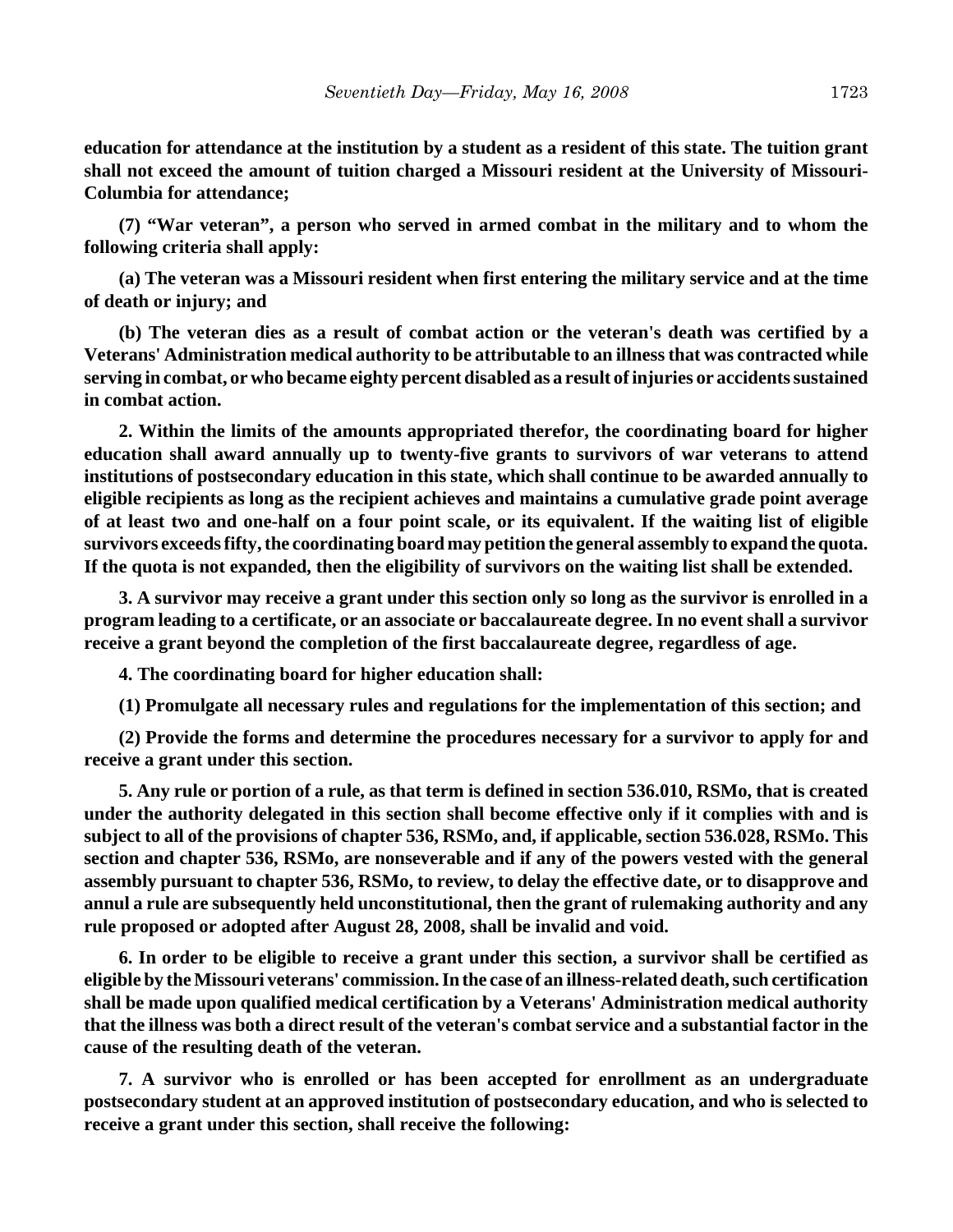**(1) An amount not to exceed the actual tuition charged at the approved institution of postsecondary education where the survivor is enrolled or accepted for enrollment;**

**(2) An allowance of up to two thousand dollars per semester for room and board; and**

**(3) The actual cost of books, up to a maximum of five hundred dollars per semester.**

**8. A survivor who is a recipient of a grant may transfer from one approved public institution of postsecondary education to another without losing his or her entitlement under this section. The board shall make necessary adjustments in the amount of the grant. If a grant recipient at any time withdraws from the institution of postsecondary education so that under the rules and regulations of that institution he or she is entitled to a refund of any tuition, fees, room and board, books, or other charges, the institution shall pay the portion of the refund to which he or she is entitled attributable to the grant for that semester or similar grading period to the board.**

**9. If a survivor is granted financial assistance under any other student aid program, public or private, the full amount of such aid shall be reported to the board by the institution and the eligible survivor.**

**10. Nothing in this section shall be construed as a promise or guarantee that a person will be admitted to an institution of postsecondary education or to a particular institution of postsecondary education, will be allowed to continue to attend an institution of postsecondary education after having been admitted, or will be graduated from an institution of postsecondary education.**

**11. The benefits conferred by this section shall be available to any academically qualified surviving spouse or children of war veterans. Surviving children who are eligible shall be permitted to apply for full benefits conferred by this section until they reach twenty-five years of age.**

**12. Pursuant to section 23.253, RSMo, of the Missouri sunset act:**

**(1) The provisions of the new program authorized under this section shall sunset automatically six years after the effective date of this section unless reauthorized by an act of the general assembly; and**

**(2) If such program is reauthorized, the program authorized under this section shall sunset automatically twelve years after the effective date of the reauthorization of this section; and**

**(3) This section shall terminate on September first of the calendar year immediately following the calendar year in which the program authorized under this section is sunset.**"; and

Further amend the title and enacting clause accordingly.

YEAS—Senators

Senator Stouffer moved that the above amendment be adopted, which motion prevailed

Senator Stouffer moved that **SCS** for **HCS** for **HBs 2062** and **1518**, as amended, be adopted, which motion prevailed.

On motion of Senator Stouffer, **SCS** for **HCS** for **HBs 2062** and **1518**, as amended, was read the 3rd time and passed by the following vote:

| YEAS—Senators |         |        |          |          |         |         |             |
|---------------|---------|--------|----------|----------|---------|---------|-------------|
| Barnitz       | Bartle  | Bray   | Callahan | Champion | Clemens | Coleman | Crowell     |
| Days          | Dempsey | Engler | Gibbons  | Goodman  | Graham  | Green   | Griesheimer |
| Justus        | Kennedy | Koster | Lager    | Loudon   | Maver   | McKenna | Nodler      |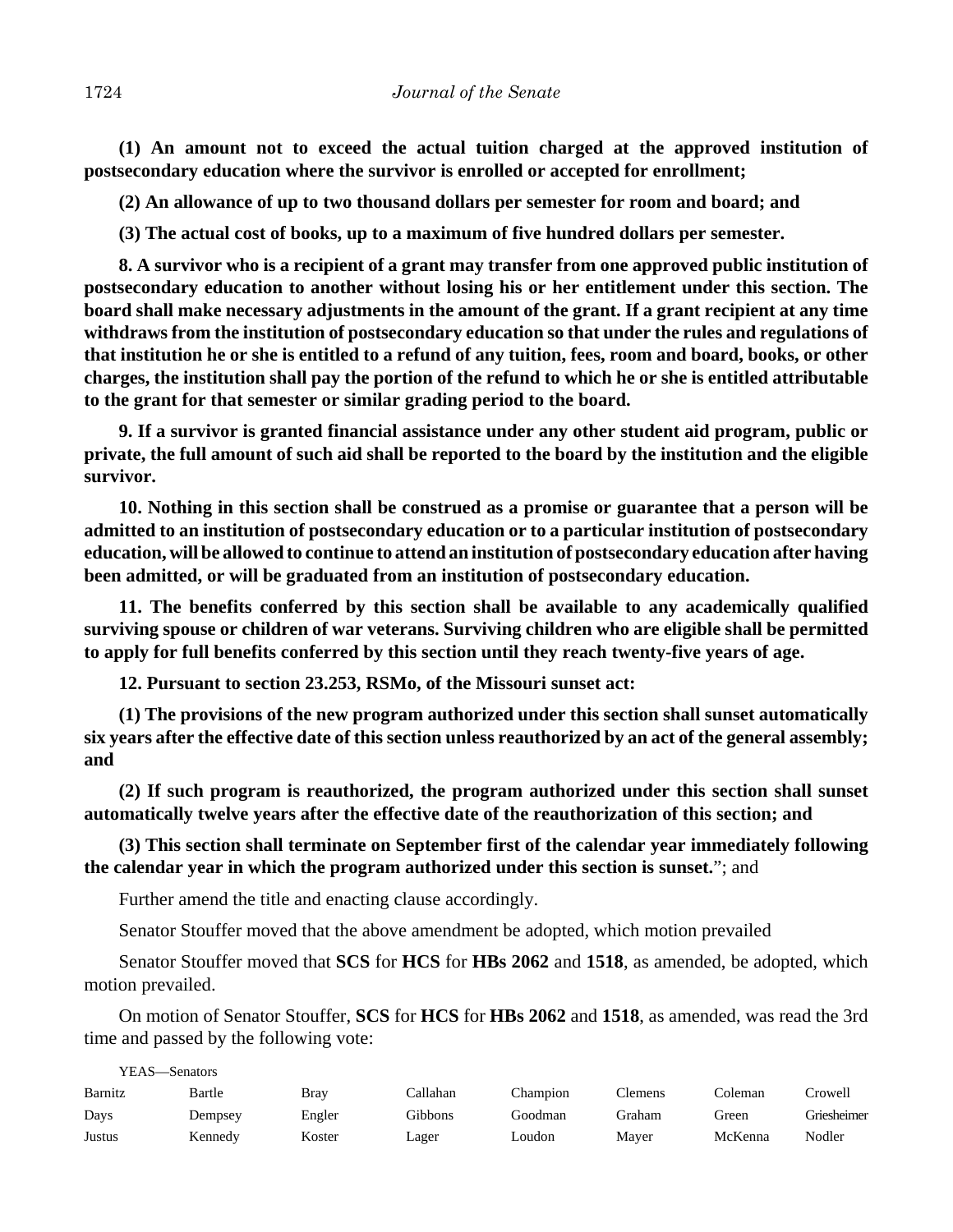| Purgason<br>Vogel | Ridgeway<br>Wilson-34                   | Rupp        | Scott                                                   | Shields  | Shoemyer | Smith   | Stouffer    |
|-------------------|-----------------------------------------|-------------|---------------------------------------------------------|----------|----------|---------|-------------|
|                   | NAYS-Senators-None                      |             |                                                         |          |          |         |             |
|                   | Absent-Senators-None                    |             |                                                         |          |          |         |             |
|                   | Absent with leave-Senators-None         |             |                                                         |          |          |         |             |
|                   | Vacancies-None                          |             |                                                         |          |          |         |             |
|                   | The President declared the bill passed. |             |                                                         |          |          |         |             |
|                   |                                         |             | The emergency clause was adopted by the following vote: |          |          |         |             |
| YEAS-Senators     |                                         |             |                                                         |          |          |         |             |
| Barnitz           | Bartle                                  | <b>Bray</b> | Callahan                                                | Champion | Clemens  | Coleman | Crowell     |
| Days              | Dempsey                                 | Engler      | Gibbons                                                 | Goodman  | Graham   | Green   | Griesheimer |
| Justus            | Kennedy                                 | Koster      | Lager                                                   | Loudon   | Mayer    | McKenna | Nodler      |
| Purgason          | Ridgeway                                | Rupp        | Scott                                                   | Shields  | Shoemyer | Smith   | Stouffer    |
| Vogel             | Wilson-34                               |             |                                                         |          |          |         |             |
|                   | NAYS-Senators-None                      |             |                                                         |          |          |         |             |
|                   | Absent-Senators-None                    |             |                                                         |          |          |         |             |
|                   | Absent with leave—Senators—None         |             |                                                         |          |          |         |             |

Vacancies—None

On motion of Senator Stouffer, title to the bill was agreed to.

Senator Stouffer moved that the vote by which the bill passed be reconsidered.

Senator Shields moved that motion lay on the table, which motion prevailed.

## **PRIVILEGED MOTIONS**

Senator Clemens moved that **SCS** for **SB 1039**, with **HCS**, be taken up for 3rd reading and final passage, which motion prevailed.

**HCS** for **SCS** for **SB 1039**, entitled:

## HOUSE COMMITTEE SUBSTITUTE FOR SENATE COMMITTEE SUBSTITUTE FOR SENATE BILL NO. 1039

An Act to repeal sections 190.094 and 190.335, RSMo, and to enact in lieu thereof two new sections relating to emergency services.

Was taken up.

Senator Clemens moved that **HCS** for **SCS** for **SB 1039** be adopted, which motion prevailed by the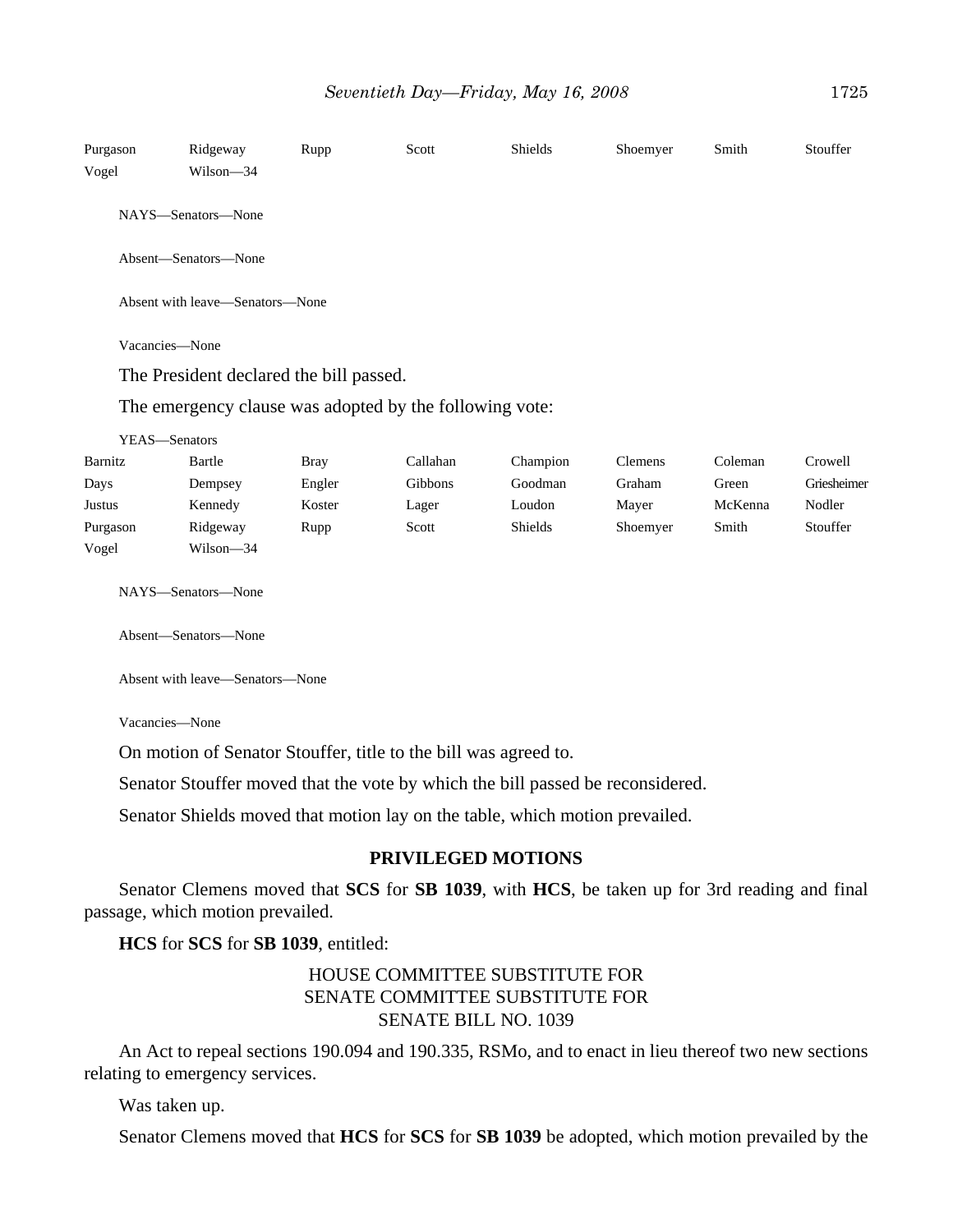## 1726 *Journal of the Senate*

#### following vote:

|          | YEAS—Senators                                                                                 |        |                |          |                |         |             |
|----------|-----------------------------------------------------------------------------------------------|--------|----------------|----------|----------------|---------|-------------|
| Barnitz  | Bartle                                                                                        | Bray   | Callahan       | Champion | <b>Clemens</b> | Coleman | Crowell     |
| Days     | Dempsey                                                                                       | Engler | <b>Gibbons</b> | Goodman  | Graham         | Green   | Griesheimer |
| Justus   | Kennedy                                                                                       | Koster | Lager          | Loudon   | Mayer          | McKenna | Nodler      |
| Purgason | Ridgeway                                                                                      | Rupp   | Scott          | Shields  | Shoemyer       | Smith   | Stouffer    |
| Vogel    | Wilson—34                                                                                     |        |                |          |                |         |             |
|          | NAYS—Senators—None<br>Absent-Senators-None                                                    |        |                |          |                |         |             |
|          | Absent with leave—Senators—None                                                               |        |                |          |                |         |             |
|          | Vacancies—None                                                                                |        |                |          |                |         |             |
|          | On motion of Senator Clemens, HCS for SCS for SB 1039 was read the 3rd time and passed by the |        |                |          |                |         |             |

following vote:

| YEAS—Senators |           |             |          |          |                |         |             |
|---------------|-----------|-------------|----------|----------|----------------|---------|-------------|
| Barnitz       | Bartle    | <b>Bray</b> | Callahan | Champion | <b>Clemens</b> | Coleman | Crowell     |
| Days          | Dempsey   | Engler      | Gibbons  | Goodman  | Graham         | Green   | Griesheimer |
| Justus        | Kennedy   | Koster      | Lager    | Loudon   | Maver          | McKenna | Nodler      |
| Purgason      | Ridgeway  | Rupp        | Scott    | Shields  | Shoemyer       | Smith   | Stouffer    |
| Vogel         | Wilson-34 |             |          |          |                |         |             |

NAYS—Senators—None

Absent—Senators—None

Absent with leave—Senators—None

Vacancies—None

President Pro Tem Gibbons assumed the Chair.

The President Pro Tem declared the bill passed.

On motion of Senator Clemens, title to the bill was agreed to.

Senator Clemens moved that the vote by which the bill passed be reconsidered.

Senator Shields moved that motion lay on the table, which motion prevailed.

Bill ordered enrolled.

Senator Griesheimer moved that **SCS** for **SB 1033**, with **HCS**, be taken up for 3rd reading and final passage, which motion prevailed.

**HCS** for **SCS** for **SB 1033**, entitled: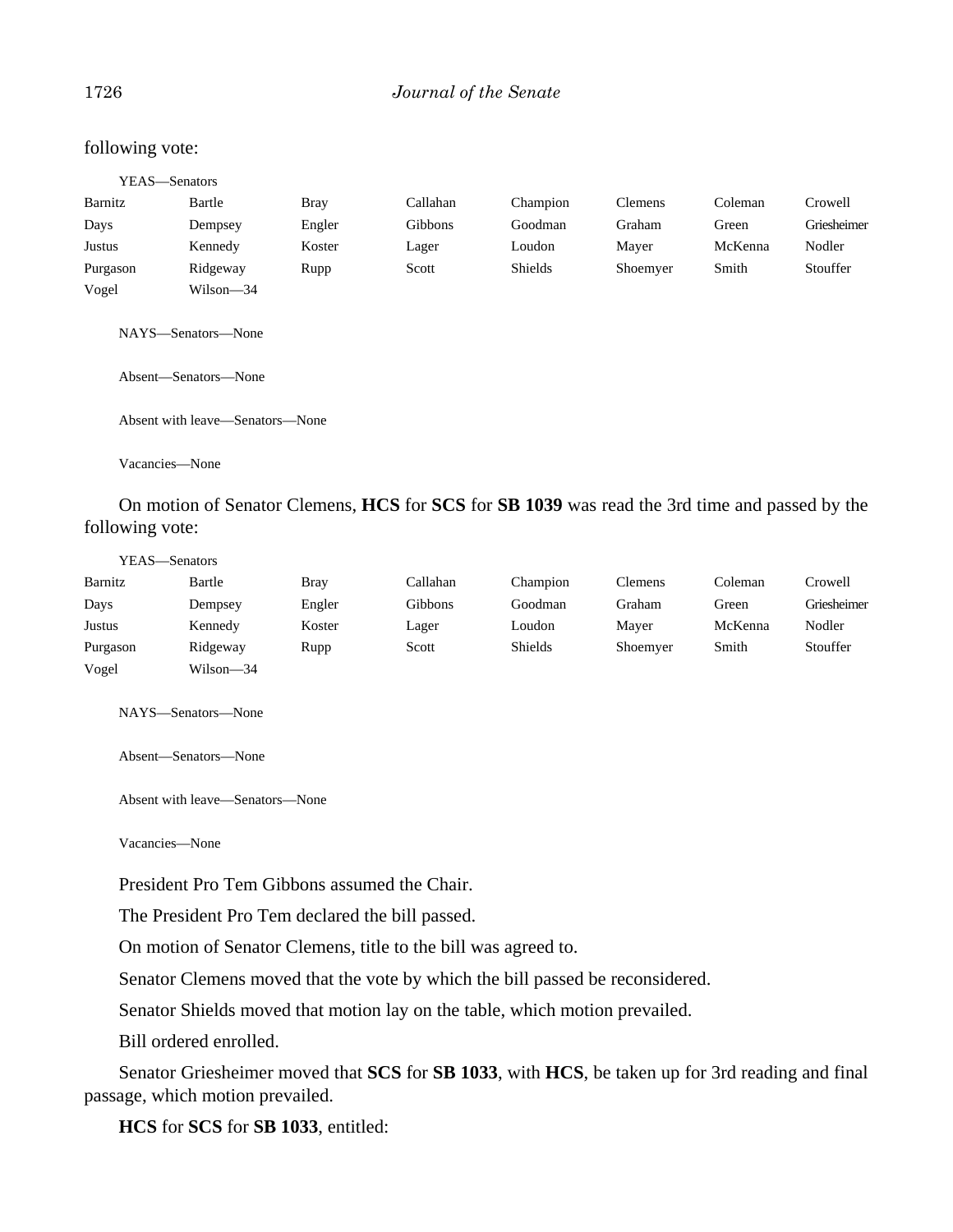## HOUSE COMMITTEE SUBSTITUTE FOR SENATE COMMITTEE SUBSTITUTE FOR SENATE BILL NO. 1033

An Act to repeal section 49.292, RSMo, and to enact in lieu thereof one new section relating to transfers of real property to counties.

Was taken up.

Senator Griesheimer moved that **HCS** for **SCS** for **SB 1033** be adopted, which motion prevailed by the following vote:

|               | YEAS—Senators |             |          |          |                |         |             |
|---------------|---------------|-------------|----------|----------|----------------|---------|-------------|
| Barnitz       | Bartle        | <b>Bray</b> | Callahan | Champion | <b>Clemens</b> | Coleman | Crowell     |
| Days          | Dempsey       | Engler      | Gibbons  | Goodman  | Graham         | Green   | Griesheimer |
| <b>Justus</b> | Kennedy       | Koster      | Lager    | Loudon   | Maver          | McKenna | Nodler      |
| Purgason      | Ridgeway      | Rupp        | Scott    | Shields  | Shoemyer       | Smith   | Stouffer    |
| Vogel         | Wilson—34     |             |          |          |                |         |             |

NAYS—Senators—None

Absent—Senators—None

Absent with leave—Senators—None

Vacancies—None

On motion of Senator Griesheimer, **HCS** for **SCS** for **SB 1033** was read the 3rd time and passed by the following vote:

|          | YEAS—Senators |             |          |                |          |         |             |
|----------|---------------|-------------|----------|----------------|----------|---------|-------------|
| Barnitz  | Bartle        | <b>Bray</b> | Callahan | Champion       | Clemens  | Coleman | Crowell     |
| Days     | Dempsey       | Engler      | Gibbons  | Goodman        | Graham   | Green   | Griesheimer |
| Justus   | Kennedy       | Koster      | Lager    | Loudon         | Maver    | McKenna | Nodler      |
| Purgason | Ridgeway      | Rupp        | Scott    | <b>Shields</b> | Shoemyer | Smith   | Stouffer    |
| Vogel    | Wilson—34     |             |          |                |          |         |             |

NAYS—Senators—None

Absent—Senators—None

Absent with leave—Senators—None

Vacancies—None

The President Pro Tem declared the bill passed.

On motion of Senator Griesheimer, title to the bill was agreed to.

Senator Griesheimer moved that the vote by which the bill passed be reconsidered.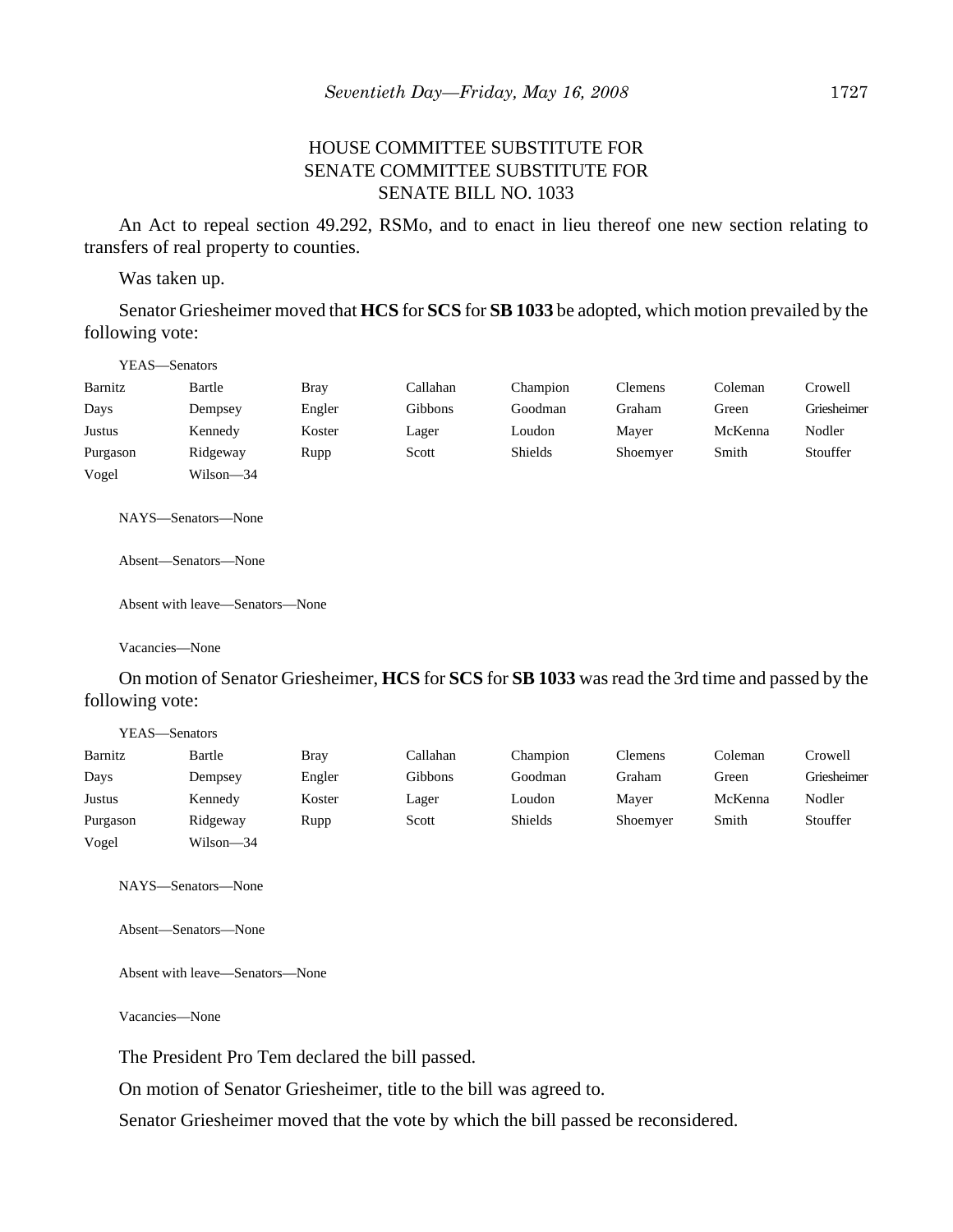Senator Shields moved that motion lay on the table, which motion prevailed.

Bill ordered enrolled.

Senator Bray moved that **SB 797**, with **HCS**, as amended, be taken up for 3rd reading and final passage, which motion prevailed.

**HCS** for **SB 797**, as amended, entitled:

# HOUSE COMMITTEE SUBSTITUTE FOR SENATE BILL NO. 797

An Act to repeal sections 115.087, 115.315, and 115.327, RSMo, and to enact in lieu thereof three new sections relating to elections.

Was taken up.

Senator Bray moved that **HCS** for **SB 797**, be adopted, which motion prevailed by the following vote:

|          | YEAS—Senators      |        |                |                |                |         |             |
|----------|--------------------|--------|----------------|----------------|----------------|---------|-------------|
| Barnitz  | Bartle             | Bray   | Callahan       | Champion       | <b>Clemens</b> | Coleman | Crowell     |
| Days     | Dempsey            | Engler | <b>Gibbons</b> | Goodman        | Graham         | Green   | Griesheimer |
| Justus   | Kennedy            | Koster | Lager          | Loudon         | Mayer          | McKenna | Nodler      |
| Purgason | Ridgeway           | Rupp   | Scott          | <b>Shields</b> | Shoemyer       | Smith   | Stouffer    |
| Vogel    | Wilson-34          |        |                |                |                |         |             |
|          |                    |        |                |                |                |         |             |
|          | NAYS—Senators—None |        |                |                |                |         |             |

Absent—Senators—None

Absent with leave—Senators—None

Vacancies—None

## **MESSAGES FROM THE HOUSE**

The following messages were received from the House of Representatives through its Chief Clerk:

Mr. President: I am instructed by the House of Representatives to inform the Senate that the House has taken up and adopted the Conference Committee Report on **HCS** for **SS** for **SCS** for **SB 711**, as amended and has taken up passed **CCS** for **HCS** for **SS** for **SCS** for **SB 711**.

Bill ordered enrolled.

Also,

Mr. President: I am instructed by the House of Representatives to inform the Senate that the House has taken up and passed **SCS** for **SB 873**.

Bill ordered enrolled.

Also,

Mr. President: I am instructed by the House of Representatives to inform the Senate that the House has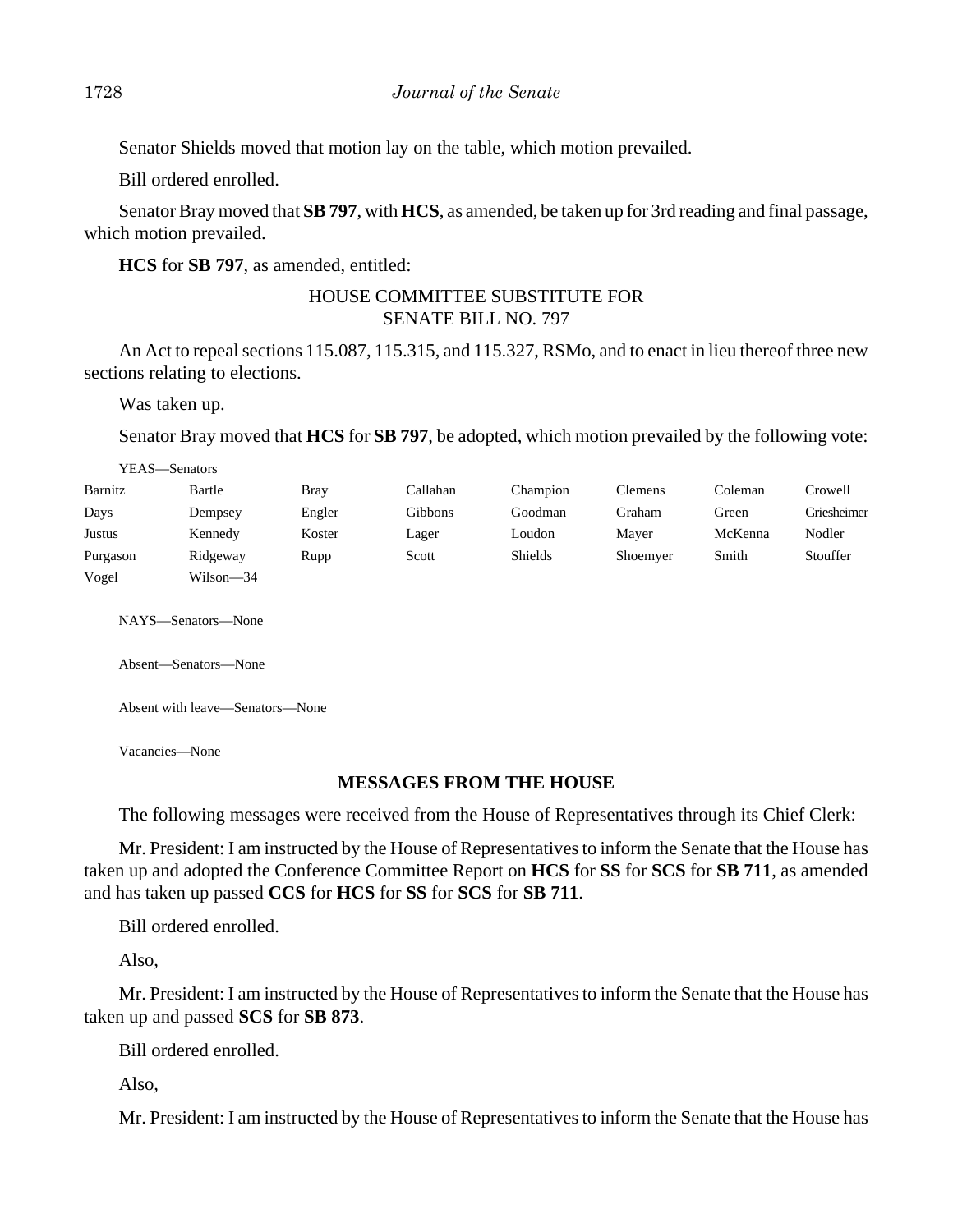taken up and adopted the Conference Committee Report on **HCS** for **SCS** for **SBs 930** and **947**, as amended and has taken up and passed **CCS** for **HCS** for **SCS** for **SBs 930** and **947**.

Bill ordered enrolled.

Also,

Mr. President: I am instructed by the House of Representatives to inform the Senate that the House has taken up and adopted the Conference Committee Report No. 2 on **HCS** for **SCS** for **SB 720**, as amended and has taken up and passed **CCS No. 2** for **HCS** for **SCS** for **SB 720**.

Bill ordered enrolled.

Also,

Mr. President: I am instructed by the House of Representatives to inform the Senate that the House has taken up and adopted the Conference Committee Report on **HCS** for **SCS** for **SBs 1181**, **1100**, **1262** and **1263**, as amended and has taken up and passed **CCS** for **HCS** for **SCS** for **SBs 1181**, **1100**, **1262** and **1263**.

Bill ordered enrolled.

Also,

Mr. President: I am instructed by the House of Representatives to inform the Senate that the House has taken up and adopted the Conference Committee Report on **HCS No. 2** for **SS** for **SCS** for **SB 718**, as amended and has taken up and passed **CCS** for **HCS No. 2** for **SS** for **SCS** for **SB 718**.

Bill ordered enrolled.

Also,

Mr. President: I am instructed by the House of Representatives to inform the Senate that the House has taken up and adopted **SCS** for **SCR 39**.

Also,

Mr. President: I am instructed by the House of Representatives to inform the Senate that the House has taken up and adopted **SCR 40**.

Also,

Mr. President: I am instructed by the House of Representatives to inform the Senate that the House has taken up and passed **SCS** for **SB 850**.

Bill ordered enrolled.

Also,

Mr. President: I am instructed by the House of Representatives to inform the Senate that the House has taken up and adopted the Conference Committee Report on **SB 1068**, with **HA 1** and **HA 3**, and has taken up and passed **CCS** for **SB 1068**.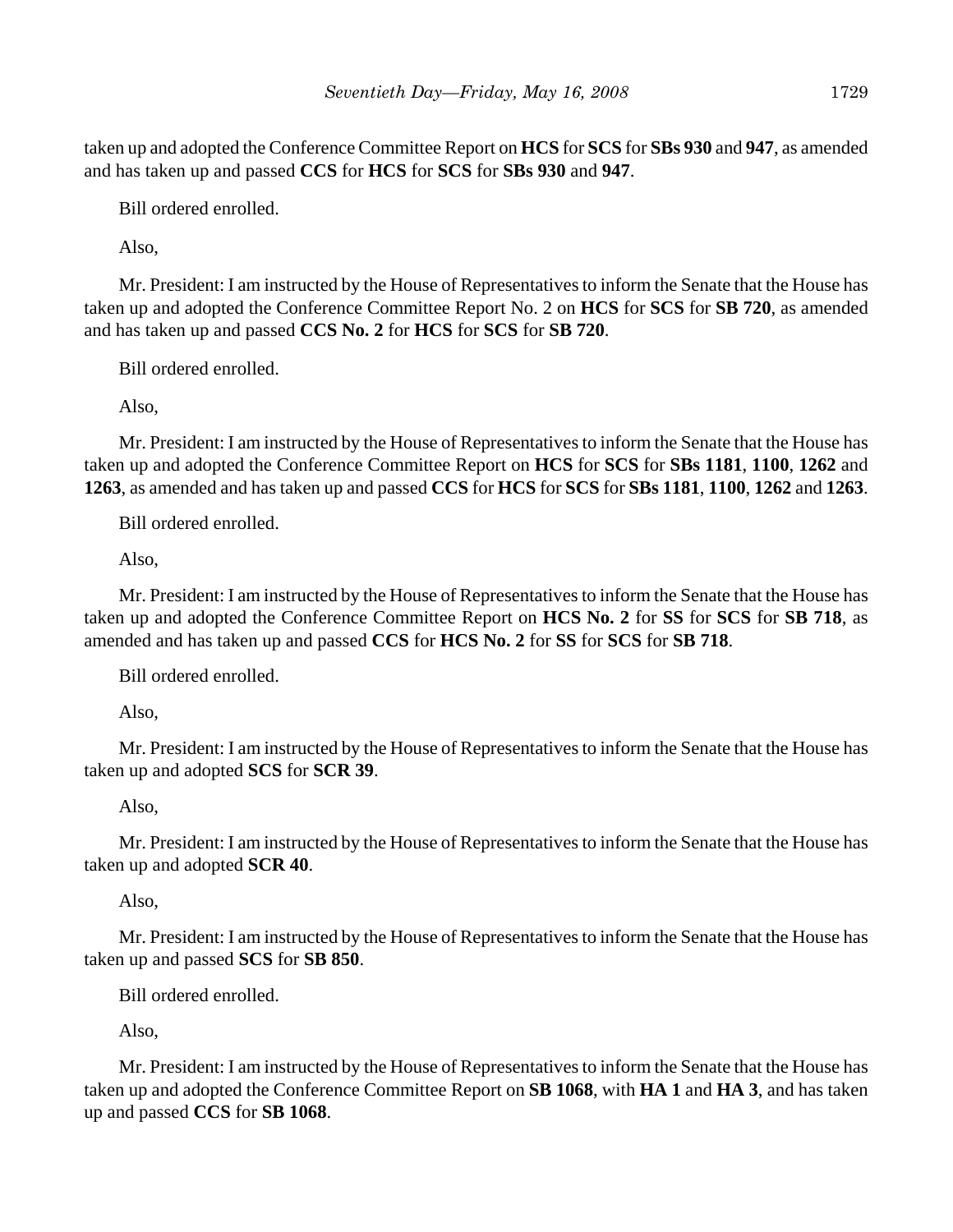Bill ordered enrolled.

Also,

Mr. President: I am instructed by the House of Representatives to inform the Senate that the House has taken up and passed **SS** for **SCS** for **SBs 714**, **933**, **899** and **758**.

Emergency clause adopted.

Bill ordered enrolled.

Also,

Mr. President: I am instructed by the House of Representatives to inform the Senate that the House has taken up and passed **SB 1038**.

Bill ordered enrolled.

Also,

Mr. President: I am instructed by the House of Representatives to inform the Senate that the House has taken up and adopted **SS** for **SCS** for **HB 1384** and **HB 2157** and has taken up and passed **SS** for **SCS** for **HB 1384** and **HB 2157**.

# Also,

Mr. President: I am instructed by the House of Representatives to inform the Senate that the House has adopted **SS** for **SCS** for **HCR 30**.

Also,

Mr. President: I am instructed by the House of Representatives to inform the Senate that the House has adopted **SCS**, as amended for **HCS** for **HB 1715** and has taken up and passed **SCS** for **HCS** for **HB 1715**, as amended.

Emergency clause adopted.

Also,

Mr. President: I am instructed by the House of Representatives to inform the Senate that the House has adopted **SCS** for **HB 1311** and has taken up and passed **SCS** for **HB 1311**.

Also,

Mr. President: I am instructed by the House of Representatives to inform the Senate that the House has adopted **SCS** for **HB 1422** and has taken up and passed **SCS** for **HB 1422**.

Also,

Mr. President: I am instructed by the House of Representatives to inform the Senate that the House has adopted **SCS** for **HB 1450** and has taken up and passed **SCS** for **HB 1450**.

Also,

Mr. President: I am instructed by the House of Representatives to inform the Senate that the House has adopted **SCS** for **HB 1570** and has taken up and passed **SCS** for **HB 1570**.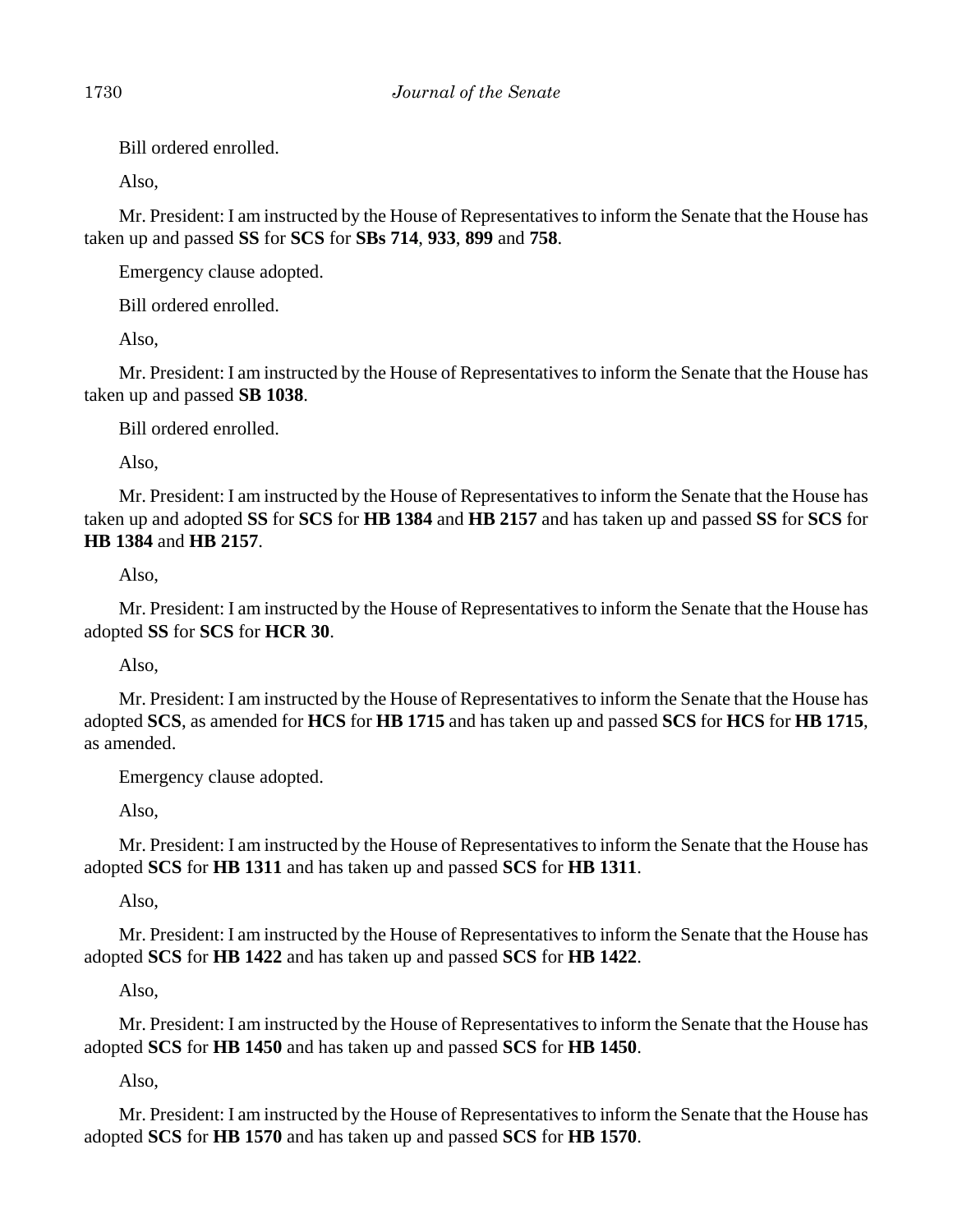Also,

Mr. President: I am instructed by the House of Representatives to inform the Senate that the House has adopted **SCS** for **HB 1640** and has taken up and passed **SCS** for **HB 1640**.

Also,

Mr. President: I am instructed by the House of Representatives to inform the Senate that the House has adopted **SCS** for **HB 1689** and has taken up and passed **SCS** for **HB 1689**.

Also,

Mr. President: I am instructed by the House of Representatives to inform the Senate that the House has adopted **SCS** for **HCS** for **HB 1690** and has taken up and passed **SCS** for **HCS** for **HB 1690**.

Also,

Mr. President: I am instructed by the House of Representatives to inform the Senate that the House has adopted **SCS**, as amended for **HCS** for **HB 1804** and has taken up and passed **SCS** for **HCS** for **HB 1804**, as amended.

Emergency clause adopted.

Also,

Mr. President: I am instructed by the House of Representatives to inform the Senate that the House has adopted **SCS** for **HB 1946** and has taken up and passed **SCS** for **HB 1946**.

Also,

Mr. President: I am instructed by the House of Representatives to inform the Senate that the House has adopted **SCS** for **HCS** for **HB 1807** and has taken up and passed **SCS** for **HCS** for **HB 1807**.

Also,

Mr. President: I am instructed by the House of Representatives to inform the Senate that the House has adopted **SCS** for **HB 2047** and has taken up and passed **SCS** for **HB 2047**.

Also,

Mr. President: I am instructed by the House of Representatives to inform the Senate that the House has adopted **SCS**, as amended for **HCS** for **HB 2048** and has taken up and passed **SCS** for **HCS** for **HB 2048**, as amended.

Also,

Mr. President: I am instructed by the House of Representatives to inform the Senate that the House has adopted **SCS** for **HB 2065** and has taken up and passed **SCS** for **HB 2065**.

Also,

Mr. President: I am instructed by the House of Representatives to inform the Senate that the House has adopted **SS** for **SCS**, as amended for **HCS** for **HB 2058** and has taken up and passed **SS** for **SCS** for **HCS** for **HB 2058**, as amended.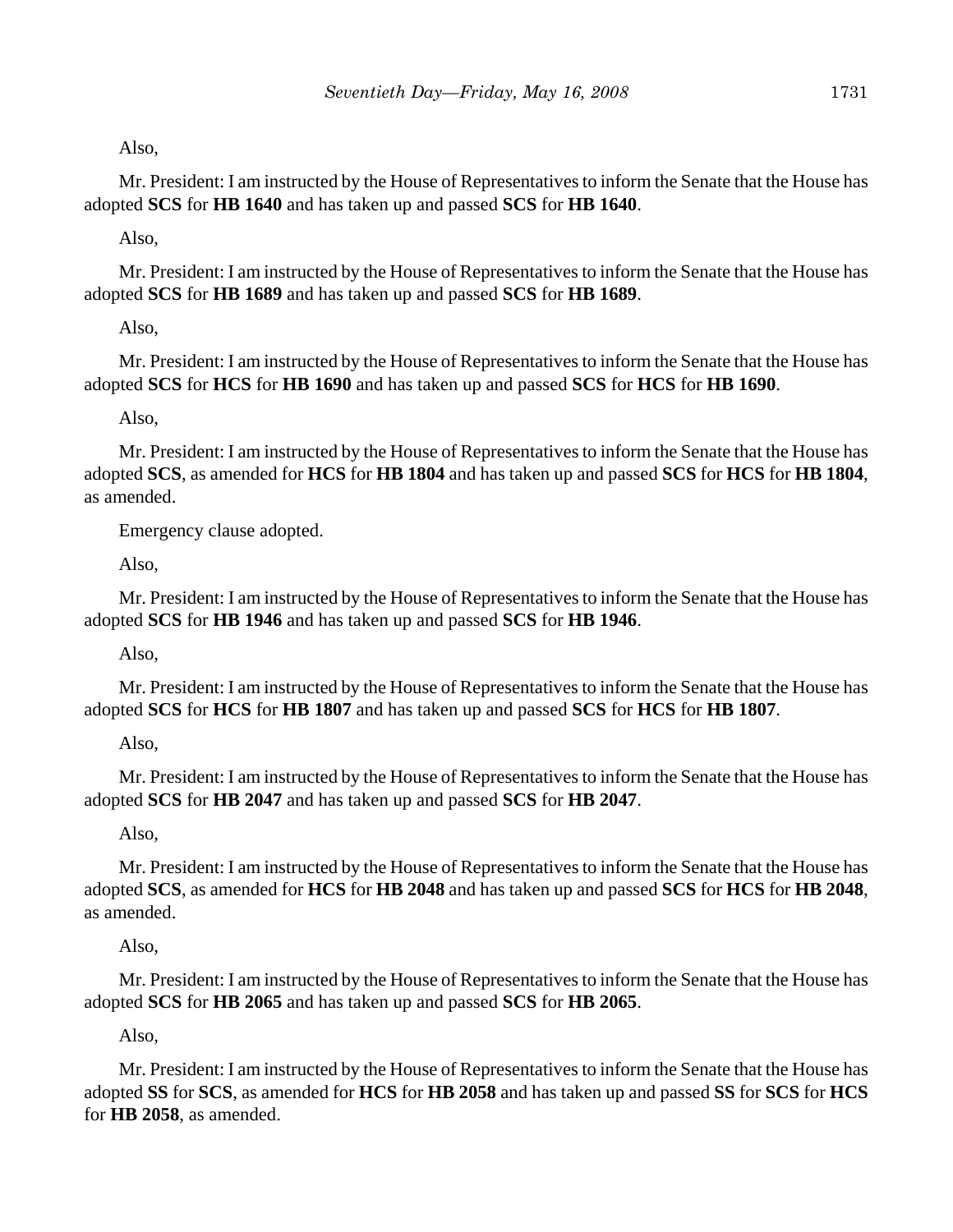Also,

Mr. President: I am instructed by the House of Representatives to inform the Senate that the House has adopted **SS** as amended for **HCS** for **HB 1550** and has taken up and passed **SS** for **HCS** for **HB 1550**, as amended.

Also,

Mr. President: I am instructed by the House of Representatives to inform the Senate that the House has adopted **SS**, as amended for **HCS** for **HB 1790** and has taken up and passed **SS** for **HCS** for **HB 1790**, as amended.

Also,

Mr. President: I am instructed by the House of Representatives to inform the Senate that the House has adopted **SS** for **SCS** for **HB 2191** and has taken up and passed **SS** for **SCS** for **HB 2191**.

Also,

Mr. President: I am instructed by the House of Representatives to inform the Senate that the House has adopted **SCS** for **HCS** for **HB 1883** and has taken up and passed **SCS** for **HCS** for **HB 1883**.

Emergency clause adopted.

Also,

Mr. President: I am instructed by the House of Representatives to inform the Senate that the House has adopted **SCS**, as amended for **HCS** for **HB 2041** and has taken up and passed **SCS** for **HCS** for **HB 2041**, as amended.

Emergency clause adopted.

## **RESOLUTIONS**

Senator Mayer offered Senate Resolution No. 2772, regarding John William Ringer, Dexter, which was adopted.

Senator Barnitz offered Senate Resolution No. 2773, regarding J. Girland Branstetter, Wellsville, which was adopted.

Senators Engler and Crowell offered Senate Resolution No. 2774, regarding Jane M. Mueller, Perryville, which was adopted.

Senator Ridgeway offered Senate Resolution No. 2775, regarding David James King, Kansas City, which was adopted.

Senator Ridgeway offered Senate Resolution No. 2776, regarding Jan Remley, which was adopted.

Senator Ridgeway offered Senate Resolution No. 2777, regarding the 4th Infantry Division Long Range Reconnaissance Patrol, Long Range Patrol, Rangers, which was adopted.

Senator Ridgeway offered Senate Resolution No. 2778, regarding Kenneth Vaughan, which was adopted.

Senator Graham offered Senate Resolution No. 2779, regarding Betsy Baker, Columbia, which was adopted.